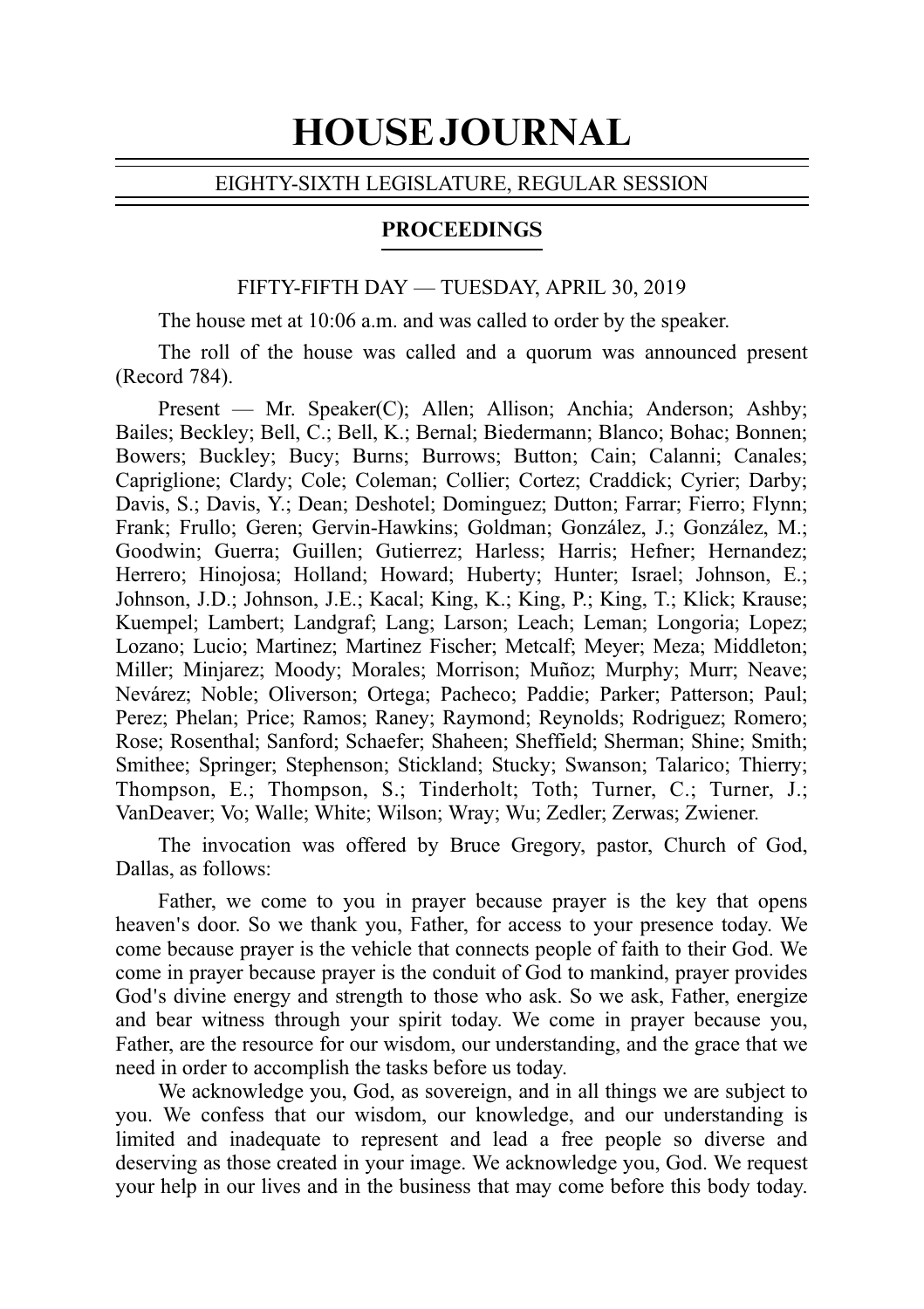We come in faith believing, as promised by you, prayers prayed in faith will be heard, and you will respond to all prayers prayed within the context of holy scripture. We come expecting your help today, Father, to make the right decisions. We receive your strength to do the right things because we pray in faith within the context of your promised word. Today, we trust you to give us wisdom in every matter that presents itself before this leadership body.

So with a humble heart we are asking these things from you, heavenly Father, knowing that your counsel will bring good to all who seek it. We are asking for your help today so that the trust placed in us by others and the confidence ordered by you through governmental structure in scripture would honor you and bless the constituents of the State of Texas. So Father, we come to you humbly asking for your guidance and grace, acknowledging the authority that you have placed within this body, the house of representatives, for the people of Texas. In closing, we thank you for the privilege to come before such a mighty God with such requests as we have, and we thank you for the assurance that you have heard our requests. We receive the promise of your response to prayers prayed in faith. We ask you to work in our hearts and minds and resonate in our spirits. To you be the honor and glory, Father. We are asking all these things in the name of Jesus your son. Amen.

The chair recognized Representative Harless who led the house in the pledges of allegiance to the United States and Texas flags.

#### **CAPITOL PHYSICIAN**

The chair recognized Representative Morales who presented Dr. Linda Porter-Tucci of Houston as the "Doctor for the Day."

The house welcomed Dr. Porter-Tucci and thanked her for her participation in the Physician of the Day Program sponsored by the Texas Academy of Family Physicians.

## **REGULAR ORDER OF BUSINESS SUSPENDED**

On motion of Representative Anchia and by unanimous consent, the reading and referral of bills was postponed until just prior to adjournment.

## **MESSAGE FROM THE SENATE**

A message from the senate was received at this time (see the addendum to the daily journal, Messages from the Senate, Message No. 1).

## **BILLS AND RESOLUTIONS SIGNED BY THE SPEAKER**

Notice was given at this time that the speaker had signed bills and resolutions in the presence of the house (see the addendum to the daily journal, Signed by the Speaker, House List No. 21).

# **HR 1286 - ADOPTED (by Coleman and Hunter)**

Representative Coleman moved to suspend all necessary rules to take up and consider at this time **HR** 1286.

The motion prevailed.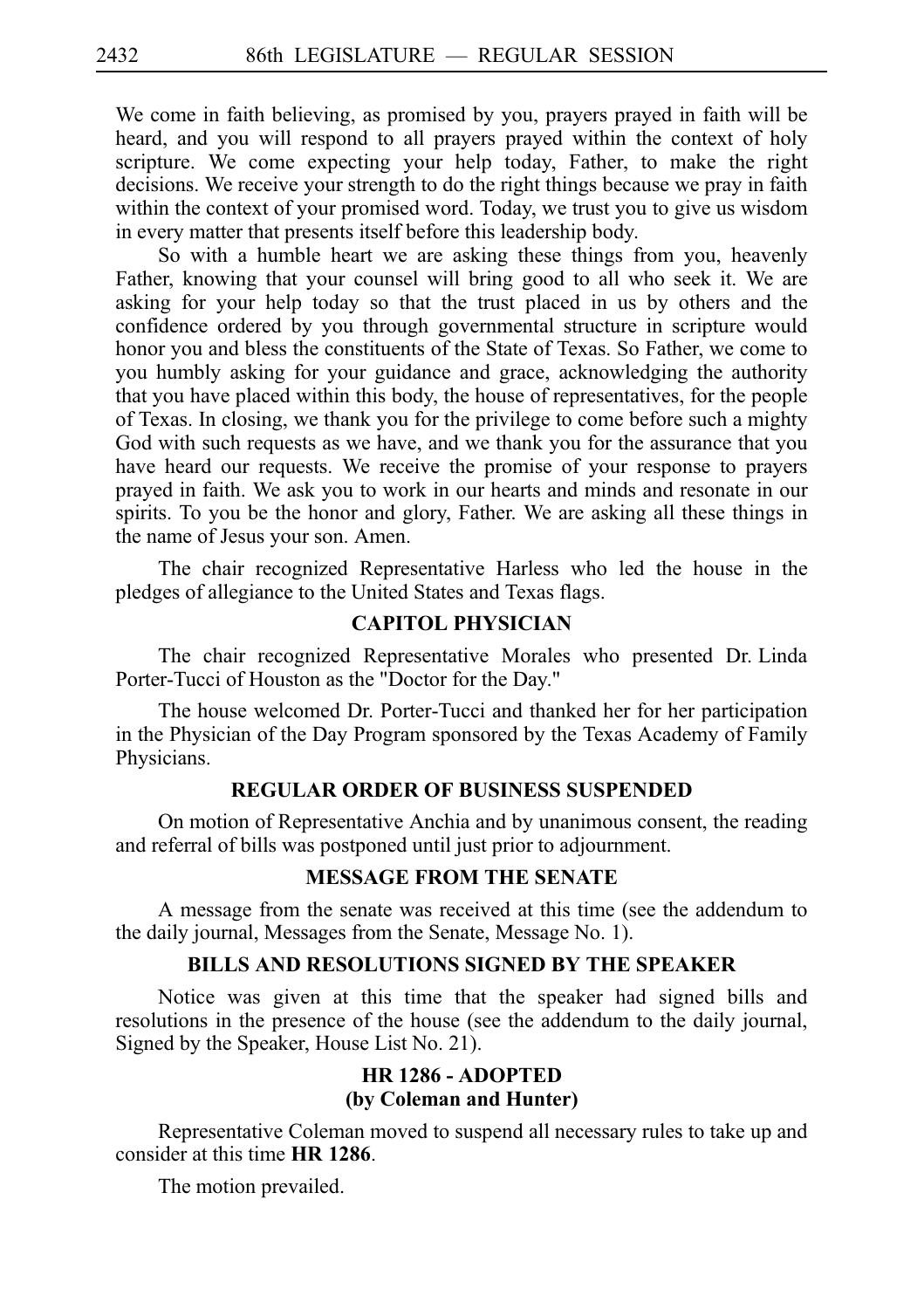The following resolution was laid before the house:

**HR 1286**, Recognizing April 30, 2019, as County Government Day at the State Capitol.

**HR 1286** was adopted.

## **INTRODUCTION OF GUEST**

The chair recognized Representative Coleman who introduced Larry Gallardo, president of the Texas Association of Counties Board of Directors.

## **LEAVE OF ABSENCE GRANTED**

Pursuant to a previous motion, the following member was granted leave of absence temporarily for today to attend a meeting of the Conference Committee on **HBi1**:

S. Davis on motion of Wu.

(Goldman in the chair)

#### **HRi997 - INTRODUCTION OF GUESTS**

The chair recognized Representative Phelan who introduced representatives of Patient AirLift Services.

## **LEAVE OF ABSENCE GRANTED**

Pursuant to a previous motion, the following member was granted leave of absence temporarily for today to attend a meeting of the Conference Committee on **HBi1**:

Walle on motion of Wu.

#### **FIVE-DAY POSTING RULE SUSPENDED**

Representative Bohac moved to suspend the five-day posting rule to allow the Committee on County Affairs to consider **SB 1950** at 9 a.m. Thursday, May 2 in E2.028.

The motion prevailed.

#### **HR 1142 - INTRODUCTION OF GUEST**

The chair recognized Representative Zerwas who introduced Ace Berry, 2019 Texas Floral Designer of the Year.

#### **INTRODUCTION OF GUESTS**

The chair recognized Representative Wu who introduced participants of Asian American and Pacific Islander Heritage Month.

## **HCRi152 - INTRODUCTION OF GUESTS**

The chair recognized Representative Israel who introduced representatives of the Bluebonnet Girls State Program.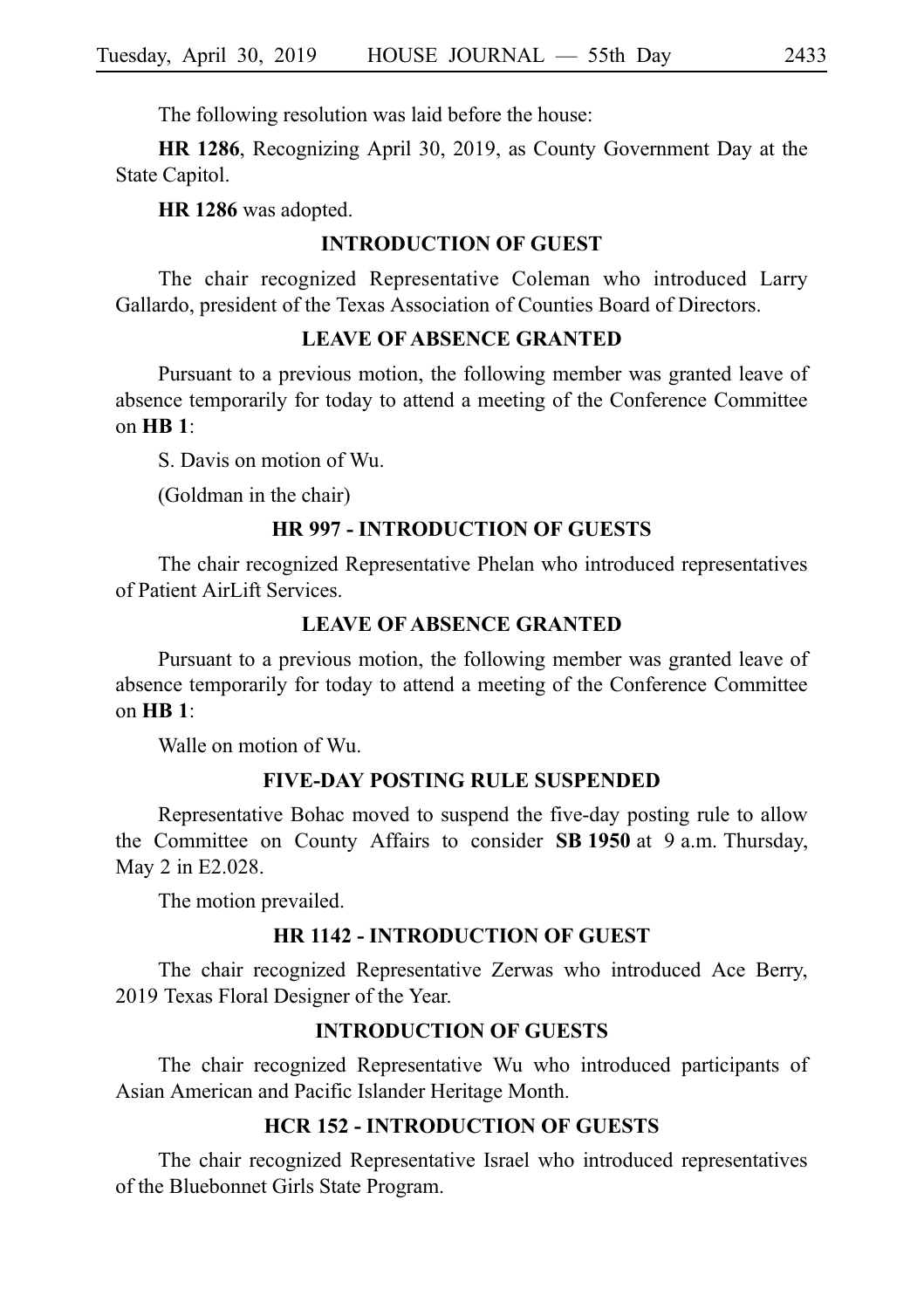## **HR 1299 - ADOPTED (by Zwiener)**

Representative Zwiener moved to suspend all necessary rules to take up and consider at this time **HR** 1299.

The motion prevailed.

The following resolution was laid before the house:

**HR 1299**, In memory of Mountain City mayor Phillip Lee Taylor.

**HR 1299** was unanimously adopted by a rising vote.

On motion of Representative Goodwin, the names of all the members of the house were added to **HR 1299** as signers thereof.

# **MAJOR STATE CALENDAR HOUSE BILLS THIRD READING**

The following bills were laid before the house and read third time:

# **HB 2730 ON THIRD READING (by Leach, Price, Moody, Burrows, and Meyer)**

**HB 2730**, A bill to be entitled An Act relating to civil actions involving the exercise of certain constitutional rights.

## **Amendment No. 1**

Representative Leach offered the following amendment to **HB 2730**:

Amend HB 2730 on third reading, by striking added Section 27.010(a)(10), Civil Practice and Remedies Code, and substituting the following:

(10) a disciplinary action or disciplinary proceeding brought under Chapter 81, Government Code, or the Texas Rules of Disciplinary Procedure;

Amendment No. 1 was adopted.

**HB 2730**, as amended, was passed by (Record 785): 143 Yeas, 1 Nays, 2 Present, not voting.

Yeas — Allen; Allison; Anchia; Anderson; Ashby; Bailes; Beckley; Bell, C.; Bell, K.; Bernal; Biedermann; Blanco; Bohac; Bonnen; Bowers; Buckley; Bucy; Burns; Burrows; Button; Cain; Calanni; Canales; Capriglione; Clardy; Cole; Coleman; Collier; Cortez; Craddick; Cyrier; Darby; Davis, Y.; Dean; Deshotel; Dominguez; Dutton; Farrar; Fierro; Flynn; Frank; Frullo; Geren; Gervin-Hawkins; González, J.; González, M.; Goodwin; Guerra; Guillen; Gutierrez; Harless; Harris; Hefner; Hernandez; Herrero; Hinojosa; Holland; Howard; Huberty; Hunter; Israel; Johnson, E.; Johnson, J.D.; Johnson, J.E.; Kacal; King, K.; King, P.; King, T.; Klick; Krause; Kuempel; Lambert; Landgraf; Lang; Larson; Leach; Leman; Longoria; Lozano; Lucio; Martinez; Metcalf; Meyer; Meza; Middleton; Miller; Minjarez; Moody; Morales; Morrison; Muñoz; Murphy; Murr; Neave; Nevárez; Noble; Oliverson; Ortega; Pacheco; Paddie; Parker; Patterson; Paul; Perez; Phelan; Price; Ramos; Raney; Raymond;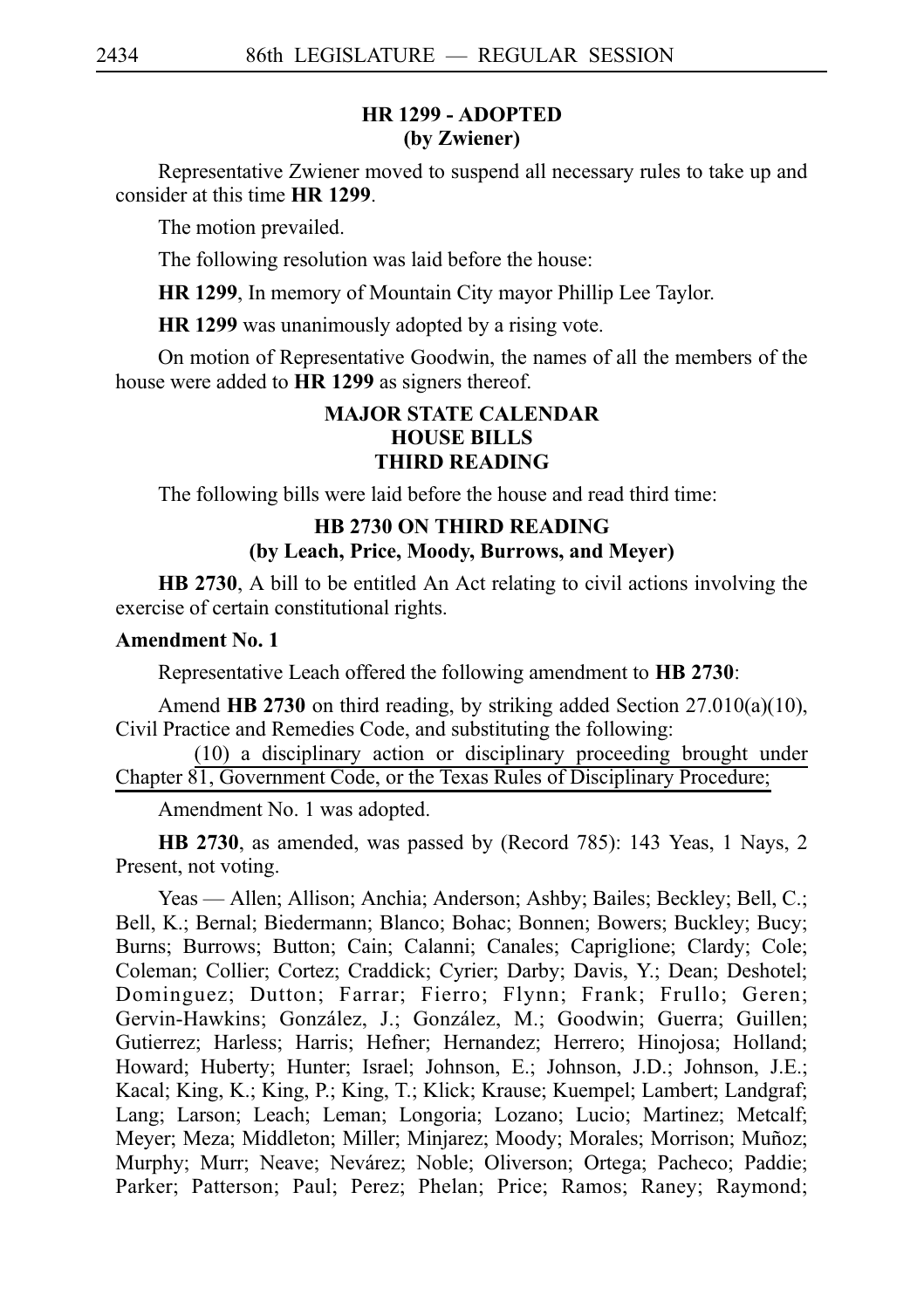Reynolds; Rodriguez; Romero; Rose; Rosenthal; Sanford; Schaefer; Shaheen; Sheffield; Sherman; Shine; Smith; Smithee; Springer; Stephenson; Stucky; Swanson; Talarico; Thierry; Thompson, E.; Thompson, S.; Tinderholt; Toth; Turner, C.; Turner, J.; VanDeaver; Vo; White; Wilson; Wray; Wu; Zedler; Zerwas; Zwiener.

Nays — Stickland.

Present, not voting — Mr. Speaker; Goldman(C).

Absent, Excused, Committee Meeting — Davis, S.; Walle.

Absent — Lopez; Martinez Fischer.

## **STATEMENTS OF VOTE**

When Record No. 785 was taken, I was in the house but away from my desk. I would have voted yes.

Lopez

When Record No. 785 was taken, my vote failed to register. I would have voted yes.

Martinez Fischer

# **GENERAL STATE CALENDAR HOUSE BILLS THIRD READING**

The following bills were laid before the house and read third time:

# **HB 2387 ON THIRD READING (by G. Bonnen)**

**HB 2387**, A bill to be entitled An Act relating to the regulation of utilization review, independent review, and peer review for health benefit plan and workers' compensation coverage.

## **Amendment No. 1**

Representative G. Bonnen offered the following amendment to **HB 2387**:

Amend **HB 2387** on third reading as follows:

(1) In added Section  $533.005(e)$ , Government Code (page 1, line 12), as added by Amendment No. 2 on second reading, strike "541.062" and substitute "4201.156".

 $(2)$  In the SECTION of the bill adding transition language for a federal waiver (page 23, line 9), as added by Amendment No. 2 on second reading, strike "under" and substitute "until".

Amendment No. 1 was adopted.

**HB 2387**, as amended, was passed by (Record 786): 141 Yeas, 0 Nays, 2 Present, not voting.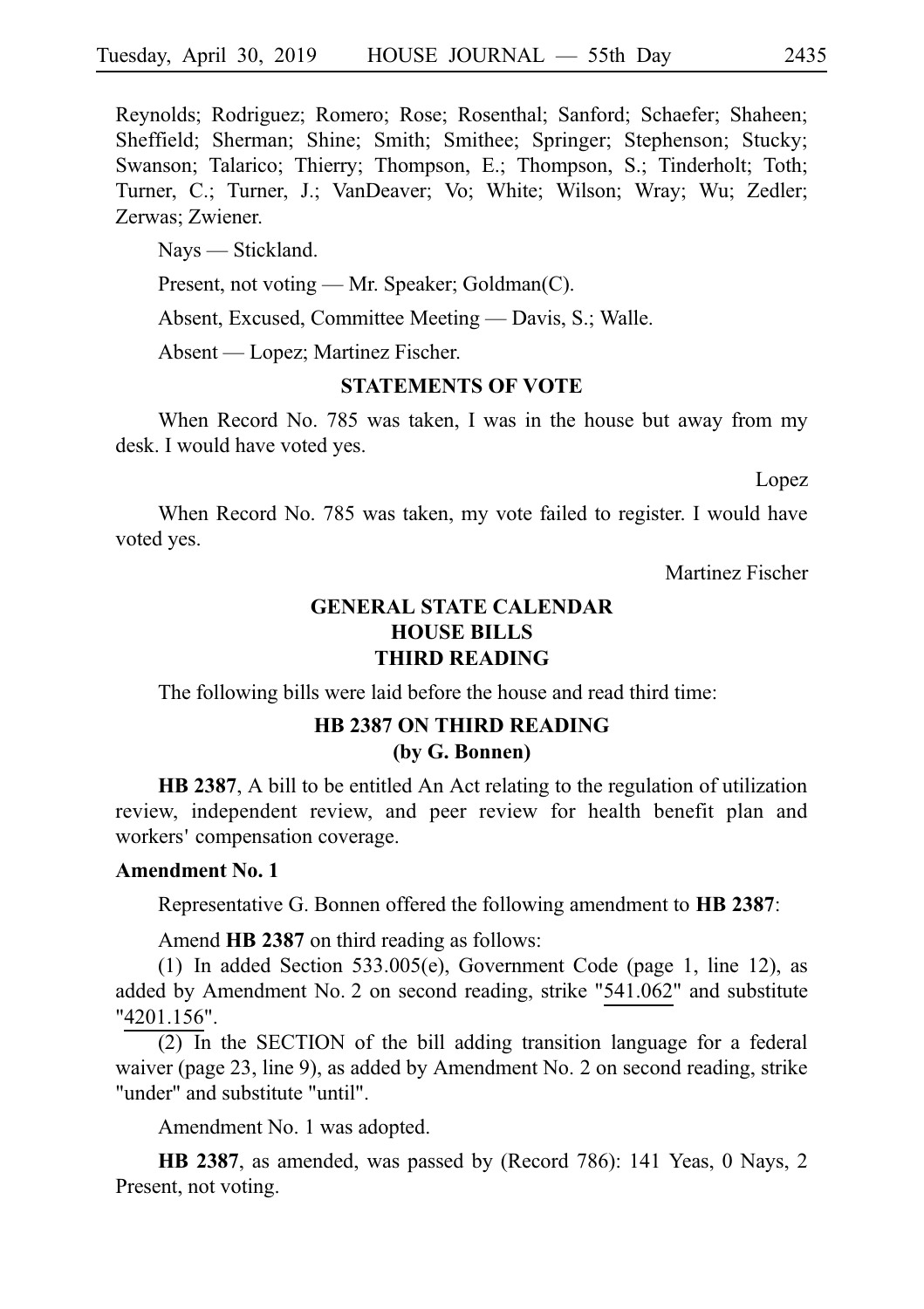Yeas — Allen; Allison; Anchia; Anderson; Ashby; Bailes; Bell, C.; Bell, K.; Bernal; Blanco; Bohac; Bonnen; Bowers; Buckley; Bucy; Burns; Burrows; Button; Cain; Calanni; Canales; Capriglione; Clardy; Cole; Coleman; Collier; Cortez; Cyrier; Darby; Davis, Y.; Dean; Deshotel; Dominguez; Dutton; Farrar; Fierro; Flynn; Frank; Frullo; Geren; Gervin-Hawkins; González, J.; Goodwin; Guerra; Guillen; Gutierrez; Harless; Harris; Hefner; Hernandez; Herrero; Hinojosa; Holland; Howard; Huberty; Hunter; Israel; Johnson, E.; Johnson, J.D.; Johnson, J.E.; Kacal; King, K.; King, P.; King, T.; Klick; Krause; Kuempel; Lambert; Landgraf; Lang; Larson; Leach; Leman; Longoria; Lopez; Lozano; Lucio; Martinez; Martinez Fischer; Metcalf; Meyer; Meza; Middleton; Miller; Minjarez; Moody; Morales; Morrison; Muñoz; Murphy; Murr; Neave; Nevárez; Noble; Oliverson; Ortega; Pacheco; Paddie; Parker; Patterson; Paul; Perez; Phelan; Price; Ramos; Raney; Raymond; Reynolds; Rodriguez; Romero; Rose; Rosenthal; Sanford; Schaefer; Shaheen; Sheffield; Sherman; Shine; Smith; Smithee; Springer; Stephenson; Stickland; Stucky; Talarico; Thierry; Thompson, E.; Thompson, S.; Tinderholt; Toth; Turner, C.; Turner, J.; VanDeaver; Vo; White; Wilson; Wray; Wu; Zedler; Zerwas; Zwiener.

Present, not voting — Mr. Speaker; Goldman(C).

Absent, Excused, Committee Meeting — Davis, S.; Walle.

Absent — Beckley; Biedermann; Craddick; González, M.; Swanson.

#### **STATEMENTS OF VOTE**

When Record No. 786 was taken, I was in the house but away from my desk. I would have voted yes.

M. González

When Record No. 786 was taken, I was in the house but away from my desk. I would have voted yes.

Swanson

(Speaker in the chair)

## **HB 70 ON THIRD READING (by M. Gonza´lez, Zwiener, Fierro, and Guillen)**

**HB 70**, A bill to be entitled An Act relating to a strategic plan goal by the Department of Agriculture to prevent crop diseases and plant pests in this state.

**HB** 70 was passed by (Record 787): 144 Yeas, 3 Nays, 1 Present, not voting.

Yeas — Allen; Allison; Anchia; Anderson; Ashby; Bailes; Beckley; Bell, C.; Bell, K.; Bernal; Biedermann; Blanco; Bohac; Bonnen; Bowers; Buckley; Bucy; Burns; Burrows; Button; Calanni; Canales; Capriglione; Clardy; Cole; Coleman; Collier; Cortez; Craddick; Cyrier; Darby; Davis, Y.; Dean; Deshotel; Dominguez; Dutton; Farrar; Fierro; Flynn; Frank; Frullo; Geren; Gervin-Hawkins; Goldman; González, J.; González, M.; Goodwin; Guerra; Guillen; Gutierrez; Harless; Harris; Hefner; Hernandez; Herrero; Hinojosa; Holland; Howard; Huberty; Hunter; Israel; Johnson, E.; Johnson, J.D.; Johnson, J.E.; Kacal; King, K.; King,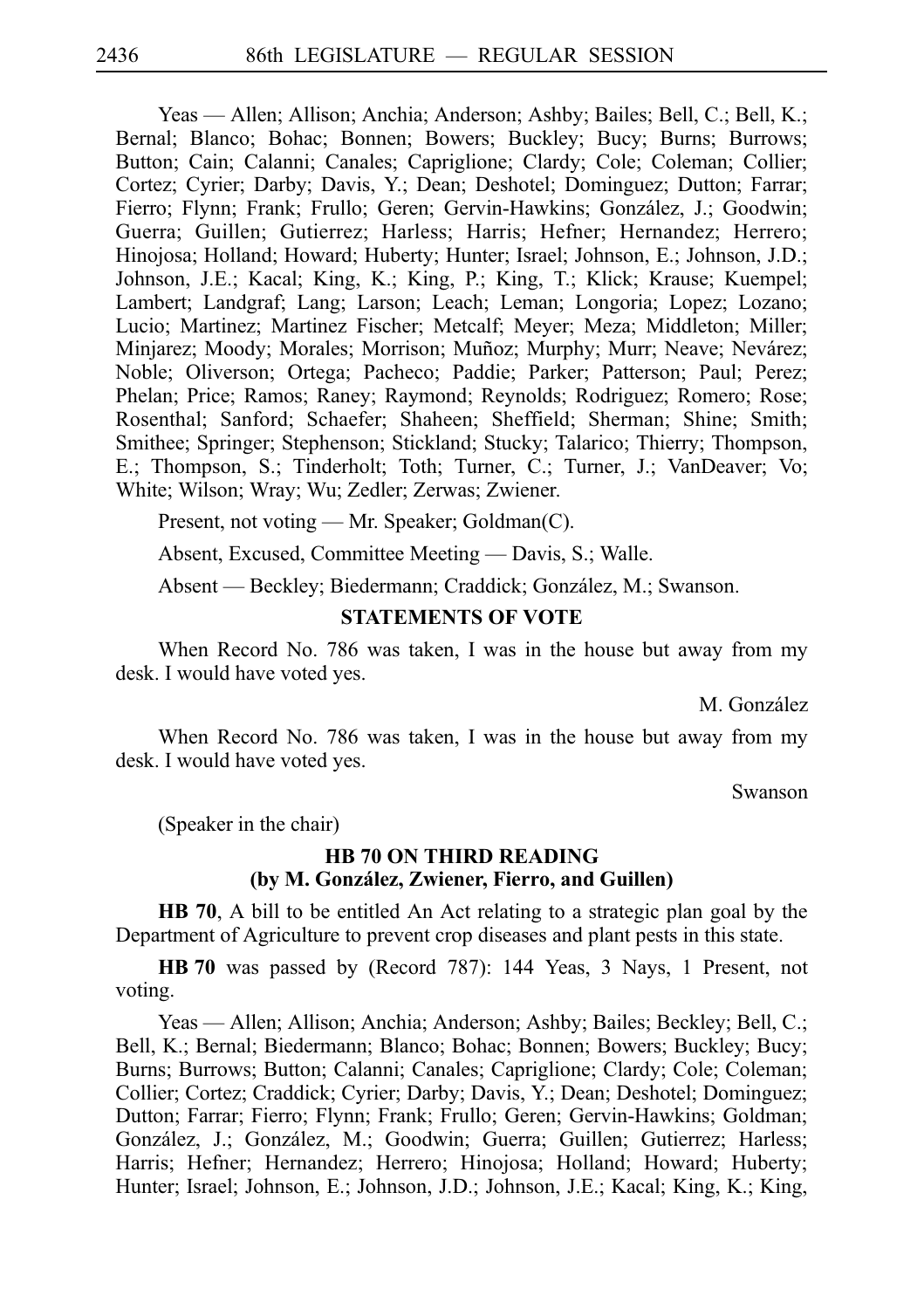P.; King, T.; Klick; Krause; Kuempel; Lambert; Landgraf; Lang; Larson; Leach; Leman; Longoria; Lopez; Lozano; Lucio; Martinez; Martinez Fischer; Metcalf; Meyer; Meza; Middleton; Miller; Minjarez; Moody; Morales; Morrison; Muñoz; Murphy; Murr; Neave; Nevárez; Noble; Oliverson; Ortega; Pacheco; Paddie; Parker; Patterson; Paul; Perez; Phelan; Price; Ramos; Raney; Raymond; Reynolds; Rodriguez; Romero; Rose; Rosenthal; Sanford; Schaefer; Shaheen; Sheffield; Sherman; Shine; Smith; Smithee; Springer; Stephenson; Stucky; Swanson; Talarico; Thierry; Thompson, E.; Thompson, S.; Toth; Turner, C.; Turner, J.; VanDeaver; Vo; White; Wilson; Wray; Wu; Zedler; Zerwas; Zwiener.

Nays — Cain; Stickland; Tinderholt.

Present, not voting — Mr. Speaker(C).

Absent, Excused, Committee Meeting — Davis, S.; Walle.

# **HB 2899 ON THIRD READING (by Leach, Cyrier, Deshotel, and Gervin-Hawkins)**

**HB 2899**, A bill to be entitled An Act relating to civil liability and responsibility for defects in the plans, specifications, or other documents for the construction or repair of roads, highways, and related improvements.

## **Amendment No. 1**

Representative Leach offered the following amendment to **HB 2899**:

Amend **HB 2899** on third reading, in the transition language (second reading engrossment, page 4, line 1), between "the" and "purchase", by inserting "subcontract or".

Amendment No. 1 was adopted.

**HB 2899**, as amended, was passed by (Record 788): 115 Yeas, 31 Nays, 1 Present, not voting.

Yeas — Allen; Allison; Anderson; Ashby; Bailes; Beckley; Bell, C.; Bell, K.; Bernal; Bohac; Bonnen; Buckley; Burns; Burrows; Button; Cain; Capriglione; Clardy; Cole; Coleman; Cortez; Craddick; Cyrier; Darby; Dean; Deshotel; Dutton; Farrar; Flynn; Frank; Frullo; Geren; Gervin-Hawkins; Goldman; Guerra; Guillen; Gutierrez; Harless; Harris; Hefner; Herrero; Holland; Howard; Huberty; Hunter; Israel; Johnson, E.; Johnson, J.D.; Kacal; King, K.; King, P.; King, T.; Klick; Krause; Kuempel; Lambert; Landgraf; Lang; Larson; Leach; Leman; Longoria; Lozano; Lucio; Martinez; Martinez Fischer; Metcalf; Meyer; Meza; Middleton; Miller; Minjarez; Moody; Morrison; Muñoz; Murphy; Murr; Noble; Ortega; Pacheco; Paddie; Parker; Patterson; Paul; Perez; Phelan; Price; Raney; Raymond; Rodriguez; Sanford; Schaefer; Shaheen; Sheffield; Shine; Smith; Smithee; Springer; Stephenson; Stucky; Swanson; Thierry; Thompson, E.; Thompson, S.; Tinderholt; Toth; Turner, C.; Turner, J.; VanDeaver; Vo; White; Wilson; Wray; Zedler; Zerwas.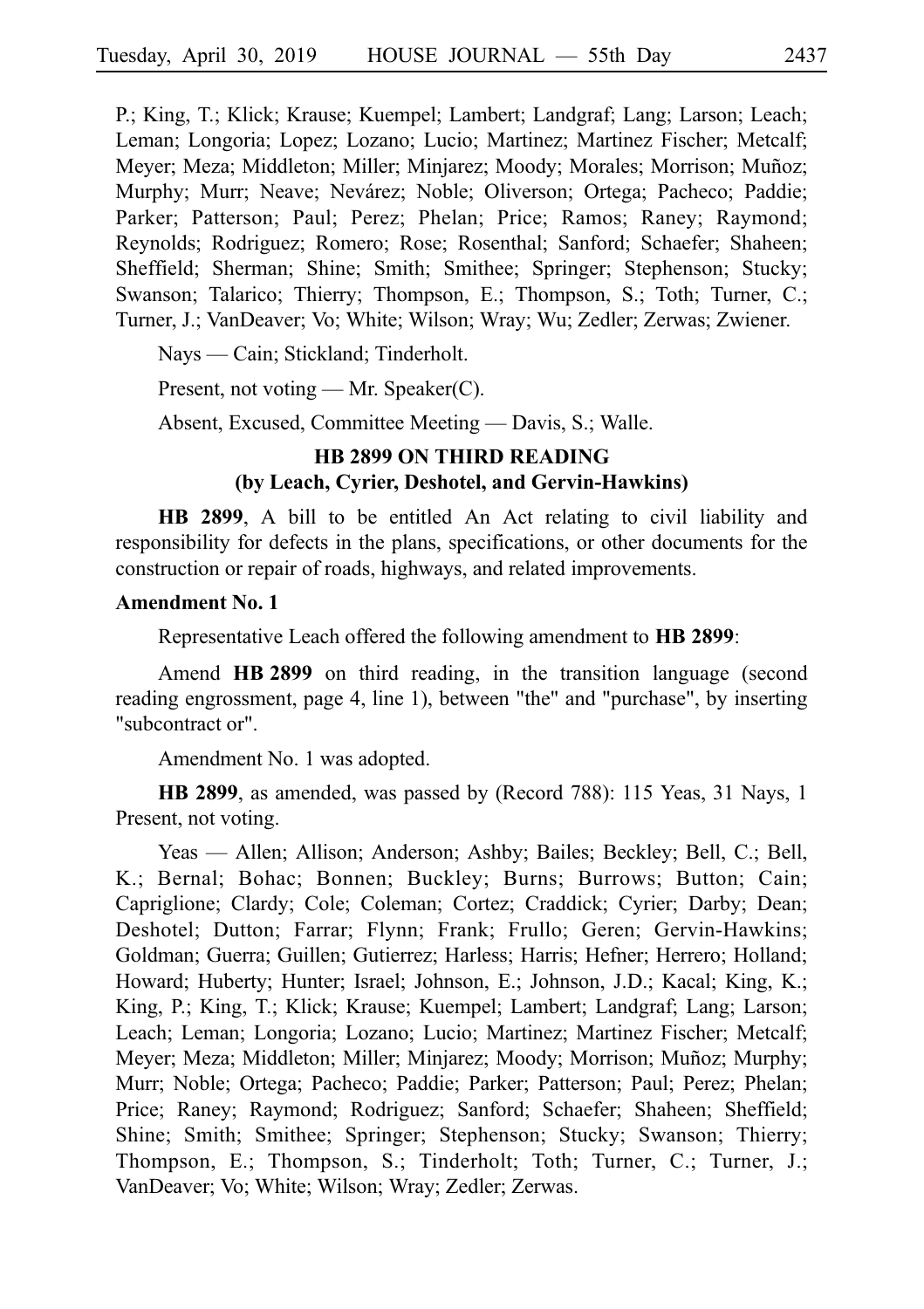Nays — Anchia; Biedermann; Blanco; Bowers; Bucy; Calanni; Canales; Collier; Davis, Y.; Dominguez; Fierro; González, J.; González, M.; Goodwin; Hernandez; Hinojosa; Johnson, J.E.; Lopez; Morales; Neave; Nevárez; Ramos; Reynolds; Romero; Rose; Rosenthal; Sherman; Stickland; Talarico; Wu; Zwiener.

Present, not voting — Mr. Speaker(C).

Absent, Excused, Committee Meeting — Davis, S.; Walle.

Absent — Oliverson.

#### **STATEMENTS OF VOTE**

When Record No. 788 was taken, I was shown voting no. I intended to vote yes.

Biedermann

When Record No. 788 was taken, I was shown voting no. I intended to vote yes.

Lopez

When Record No. 788 was taken, my vote failed to register. I would have voted yes.

Oliverson

#### **HB 823 ON THIRD READING (by Y. Davis, Clardy, and Ramos)**

**HB 823**, A bill to be entitled An Act relating to an expedited on-site health inspection process for assisted living facility license applicants.

**HBi823** was passed by (Record 789): 145 Yeas, 0 Nays, 1 Present, not voting.

Yeas — Allen; Allison; Anchia; Anderson; Ashby; Bailes; Beckley; Bell, C.; Bell, K.; Bernal; Biedermann; Blanco; Bohac; Bonnen; Bowers; Buckley; Bucy; Burns; Burrows; Button; Cain; Calanni; Canales; Capriglione; Clardy; Cole; Collier; Cortez; Craddick; Cyrier; Darby; Davis, Y.; Dean; Deshotel; Dominguez; Dutton; Farrar; Fierro; Flynn; Frank; Frullo; Geren; Gervin-Hawkins; Goldman; González, J.; González, M.; Goodwin; Guerra; Guillen; Gutierrez; Harless; Harris; Hefner; Hernandez; Herrero; Hinojosa; Holland; Howard; Huberty; Hunter; Israel; Johnson, E.; Johnson, J.D.; Johnson, J.E.; Kacal; King, K.; King, P.; King, T.; Klick; Krause; Kuempel; Lambert; Landgraf; Lang; Larson; Leach; Leman; Longoria; Lopez; Lozano; Lucio; Martinez; Martinez Fischer; Metcalf; Meyer; Meza; Middleton; Miller; Minjarez; Moody; Morales; Morrison; Muñoz; Murphy; Murr; Neave; Nevárez; Noble; Oliverson; Ortega; Pacheco; Paddie; Parker; Patterson; Paul; Perez; Phelan; Price; Ramos; Raney; Reynolds; Rodriguez; Romero; Rose; Rosenthal; Sanford; Schaefer; Shaheen; Sheffield; Sherman; Shine; Smith; Smithee; Springer; Stephenson; Stickland; Stucky; Swanson; Talarico; Thierry; Thompson, E.; Thompson, S.; Tinderholt; Toth; Turner, C.; Turner, J.; VanDeaver; Vo; White; Wilson; Wray; Wu; Zedler; Zerwas; Zwiener.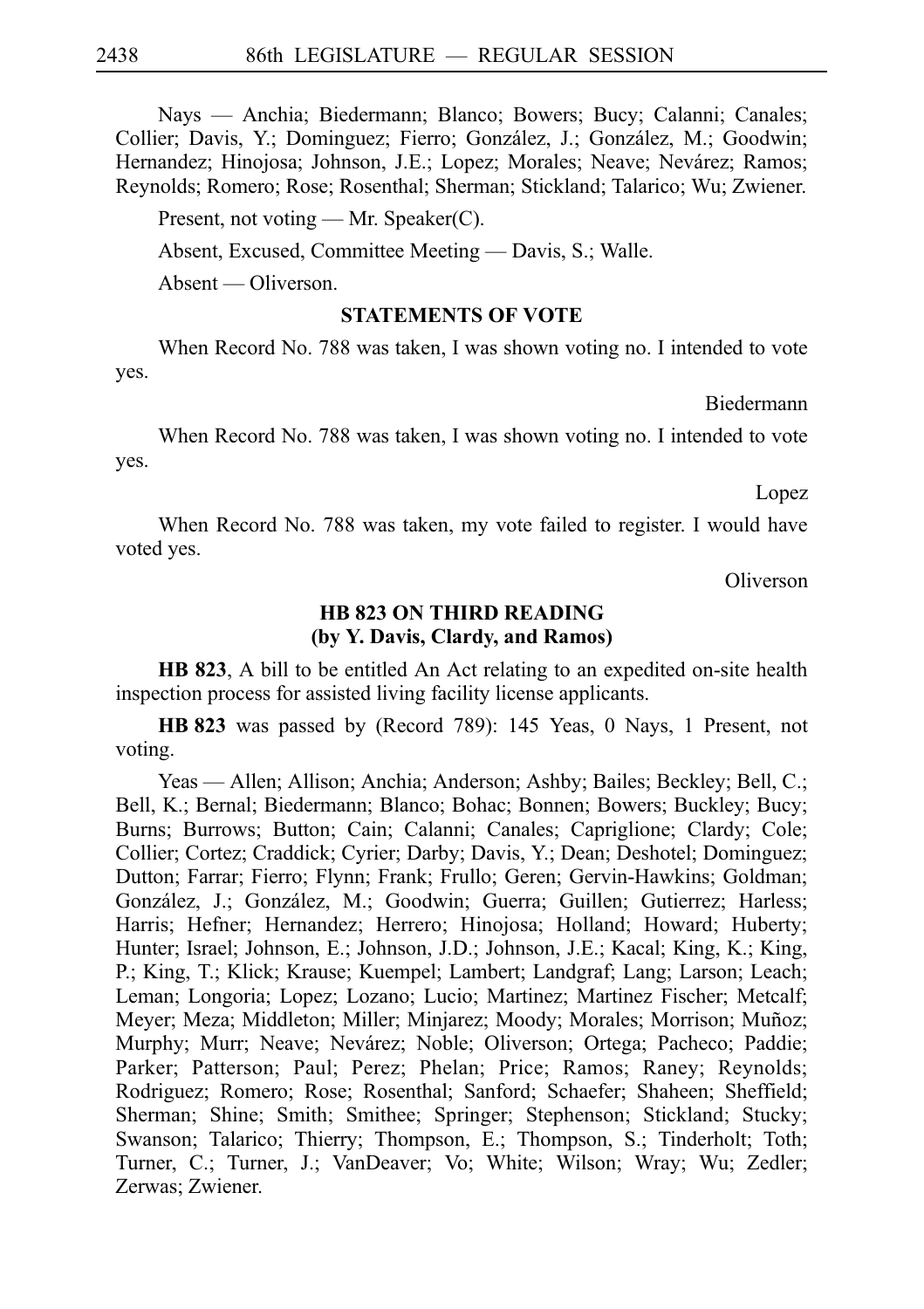Present, not voting — Mr. Speaker(C).

Absent, Excused, Committee Meeting — Davis, S.; Walle.

Absent — Coleman; Raymond.

# **HB 3224 ON THIRD READING (by Lozano)**

**HB 3224**, A bill to be entitled An Act relating to the creation of a defense under the Solid Waste Disposal Act for persons engaged in certain recycling transactions.

(Speaker pro tempore in the chair)

**HBi3224** was passed by (Record 790): 143 Yeas, 3 Nays, 2 Present, not voting.

Yeas — Allen; Allison; Anchia; Anderson; Ashby; Bailes; Beckley; Bell, C.; Bell, K.; Bernal; Biedermann; Blanco; Bohac; Bonnen; Bowers; Buckley; Bucy; Burns; Burrows; Button; Cain; Calanni; Capriglione; Clardy; Cole; Coleman; Collier; Cortez; Craddick; Cyrier; Darby; Davis, Y.; Dean; Deshotel; Dominguez; Dutton; Farrar; Fierro; Flynn; Frank; Frullo; Geren; Gervin-Hawkins; Goldman; González, J.; González, M.; Goodwin; Guerra; Guillen; Gutierrez; Harless; Harris; Hefner; Hernandez; Herrero; Hinojosa; Holland; Howard; Huberty; Hunter; Israel; Johnson, E.; Johnson, J.D.; Johnson, J.E.; Kacal; King, K.; King, P.; King, T.; Klick; Krause; Kuempel; Lambert; Landgraf; Lang; Larson; Leach; Leman; Longoria; Lopez; Lozano; Lucio; Martinez; Martinez Fischer; Metcalf; Meyer; Meza; Middleton; Miller; Minjarez; Morales; Morrison; Muñoz; Murphy; Murr; Neave; Nevárez; Noble; Oliverson; Ortega; Pacheco; Paddie; Parker; Patterson; Paul; Perez; Phelan; Price; Raney; Raymond; Reynolds; Rodriguez; Romero; Rose; Rosenthal; Sanford; Schaefer; Shaheen; Sheffield; Sherman; Shine; Smith; Smithee; Springer; Stephenson; Stucky; Swanson; Talarico; Thierry; Thompson, E.; Thompson, S.; Tinderholt; Toth; Turner, C.; Turner, J.; VanDeaver; Vo; White; Wilson; Wray; Wu; Zedler; Zerwas; Zwiener.

Nays — Canales; Ramos; Stickland.

Present, not voting — Mr. Speaker; Moody(C).

Absent, Excused, Committee Meeting — Davis, S.; Walle.

## **HB 1542 ON THIRD READING (by Martinez)**

**HB 1542**, A bill to be entitled An Act relating to changes made by certain design-build contractors to the design-build team for transportation projects.

**HBi1542** was passed by (Record 791): 140 Yeas, 6 Nays, 2 Present, not voting.

Yeas — Allen; Allison; Anchia; Anderson; Ashby; Bailes; Beckley; Bell, C.; Bell, K.; Bernal; Blanco; Bohac; Bonnen; Bowers; Buckley; Bucy; Burns; Burrows; Button; Calanni; Canales; Capriglione; Clardy; Cole; Coleman; Collier; Cortez; Craddick; Cyrier; Darby; Davis, Y.; Dean; Deshotel; Dominguez; Dutton;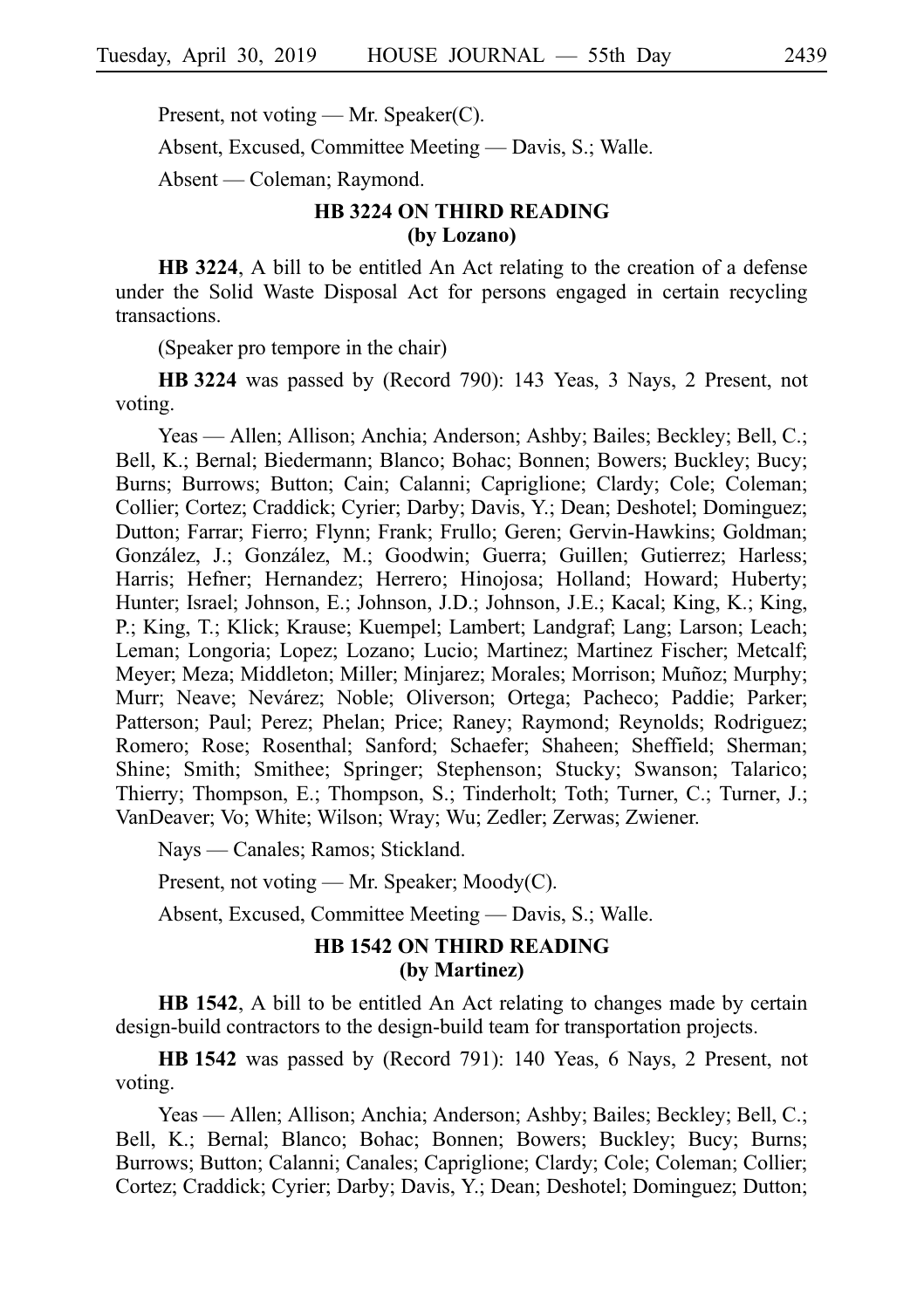Farrar; Fierro; Flynn; Frank; Frullo; Geren; Gervin-Hawkins; Goldman; González, J.; González, M.; Goodwin; Guerra; Guillen; Gutierrez; Harless; Harris; Hefner; Hernandez; Herrero; Hinojosa; Holland; Howard; Huberty; Hunter; Israel; Johnson, E.; Johnson, J.D.; Johnson, J.E.; Kacal; King, K.; King, P.; King, T.; Klick; Kuempel; Lambert; Landgraf; Lang; Larson; Leach; Leman; Longoria; Lopez; Lozano; Lucio; Martinez; Martinez Fischer; Metcalf; Meyer; Meza; Miller; Minjarez; Morales; Morrison; Muñoz; Murphy; Murr; Neave; Nevárez; Noble; Oliverson; Ortega; Pacheco; Paddie; Parker; Patterson; Paul; Perez; Phelan; Price; Ramos; Raney; Raymond; Reynolds; Rodriguez; Romero; Rose; Rosenthal; Sanford; Shaheen; Sheffield; Sherman; Shine; Smith; Smithee; Springer; Stephenson; Stucky; Swanson; Talarico; Thierry; Thompson, E.; Thompson, S.; Tinderholt; Toth; Turner, C.; Turner, J.; VanDeaver; Vo; White; Wilson; Wray; Wu; Zedler; Zerwas; Zwiener.

Nays — Biedermann; Cain; Krause; Middleton; Schaefer; Stickland.

Present, not voting — Mr. Speaker; Moody(C).

Absent, Excused, Committee Meeting — Davis, S.; Walle.

#### **STATEMENTS OF VOTE**

When Record No. 791 was taken, I was shown voting yes. I intended to vote no.

Swanson

When Record No. 791 was taken, I was shown voting yes. I intended to vote no.

Tinderholt

## **HB 2439 ON THIRD READING (by Phelan, Rodriguez, Collier, and Schaefer)**

**HB 2439**, A bill to be entitled An Act relating to certain regulations adopted by governmental entities for the building products, materials, or methods used in the construction or renovation of residential or commercial buildings.

**HB 2439** was passed by (Record 792): 124 Yeas, 21 Nays, 2 Present, not voting.

Yeas — Allen; Allison; Anderson; Ashby; Bailes; Beckley; Bell, C.; Bell, K.; Bernal; Biedermann; Blanco; Bohac; Bonnen; Bowers; Buckley; Burns; Burrows; Button; Cain; Calanni; Canales; Capriglione; Clardy; Cole; Coleman; Collier; Cortez; Craddick; Cyrier; Darby; Dean; Deshotel; Dutton; Farrar; Fierro; Flynn; Frank; Frullo; Geren; Gervin-Hawkins; Goldman; González, M.; Guerra; Guillen; Gutierrez; Harless; Hefner; Hernandez; Herrero; Howard; Huberty; Hunter; Israel; Johnson, E.; Johnson, J.D.; Kacal; King, K.; King, P.; King, T.; Klick; Krause; Kuempel; Lambert; Landgraf; Lang; Larson; Leach; Leman; Longoria; Lopez; Lozano; Lucio; Martinez; Martinez Fischer; Metcalf; Meyer; Meza; Middleton; Miller; Minjarez; Morrison; Muñoz; Murphy; Murr; Noble; Oliverson; Ortega; Pacheco; Paddie; Parker; Patterson; Paul; Perez; Phelan; Price; Raney; Raymond; Rodriguez; Rose; Rosenthal; Sanford; Schaefer; Shaheen;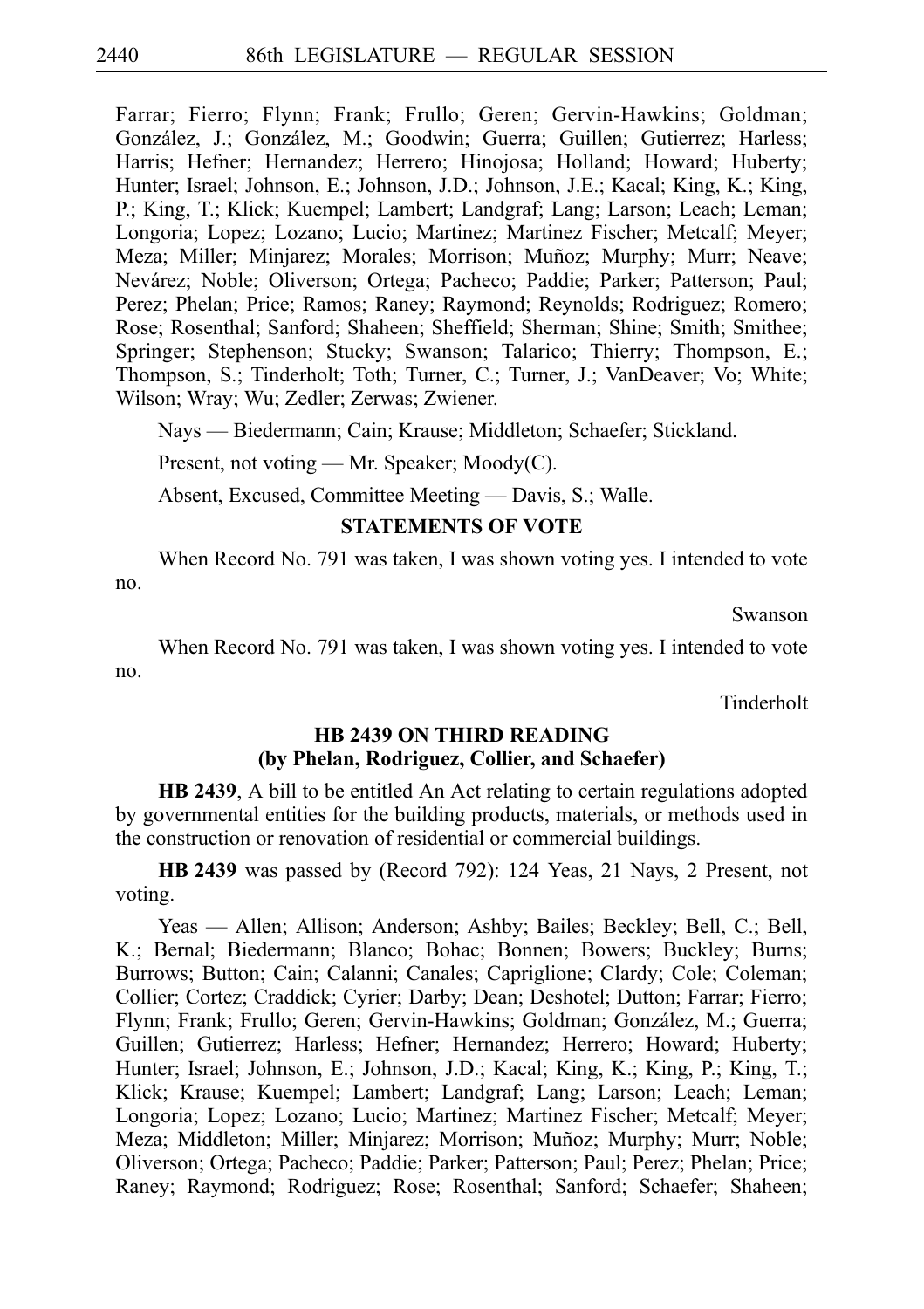Sheffield; Shine; Smith; Smithee; Springer; Stephenson; Stucky; Swanson; Thierry; Thompson, E.; Tinderholt; Turner, C.; Turner, J.; VanDeaver; Vo; White; Wilson; Wray; Wu; Zedler; Zerwas.

Nays — Anchia; Bucy; Davis, Y.; Dominguez; González, J.; Goodwin; Hinojosa; Holland; Johnson, J.E.; Morales; Neave; Nevárez; Ramos; Reynolds; Romero; Sherman; Stickland; Talarico; Thompson, S.; Toth; Zwiener.

Present, not voting — Mr. Speaker; Moody(C).

Absent, Excused, Committee Meeting — Davis, S.; Walle.

Absent — Harris.

#### **STATEMENTS OF VOTE**

When Record No. 792 was taken, I was shown voting yes. I intended to vote no.

Allen

When Record No. 792 was taken, I was shown voting yes. I intended to vote no.

Bowers

When Record No. 792 was taken, I was shown voting yes. I intended to vote no.

Farrar

When Record No. 792 was taken, I was in the house but away from my desk. I would have voted yes.

Harris

When Record No. 792 was taken, I was shown voting yes. I intended to vote no.

E. Johnson

## **HB 808 ON THIRD READING (by Dutton)**

**HB 808**, A bill to be entitled An Act relating to the consideration of certain student differentials based on sex under the public school accountability system.

**HBi808** was passed by (Record 793): 106 Yeas, 40 Nays, 2 Present, not voting.

Yeas — Allen; Allison; Anchia; Anderson; Bailes; Beckley; Bell, K.; Bernal; Blanco; Bohac; Bowers; Buckley; Bucy; Burns; Burrows; Button; Calanni; Canales; Capriglione; Cole; Coleman; Collier; Cortez; Craddick; Davis, Y.; Deshotel; Dominguez; Dutton; Farrar; Fierro; Frullo; Geren; Gervin-Hawkins; González, J.; González, M.; Goodwin; Guerra; Guillen; Gutierrez; Harless; Harris; Hernandez; Herrero; Hinojosa; Howard; Huberty; Hunter; Israel; Johnson, E.; Johnson, J.D.; Johnson, J.E.; Kacal; King, K.; King, P.; King, T.; Klick; Kuempel; Lambert; Landgraf; Larson; Leach; Longoria; Lopez; Lozano; Lucio;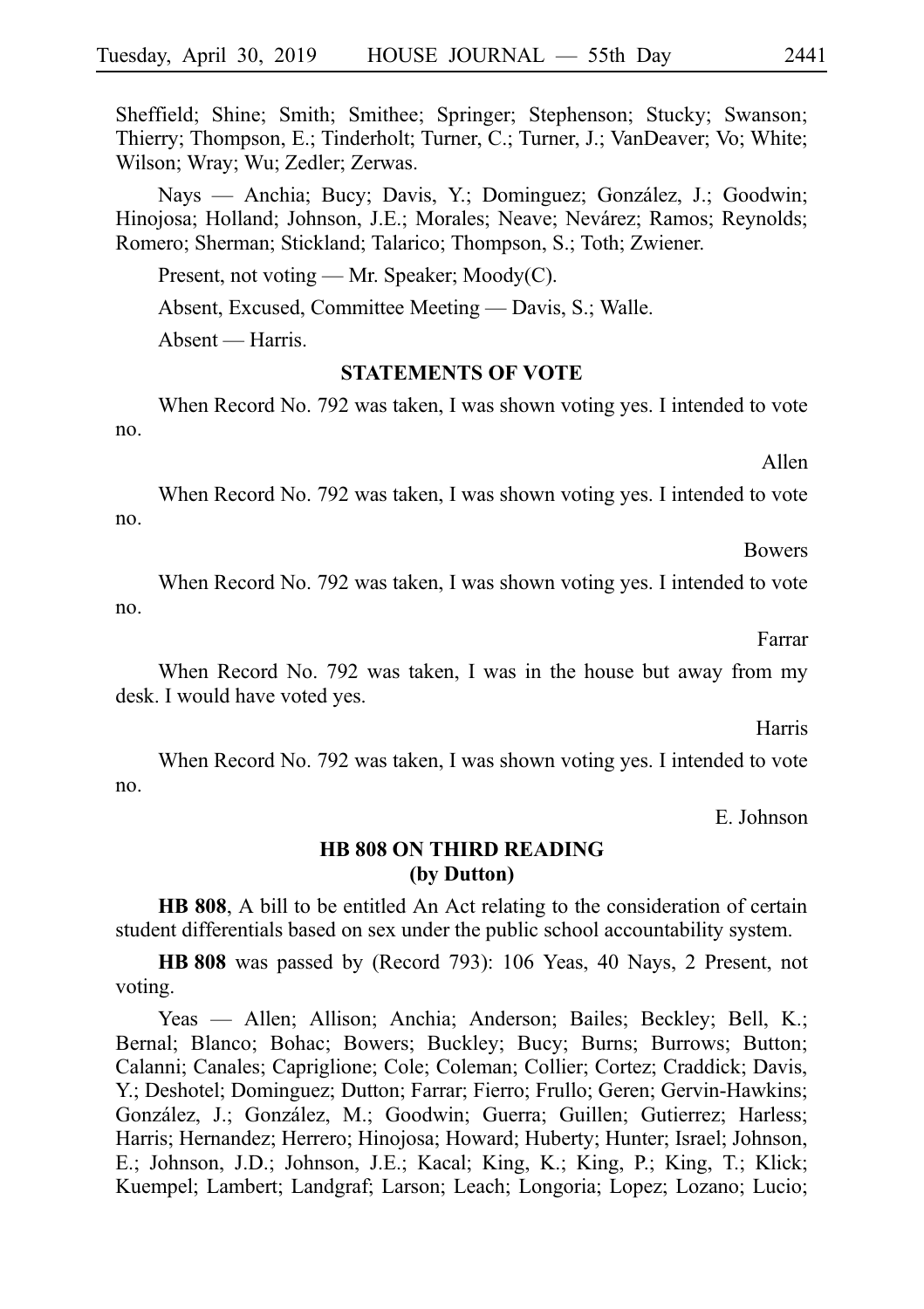Martinez; Martinez Fischer; Meyer; Meza; Minjarez; Morales; Morrison; Muñoz; Murphy; Neave; Nevárez; Ortega; Pacheco; Paddie; Parker; Perez; Phelan; Ramos; Raney; Raymond; Reynolds; Rodriguez; Romero; Rose; Rosenthal; Sheffield; Sherman; Smithee; Stephenson; Talarico; Thierry; Thompson, S.; Toth; Turner, C.; Turner, J.; VanDeaver; Vo; White; Wray; Wu; Zwiener.

Nays — Ashby; Bell, C.; Biedermann; Bonnen; Cain; Clardy; Cyrier; Darby; Dean; Flynn; Frank; Goldman; Hefner; Holland; Krause; Lang; Leman; Metcalf; Middleton; Miller; Murr; Noble; Oliverson; Patterson; Paul; Price; Sanford; Schaefer; Shaheen; Shine; Smith; Springer; Stickland; Stucky; Swanson; Thompson, E.; Tinderholt; Wilson; Zedler; Zerwas.

Present, not voting — Mr. Speaker; Moody(C).

Absent, Excused, Committee Meeting — Davis, S.; Walle.

#### **STATEMENTS OF VOTE**

When Record No. 793 was taken, I was shown voting yes. I intended to vote no.

Anderson

When Record No. 793 was taken, I was shown voting yes. I intended to vote no.

Burrows

When Record No. 793 was taken, I was shown voting yes. I intended to vote no.

Harris

When Record No. 793 was taken, I was shown voting yes. I intended to vote no.

Leach

## **HB 3106 ON THIRD READING (by Goldman, Krause, Tinderholt, Howard, Neave, et al.)**

**HB 3106**, A bill to be entitled An Act relating to a requirement that law enforcement agencies enter into the Texas Data Exchange information related to investigations of sexual assault or other sex offenses.

**HBi3106** was passed by (Record 794): 145 Yeas, 0 Nays, 2 Present, not voting.

Yeas — Allen; Allison; Anchia; Anderson; Ashby; Bailes; Beckley; Bell, C.; Bell, K.; Bernal; Biedermann; Blanco; Bohac; Bonnen; Bowers; Buckley; Bucy; Burns; Burrows; Button; Cain; Calanni; Canales; Capriglione; Clardy; Cole; Coleman; Collier; Cortez; Craddick; Cyrier; Darby; Davis, Y.; Dean; Deshotel; Dominguez; Dutton; Farrar; Fierro; Flynn; Frank; Frullo; Geren; Gervin-Hawkins; Goldman; González, J.; González, M.; Goodwin; Guerra; Guillen; Gutierrez; Harless; Harris; Hefner; Hernandez; Herrero; Hinojosa; Holland; Howard; Huberty; Hunter; Israel; Johnson, E.; Johnson, J.D.; Johnson,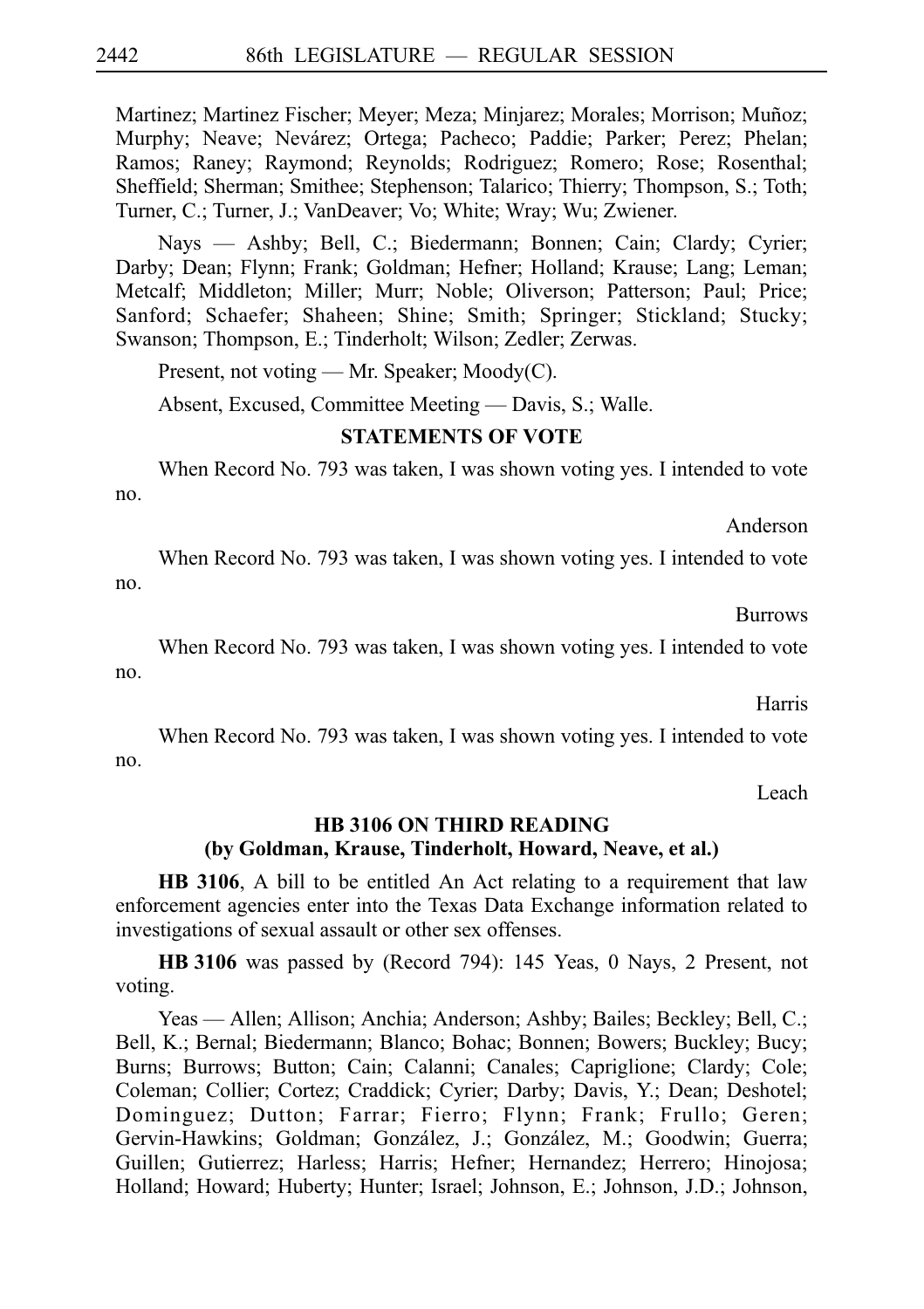J.E.; Kacal; King, K.; King, P.; King, T.; Klick; Krause; Kuempel; Lambert; Landgraf; Lang; Larson; Leach; Leman; Longoria; Lopez; Lozano; Lucio; Martinez; Martinez Fischer; Metcalf; Meyer; Meza; Middleton; Miller; Minjarez; Morales; Morrison; Muñoz; Murphy; Murr; Neave; Noble; Oliverson; Ortega; Pacheco; Paddie; Parker; Patterson; Paul; Perez; Phelan; Price; Ramos; Raney; Raymond; Reynolds; Rodriguez; Romero; Rose; Rosenthal; Sanford; Schaefer; Shaheen; Sheffield; Sherman; Shine; Smith; Smithee; Springer; Stephenson; Stickland; Stucky; Swanson; Talarico; Thierry; Thompson, E.; Thompson, S.; Tinderholt; Toth; Turner, C.; Turner, J.; VanDeaver; Vo; White; Wilson; Wray; Wu; Zedler; Zerwas; Zwiener.

Present, not voting — Mr. Speaker; Moody(C).

Absent, Excused, Committee Meeting — Davis, S.; Walle.

Absent — Nevárez.

## **HB 1307 ON THIRD READING (by Hinojosa, Huberty, Deshotel, and Phelan)**

**HB 1307**, A bill to be entitled An Act relating to the creation of a disaster case management system by the Texas Division of Emergency Management.

**HBi1307** was passed by (Record 795): 142 Yeas, 1 Nays, 2 Present, not voting.

Yeas — Allen; Allison; Anchia; Anderson; Ashby; Bailes; Beckley; Bell, C.; Bell, K.; Bernal; Biedermann; Blanco; Bohac; Bonnen; Bowers; Buckley; Bucy; Burns; Burrows; Button; Cain; Calanni; Canales; Capriglione; Clardy; Cole; Coleman; Cortez; Craddick; Cyrier; Darby; Davis, Y.; Dean; Deshotel; Dominguez; Dutton; Farrar; Fierro; Flynn; Frank; Frullo; Gervin-Hawkins; Goldman; González, J.; González, M.; Goodwin; Guerra; Guillen; Gutierrez; Harless; Harris; Hefner; Hernandez; Herrero; Hinojosa; Holland; Howard; Huberty; Hunter; Israel; Johnson, E.; Johnson, J.D.; Johnson, J.E.; Kacal; King, K.; King, P.; King, T.; Klick; Krause; Kuempel; Lambert; Landgraf; Lang; Larson; Leach; Leman; Longoria; Lozano; Lucio; Martinez; Martinez Fischer; Metcalf; Meyer; Meza; Middleton; Miller; Minjarez; Morales; Morrison; Muñoz; Murphy; Murr; Neave; Nevárez; Noble; Oliverson; Ortega; Pacheco; Paddie; Parker; Patterson; Paul; Perez; Phelan; Price; Ramos; Raney; Raymond; Reynolds; Rodriguez; Romero; Rose; Rosenthal; Sanford; Schaefer; Shaheen; Sheffield; Sherman; Shine; Smith; Smithee; Springer; Stephenson; Stucky; Swanson; Talarico; Thierry; Thompson, E.; Thompson, S.; Tinderholt; Toth; Turner, C.; Turner, J.; VanDeaver; Vo; White; Wilson; Wray; Wu; Zedler; Zerwas; Zwiener.

Nays — Stickland.

Present, not voting — Mr. Speaker; Moody(C).

Absent, Excused, Committee Meeting — Davis, S.; Walle.

Absent — Collier; Geren; Lopez.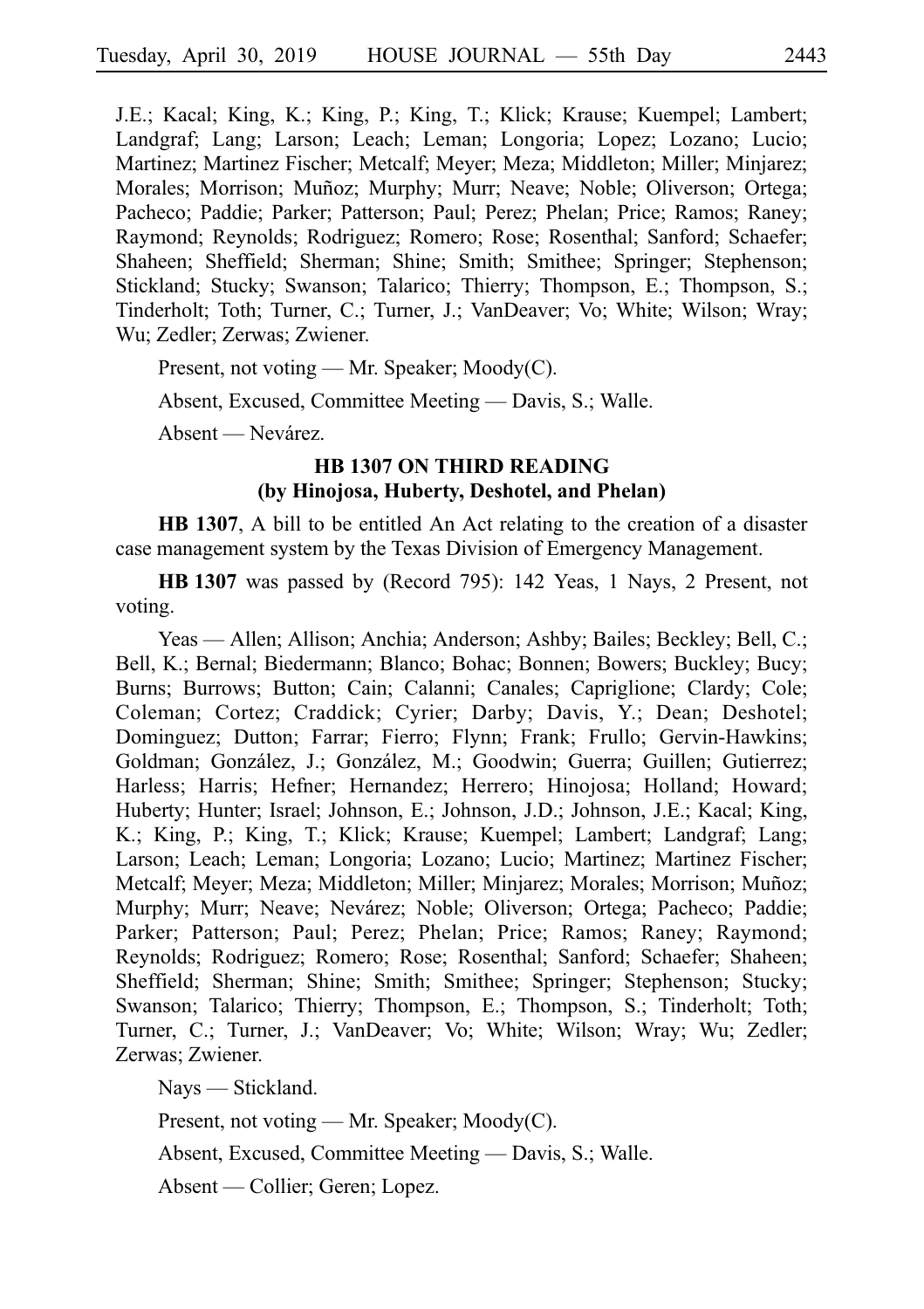## **STATEMENT OF VOTE**

When Record No. 795 was taken, I was in the house but away from my desk. I would have voted yes.

Collier

(Goldman in the chair)

# **HB 3006 ON THIRD READING (by Burrows)**

**HB 3006**, A bill to be entitled An Act relating to the administration of the mixed beverage sales tax.

**HBi3006** was passed by (Record 796): 145 Yeas, 0 Nays, 2 Present, not voting.

Yeas — Allen; Allison; Anchia; Anderson; Ashby; Bailes; Beckley; Bell, C.; Bell, K.; Bernal; Biedermann; Blanco; Bohac; Bonnen; Bowers; Buckley; Bucy; Burns; Burrows; Button; Cain; Calanni; Canales; Capriglione; Clardy; Cole; Coleman; Collier; Cortez; Craddick; Cyrier; Darby; Davis, Y.; Dean; Deshotel; Dominguez; Dutton; Farrar; Fierro; Flynn; Frank; Frullo; Geren; Gervin-Hawkins; González, J.; González, M.; Goodwin; Guerra; Guillen; Gutierrez; Harless; Harris; Hefner; Hernandez; Herrero; Hinojosa; Holland; Howard; Huberty; Hunter; Israel; Johnson, E.; Johnson, J.D.; Johnson, J.E.; Kacal; King, K.; King, P.; King, T.; Klick; Krause; Kuempel; Lambert; Landgraf; Lang; Larson; Leach; Leman; Longoria; Lopez; Lozano; Lucio; Martinez; Martinez Fischer; Metcalf; Meyer; Meza; Middleton; Miller; Minjarez; Moody; Morales; Morrison; Muñoz; Murphy; Murr; Neave; Noble; Oliverson; Ortega; Pacheco; Paddie; Parker; Patterson; Paul; Perez; Phelan; Price; Ramos; Raney; Raymond; Reynolds; Rodriguez; Romero; Rose; Rosenthal; Sanford; Schaefer; Shaheen; Sheffield; Sherman; Shine; Smith; Smithee; Springer; Stephenson; Stickland; Stucky; Swanson; Talarico; Thierry; Thompson, E.; Thompson, S.; Tinderholt; Toth; Turner, C.; Turner, J.; VanDeaver; Vo; White; Wilson; Wray; Wu; Zedler; Zerwas; Zwiener.

Present, not voting — Mr. Speaker; Goldman(C).

Absent, Excused, Committee Meeting — Davis, S.; Walle.

Absent — Nevárez.

# **HB 914 ON THIRD READING (by S. Thompson, et al.)**

**HB 914**, A bill to be entitled An Act relating to the regulation of bingo games.

#### **Amendment No. 1**

Representative S. Thompson offered the following amendment to **HB 914**:

Amend **HB 914** on third reading as follows: (1) On page 3, strike lines  $12-13$  and substitute the following: SECTION 4. Section 2001.451(b), Occupations Code, is amended to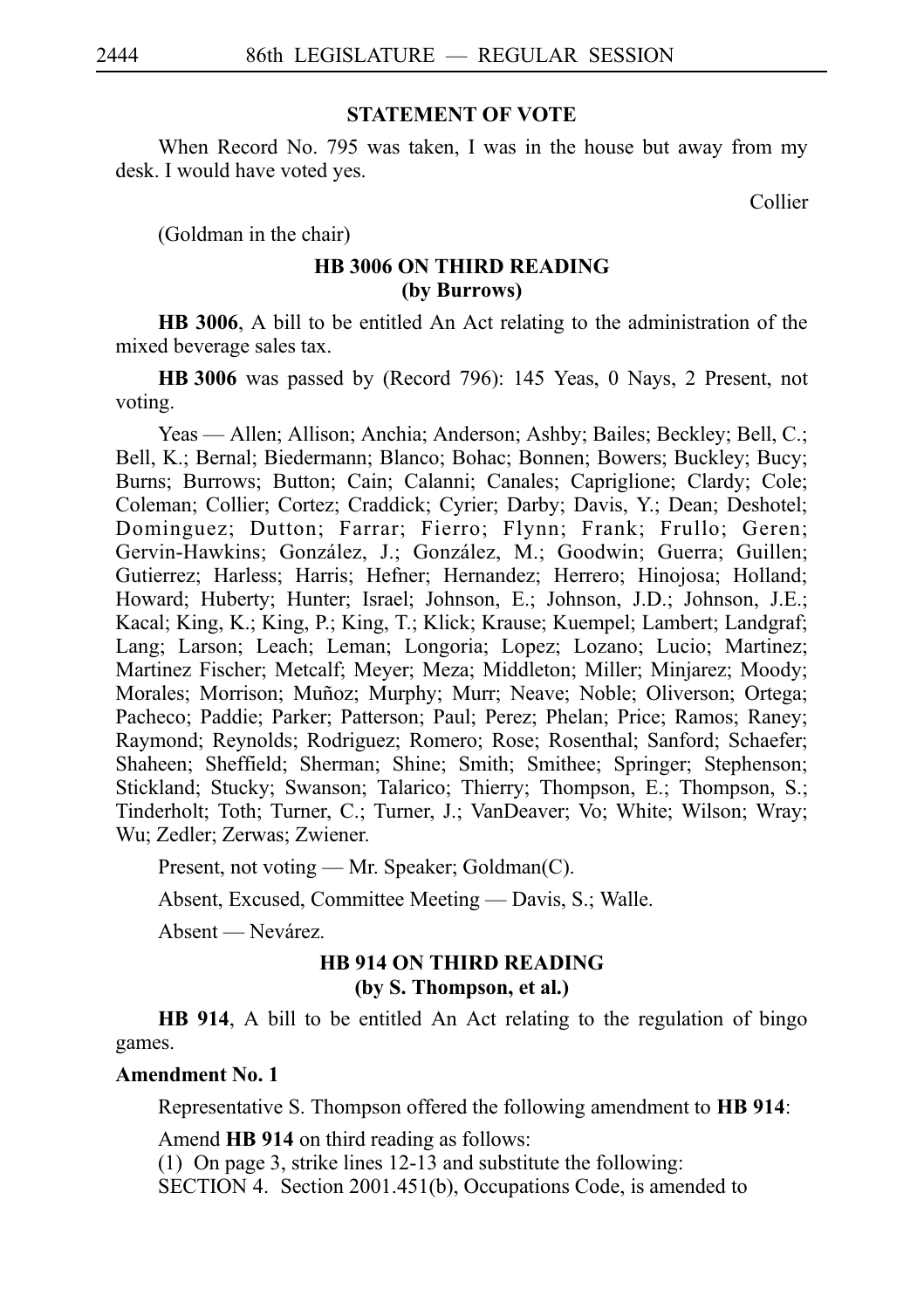(2) Strike page 3, line 22, through page 4, line 7.

Amendment No. 1 was adopted.

**HB 914**, as amended, was passed by (Record 797): 137 Yeas, 8 Nays, 2 Present, not voting.

Yeas — Allen; Allison; Anchia; Anderson; Ashby; Bailes; Beckley; Bell, C.; Bell, K.; Bernal; Biedermann; Blanco; Bohac; Bonnen; Bowers; Buckley; Bucy; Burns; Burrows; Button; Calanni; Canales; Capriglione; Clardy; Cole; Coleman; Collier; Craddick; Cyrier; Darby; Davis, Y.; Dean; Deshotel; Dominguez; Dutton; Farrar; Fierro; Flynn; Frank; Frullo; Geren; Gervin-Hawkins; González, J.; González, M.; Goodwin; Guerra; Guillen; Gutierrez; Harless; Harris; Hefner; Hernandez; Herrero; Hinojosa; Holland; Howard; Huberty; Hunter; Israel; Johnson, E.; Johnson, J.D.; Johnson, J.E.; Kacal; King, K.; King, P.; King, T.; Klick; Kuempel; Lambert; Landgraf; Lang; Larson; Leach; Leman; Longoria; Lopez; Lozano; Lucio; Martinez; Martinez Fischer; Metcalf; Meyer; Meza; Miller; Minjarez; Moody; Morales; Morrison; Muñoz; Murphy; Murr; Neave; Nevárez; Oliverson; Ortega; Pacheco; Paddie; Parker; Paul; Perez; Phelan; Price; Ramos; Raney; Raymond; Reynolds; Rodriguez; Romero; Rose; Rosenthal; Sanford; Schaefer; Sheffield; Sherman; Shine; Smith; Smithee; Springer; Stephenson; Stucky; Swanson; Talarico; Thierry; Thompson, E.; Thompson, S.; Toth; Turner, C.; Turner, J.; VanDeaver; Vo; White; Wilson; Wray; Wu; Zedler; Zerwas; Zwiener.

Nays — Cain; Krause; Middleton; Noble; Patterson; Shaheen; Stickland; Tinderholt.

Present, not voting — Mr. Speaker; Goldman(C).

Absent, Excused, Committee Meeting — Davis, S.; Walle.

Absent — Cortez.

#### **STATEMENTS OF VOTE**

When Record No. 797 was taken, I was in the house but away from my desk. I would have voted yes.

Cortez

When Record No. 797 was taken, I was shown voting yes. I intended to vote no.

Lang

## **HB 1806 ON THIRD READING (by T. King)**

**HB 1806**, A bill to be entitled An Act relating to the use of water withdrawn from the Edwards Aquifer by certain entities.

Representative T. King moved to postpone consideration of **HB 1806** until the end of the third reading calendar.

The motion prevailed.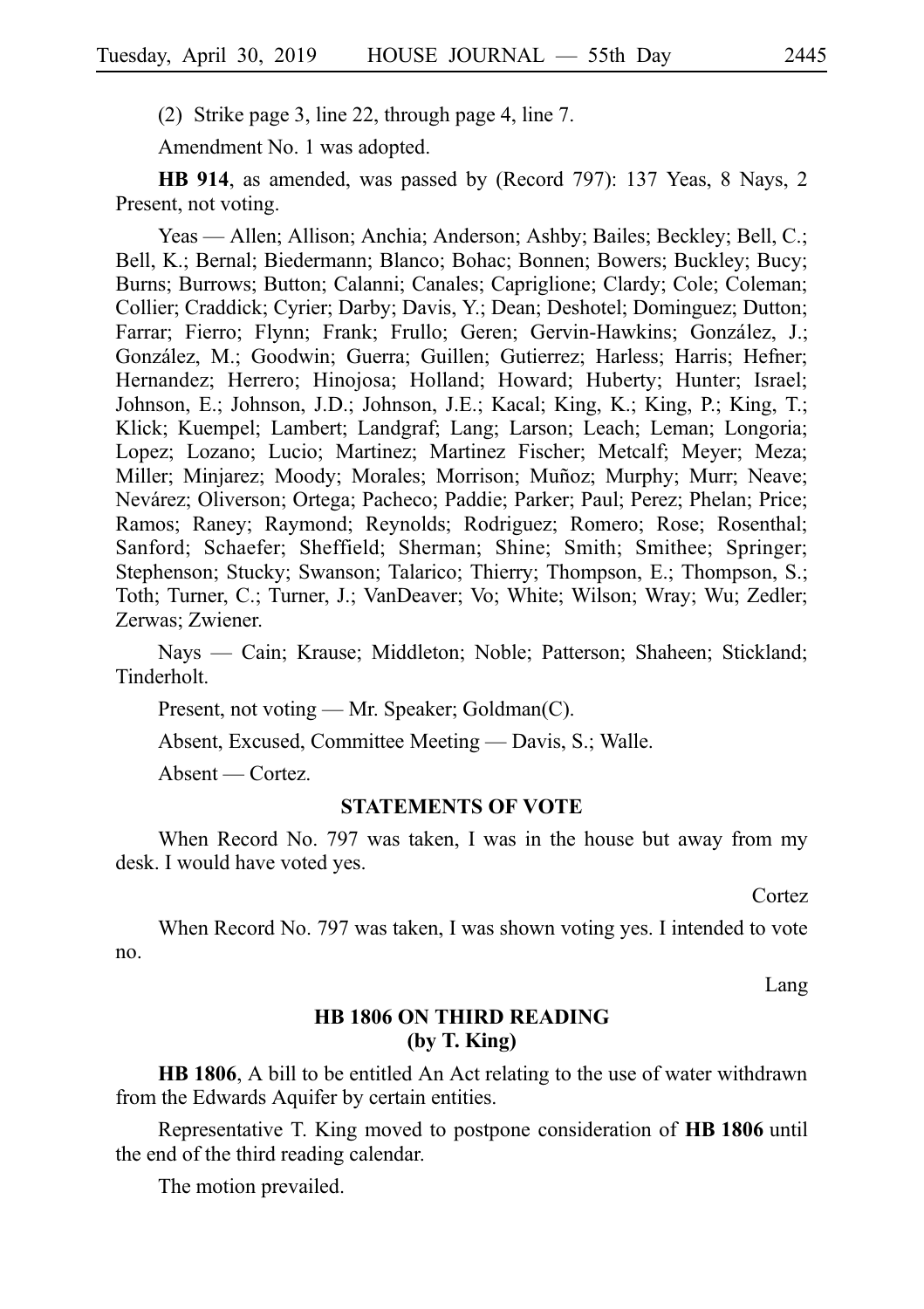## **HB 1619 ON THIRD READING (by Leach)**

**HB 1619**, A bill to be entitled An Act relating to court reporters and shorthand reporting firms; imposing a fee; creating a criminal offense.

**HBi1619** was passed by (Record 798): 145 Yeas, 0 Nays, 2 Present, not voting.

Yeas — Allen; Allison; Anchia; Anderson; Ashby; Bailes; Beckley; Bell, C.; Bell, K.; Biedermann; Blanco; Bohac; Bonnen; Bowers; Buckley; Bucy; Burns; Burrows; Button; Cain; Calanni; Canales; Capriglione; Clardy; Cole; Coleman; Collier; Cortez; Craddick; Cyrier; Darby; Davis, Y.; Dean; Deshotel; Dominguez; Dutton; Farrar; Fierro; Flynn; Frank; Frullo; Geren; Gervin-Hawkins; González, J.; González, M.; Goodwin; Guerra; Guillen; Gutierrez; Harless; Harris; Hefner; Hernandez; Herrero; Hinojosa; Holland; Howard; Huberty; Hunter; Israel; Johnson, E.; Johnson, J.D.; Johnson, J.E.; Kacal; King, K.; King, P.; King, T.; Klick; Krause; Kuempel; Lambert; Landgraf; Lang; Larson; Leach; Leman; Longoria; Lopez; Lozano; Lucio; Martinez; Martinez Fischer; Metcalf; Meyer; Meza; Middleton; Miller; Minjarez; Moody; Morales; Morrison; Muñoz; Murphy; Murr; Neave; Nevárez; Noble; Oliverson; Ortega; Pacheco; Paddie; Parker; Patterson; Paul; Perez; Phelan; Price; Ramos; Raney; Raymond; Reynolds; Rodriguez; Romero; Rose; Rosenthal; Sanford; Schaefer; Shaheen; Sheffield; Sherman; Shine; Smith; Smithee; Springer; Stephenson; Stickland; Stucky; Swanson; Talarico; Thierry; Thompson, E.; Thompson, S.; Tinderholt; Toth; Turner, C.; Turner, J.; VanDeaver; Vo; White; Wilson; Wray; Wu; Zedler; Zerwas; Zwiener.

Present, not voting — Mr. Speaker; Goldman(C).

Absent, Excused, Committee Meeting — Davis, S.; Walle.

Absent — Bernal.

## **HB 2169 ON THIRD READING (by Allen, Rosenthal, Wu, Ramos, and Neave)**

**HB 2169**, A bill to be entitled An Act relating to reporting concerning female prisoners who are confined in county jails and to the provision of feminine hygiene products to female prisoners.

**HBi2169** was passed by (Record 799): 131 Yeas, 13 Nays, 2 Present, not voting.

Yeas — Allen; Allison; Anchia; Anderson; Ashby; Bailes; Beckley; Bell, K.; Blanco; Bohac; Bowers; Buckley; Bucy; Burns; Burrows; Button; Calanni; Canales; Capriglione; Cole; Coleman; Collier; Cortez; Craddick; Cyrier; Darby; Davis, Y.; Dean; Deshotel; Dominguez; Dutton; Farrar; Fierro; Flynn; Frank; Frullo; Geren; Gervin-Hawkins; González, J.; González, M.; Goodwin; Guerra; Guillen; Gutierrez; Harless; Hernandez; Herrero; Hinojosa; Howard; Huberty; Hunter; Israel; Johnson, E.; Johnson, J.D.; Johnson, J.E.; Kacal; King, K.; King, P.; King, T.; Klick; Kuempel; Lambert; Landgraf; Lang; Larson; Leach; Leman; Longoria; Lopez; Lozano; Lucio; Martinez; Martinez Fischer; Meyer; Meza;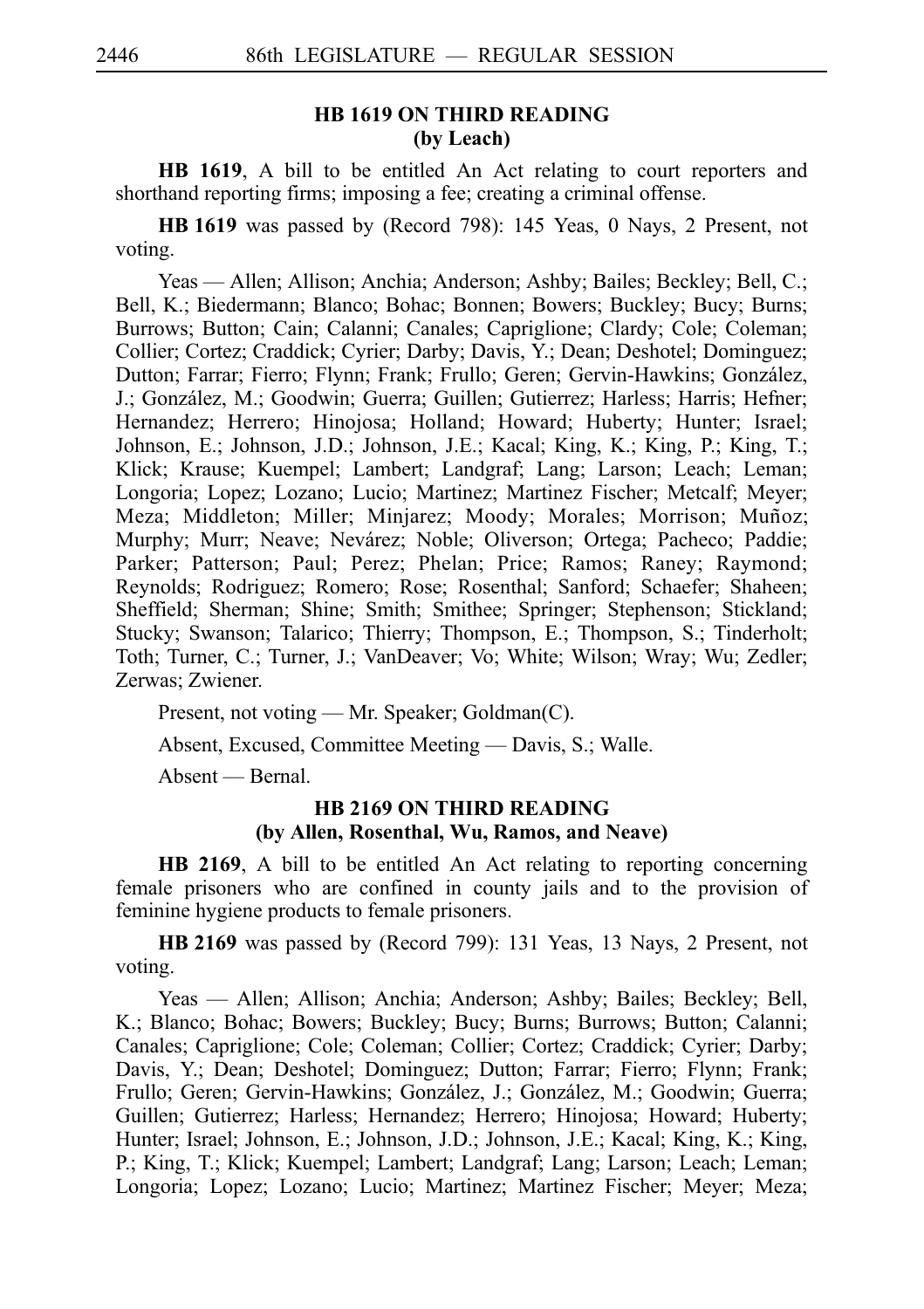Middleton; Miller; Minjarez; Moody; Morales; Morrison; Muñoz; Murphy; Neave; Nevárez; Ortega; Pacheco; Paddie; Parker; Patterson; Paul; Perez; Phelan; Price; Ramos; Raney; Raymond; Reynolds; Rodriguez; Romero; Rose; Rosenthal; Sanford; Schaefer; Shaheen; Sheffield; Sherman; Shine; Smith; Smithee; Springer; Stephenson; Stucky; Swanson; Talarico; Thierry; Thompson, E.; Thompson, S.; Tinderholt; Toth; Turner, C.; Turner, J.; VanDeaver; Vo; White; Wilson; Wray; Wu; Zedler; Zerwas; Zwiener.

Nays — Bell, C.; Biedermann; Bonnen; Clardy; Harris; Hefner; Holland; Krause; Metcalf; Murr; Noble; Oliverson; Stickland.

Present, not voting — Mr. Speaker; Goldman(C).

Absent, Excused, Committee Meeting — Davis, S.; Walle.

Absent — Bernal; Cain.

#### **STATEMENTS OF VOTE**

When Record No. 799 was taken, I was in the house but away from my desk. I would have voted yes.

Bernal

When Record No. 799 was taken, I was shown voting yes. I intended to vote no.

Schaefer

When Record No. 799 was taken, I was shown voting yes. I intended to vote no.

Springer

(Speaker in the chair)

# **HB 2100 ON THIRD READING (by Cain, Oliverson, Goldman, Phelan, Wilson, et al.)**

**HB 2100**, A bill to be entitled An Act relating to the protection of expressive activities at public institutions of higher education.

HB 2100 was passed by (Record 800): 85 Yeas, 58 Nays, 1 Present, not voting.

Yeas — Allison; Anderson; Ashby; Bailes; Bell, C.; Bell, K.; Bernal; Biedermann; Bohac; Bonnen; Buckley; Burns; Burrows; Button; Cain; Capriglione; Clardy; Craddick; Cyrier; Dean; Flynn; Frank; Frullo; Geren; Goldman; Guillen; Gutierrez; Harless; Harris; Hefner; Herrero; Holland; Huberty; Hunter; Kacal; King, K.; King, P.; Klick; Krause; Kuempel; Lambert; Landgraf; Lang; Larson; Leach; Leman; Lozano; Martinez Fischer; Metcalf; Meyer; Middleton; Miller; Morrison; Murphy; Murr; Noble; Oliverson; Parker; Patterson; Paul; Phelan; Price; Raney; Raymond; Rodriguez; Sanford; Schaefer; Shaheen; Sheffield; Smith; Smithee; Springer; Stephenson; Stickland; Stucky; Swanson; Thompson, E.; Tinderholt; Toth; VanDeaver; Vo; White; Wilson; Zedler; Zerwas.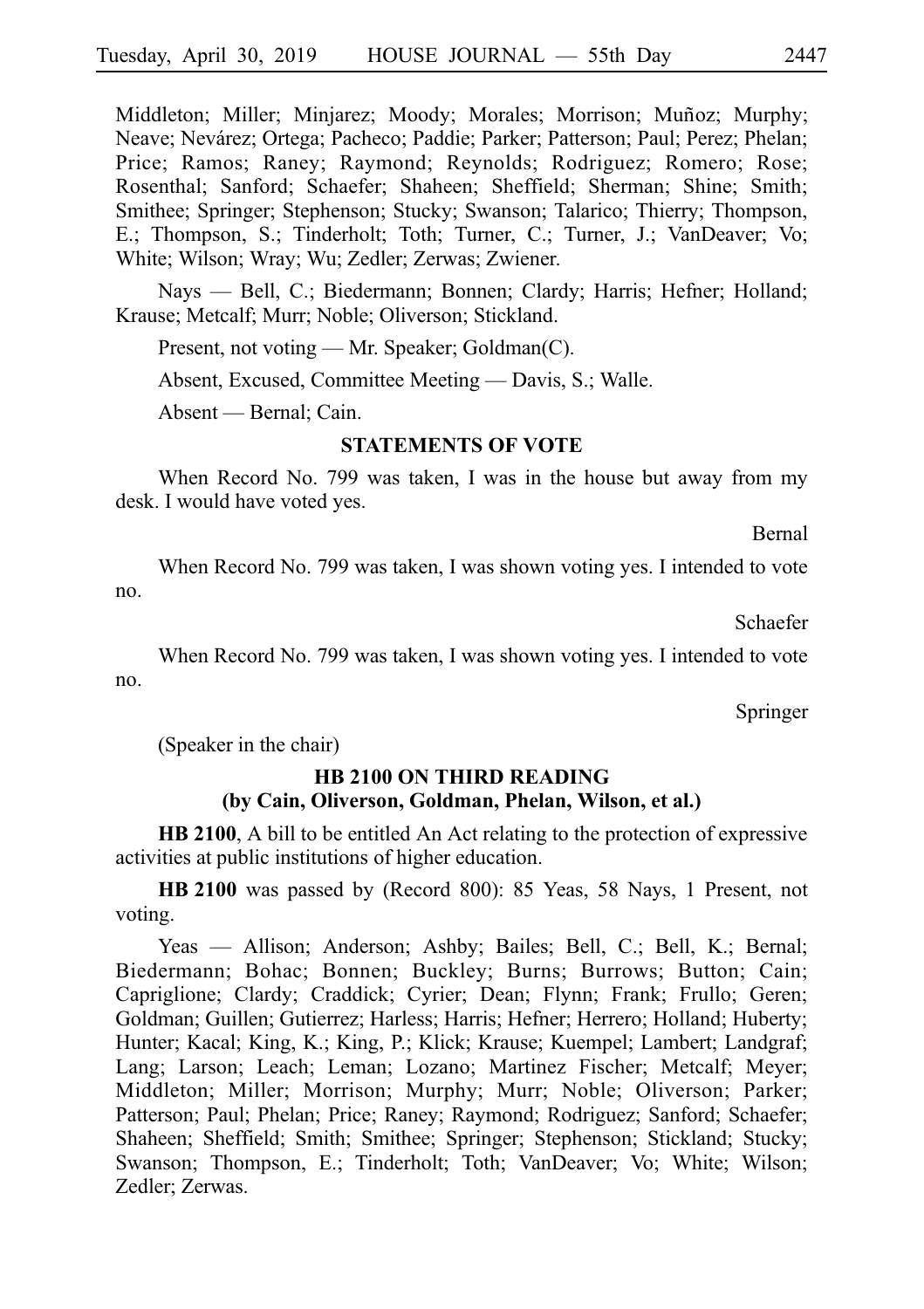Nays — Allen; Anchia; Beckley; Blanco; Bowers; Bucy; Calanni; Canales; Cole; Coleman; Collier; Cortez; Davis, Y.; Deshotel; Dutton; Farrar; Fierro; Gervin-Hawkins; González, J.; González, M.; Goodwin; Guerra; Hernandez; Hinojosa; Howard; Israel; Johnson, E.; Johnson, J.D.; Johnson, J.E.; King, T.; Longoria; Lopez; Lucio; Martinez; Meza; Minjarez; Moody; Morales; Muñoz; Neave; Nevárez; Ortega; Pacheco; Perez; Ramos; Reynolds; Romero; Rose; Rosenthal; Sherman; Talarico; Thierry; Thompson, S.; Turner, C.; Turner, J.; Wray; Wu; Zwiener.

Present, not voting — Mr. Speaker(C).

Absent, Excused, Committee Meeting — Davis, S.; Walle.

Absent — Darby; Dominguez; Paddie; Shine.

#### **STATEMENTS OF VOTE**

When Record No. 800 was taken, I was shown voting yes. I intended to vote no.

Bernal

When Record No. 800 was taken, I was in the house but away from my desk. I would have voted yes.

Paddie

When Record No. 800 was taken, I was shown voting yes. I intended to vote no.

Rodriguez

When Record No. 800 was taken, I was shown voting no. I intended to vote yes.

Wray

# **HB 63 ON THIRD READING (by Moody, Collier, White, Dutton, Phelan, et al.)**

**HB 63**, A bill to be entitled An Act relating to the civil and criminal penalties for possession of certain small amounts of marihuana and an exception to prosecution for possession of associated drug paraphernalia; creating a criminal offense.

The chair recognized Representative Moody who addressed the house, speaking as follows:

Members, I'm going to take a couple of minutes. I appreciate it. It's been a long journey to get to this point. Marihuana was flat out 100 percent legal here before we became a state and for 70 years after that. Criminalizing it started in my hometown, El Paso, in 1915. Police at the time said it was something used by Mexicans, and state law soon followed what El Paso did. Possession of marihuana was a felony carrying up to a life sentence until the legislature made most possession a misdemeanor in 1973. That was the last debate on marihuana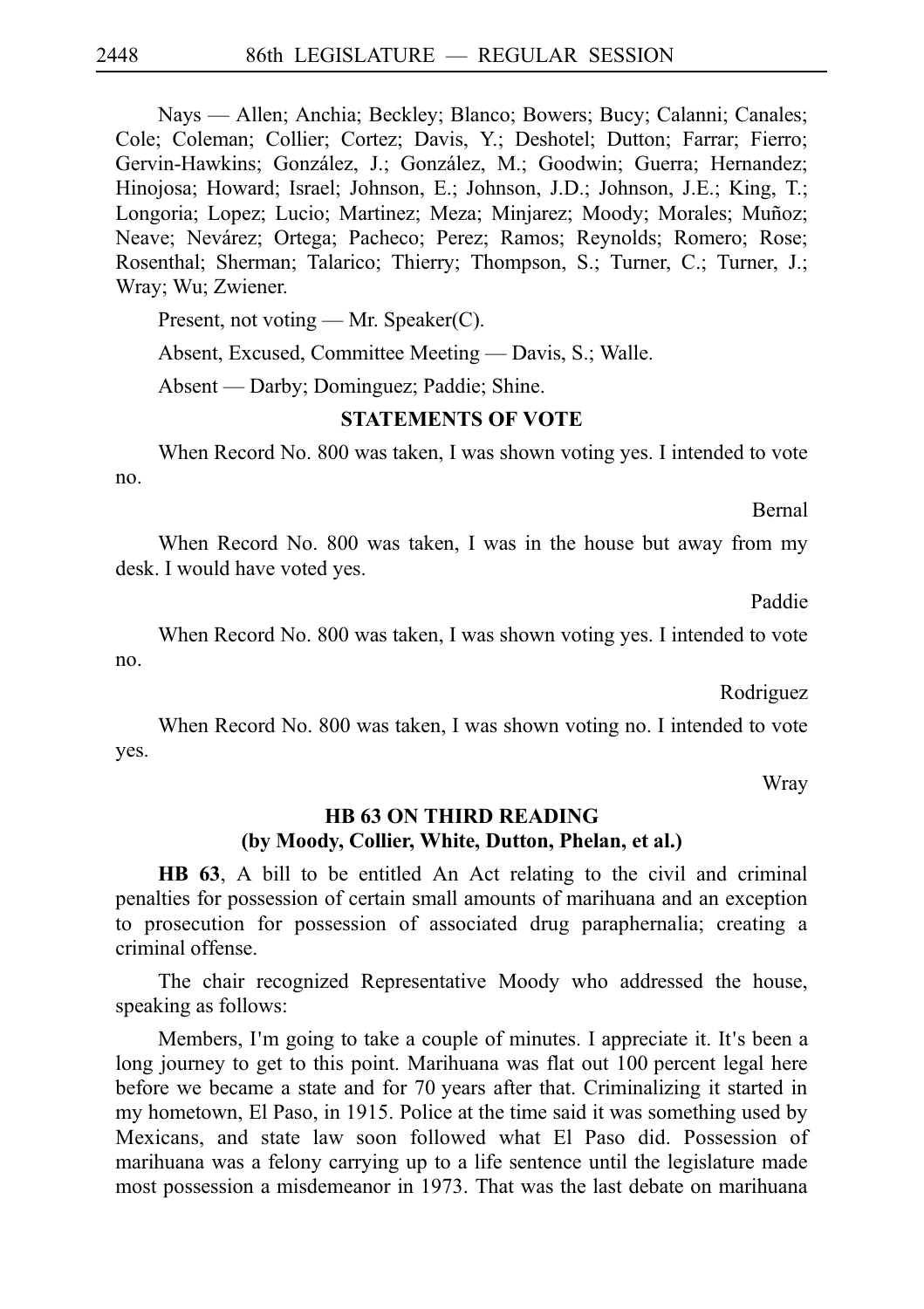in this body. And 45 years ago, the same things were being said: It's a slippery slope. Members, I am 38 years old. That was a slippery slope no one slid down in my entire life. It's no different now.

Like our predecessors in 1973, we're looking at whether the system we have now is good policy, not whether we endorse marihuana. We're asking whether the punishment is proportionate and our investment in it makes fiscal sense. From 45 years ago, we're in a place where the answer to those questions is once again no. What we're doing isn't smart and isn't fair. Members, 22 states and the District of Columbia have passed bills like this, and the sky hasn't fallen there. Whatever you think about Colorado-style legalization, this isn't it. It's not even a step toward it. This is a better way of handling this in our criminal system. It's going to help tens of thousands of Texans every year. And on a day we re talking ' about how to ease the burden on ordinary Texas taxpayers but leave our local governments room to work, we should keep in mind that this does that to the tune of three-quarters of a billion dollars every single year. So with that, thank you all.

After 45 years, we have 28 days left to see another watershed moment on this policy, and all of you about to vote aye have my gratitude and the thanks of countless Texans from across the state and across the political spectrum. Mr. Patrick has been tweeting about this bill this morning  $\ldots$ . I want every one here and every Texas voter who cares about personal freedom, fiscal responsibility, and limited government to know—and I'm glad Governor Abbott is on the floor today––to know that he and his staff worked diligently on the bill that is front of you today to make sure the policy worked for Texas. I appreciate that. This bill is backed by an overwhelming majority of those in this body and an overwhelming majority of the folks back home that you represent. Mr. Patrick is the odd man out here, and the ball is in his court. Let's vote this across the hall so they can get to work on the house's priorities  $\ldots$ .

**HBi63** was passed by (Record 801): 103 Yeas, 42 Nays, 2 Present, not voting.

Yeas — Allen; Anchia; Bailes; Beckley; Bernal; Biedermann; Blanco; Bowers; Bucy; Button; Cain; Calanni; Canales; Clardy; Cole; Coleman; Collier; Cortez; Cyrier; Darby; Davis, Y.; Deshotel; Dominguez; Dutton; Farrar; Fierro; Frank; Geren; Gervin-Hawkins; Goldman; González, J.; González, M.; Goodwin; Guerra; Guillen; Gutierrez; Hernandez; Herrero; Hinojosa; Howard; Huberty; Hunter; Israel; Johnson, E.; Johnson, J.D.; Johnson, J.E.; King, T.; Krause; Lambert; Landgraf; Larson; Leach; Longoria; Lopez; Lozano; Lucio; Martinez; Martinez Fischer; Meyer; Meza; Miller; Minjarez; Moody; Morales; Morrison; Muñoz; Murphy; Neave; Nevárez; Ortega; Pacheco; Parker; Patterson; Perez; Phelan; Ramos; Raney; Raymond; Reynolds; Rodriguez; Romero; Rose; Rosenthal; Schaefer; Sheffield; Sherman; Stephenson; Stickland; Talarico; Thierry; Thompson, S.; Tinderholt; Toth; Turner, C.; Turner, J.; Vo; White; Wilson; Wray; Wu; Zedler; Zerwas; Zwiener.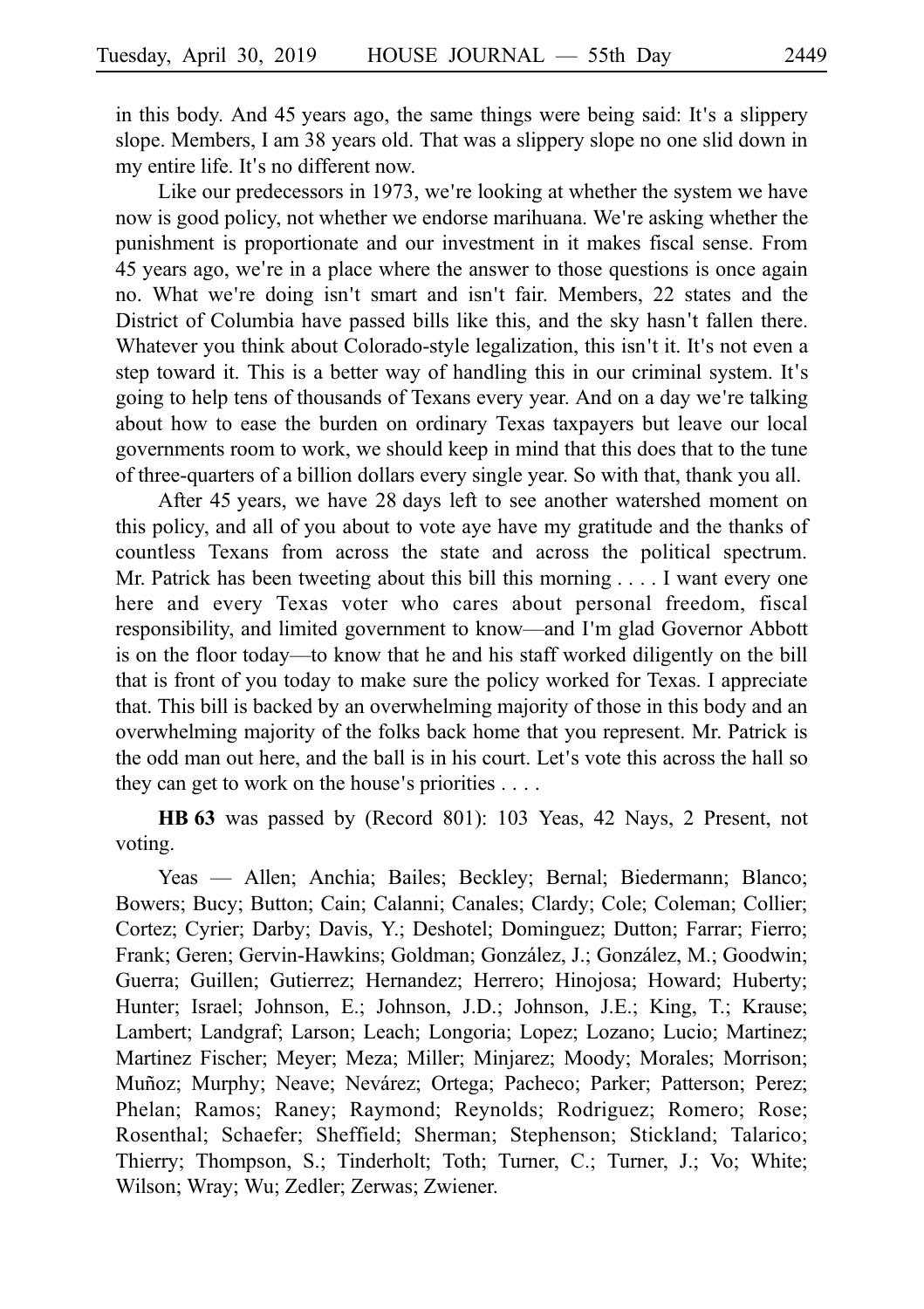Nays — Allison; Anderson; Ashby; Bell, C.; Bell, K.; Bohac; Bonnen; Buckley; Burns; Burrows; Capriglione; Craddick; Dean; Flynn; Frullo; Harless; Harris; Hefner; Holland; Kacal; King, K.; King, P.; Kuempel; Lang; Leman; Metcalf; Middleton; Murr; Noble; Oliverson; Paddie; Paul; Price; Shaheen; Shine; Smith; Smithee; Springer; Stucky; Swanson; Thompson, E.; VanDeaver.

Present, not voting — Mr. Speaker(C); Klick.

Absent, Excused, Committee Meeting — Davis, S.; Walle.

Absent — Sanford.

# **STATEMENT OF VOTE**

When Record No. 801 was taken, I was shown voting no. I intended to vote yes.

Springer

## **REMARKS ORDERED PRINTED**

Representative Leach moved to print remarks by Representative Moody on **HB** 63.

The motion prevailed.

## **HB 1543 ON THIRD READING (by Springer, Flynn, Schaefer, and Paddie)**

**HB 1543**, A bill to be entitled An Act relating to methods to enhance the enforcement of the collection of the use tax due on certain off-highway vehicles purchased outside this state; providing a civil penalty.

**HBi1543** was passed by (Record 802): 129 Yeas, 14 Nays, 1 Present, not voting.

Yeas — Allen; Allison; Anchia; Anderson; Ashby; Bailes; Beckley; Bell, K.; Bernal; Blanco; Bohac; Bonnen; Bowers; Buckley; Bucy; Burns; Burrows; Button; Calanni; Canales; Capriglione; Clardy; Cole; Coleman; Collier; Cortez; Craddick; Cyrier; Darby; Davis, Y.; Dean; Deshotel; Dominguez; Dutton; Farrar; Fierro; Flynn; Frank; Frullo; Geren; Gervin-Hawkins; Goldman; González, J.; González, M.; Goodwin; Guerra; Guillen; Gutierrez; Harless; Harris; Hefner; Hernandez; Herrero; Hinojosa; Holland; Howard; Huberty; Hunter; Israel; Johnson, E.; Johnson, J.D.; Johnson, J.E.; Kacal; King, K.; Klick; Kuempel; Lambert; Landgraf; Larson; Leach; Leman; Longoria; Lopez; Lozano; Lucio; Martinez; Martinez Fischer; Metcalf; Meyer; Meza; Miller; Minjarez; Moody; Morales; Morrison; Muñoz; Murr; Neave; Noble; Oliverson; Ortega; Pacheco; Paddie; Parker; Paul; Perez; Phelan; Price; Ramos; Raney; Raymond; Reynolds; Rodriguez; Romero; Rose; Rosenthal; Sanford; Schaefer; Sheffield; Sherman; Shine; Smith; Smithee; Springer; Stephenson; Stucky; Swanson; Talarico; Thierry; Thompson, E.; Turner, C.; Turner, J.; VanDeaver; Vo; White; Wray; Wu; Zerwas; Zwiener.

Nays — Bell, C.; Biedermann; Cain; King, P.; Krause; Lang; Middleton; Patterson; Shaheen; Stickland; Tinderholt; Toth; Wilson; Zedler.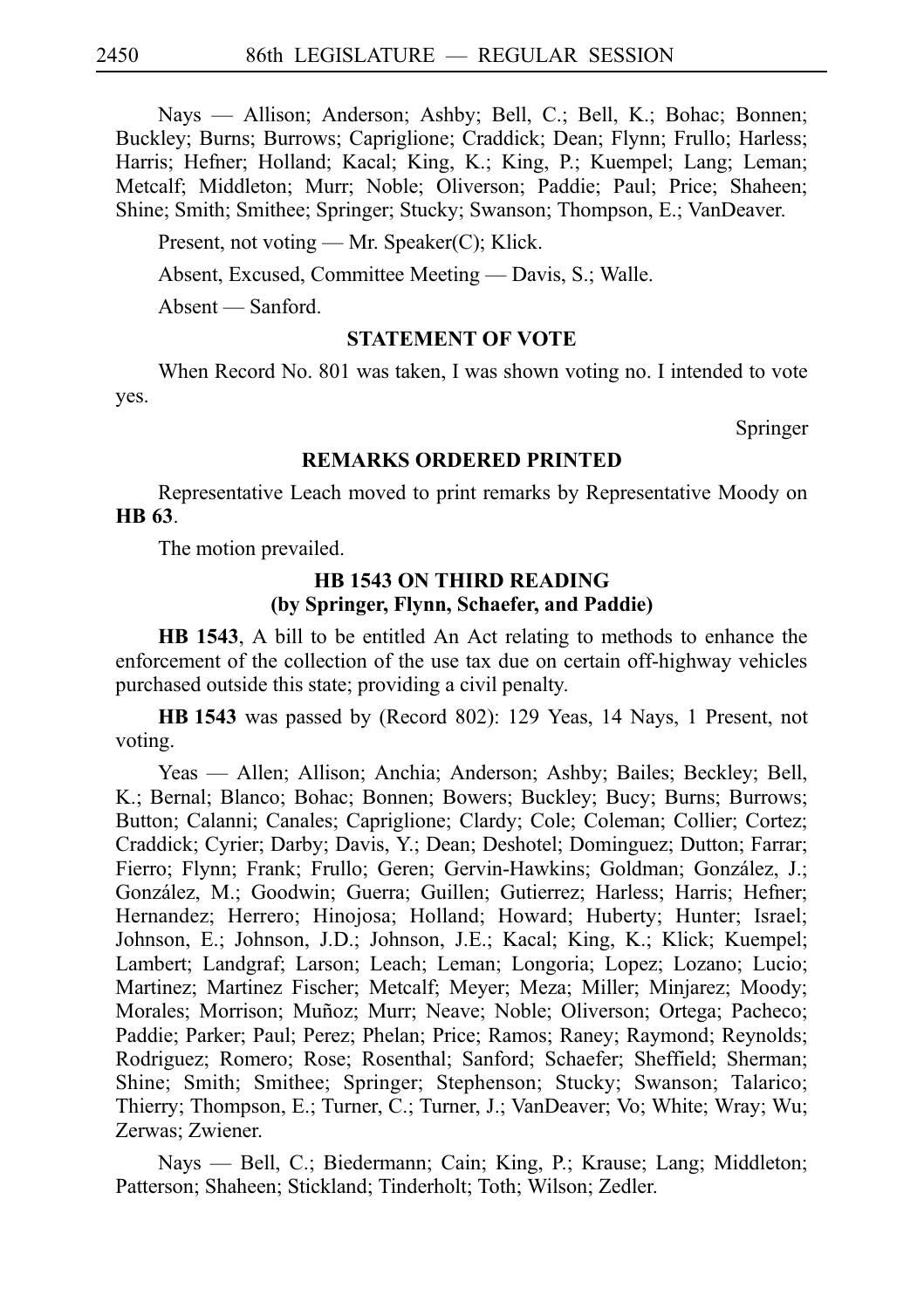Present, not voting — Mr. Speaker(C).

Absent, Excused, Committee Meeting — Davis, S.; Walle.

Absent — King, T.; Murphy; Nevárez; Thompson, S.

## **STATEMENTS OF VOTE**

When Record No. 802 was taken, I was in the house but away from my desk. I would have voted yes.

T. King

When Record No. 802 was taken, I was shown voting yes. I intended to vote no.

White

# **HB 2668 ON THIRD READING (by C. Turner)**

**HB 2668**, A bill to be entitled An Act relating to the dissolution of a direct-support organization established by the Prepaid Higher Education Tuition Board and the transfer of funds related to prepaid higher education tuition scholarships to the Texas Match the Promise Foundation or a successor entity.

**HB** 2668 was passed by (Record 803): 138 Yeas, 3 Nays, 1 Present, not voting.

Yeas — Allen; Allison; Anchia; Anderson; Ashby; Bailes; Beckley; Bell, C.; Bell, K.; Bernal; Biedermann; Blanco; Bonnen; Bowers; Buckley; Bucy; Burns; Button; Cain; Calanni; Canales; Capriglione; Clardy; Cole; Coleman; Collier; Cortez; Craddick; Cyrier; Darby; Davis, Y.; Deshotel; Dominguez; Dutton; Farrar; Flynn; Frank; Frullo; Geren; Goldman; González, J.; González, M.; Goodwin; Guerra; Guillen; Gutierrez; Harless; Harris; Hefner; Hernandez; Herrero; Hinojosa; Holland; Howard; Huberty; Hunter; Israel; Johnson, E.; Johnson, J.D.; Johnson, J.E.; Kacal; King, K.; King, T.; Klick; Krause; Kuempel; Lambert; Landgraf; Lang; Larson; Leach; Leman; Longoria; Lopez; Lozano; Lucio; Martinez; Martinez Fischer; Metcalf; Meyer; Meza; Middleton; Miller; Minjarez; Moody; Morales; Morrison; Muñoz; Murphy; Murr; Neave; Noble; Oliverson; Ortega; Pacheco; Paddie; Parker; Patterson; Paul; Perez; Phelan; Price; Ramos; Raney; Raymond; Reynolds; Rodriguez; Romero; Rose; Rosenthal; Sanford; Schaefer; Shaheen; Sheffield; Sherman; Shine; Smith; Smithee; Springer; Stephenson; Stucky; Swanson; Talarico; Thierry; Thompson, E.; Thompson, S.; Tinderholt; Toth; Turner, C.; Turner, J.; VanDeaver; Vo; White; Wray; Wu; Zedler; Zerwas; Zwiener.

Nays — Dean; Nevárez; Stickland.

Present, not voting — Mr. Speaker(C).

Absent, Excused, Committee Meeting — Davis, S.; Walle.

Absent — Bohac; Burrows; Fierro; Gervin-Hawkins; King, P.; Wilson.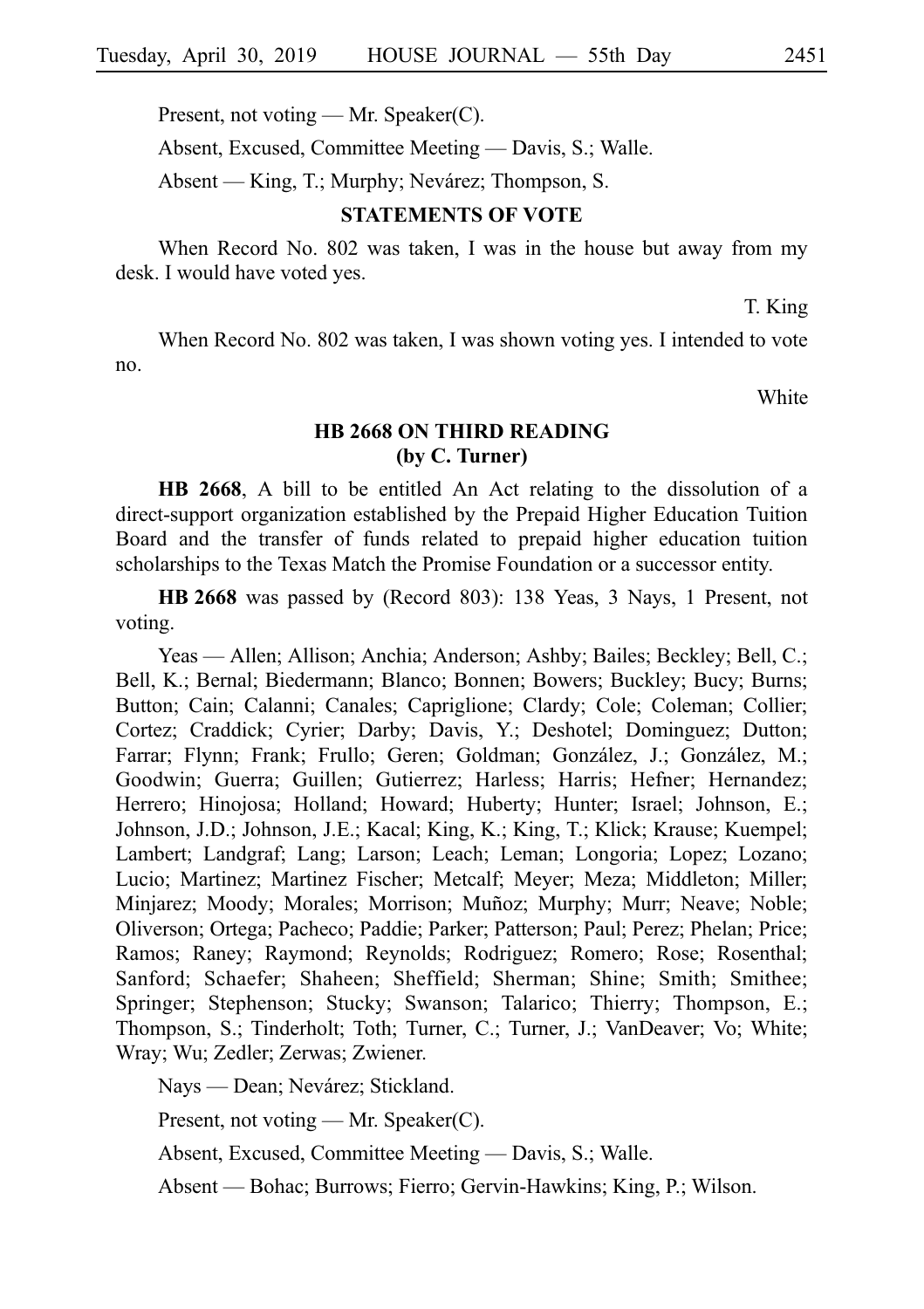#### **STATEMENT OF VOTE**

When Record No. 803 was taken, my vote failed to register. I would have voted yes.

Fierro

## **HB 2188 ON THIRD READING (by Frullo and Larson)**

**HB 2188**, A bill to be entitled An Act relating to the operation of electric and nonelectric bicycles.

**HB** 2188 was passed by (Record 804): 145 Yeas, 2 Nays, 1 Present, not voting.

Yeas — Allen; Allison; Anchia; Anderson; Ashby; Bailes; Beckley; Bell, C.; Bell, K.; Bernal; Biedermann; Blanco; Bohac; Bonnen; Bowers; Buckley; Bucy; Burns; Burrows; Button; Cain; Calanni; Canales; Capriglione; Clardy; Cole; Coleman; Collier; Cortez; Craddick; Cyrier; Darby; Davis, Y.; Dean; Deshotel; Dominguez; Dutton; Farrar; Fierro; Flynn; Frank; Frullo; Geren; Gervin-Hawkins; Goldman; González, J.; González, M.; Goodwin; Guerra; Guillen; Gutierrez; Harless; Harris; Hefner; Hernandez; Herrero; Hinojosa; Holland; Howard; Huberty; Hunter; Israel; Johnson, E.; Johnson, J.D.; Johnson, J.E.; Kacal; King, K.; King, P.; King, T.; Klick; Krause; Kuempel; Lambert; Landgraf; Lang; Larson; Leach; Leman; Longoria; Lopez; Lozano; Lucio; Martinez; Martinez Fischer; Metcalf; Meyer; Meza; Middleton; Miller; Minjarez; Moody; Morales; Morrison; Muñoz; Murphy; Murr; Neave; Nevárez; Noble; Oliverson; Ortega; Pacheco; Paddie; Parker; Patterson; Paul; Perez; Phelan; Price; Ramos; Raney; Raymond; Reynolds; Rodriguez; Romero; Rose; Rosenthal; Sanford; Shaheen; Sheffield; Sherman; Shine; Smith; Smithee; Springer; Stephenson; Stickland; Stucky; Swanson; Talarico; Thierry; Thompson, E.; Thompson, S.; Toth; Turner, C.; Turner, J.; VanDeaver; Vo; White; Wilson; Wray; Wu; Zedler; Zerwas; Zwiener.

Nays — Schaefer; Tinderholt.

Present, not voting — Mr. Speaker(C).

Absent, Excused, Committee Meeting — Davis, S.; Walle.

## **STATEMENT OF VOTE**

When Record No. 804 was taken, I was shown voting yes. I intended to vote no.

Hefner

## **HB 1865 ON THIRD READING**

## **(by Landgraf, S. Thompson, Meyer, Ortega, Harless, et al.)**

**HB 1865**, A bill to be entitled An Act relating to the licensing and regulation of massage therapy; requiring a student permit; authorizing fees.

**HBi1865** was passed by (Record 805): 121 Yeas, 25 Nays, 1 Present, not voting.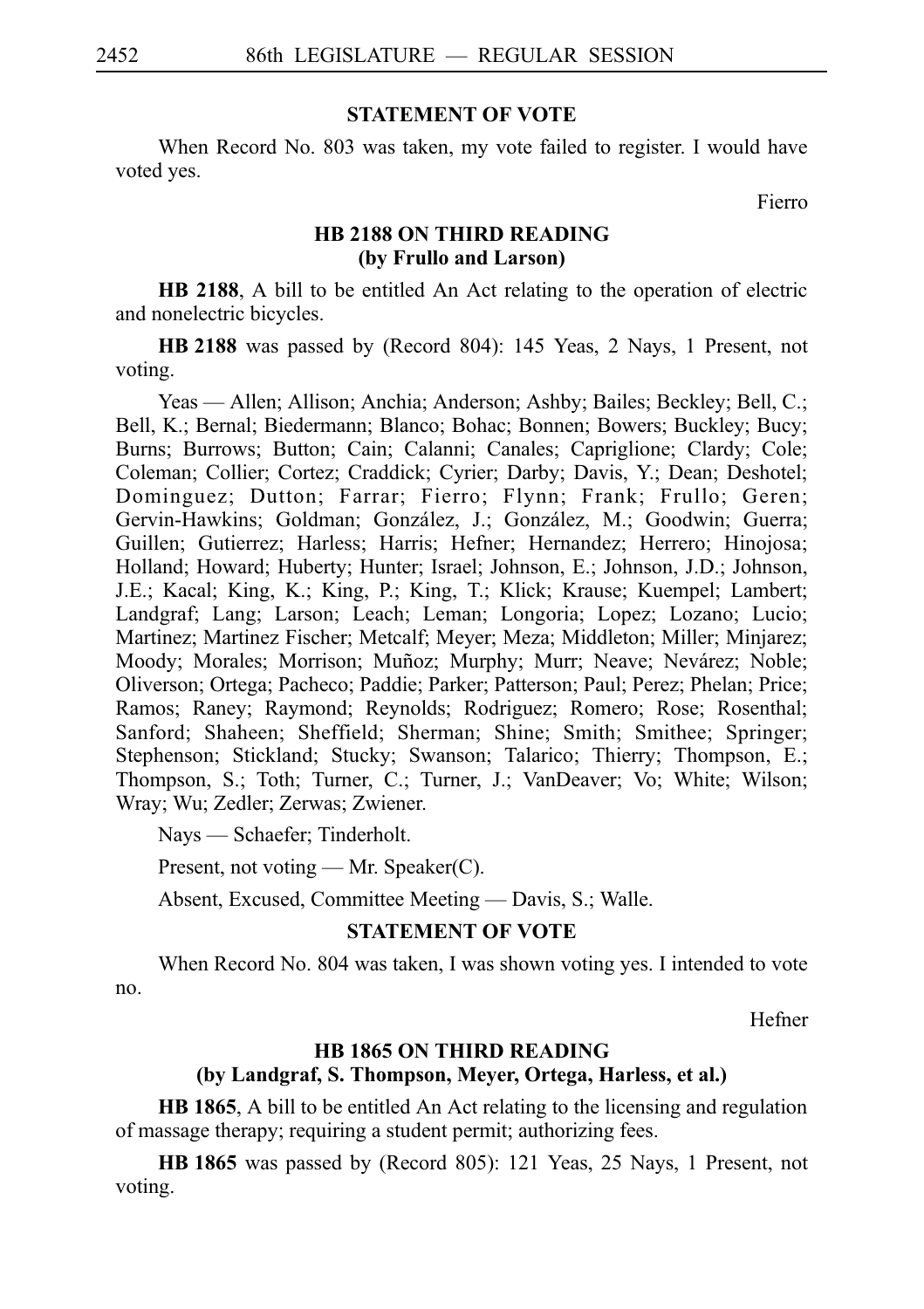Yeas — Allen; Allison; Anchia; Anderson; Bailes; Beckley; Bell, K.; Bernal; Blanco; Bohac; Bowers; Buckley; Bucy; Burns; Burrows; Button; Calanni; Canales; Capriglione; Cole; Coleman; Collier; Cortez; Craddick; Cyrier; Darby; Davis, Y.; Dean; Deshotel; Dominguez; Dutton; Farrar; Fierro; Flynn; Frank; Frullo; Geren; Gervin-Hawkins; González, J.; González, M.; Guerra; Guillen; Gutierrez; Harless; Harris; Hernandez; Herrero; Hinojosa; Holland; Howard; Huberty; Hunter; Israel; Johnson, E.; Johnson, J.D.; Johnson, J.E.; Kacal; King, K.; King, T.; Klick; Kuempel; Lambert; Landgraf; Larson; Leach; Leman; Longoria; Lopez; Lozano; Lucio; Martinez; Martinez Fischer; Meyer; Meza; Miller; Minjarez; Moody; Morales; Morrison; Muñoz; Murphy; Murr; Neave; Nevárez; Noble; Ortega; Pacheco; Paddie; Parker; Paul; Perez; Phelan; Price; Ramos; Raney; Raymond; Reynolds; Rodriguez; Romero; Rose; Rosenthal; Sheffield; Sherman; Shine; Smith; Smithee; Stephenson; Stickland; Stucky; Talarico; Thierry; Thompson, E.; Thompson, S.; Turner, C.; Turner, J.; VanDeaver; Vo; Wray; Wu; Zerwas; Zwiener.

Nays — Ashby; Bell, C.; Biedermann; Bonnen; Cain; Clardy; Goldman; Hefner; King, P.; Krause; Lang; Metcalf; Middleton; Oliverson; Patterson; Sanford; Schaefer; Shaheen; Springer; Swanson; Tinderholt; Toth; White; Wilson; Zedler.

Present, not voting — Mr. Speaker(C).

Absent, Excused, Committee Meeting — Davis, S.; Walle.

Absent — Goodwin.

## **HB 2845 ON THIRD READING (by Canales, Darby, Clardy, Phelan, Burrows, et al.)**

**HB 2845**, A bill to be entitled An Act relating to the removal of wind power facilities.

**HB 2845** was passed by (Record 806): 145 Yeas, 0 Nays, 1 Present, not voting.

Yeas — Allen; Allison; Anchia; Anderson; Ashby; Bailes; Beckley; Bell, C.; Bell, K.; Bernal; Biedermann; Blanco; Bohac; Bonnen; Bowers; Buckley; Bucy; Burns; Burrows; Button; Cain; Calanni; Canales; Capriglione; Clardy; Cole; Coleman; Collier; Cortez; Craddick; Cyrier; Darby; Davis, Y.; Dean; Deshotel; Dominguez; Dutton; Farrar; Fierro; Flynn; Frank; Frullo; Geren; Gervin-Hawkins; Goldman; González, J.; González, M.; Goodwin; Guerra; Guillen; Gutierrez; Harless; Harris; Hefner; Hernandez; Herrero; Hinojosa; Holland; Howard; Huberty; Hunter; Israel; Johnson, E.; Johnson, J.D.; Johnson, J.E.; Kacal; King, K.; King, P.; King, T.; Klick; Krause; Kuempel; Lambert; Landgraf; Lang; Larson; Leach; Leman; Longoria; Lopez; Lozano; Lucio; Martinez; Martinez Fischer; Metcalf; Meyer; Meza; Middleton; Miller; Minjarez; Moody; Morales; Morrison; Muñoz; Murphy; Murr; Neave; Nevárez; Noble; Oliverson; Ortega; Pacheco; Paddie; Parker; Patterson; Paul; Perez; Phelan; Price; Ramos; Raney; Raymond; Reynolds; Rodriguez; Romero; Rosenthal; Schaefer; Shaheen; Sheffield; Sherman; Shine; Smith; Smithee; Springer; Stephenson;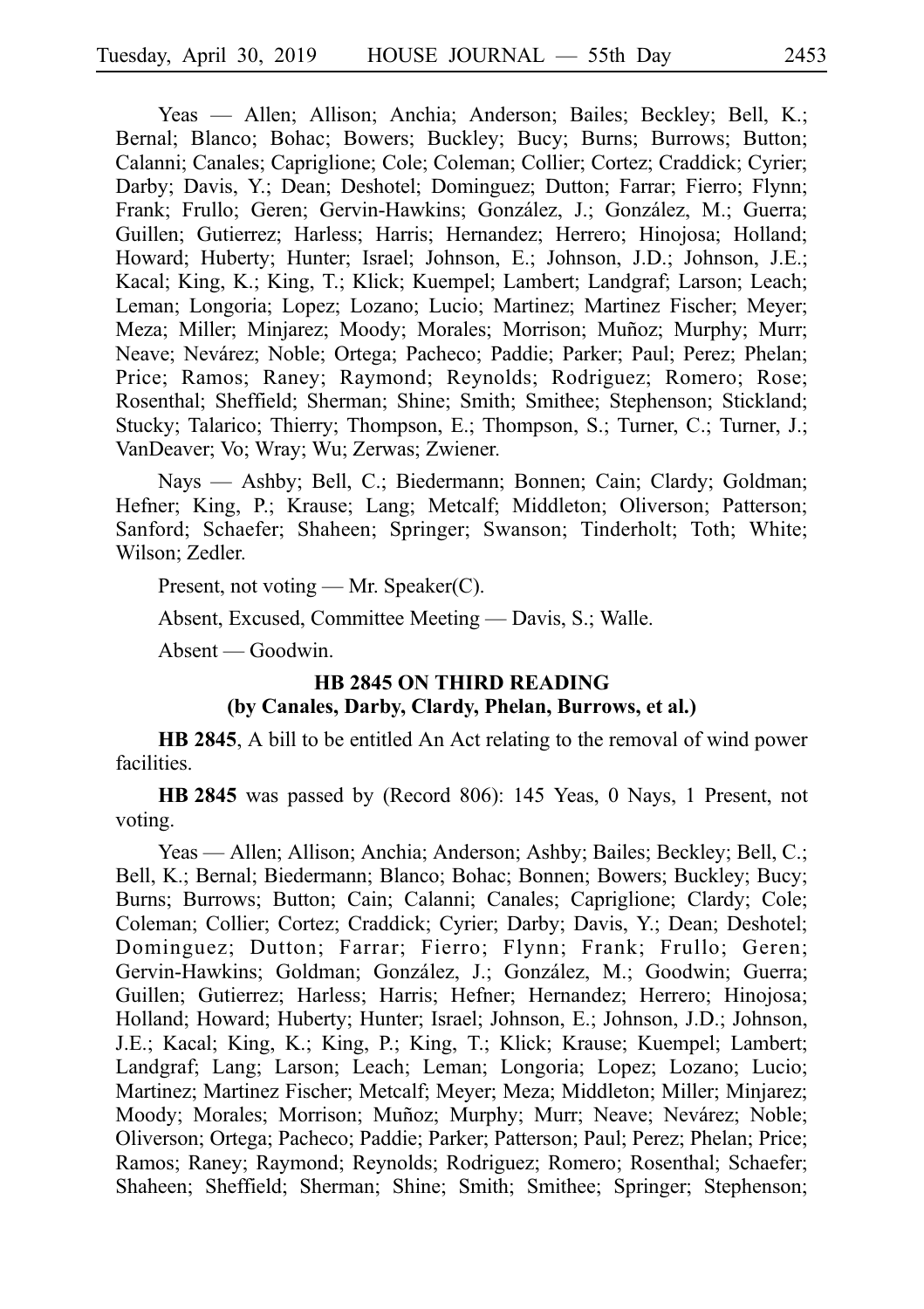Stickland; Stucky; Swanson; Talarico; Thierry; Thompson, E.; Thompson, S.; Tinderholt; Toth; Turner, C.; Turner, J.; VanDeaver; Vo; White; Wilson; Wray; Wu; Zedler; Zerwas; Zwiener.

Present, not voting — Mr. Speaker(C).

Absent, Excused, Committee Meeting — Davis, S.; Walle.

Absent — Rose; Sanford.

# **HB 2623 ON THIRD READING (by White)**

**HB 2623**, A bill to be entitled An Act relating to the requirements for a change of name for a person with a final felony conviction or a person required to register as a sex offender.

**HB 2623** was passed by (Record 807): 147 Yeas, 0 Nays, 1 Present, not voting.

Yeas — Allen; Allison; Anchia; Anderson; Ashby; Bailes; Beckley; Bell, C.; Bell, K.; Bernal; Biedermann; Blanco; Bohac; Bonnen; Bowers; Buckley; Bucy; Burns; Burrows; Button; Cain; Calanni; Canales; Capriglione; Clardy; Cole; Coleman; Collier; Cortez; Craddick; Cyrier; Darby; Davis, Y.; Dean; Deshotel; Dominguez; Dutton; Farrar; Fierro; Flynn; Frank; Frullo; Geren; Gervin-Hawkins; Goldman; González, J.; González, M.; Goodwin; Guerra; Guillen; Gutierrez; Harless; Harris; Hefner; Hernandez; Herrero; Hinojosa; Holland; Howard; Huberty; Hunter; Israel; Johnson, E.; Johnson, J.D.; Johnson, J.E.; Kacal; King, K.; King, P.; King, T.; Klick; Krause; Kuempel; Lambert; Landgraf; Lang; Larson; Leach; Leman; Longoria; Lopez; Lozano; Lucio; Martinez; Martinez Fischer; Metcalf; Meyer; Meza; Middleton; Miller; Minjarez; Moody; Morales; Morrison; Muñoz; Murphy; Murr; Neave; Nevárez; Noble; Oliverson; Ortega; Pacheco; Paddie; Parker; Patterson; Paul; Perez; Phelan; Price; Ramos; Raney; Raymond; Reynolds; Rodriguez; Romero; Rose; Rosenthal; Sanford; Schaefer; Shaheen; Sheffield; Sherman; Shine; Smith; Smithee; Springer; Stephenson; Stickland; Stucky; Swanson; Talarico; Thierry; Thompson, E.; Thompson, S.; Tinderholt; Toth; Turner, C.; Turner, J.; VanDeaver; Vo; White; Wilson; Wray; Wu; Zedler; Zerwas; Zwiener.

Present, not voting — Mr. Speaker(C).

Absent, Excused, Committee Meeting — Davis, S.; Walle.

# **HB 3842 ON THIRD READING (by T. King)**

**HB 3842**, A bill to be entitled An Act relating to the requirement that a motor vehicle dealer obtain a general distinguishing number for a consignment location.

**HBi3842** was passed by (Record 808): 131 Yeas, 15 Nays, 1 Present, not voting.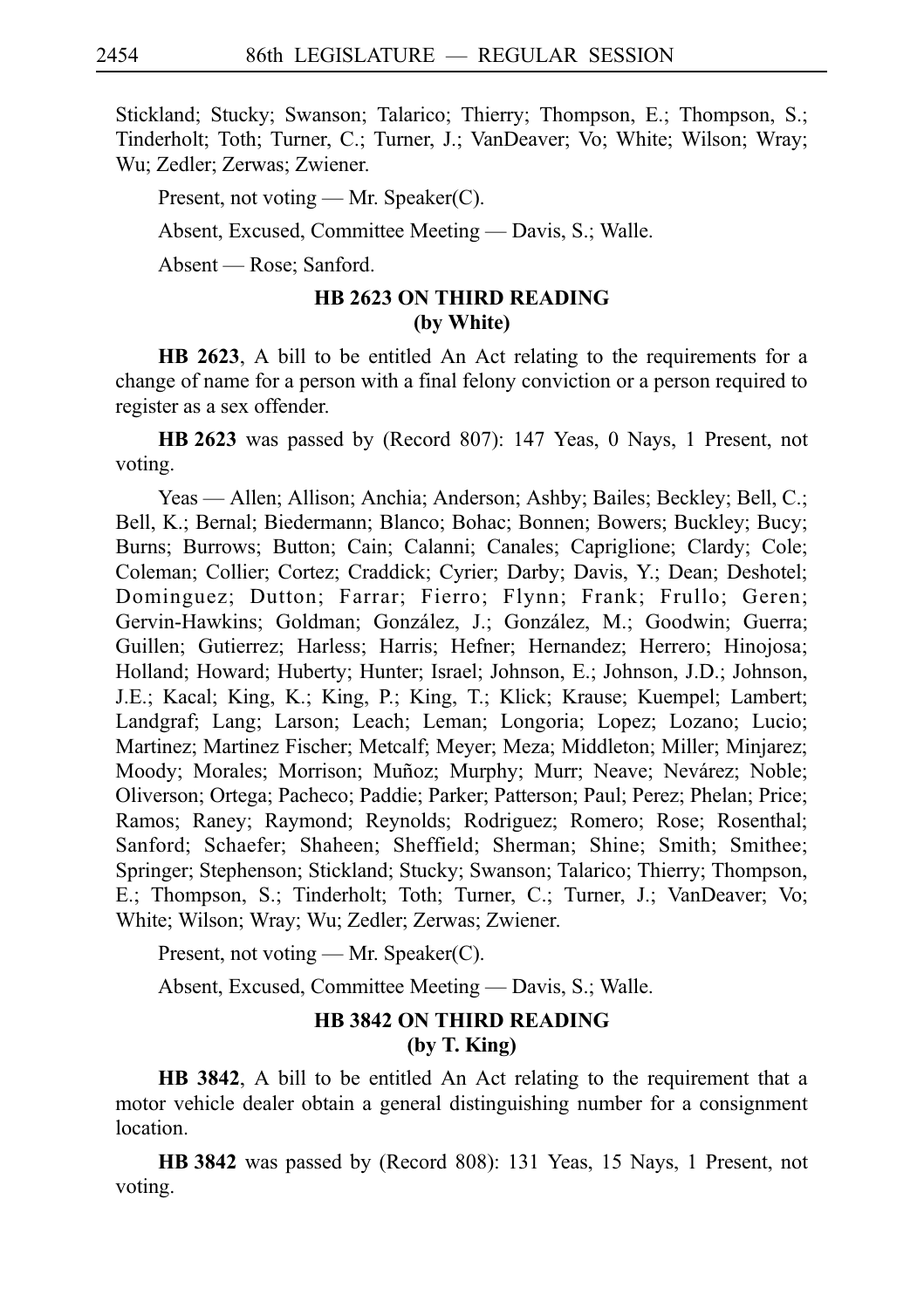Yeas — Allen; Allison; Anchia; Anderson; Ashby; Bailes; Beckley; Bell, C.; Bell, K.; Bernal; Blanco; Bohac; Bonnen; Bowers; Buckley; Bucy; Burns; Burrows; Button; Calanni; Canales; Capriglione; Cole; Coleman; Collier; Cortez; Craddick; Cyrier; Darby; Davis, Y.; Dean; Deshotel; Dominguez; Dutton; Farrar; Fierro; Flynn; Frank; Frullo; Geren; Gervin-Hawkins; Goldman; González, J.; González, M.; Goodwin; Guerra; Guillen; Gutierrez; Harless; Harris; Hernandez; Herrero; Hinojosa; Holland; Howard; Huberty; Hunter; Israel; Johnson, E.; Johnson, J.D.; Johnson, J.E.; Kacal; King, K.; King, P.; King, T.; Klick; Kuempel; Lambert; Landgraf; Larson; Leach; Leman; Longoria; Lopez; Lozano; Lucio; Martinez; Martinez Fischer; Metcalf; Meyer; Meza; Miller; Minjarez; Moody; Morales; Morrison; Muñoz; Murphy; Murr; Neave; Nevárez; Noble; Oliverson; Ortega; Pacheco; Paddie; Parker; Paul; Perez; Phelan; Price; Ramos; Raney; Raymond; Reynolds; Rodriguez; Romero; Rose; Rosenthal; Shaheen; Sheffield; Sherman; Shine; Smith; Smithee; Stephenson; Stickland; Stucky; Talarico; Thierry; Thompson, E.; Thompson, S.; Toth; Turner, C.; Turner, J.; VanDeaver; Vo; Wray; Wu; Zerwas; Zwiener.

Nays — Biedermann; Cain; Clardy; Hefner; Krause; Lang; Middleton; Patterson; Schaefer; Springer; Swanson; Tinderholt; White; Wilson; Zedler.

Present, not voting — Mr. Speaker(C).

Absent, Excused, Committee Meeting — Davis, S.; Walle.

Absent — Sanford.

## **HB 985 ON THIRD READING (by Parker, et al.)**

**HB 985**, A bill to be entitled An Act relating to the effect of certain agreements with a collective bargaining organization on certain state-funded public work contracts.

**HBi985** was passed by (Record 809): 93 Yeas, 54 Nays, 1 Present, not voting.

Yeas — Allison; Anderson; Ashby; Bailes; Bell, C.; Bell, K.; Biedermann; Bohac; Bonnen; Bowers; Buckley; Burns; Burrows; Button; Cain; Canales; Capriglione; Clardy; Collier; Craddick; Cyrier; Darby; Dean; Deshotel; Dutton; Flynn; Frank; Frullo; Geren; Goldman; González, J.; González, M.; Guillen; Harless; Harris; Hefner; Holland; Huberty; Hunter; Kacal; King, K.; King, P.; Klick; Krause; Kuempel; Lambert; Landgraf; Lang; Larson; Leach; Longoria; Lopez; Lozano; Lucio; Metcalf; Meyer; Middleton; Miller; Morrison; Murphy; Murr; Nevárez; Noble; Oliverson; Paddie; Parker; Patterson; Paul; Phelan; Price; Raney; Sanford; Schaefer; Shaheen; Sheffield; Shine; Smith; Smithee; Springer; Stephenson; Stickland; Stucky; Swanson; Thierry; Thompson, E.; Tinderholt; Toth; VanDeaver; White; Wilson; Wray; Zedler; Zerwas.

Nays — Allen; Anchia; Beckley; Bernal; Blanco; Bucy; Calanni; Cole; Coleman; Cortez; Davis, Y.; Dominguez; Farrar; Fierro; Gervin-Hawkins; Goodwin; Guerra; Gutierrez; Hernandez; Herrero; Hinojosa; Howard; Israel; Johnson, E.; Johnson, J.D.; Johnson, J.E.; King, T.; Leman; Martinez; Martinez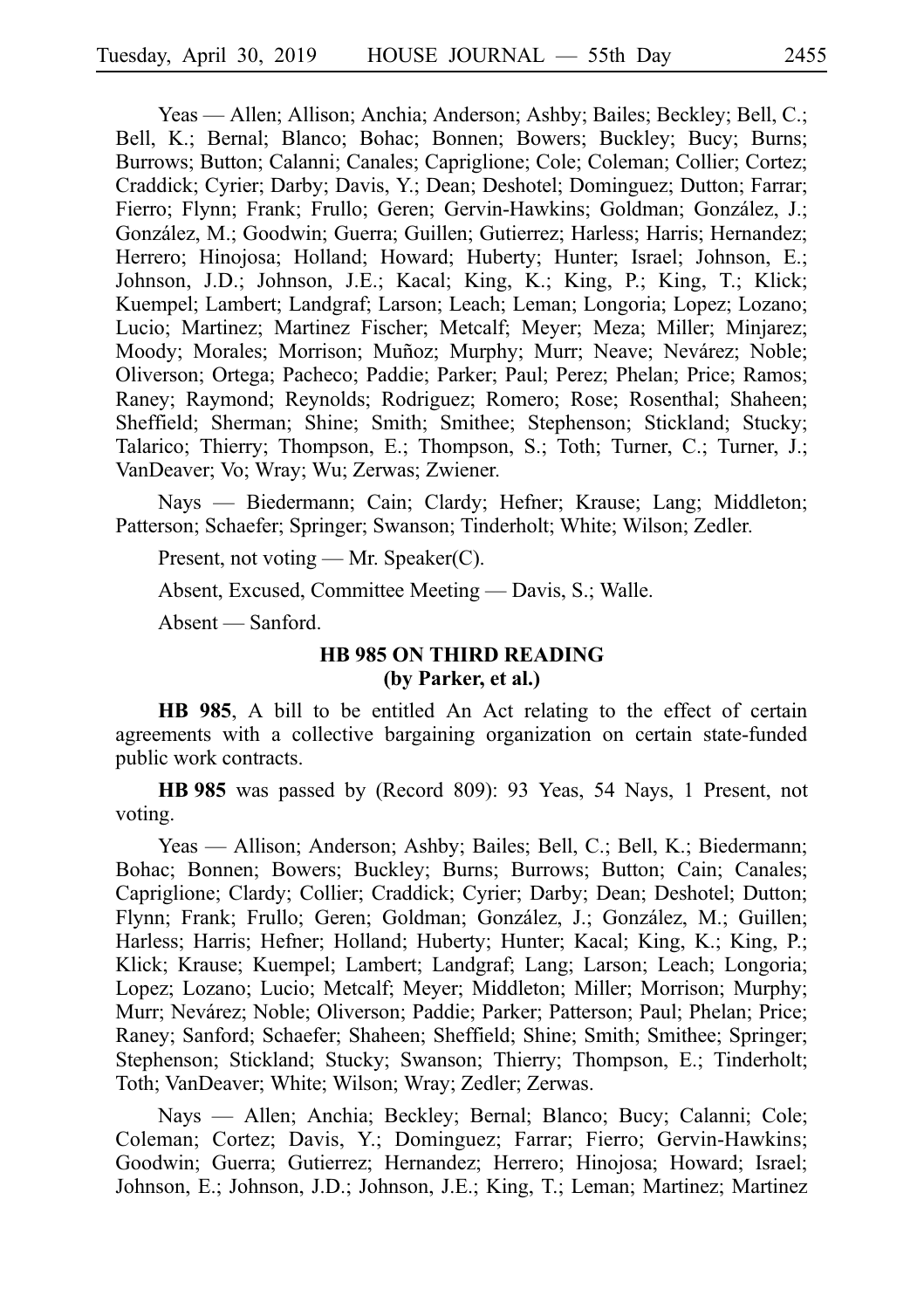Fischer; Meza; Minjarez; Moody; Morales; Muñoz; Neave; Ortega; Pacheco; Perez; Ramos; Raymond; Reynolds; Rodriguez; Romero; Rose; Rosenthal; Sherman; Talarico; Thompson, S.; Turner, C.; Turner, J.; Vo; Wu; Zwiener.

Present, not voting — Mr. Speaker(C).

Absent, Excused, Committee Meeting — Davis, S.; Walle.

**STATEMENTS OF VOTE**

When Record No. 809 was taken, I was shown voting yes. I intended to vote no.

When Record No. 809 was taken, I was shown voting yes. I intended to vote no.

Canales

Bowers

When Record No. 809 was taken, I was shown voting yes. I intended to vote no.

Collier

When Record No. 809 was taken, I was shown voting yes. I intended to vote no.

Deshotel

When Record No. 809 was taken, I was shown voting yes. I intended to vote no.

J. González

When Record No. 809 was taken, I was shown voting yes. I intended to vote no.

M. González

When Record No. 809 was taken, I was shown voting yes. I intended to vote no.

Guillen

When Record No. 809 was taken, I was shown voting no. I intended to vote yes.

Leman

When Record No. 809 was taken, I was shown voting yes. I intended to vote no.

Longoria

When Record No. 809 was taken, I was shown voting yes. I intended to vote no.

Lopez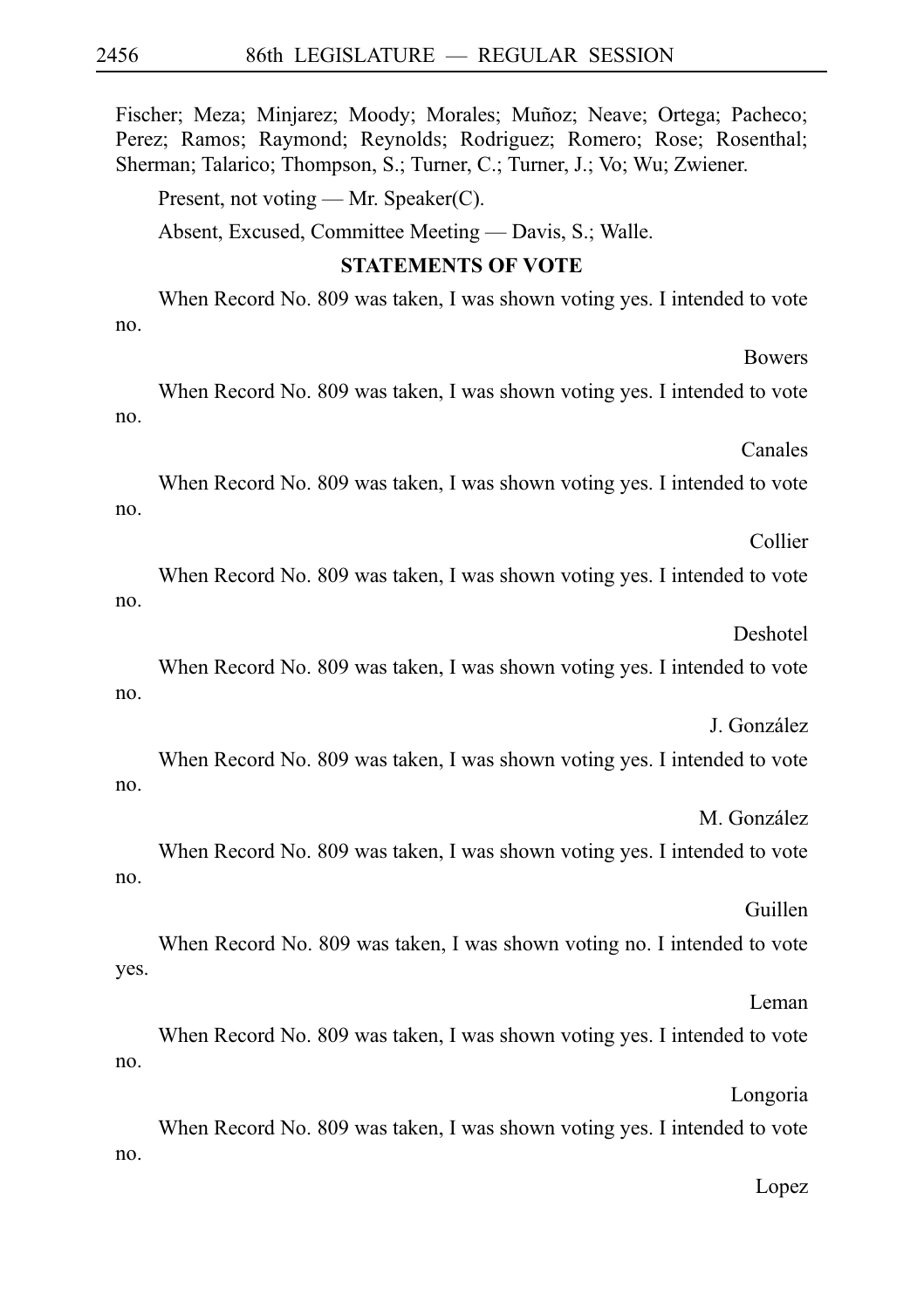When Record No. 809 was taken, I was shown voting yes. I intended to vote no.

Lucio

When Record No. 809 was taken, I was shown voting yes. I intended to vote no.

Thierry

# **HB 1139 ON THIRD READING (by S. Thompson, Leach, Moody, White, Walle, et al.)**

**HB 1139**, A bill to be entitled An Act relating to the applicability of the death penalty to a capital offense committed by a person with an intellectual disability.

**HBi1139** was passed by (Record 810): 102 Yeas, 37 Nays, 1 Present, not voting.

Yeas — Allen; Anchia; Ashby; Bailes; Beckley; Bell, K.; Bernal; Biedermann; Blanco; Bohac; Bowers; Buckley; Bucy; Burns; Burrows; Button; Cain; Calanni; Clardy; Cole; Coleman; Collier; Cortez; Darby; Davis, Y.; Dominguez; Dutton; Farrar; Fierro; Flynn; Geren; González, J.; González, M.; Goodwin; Guerra; Guillen; Gutierrez; Harless; Harris; Hernandez; Herrero; Hinojosa; Howard; Huberty; Hunter; Israel; Johnson, E.; Johnson, J.D.; Johnson, J.E.; Kacal; King, K.; King, T.; Krause; Landgraf; Leach; Longoria; Lopez; Lozano; Lucio; Martinez; Martinez Fischer; Meyer; Meza; Miller; Minjarez; Moody; Morales; Muñoz; Murphy; Neave; Nevárez; Oliverson; Ortega; Pacheco; Parker; Perez; Phelan; Ramos; Raney; Raymond; Reynolds; Rodriguez; Romero; Rose; Rosenthal; Sanford; Sheffield; Sherman; Stephenson; Thierry; Thompson, E.; Thompson, S.; Turner, C.; Turner, J.; VanDeaver; Vo; White; Wilson; Wu; Zedler; Zerwas; Zwiener.

Nays — Allison; Bell, C.; Bonnen; Capriglione; Craddick; Cyrier; Dean; Frank; Frullo; Goldman; Hefner; Holland; King, P.; Kuempel; Lambert; Lang; Larson; Leman; Metcalf; Middleton; Murr; Noble; Paddie; Patterson; Paul; Price; Schaefer; Shaheen; Shine; Smithee; Springer; Stickland; Swanson; Talarico; Tinderholt; Toth; Wray.

Present, not voting — Mr. Speaker(C).

Absent, Excused, Committee Meeting — Davis, S.; Walle.

Absent — Anderson; Canales; Deshotel; Gervin-Hawkins; Klick; Morrison; Smith; Stucky.

#### **STATEMENTS OF VOTE**

When Record No. 810 was taken, I was in the house but away from my desk. I would have voted yes.

Anderson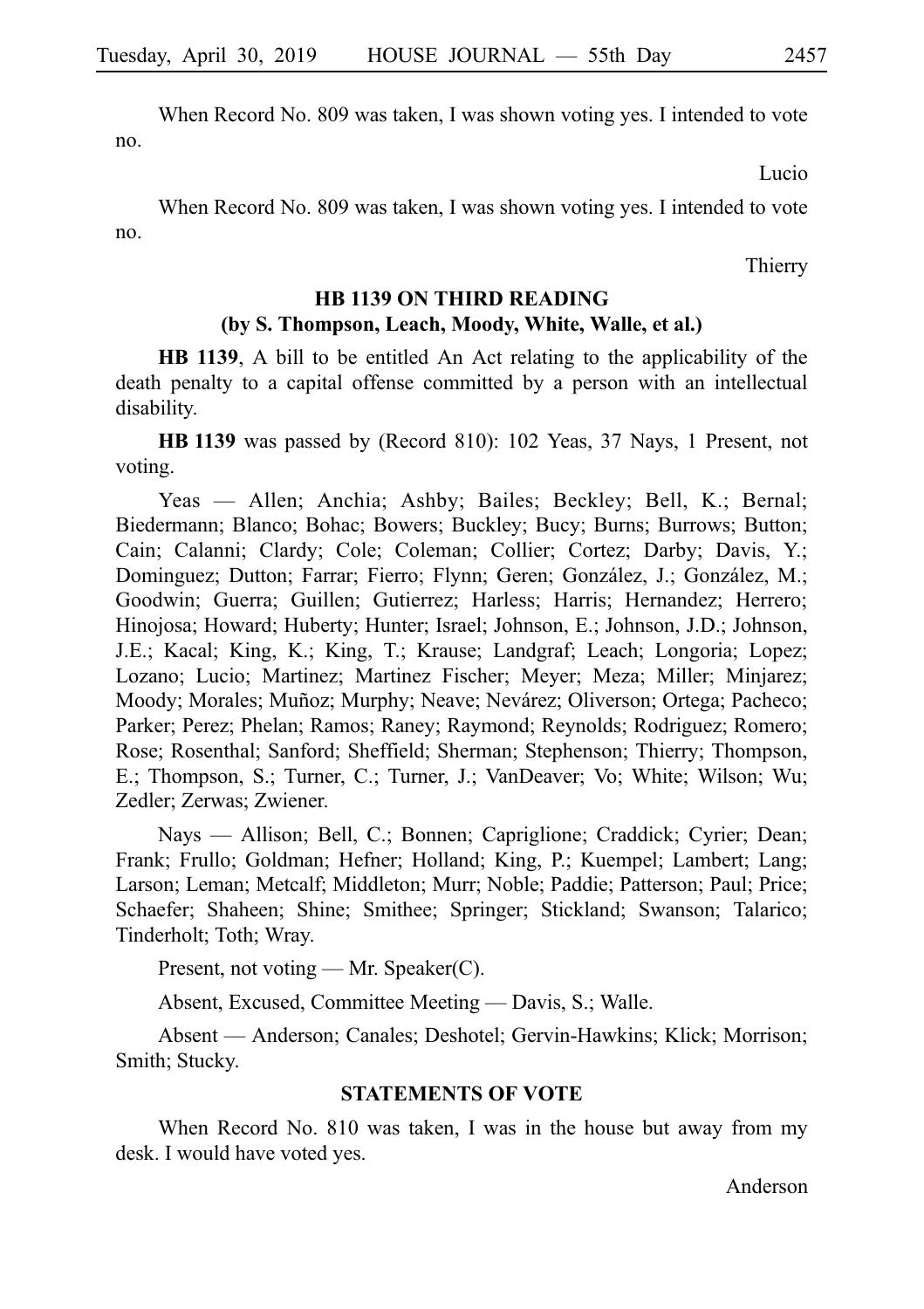When Record No. 810 was taken, I was in the house but away from my desk. I would have voted yes.

Deshotel

Flynn

When Record No. 810 was taken, I was shown voting yes. I intended to vote no.

Harris

When Record No. 810 was taken, I was shown voting yes. I intended to vote no.

Hunter

When Record No. 810 was taken, I was in the house but away from my desk. I would have voted no.

Stucky

When Record No. 810 was taken, I was shown voting no. I intended to vote yes.

Talarico

# **HB 3143 ON THIRD READING (by Murphy, Button, Sanford, Noble, Shaheen, et al.)**

**HB 3143**, A bill to be entitled An Act relating to the Property Redevelopment and Tax Abatement Act.

**HB** 3143 was passed by (Record 811): 146 Yeas, 0 Nays, 1 Present, not voting.

Yeas — Allen; Allison; Anchia; Anderson; Ashby; Bailes; Beckley; Bell, C.; Bell, K.; Bernal; Biedermann; Blanco; Bohac; Bonnen; Bowers; Buckley; Bucy; Burns; Burrows; Button; Cain; Calanni; Canales; Capriglione; Clardy; Cole; Coleman; Collier; Cortez; Craddick; Cyrier; Darby; Davis, Y.; Dean; Deshotel; Dominguez; Dutton; Farrar; Fierro; Flynn; Frank; Frullo; Geren; Gervin-Hawkins; Goldman; González, J.; González, M.; Goodwin; Guerra; Guillen; Gutierrez; Harless; Harris; Hefner; Hernandez; Herrero; Hinojosa; Holland; Howard; Huberty; Hunter; Israel; Johnson, E.; Johnson, J.D.; Johnson, J.E.; Kacal; King, K.; King, P.; King, T.; Klick; Krause; Kuempel; Lambert; Landgraf; Lang; Larson; Leach; Leman; Longoria; Lopez; Lozano; Lucio; Martinez; Martinez Fischer; Metcalf; Meyer; Meza; Middleton; Miller; Minjarez; Moody; Morales; Muñoz; Murphy; Murr; Neave; Nevárez; Noble; Oliverson; Ortega; Pacheco; Paddie; Parker; Patterson; Paul; Perez; Phelan; Price; Ramos; Raney; Raymond; Reynolds; Rodriguez; Romero; Rose; Rosenthal; Sanford; Schaefer; Shaheen; Sheffield; Sherman; Shine; Smith; Smithee; Springer;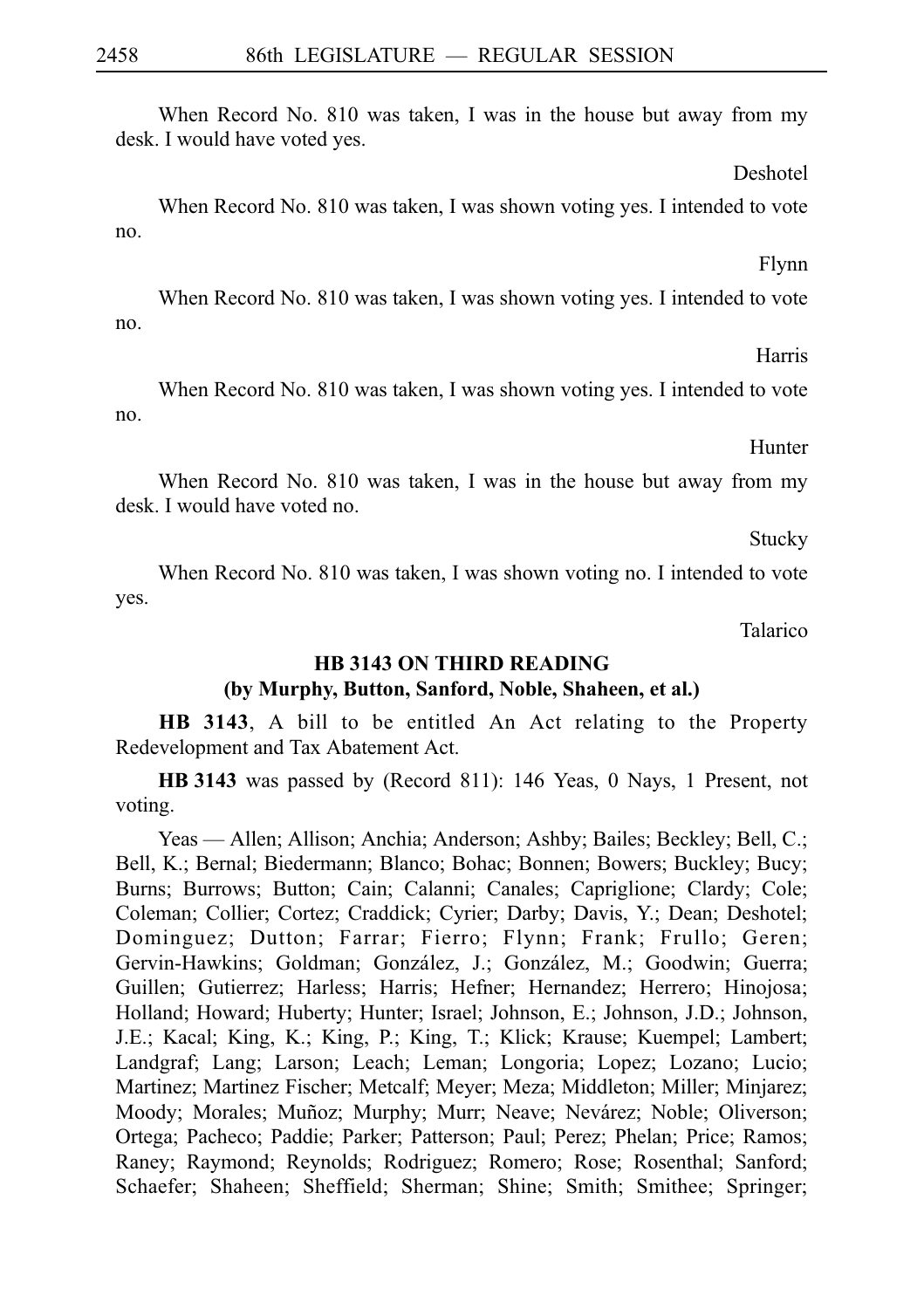Stephenson; Stickland; Stucky; Swanson; Talarico; Thierry; Thompson, E.; Thompson, S.; Tinderholt; Toth; Turner, C.; Turner, J.; VanDeaver; Vo; White; Wilson; Wray; Wu; Zedler; Zerwas; Zwiener.

Present, not voting — Mr. Speaker(C).

Absent, Excused, Committee Meeting — Davis, S.; Walle.

Absent — Morrison.

#### **HB 2611 ON THIRD READING (by Morrison)**

**HB 2611**, A bill to be entitled An Act relating to the treatment of certain limited liability companies as passive entities for purposes of the franchise tax.

**HB 2611** was passed by (Record 812): 116 Yeas, 21 Nays, 1 Present, not voting.

Yeas — Allen; Allison; Anderson; Ashby; Bailes; Bell, C.; Bell, K.; Biedermann; Bohac; Bonnen; Buckley; Burns; Burrows; Button; Cain; Calanni; Canales; Capriglione; Clardy; Cole; Coleman; Collier; Cortez; Craddick; Cyrier; Darby; Dean; Dominguez; Farrar; Flynn; Frank; Frullo; Geren; Gervin-Hawkins; Goldman; Guerra; Guillen; Gutierrez; Harless; Harris; Hefner; Herrero; Holland; Howard; Hunter; Israel; Johnson, E.; Johnson, J.D.; Johnson, J.E.; Kacal; King, K.; King, P.; King, T.; Klick; Krause; Kuempel; Lambert; Landgraf; Lang; Larson; Leach; Leman; Longoria; Lopez; Lucio; Martinez; Martinez Fischer; Metcalf; Meyer; Meza; Middleton; Miller; Minjarez; Moody; Morrison; Muñoz; Murr; Noble; Oliverson; Pacheco; Paddie; Parker; Patterson; Paul; Perez; Phelan; Price; Raney; Raymond; Reynolds; Rodriguez; Rose; Schaefer; Shaheen; Sheffield; Sherman; Shine; Smith; Smithee; Springer; Stickland; Stucky; Swanson; Thierry; Thompson, E.; Thompson, S.; Tinderholt; Toth; VanDeaver; Vo; White; Wilson; Wray; Zedler; Zerwas; Zwiener.

Nays — Anchia; Beckley; Bernal; Blanco; Bucy; Dutton; Fierro; González, J.; González, M.; Goodwin; Hernandez; Hinojosa; Morales; Neave; Ramos; Romero; Rosenthal; Talarico; Turner, C.; Turner, J.; Wu.

Present, not voting — Mr. Speaker(C).

Absent, Excused, Committee Meeting — Davis, S.; Walle.

Absent — Bowers; Davis, Y.; Deshotel; Huberty; Lozano; Murphy; Nevárez; Ortega; Sanford; Stephenson.

### **STATEMENTS OF VOTE**

When Record No. 812 was taken, I was in the house but away from my desk. I would have voted yes.

Deshotel

When Record No. 812 was taken, I was in the house but away from my desk. I would have voted yes.

Lozano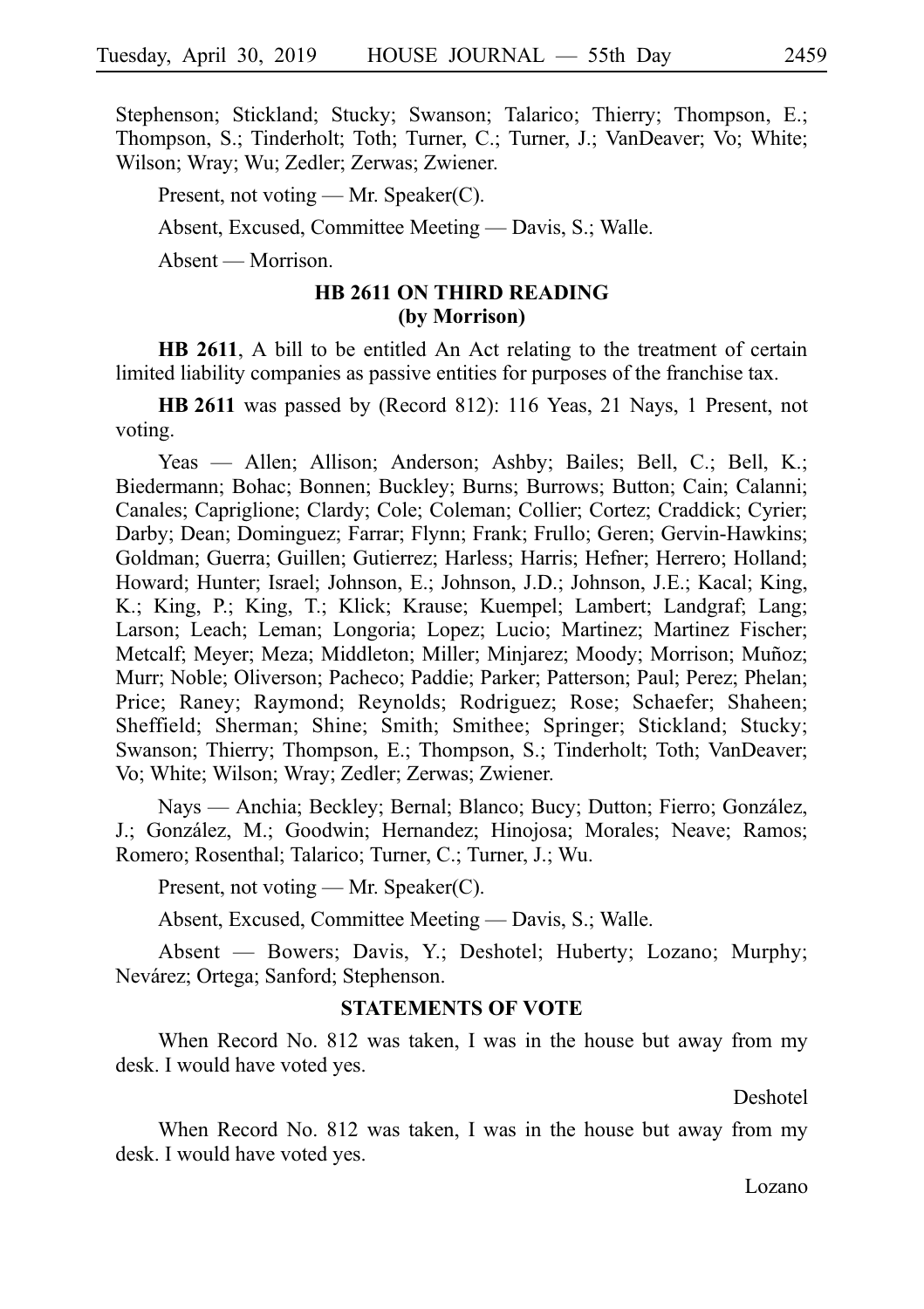When Record No. 812 was taken, I was in the house but away from my desk. I would have voted yes.

Sanford

When Record No. 812 was taken, I was temporarily out of the house chamber. I would have voted yes.

Stephenson

## **HB 4429 ON THIRD READING (by Blanco)**

**HB 4429**, A bill to be entitled An Act relating to the inclusion of mental health first aid training in the mental health program for veterans.

**HBi4429** was passed by (Record 813): 139 Yeas, 0 Nays, 1 Present, not voting.

Yeas — Allen; Allison; Anchia; Anderson; Ashby; Bailes; Beckley; Bell, C.; Bell, K.; Bernal; Biedermann; Blanco; Bohac; Bonnen; Buckley; Bucy; Burns; Burrows; Button; Cain; Calanni; Canales; Capriglione; Clardy; Cole; Coleman; Collier; Cortez; Craddick; Cyrier; Darby; Davis, Y.; Dean; Deshotel; Dominguez; Dutton; Farrar; Fierro; Flynn; Frank; Frullo; Geren; Gervin-Hawkins; Goldman; González, J.; González, M.; Goodwin; Guerra; Guillen; Gutierrez; Harless; Harris; Hefner; Hernandez; Herrero; Hinojosa; Holland; Howard; Hunter; Israel; Johnson, E.; Johnson, J.D.; Johnson, J.E.; Kacal; King, K.; King, P.; King, T.; Klick; Krause; Kuempel; Lambert; Landgraf; Lang; Larson; Leach; Leman; Longoria; Lopez; Lucio; Martinez; Martinez Fischer; Metcalf; Meyer; Meza; Middleton; Miller; Minjarez; Moody; Morales; Morrison; Muñoz; Murr; Neave; Noble; Oliverson; Ortega; Pacheco; Paddie; Parker; Patterson; Paul; Perez; Phelan; Price; Ramos; Raney; Raymond; Reynolds; Rodriguez; Romero; Rose; Rosenthal; Sanford; Schaefer; Shaheen; Sheffield; Sherman; Shine; Smith; Smithee; Springer; Stickland; Stucky; Swanson; Talarico; Thompson, E.; Thompson, S.; Tinderholt; Toth; Turner, C.; Turner, J.; VanDeaver; Vo; White; Wilson; Wu; Zedler; Zerwas; Zwiener.

Present, not voting — Mr. Speaker(C).

Absent, Excused, Committee Meeting — Davis, S.; Walle.

Absent — Bowers; Huberty; Lozano; Murphy; Nevárez; Stephenson; Thierry; Wray.

#### **STATEMENTS OF VOTE**

When Record No. 813 was taken, I was in the house but away from my desk. I would have voted yes.

Lozano

When Record No. 813 was taken, I was in the house but away from my desk. I would have voted yes.

Nevárez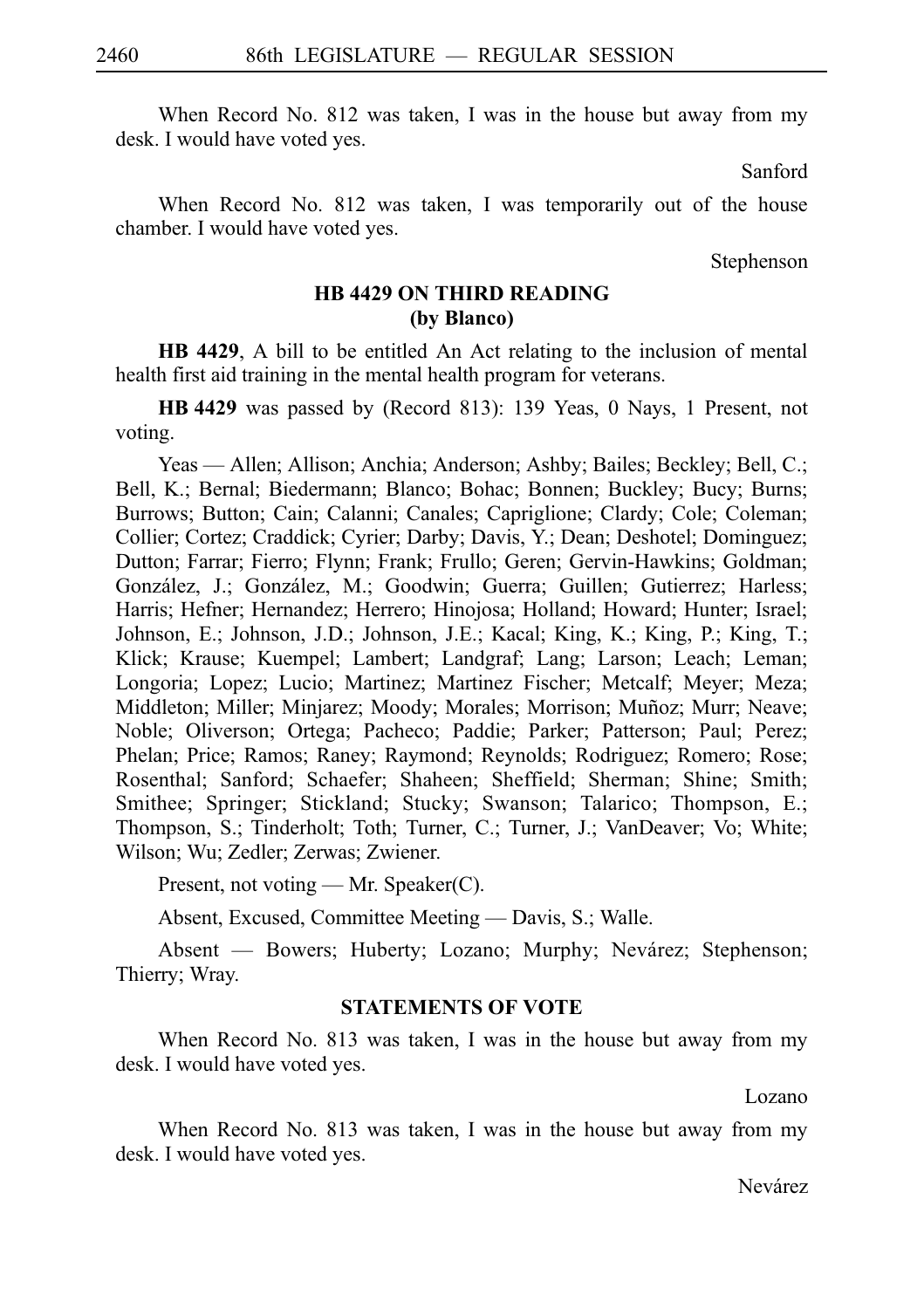When Record No. 813 was taken, I was temporarily out of the house chamber. I would have voted yes.

Stephenson

When Record No. 813 was taken, I was in the house but away from my desk. I would have voted yes.

Wray

#### **HB 1111 ON THIRD READING**

## **(by S. Davis, Springer, Guerra, S. Thompson, C. Turner, et al.)**

**HB 1111**, A bill to be entitled An Act relating to maternal and newborn health care.

**HBi1111** was passed by (Record 814): 142 Yeas, 3 Nays, 1 Present, not voting.

Yeas — Allen; Allison; Anchia; Anderson; Ashby; Bailes; Beckley; Bell, C.; Bell, K.; Bernal; Blanco; Bohac; Bonnen; Buckley; Bucy; Burns; Burrows; Button; Calanni; Canales; Capriglione; Clardy; Cole; Coleman; Collier; Cortez; Craddick; Cyrier; Darby; Davis, Y.; Dean; Deshotel; Dominguez; Dutton; Farrar; Fierro; Flynn; Frank; Frullo; Geren; Gervin-Hawkins; Goldman; González, J.; González, M.; Goodwin; Guerra; Guillen; Gutierrez; Harless; Harris; Hefner; Hernandez; Herrero; Hinojosa; Holland; Howard; Huberty; Hunter; Israel; Johnson, E.; Johnson, J.D.; Johnson, J.E.; Kacal; King, K.; King, P.; King, T.; Klick; Krause; Kuempel; Lambert; Landgraf; Lang; Larson; Leach; Leman; Longoria; Lopez; Lozano; Lucio; Martinez; Martinez Fischer; Metcalf; Meyer; Meza; Middleton; Miller; Minjarez; Moody; Morales; Morrison; Muñoz; Murphy; Murr; Neave; Nevárez; Noble; Oliverson; Ortega; Pacheco; Paddie; Parker; Patterson; Paul; Perez; Phelan; Price; Ramos; Raney; Raymond; Reynolds; Rodriguez; Romero; Rose; Rosenthal; Sanford; Schaefer; Shaheen; Sheffield; Sherman; Shine; Smith; Smithee; Springer; Stephenson; Stucky; Swanson; Talarico; Thierry; Thompson, E.; Thompson, S.; Tinderholt; Toth; Turner, C.; Turner, J.; VanDeaver; Vo; Wilson; Wray; Wu; Zedler; Zerwas; Zwiener.

Nays — Biedermann; Cain; Stickland.

Present, not voting — Mr. Speaker(C).

Absent, Excused, Committee Meeting — Davis, S.; Walle.

Absent — Bowers; White.

## **HB 2282 ON THIRD READING (by Parker)**

**HB 2282**, A bill to be entitled An Act relating to the applicability of certain limitations on the capture and use of biometric identifiers to financial institutions.

**HBi2282** was passed by (Record 815): 132 Yeas, 9 Nays, 1 Present, not voting.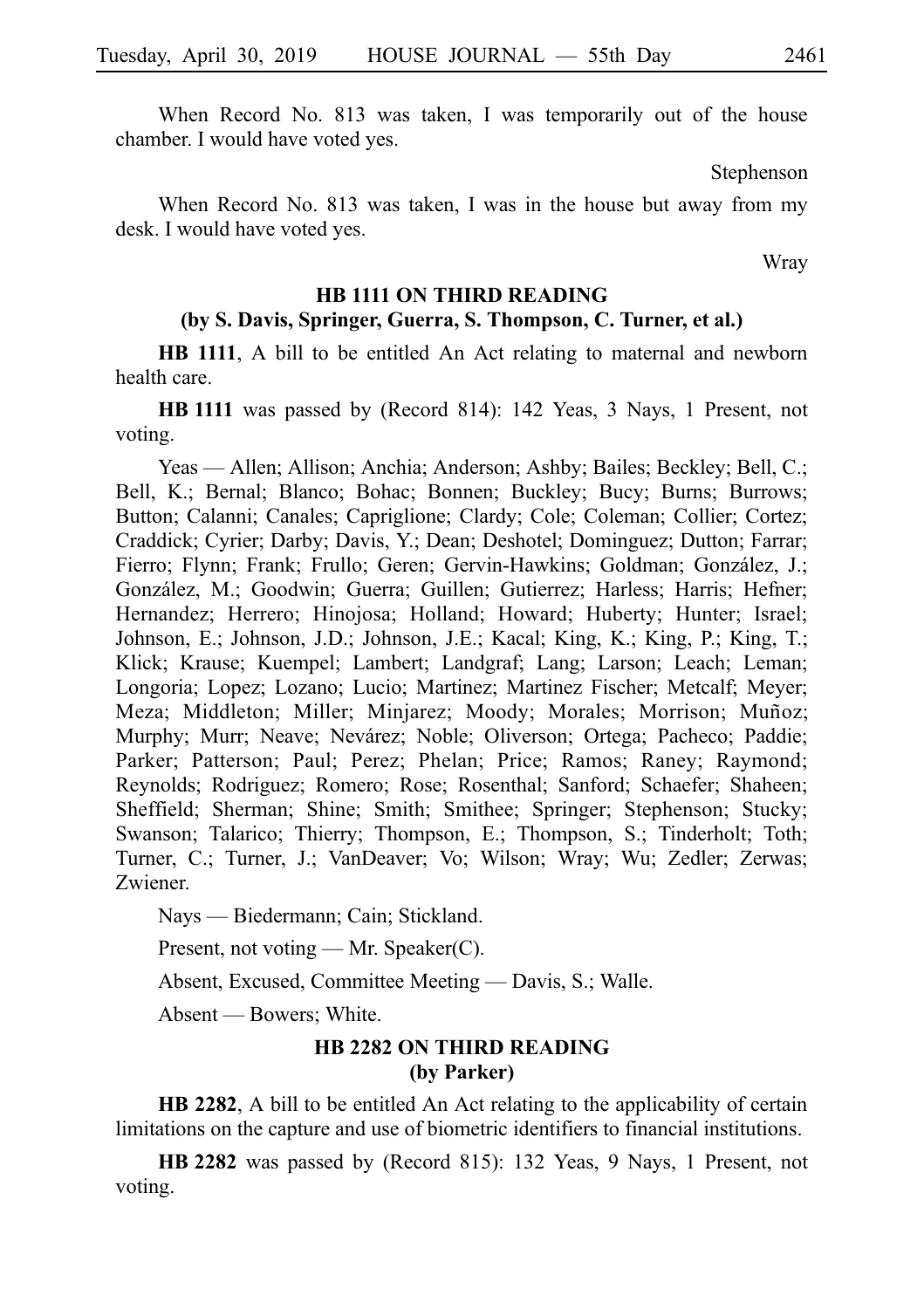Yeas — Allen; Allison; Anchia; Anderson; Ashby; Bailes; Beckley; Bell, C.; Bell, K.; Bernal; Blanco; Bohac; Bonnen; Buckley; Bucy; Burns; Burrows; Button; Calanni; Canales; Capriglione; Clardy; Cole; Coleman; Collier; Cortez; Craddick; Cyrier; Darby; Davis, Y.; Dean; Dutton; Farrar; Fierro; Flynn; Frank; Frullo; Geren; Gervin-Hawkins; Goldman; González, M.; Goodwin; Guerra; Guillen; Gutierrez; Harless; Harris; Hernandez; Herrero; Hinojosa; Holland; Howard; Huberty; Hunter; Israel; Johnson, E.; Johnson, J.D.; Johnson, J.E.; Kacal; King, K.; King, P.; Klick; Krause; Kuempel; Lambert; Landgraf; Larson; Leach; Leman; Longoria; Lopez; Lozano; Lucio; Martinez; Martinez Fischer; Metcalf; Meyer; Meza; Miller; Minjarez; Moody; Morales; Morrison; Muñoz; Murphy; Murr; Neave; Nevárez; Noble; Oliverson; Ortega; Pacheco; Paddie; Parker; Patterson; Paul; Perez; Phelan; Price; Ramos; Raney; Raymond; Rodriguez; Romero; Rose; Rosenthal; Sanford; Shaheen; Sheffield; Sherman; Shine; Smith; Smithee; Springer; Stephenson; Stickland; Stucky; Talarico; Thierry; Thompson, E.; Thompson, S.; Toth; Turner, C.; Turner, J.; VanDeaver; Vo; White; Wray; Wu; Zedler; Zerwas; Zwiener.

Nays — Biedermann; Cain; González, J.; Hefner; Middleton; Schaefer; Swanson; Tinderholt; Wilson.

Present, not voting — Mr. Speaker(C).

Absent, Excused, Committee Meeting — Davis, S.; Walle.

Absent — Bowers; Deshotel; Dominguez; King, T.; Lang; Reynolds.

#### **STATEMENTS OF VOTE**

When Record No. 815 was taken, I was in the house but away from my desk. I would have voted yes.

Deshotel

When Record No. 815 was taken, I was in the house but away from my desk. I would have voted yes.

Lang

# **GENERAL STATE CALENDAR SENATE BILLS THIRD READING**

The following bills were laid before the house and read third time:

# **SB 753 ON THIRD READING**

#### **(Raney, Stucky, Anchia, Harless, Lambert, et al. - House Sponsors)**

**SB 753**, A bill to be entitled An Act relating to wage requirements for community rehabilitation programs participating in the purchasing from people with disabilities program.

**SBi753** was passed by (Record 816): 107 Yeas, 28 Nays, 1 Present, not voting.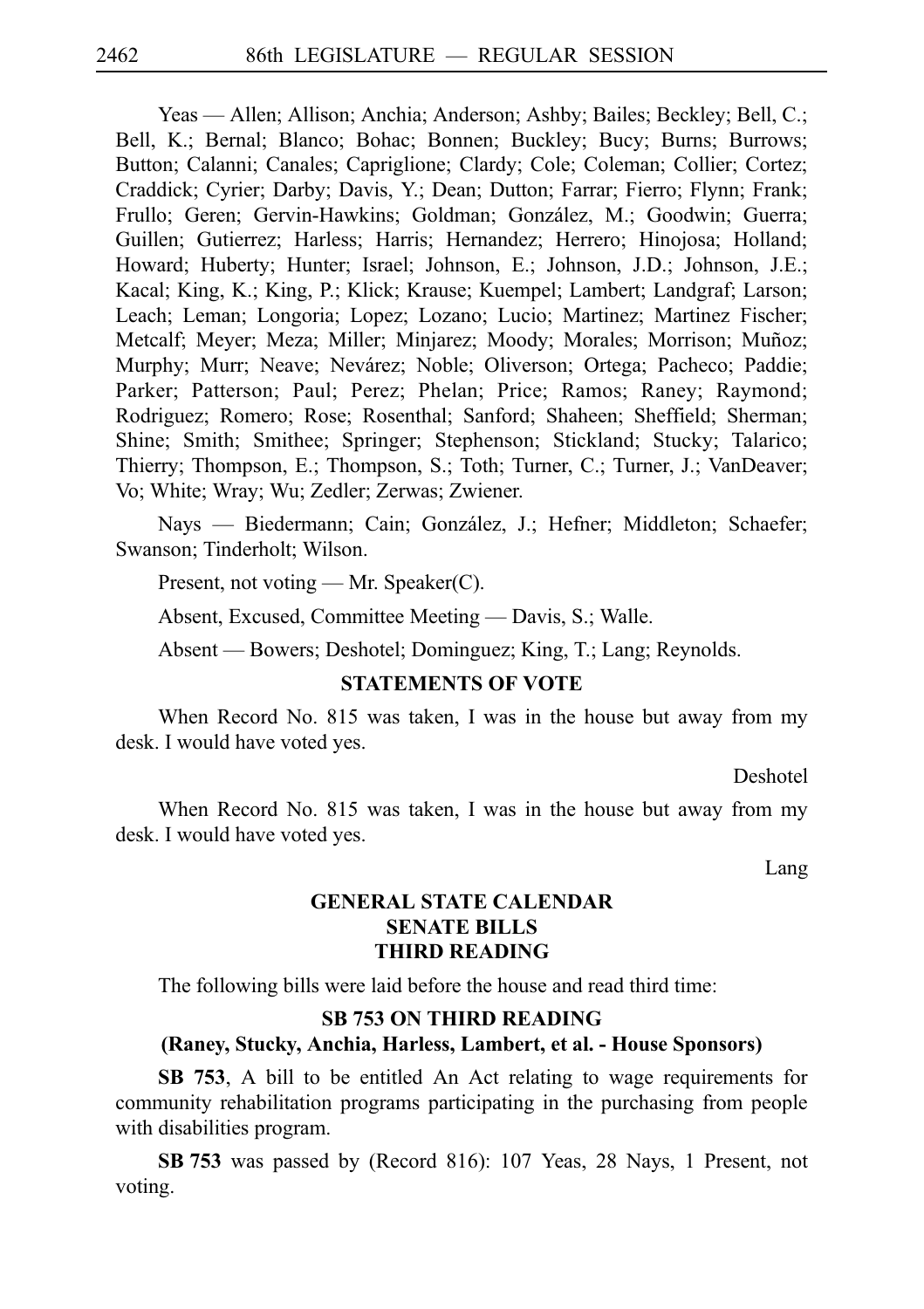Yeas — Allen; Allison; Anchia; Bailes; Beckley; Bell, K.; Bernal; Blanco; Bohac; Buckley; Bucy; Burns; Burrows; Calanni; Canales; Capriglione; Clardy; Cole; Coleman; Cortez; Craddick; Cyrier; Darby; Davis, Y.; Deshotel; Dominguez; Dutton; Farrar; Fierro; Flynn; Geren; Gervin-Hawkins; Goldman; González, J.; González, M.; Guerra; Guillen; Harless; Hernandez; Herrero; Hinojosa; Holland; Howard; Huberty; Hunter; Israel; Johnson, E.; Johnson, J.D.; Johnson, J.E.; Kacal; King, K.; Kuempel; Lambert; Larson; Longoria; Lopez; Lozano; Lucio; Martinez; Martinez Fischer; Meyer; Meza; Miller; Minjarez; Moody; Morales; Morrison; Muñoz; Murphy; Neave; Nevárez; Ortega; Pacheco; Paddie; Parker; Paul; Perez; Phelan; Price; Ramos; Raney; Raymond; Reynolds; Rodriguez; Romero; Rose; Rosenthal; Sheffield; Sherman; Shine; Smith; Smithee; Stephenson; Stucky; Talarico; Thierry; Thompson, E.; Thompson, S.; Turner, C.; Turner, J.; VanDeaver; Vo; White; Wray; Wu; Zerwas; Zwiener.

Nays — Anderson; Bell, C.; Biedermann; Bonnen; Cain; Frank; Harris; Hefner; King, P.; Klick; Krause; Lang; Leach; Leman; Metcalf; Middleton; Murr; Noble; Oliverson; Patterson; Schaefer; Shaheen; Springer; Stickland; Swanson; Tinderholt; Toth; Zedler.

Present, not voting — Mr. Speaker(C).

Absent, Excused, Committee Meeting — Davis, S.; Walle.

Absent — Ashby; Bowers; Button; Collier; Dean; Frullo; Goodwin; Gutierrez; King, T.; Landgraf; Sanford; Wilson.

#### **STATEMENTS OF VOTE**

When Record No. 816 was taken, I was shown voting no. I intended to vote yes.

Anderson

When Record No. 816 was taken, I was in the house but away from my desk. I would have voted yes.

Ashby

When Record No. 816 was taken, I was in the house but away from my desk. I would have voted yes.

Button

When Record No. 816 was taken, I was in the house but away from my desk. I would have voted yes.

Collier

When Record No. 816 was taken, I was shown voting yes. I intended to vote no.

Cyrier

When Record No. 816 was taken, I was in the house but away from my desk. I would have voted no.

Dean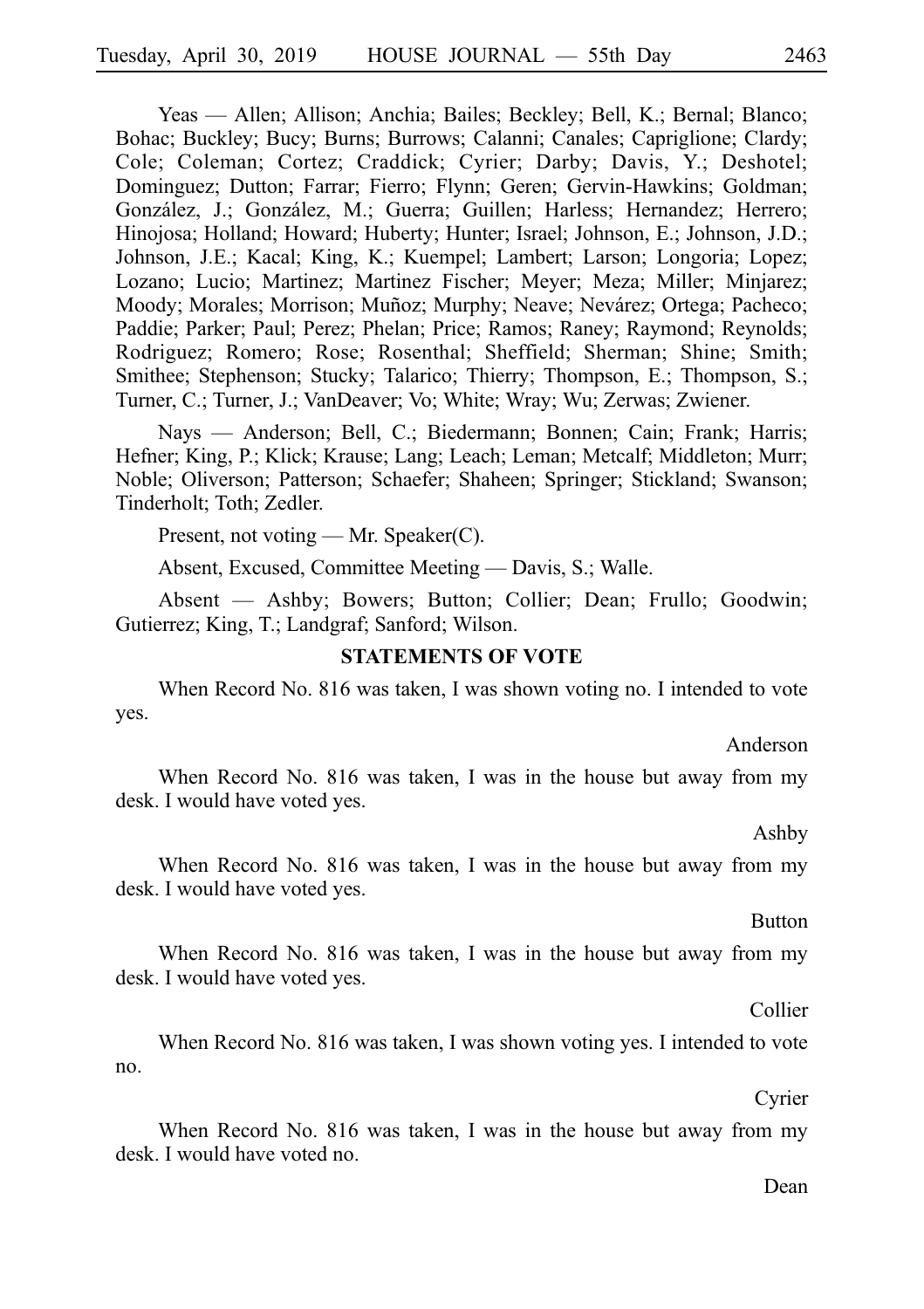When Record No. 816 was taken, my vote failed to register. I would have voted yes.

Frullo

When Record No. 816 was taken, I was in the house but away from my desk. I would have voted yes.

Goodwin

When Record No. 816 was taken, I was in the house but away from my desk. I would have voted yes.

T. King

When Record No. 816 was taken, I was in the house but away from my desk. I would have voted no.

Landgraf

When Record No. 816 was taken, I was shown voting yes. I intended to vote no.

Miller

## **SB 319 ON THIRD READING (Frullo - House Sponsor)**

**SB 319**, A bill to be entitled An Act relating to the authority of the Lubbock County Hospital District of Lubbock County, Texas, to employ and commission peace officers.

**SBi319** was passed by (Record 817): 145 Yeas, 0 Nays, 1 Present, not voting.

Yeas — Allen; Allison; Anchia; Anderson; Ashby; Bailes; Beckley; Bell, C.; Bell, K.; Bernal; Biedermann; Blanco; Bohac; Bonnen; Bowers; Buckley; Bucy; Burns; Burrows; Button; Cain; Calanni; Canales; Capriglione; Clardy; Cole; Coleman; Collier; Cortez; Craddick; Cyrier; Darby; Davis, Y.; Dean; Deshotel; Dutton; Farrar; Fierro; Flynn; Frank; Frullo; Geren; Gervin-Hawkins; Goldman; González, J.; González, M.; Goodwin; Guerra; Guillen; Gutierrez; Harless; Harris; Hefner; Hernandez; Herrero; Hinojosa; Holland; Howard; Huberty; Hunter; Israel; Johnson, E.; Johnson, J.D.; Johnson, J.E.; Kacal; King, K.; King, P.; King, T.; Klick; Krause; Kuempel; Lambert; Landgraf; Lang; Larson; Leach; Leman; Longoria; Lopez; Lozano; Lucio; Martinez; Martinez Fischer; Metcalf; Meyer; Meza; Middleton; Miller; Minjarez; Moody; Morales; Morrison; Muñoz; Murphy; Murr; Neave; Nevárez; Noble; Oliverson; Ortega; Pacheco; Paddie; Parker; Patterson; Paul; Perez; Phelan; Price; Ramos; Raney; Raymond; Reynolds; Rodriguez; Romero; Rose; Rosenthal; Sanford; Schaefer; Shaheen; Sheffield; Sherman; Shine; Smith; Smithee; Springer; Stephenson; Stickland; Stucky; Swanson; Talarico; Thierry; Thompson, E.; Thompson, S.; Tinderholt; Toth; Turner, C.; Turner, J.; VanDeaver; Vo; White; Wray; Wu; Zedler; Zerwas; Zwiener.

Present, not voting — Mr. Speaker(C).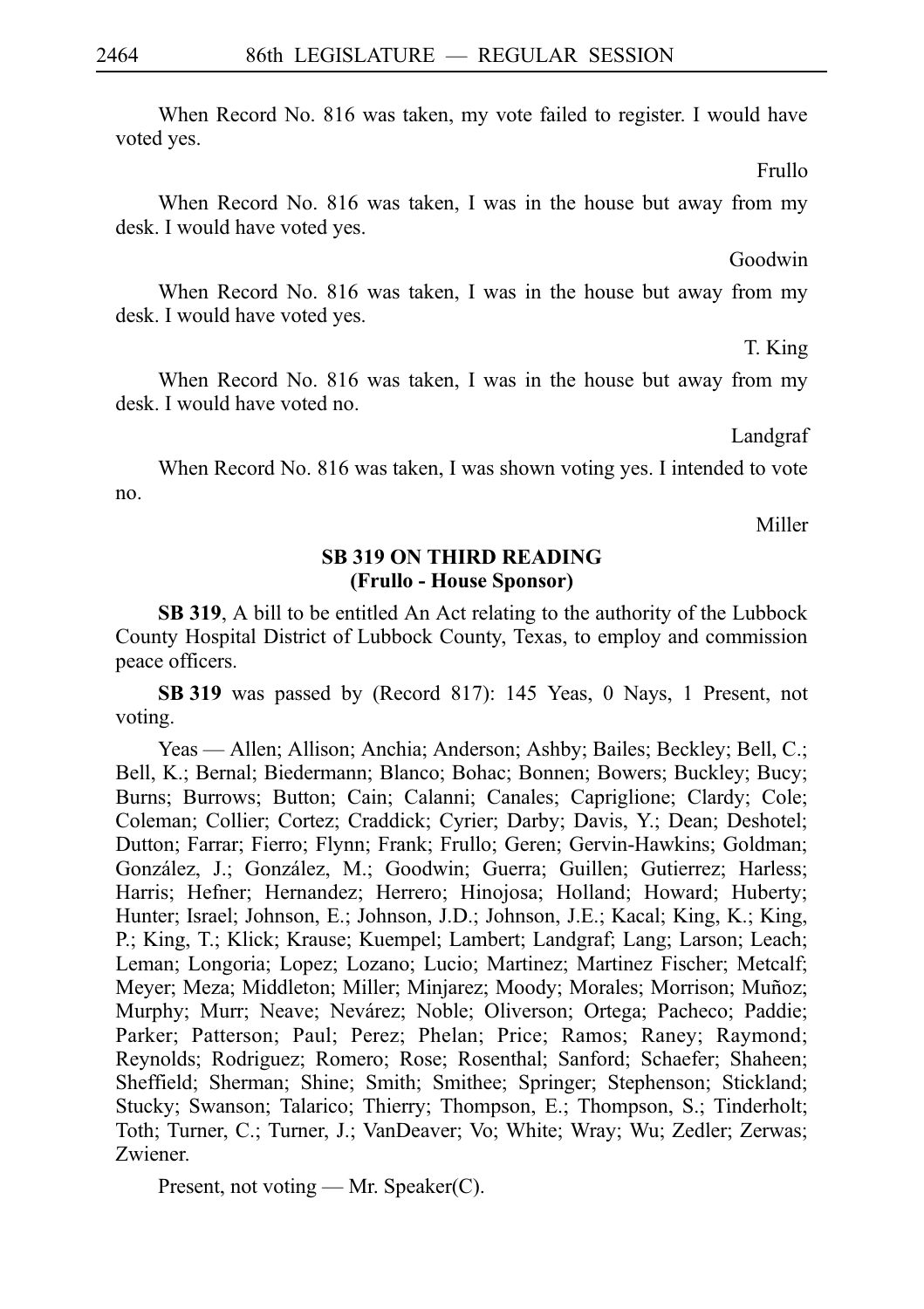Absent, Excused, Committee Meeting — Davis, S.; Walle.

Absent — Dominguez; Wilson.

## **POSTPONED BUSINESS**

The following bills were laid before the house as postponed business:

# **HB 1806 ON THIRD READING (by T. King)**

**HB 1806**, A bill to be entitled An Act relating to the use of water withdrawn from the Edwards Aquifer by certain entities.

**HB 1806** was read third time earlier today and was postponed until this time.

**HBi1806** was passed by (Record 818): 143 Yeas, 2 Nays, 1 Present, not voting.

Yeas — Allen; Allison; Anchia; Anderson; Ashby; Bailes; Beckley; Bell, C.; Bell, K.; Bernal; Biedermann; Blanco; Bohac; Bonnen; Bowers; Buckley; Bucy; Burns; Burrows; Button; Cain; Calanni; Canales; Capriglione; Clardy; Cole; Coleman; Collier; Cortez; Craddick; Cyrier; Darby; Davis, Y.; Dean; Deshotel; Dominguez; Dutton; Farrar; Fierro; Flynn; Frank; Frullo; Geren; Gervin-Hawkins; Goldman; González, J.; González, M.; Goodwin; Guerra; Guillen; Gutierrez; Harless; Harris; Hefner; Hernandez; Herrero; Holland; Howard; Hunter; Israel; Johnson, E.; Johnson, J.D.; Johnson, J.E.; Kacal; King, K.; King, P.; King, T.; Klick; Krause; Kuempel; Lambert; Landgraf; Lang; Larson; Leach; Leman; Longoria; Lopez; Lozano; Lucio; Martinez; Martinez Fischer; Metcalf; Meyer; Meza; Middleton; Miller; Minjarez; Moody; Morales; Morrison; Muñoz; Murr; Neave; Noble; Oliverson; Ortega; Pacheco; Paddie; Parker; Patterson; Paul; Perez; Phelan; Price; Ramos; Raney; Raymond; Reynolds; Rodriguez; Romero; Rose; Rosenthal; Sanford; Schaefer; Shaheen; Sheffield; Sherman; Shine; Smith; Smithee; Springer; Stephenson; Stickland; Stucky; Swanson; Talarico; Thierry; Thompson, E.; Thompson, S.; Tinderholt; Toth; Turner, C.; Turner, J.; VanDeaver; Vo; White; Wilson; Wray; Wu; Zedler; Zerwas; Zwiener.

Nays — Hinojosa; Nevárez.

Present, not voting — Mr. Speaker(C).

Absent, Excused, Committee Meeting — Davis, S.; Walle.

Absent — Huberty; Murphy.

## **SB 2100 ON SECOND READING (Smithee, Geren, and Tinderholt - House Sponsors)**

**SB 2100**, A bill to be entitled An Act relating to the transfer of a retired law enforcement animal.

**SB 2100** was considered in lieu of **CSHB 3063**.

A record vote was requested.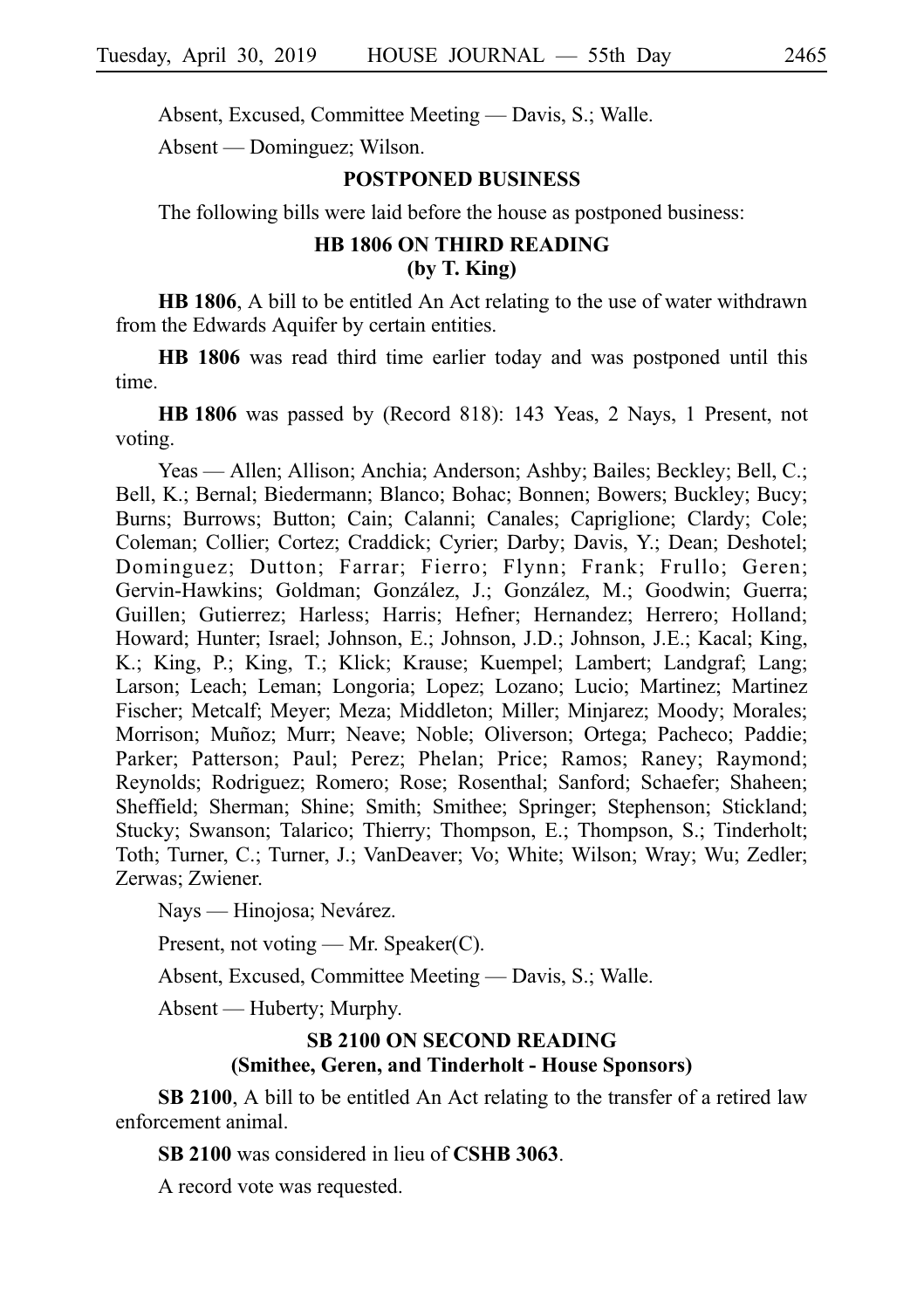**SB 2100** was read second time and was passed to third reading by (Record 819): 146 Yeas, 0 Nays, 1 Present, not voting.

Yeas — Allen; Allison; Anchia; Anderson; Ashby; Bailes; Beckley; Bell, C.; Bell, K.; Bernal; Biedermann; Blanco; Bohac; Bonnen; Bowers; Buckley; Bucy; Burns; Burrows; Button; Cain; Calanni; Canales; Capriglione; Clardy; Cole; Coleman; Collier; Cortez; Craddick; Cyrier; Darby; Davis, Y.; Dean; Deshotel; Dominguez; Dutton; Farrar; Fierro; Flynn; Frank; Frullo; Geren; Gervin-Hawkins; Goldman; González, J.; González, M.; Goodwin; Guerra; Guillen; Gutierrez; Harless; Harris; Hefner; Hernandez; Herrero; Hinojosa; Holland; Howard; Huberty; Hunter; Israel; Johnson, E.; Johnson, J.D.; Johnson, J.E.; Kacal; King, K.; King, P.; King, T.; Klick; Krause; Kuempel; Lambert; Landgraf; Lang; Larson; Leach; Leman; Longoria; Lopez; Lozano; Lucio; Martinez; Martinez Fischer; Metcalf; Meyer; Meza; Middleton; Miller; Minjarez; Moody; Morales; Morrison; Muñoz; Murphy; Murr; Neave; Nevárez; Noble; Oliverson; Ortega; Pacheco; Paddie; Parker; Patterson; Paul; Perez; Phelan; Price; Ramos; Raney; Raymond; Reynolds; Rodriguez; Romero; Rose; Rosenthal; Sanford; Schaefer; Shaheen; Sheffield; Sherman; Smith; Smithee; Springer; Stephenson; Stickland; Stucky; Swanson; Talarico; Thierry; Thompson, E.; Thompson, S.; Tinderholt; Toth; Turner, C.; Turner, J.; VanDeaver; Vo; White; Wilson; Wray; Wu; Zedler; Zerwas; Zwiener.

Present, not voting — Mr. Speaker(C).

Absent, Excused, Committee Meeting — Davis, S.; Walle.

Absent — Shine.

#### **CSHB 3063 - LAID ON THE TABLE SUBJECT TO CALL**

Representative Smithee moved to lay **CSHBi3063** on the table subject to call.

The motion prevailed.

#### **CSSB 2 ON SECOND READING (Burrows, et al. - House Sponsors)**

**CSSB 2**, A bill to be entitled An Act relating to ad valorem taxation; authorizing fees.

**CSSB 2** was considered in lieu of **CSHB 2**.

**CSSB 2** was read second time.

## **Amendment No. 1**

Representative Geren offered the following amendment to **CSSB 2**:

Amend **CSSB 2** (house committee report) by adding the following appropriately numbered SECTION to the bill and renumbering the SECTIONS of the bill accordingly:

SECTION . Section 1.111, Tax Code, is amended by amending Subsection (a) and adding Subsection (a-2) to read as follows: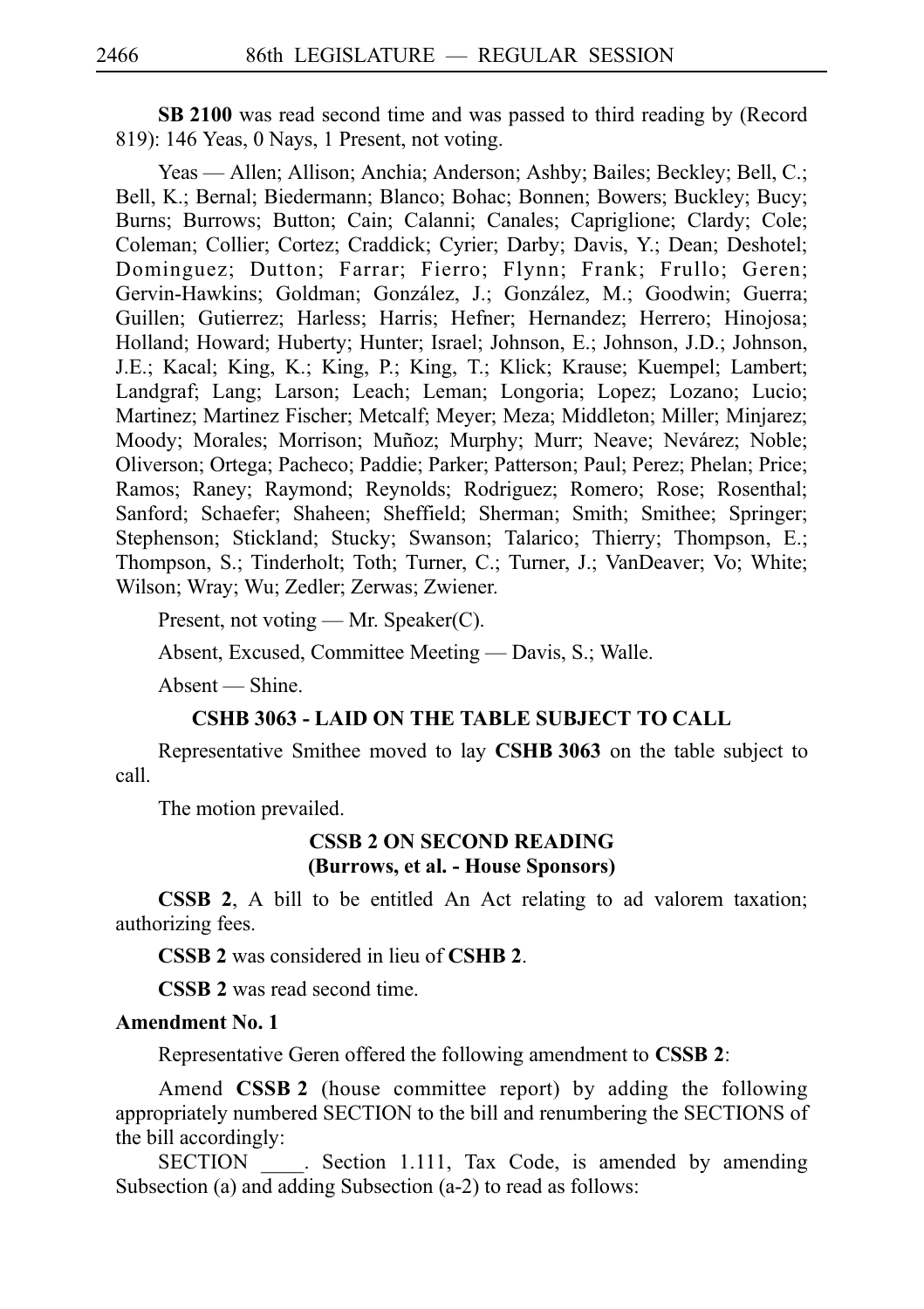(a) Except as provided by Subsection (a-2), a  $[A]$  property owner may designate a lessee or other person to act as the agent of the owner for any purpose under this title in connection with the property or the property owner.

 $(a-2)$  Notwithstanding any other law, a person who enters into a contingency fee agreement to act as the agent of a property owner for any purpose under this title must be an attorney licensed in this state.

Amendment No. 1 was adopted. (Holland recorded voting no.)

## **Amendment No. 2**

Representative Krause offered the following amendment to **CSSBi2**:

Amend **CSSB 2** (house committee printing) as follows:

(1) On page 117, line 5, between "22.23(c)," and "and", insert "25.19(b-2),".

(2) Add the following appropriately numbered SECTIONS to the bill and renumber subsequent SECTIONS of the bill accordingly:

 $SECTION . Section 1.07(a), Tax Code, is amended to read as follows:$ 

(a) An official or agency required by this title to deliver a notice to a property owner may deliver the notice by regular first-class mail, with postage prepaid, unless this section or another provision of this title requires or authorizes a different method of delivery or the parties agree that the notice must be delivered as provided by Section 1.085 or 1.086.

SECTION Chapter 1, Tax Code, is amended by adding Section 1.086 to read as follows:

Sec. 1.086. DELIVERY OF CERTAIN NOTICES BY E-MAIL. (a) On the written request of the owner of a residential property that is occupied by the owner as the owner's principal residence, the chief appraiser of the appraisal district in which the property is located shall send each notice required by this title related to the following to the e-mail address of the owner:

 $(1)$  a change in value of the property;

 $(2)$  the eligibility of the property for an exemption; or

 $(3)$  the grant, denial, cancellation, or other change in the status of an exemption or exemption application applicable to the property.

 $\overrightarrow{b}$  A property owner must provide the e-mail address to which the chief appraiser must send the notices described by Subsection (a) in a request made under that subsection.

 $(c)$  A chief appraiser who delivers a notice electronically under this section is not required to mail the same notice to the property owner.

(d) A request made under this section remains in effect until revoked by the property owner in a written revocation filed with the chief appraiser.

(e) After a property owner makes a request under this section and before a chief appraiser may deliver a notice electronically under this section, the chief appraiser must send an e-mail to the address provided by the property owner confirming the owner's request to receive notices electronically.

 $(f)$  The chief appraiser of an appraisal district that maintains an Internet website shall provide a form on the website that a property owner may use to electronically make a request under this section.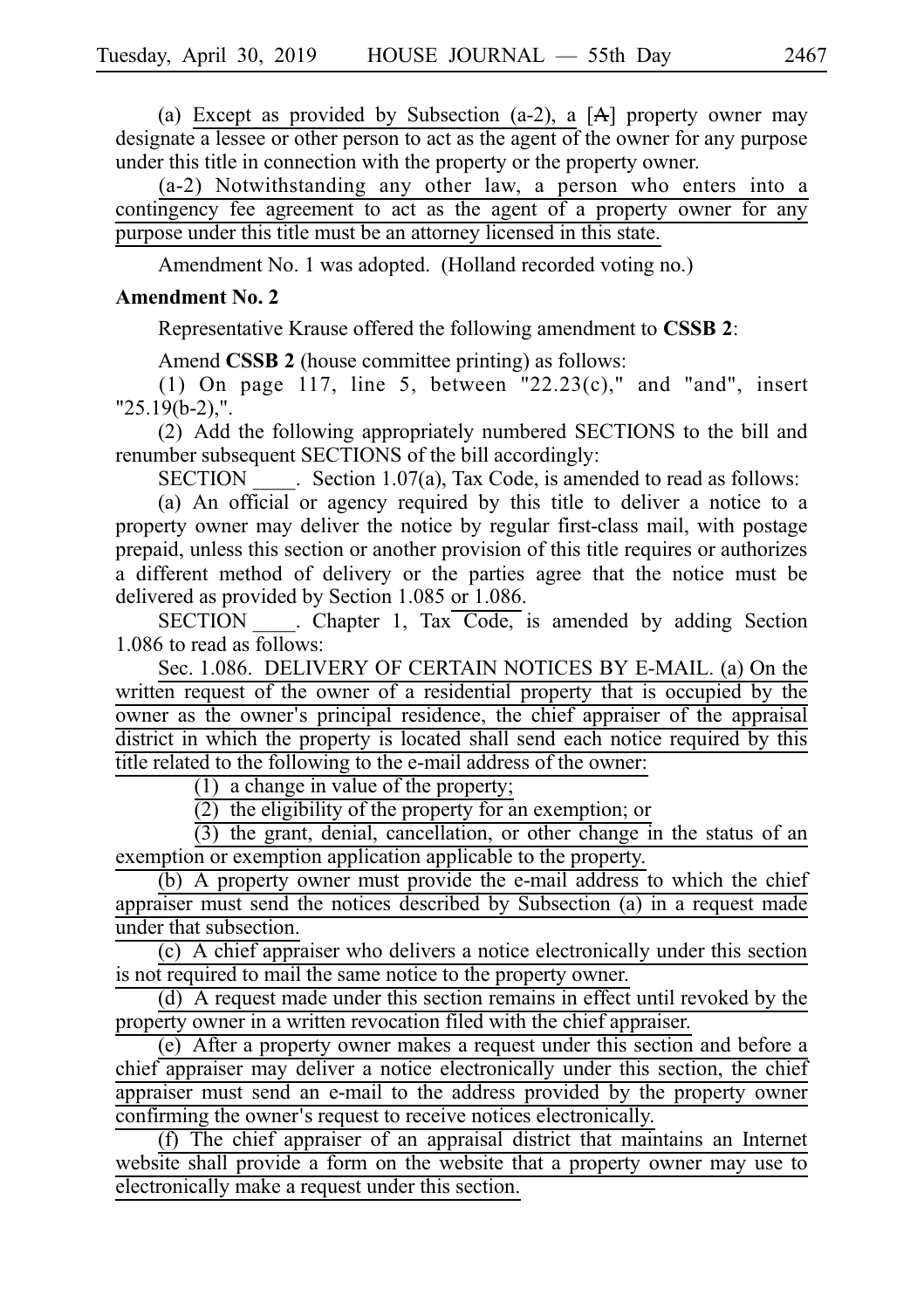SECTION . Subchapter A, Chapter 6, Tax Code, is amended by adding Section 6.054 to read as follows:

Sec. 6.054. RESTRICTION ON EMPLOYMENT BY APPRAISAL DISTRICT. An individual may not be employed by an appraisal district if the individual is:

 $\overline{(1)}$  an officer of a taxing unit that participates in the appraisal district; or

 $(2)$  an employee of a taxing unit that participates in the appraisal district.

SECTION \_\_\_\_. Subchapter A, Chapter 6, Tax Code, is amended by adding Section 6.16 to read as follows:

Sec. 6.16. RESIDENTIAL PROPERTY OWNER ASSISTANCE. (a) The chief appraiser of each appraisal district shall maintain a list of the following individuals who have designated themselves as an individual who will provide free assistance to an owner of residential property that is occupied by the owner as the owner's principal residence:

 $(1)$  a real estate broker or sales agent licensed under Chapter 1101, Occupations Code;

 $(2)$  a real estate appraiser licensed or certified under Chapter 1103, Occupations Code; or

 $(3)$  a property tax consultant registered under Chapter 1152, Occupations Code.

(b) On the request of an owner described by Subsection (a), the chief appraiser shall provide to the owner a copy of the list maintained under this section.

 $(c)$  The list must:

(1) be organized by county;

 $\overline{(2)}$  be available on the appraisal district's Internet website, if the appraisal district maintains a website; and

 $(3)$  provide the name, contact information, and job title of each individual who will provide free assistance.

 $(d)$  A person must designate himself or herself as an individual who will provide free assistance by completing a form prescribed by the chief appraiser and submitting the form to the chief appraiser.

SECTION Chapter 25, Tax Code, is amended by adding Sections 25.192 and 25.193 to read as follows:

Sec. 25.192. NOTICE OF RESIDENCE HOMESTEAD EXEMPTION ELIGIBILITY. (a) This section applies only to residential property that has not qualified for a residence homestead exemption in the current tax year.

(b) If the records of the appraisal district indicate that the address of the property is also the address of the owner of the property, the chief appraiser must send to the property owner a notice that contains: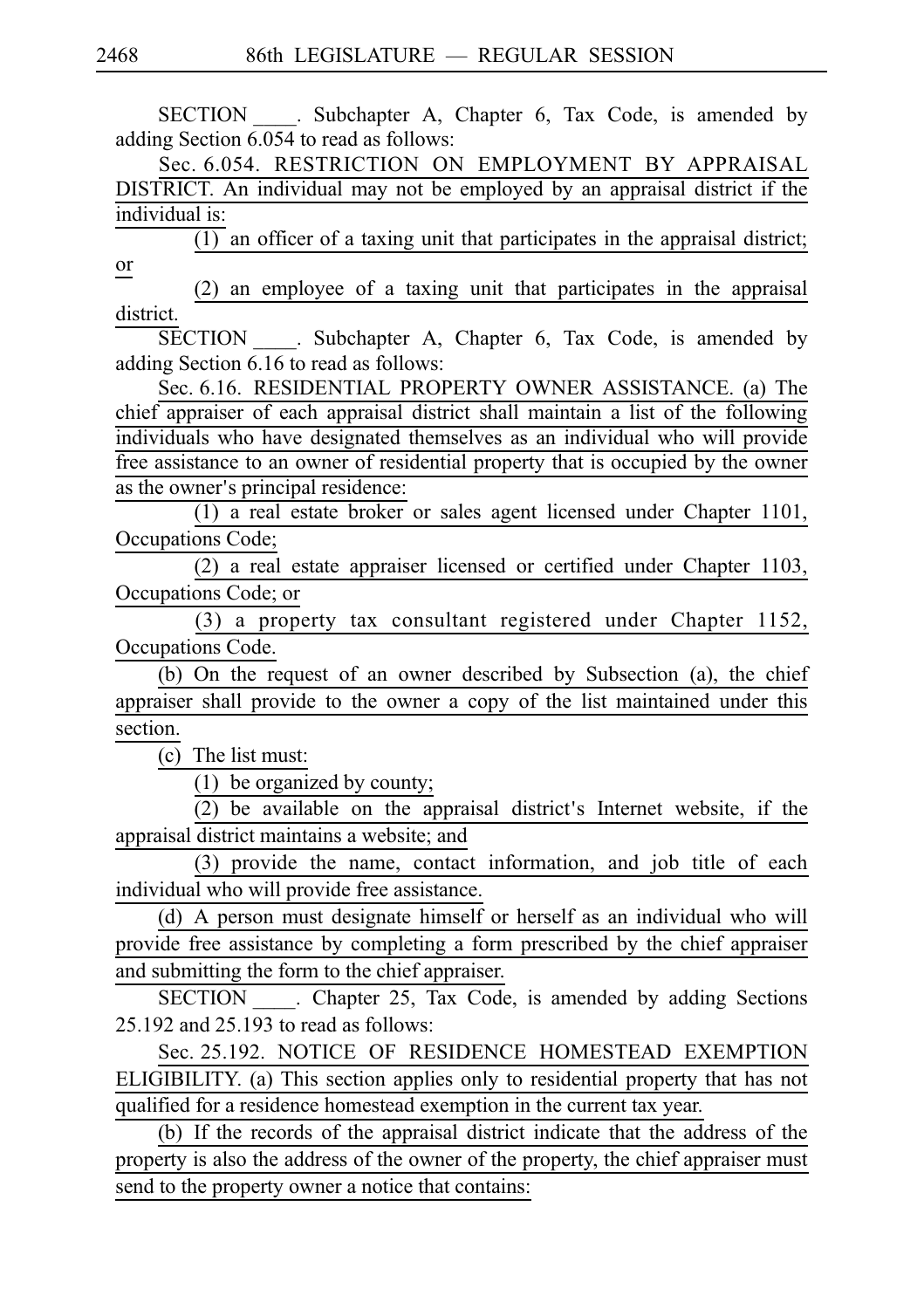$(1)$  the following statement in boldfaced 18-point type at the top of the first page of the notice: "NOTICE: A residence homestead exemption from ad valorem taxation is NOT currently being allowed on the property listed below. However, our records show that this property may qualify for a residence homestead exemption, which will reduce your taxes.";

(2) following the statement described by Subdivision  $(1)$ , the following statement in 12-point type: "According to the records of the appraisal district, the property described in this notice may be your primary residence and may qualify for a residence homestead exemption from ad valorem taxation. If the property is your home and you occupy it as your primary residence, the property likely qualifies for one or more residence homestead exemptions, which will reduce the amount of taxes imposed on the property. The form needed to apply for a residence homestead exemption is enclosed. Although the form may state that the deadline for filing an application for a residence homestead exemption is April 30, a late application for a residence homestead exemption will be accepted if filed before February 1, (insert year application must be filed). There is no fee or charge for filing an application or a late application for a residence homestead exemption."; and

(3) following the statement described by Subdivision  $(2)$ , the address to which the notice is sent.

(c) The notice required by this section must be accompanied by an application form for a residence homestead exemption.

(d) If a property owner has elected to receive notices by e-mail as provided by Section 1.086, the notice required by this section must be sent in that manner separately from any other notice sent to the property owner by the chief appraiser.

Sec. 25.193. NOTICE OF CERTAIN CANCELED OR REDUCED EXEMPTIONS. (a) By April 1 or as soon thereafter as practicable if the property is a single-family residence that qualifies for an exemption under Section 11.13, or by May 1 or as soon thereafter as practicable in connection with residential property that does not qualify for an exemption under Section 11.13, the chief appraiser shall deliver a clear and understandable written notice to a property owner if an exemption or partial exemption that was approved for the preceding year was canceled or reduced for the current year.

(b) If a property owner has elected to receive notices by e-mail as provided by Section 1.086, for property described by that section, the notice required by this section must be sent in that manner regardless of whether the information was also included in a notice under Section 25.19 and must be sent separately from any other notice sent to the property owner by the chief appraiser.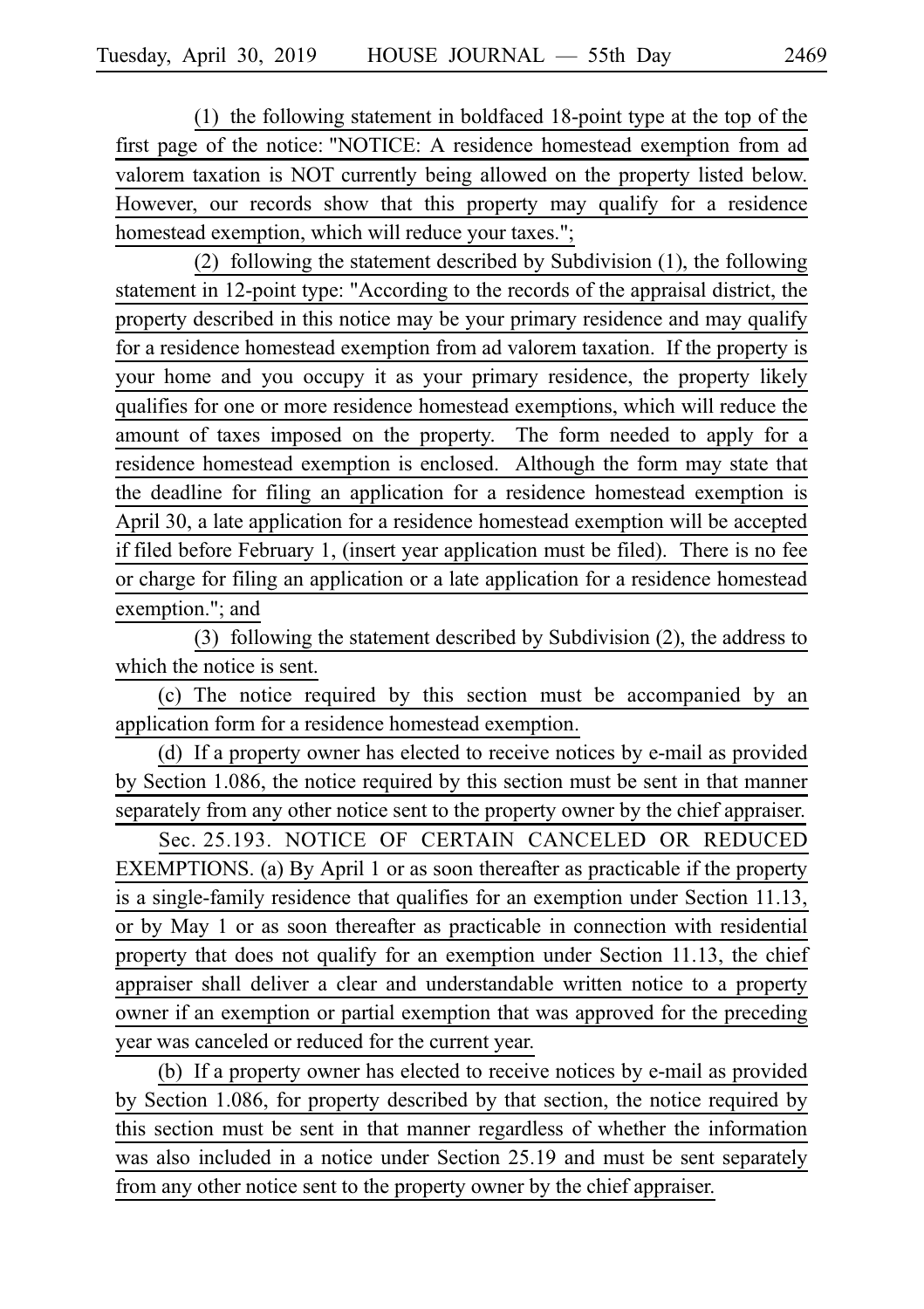SECTION Sections 25.192 and 25.193, Tax Code, as added by this Act, apply only to a notice for a tax year beginning on or after January 1, 2020. A notice for a tax year beginning before January 1, 2020, is governed by the law in effect immediately before January 1, 2020, and that law is continued in effect for that purpose.

Amendment No. 2 was adopted.

# **Amendment No. 3**

Representative Martinez Fischer offered the following amendment to **CSSBi2**:

Amend **CSSB 2** (house committee report) on page 2, line 6, between "system," and "best practices," by inserting "ways to better ensure the equal and uniform appraisal of property, in accordance with Section 1, Article VIII, of the Texas Constitution,".

Amendment No. 3 was adopted.

# **Amendment No. 4**

Representative Ramos offered the following amendment to **CSSBi2**:

Amend **CSSB 2** (house committee report) on page 8, line 16, by striking "not".

Representative Burrows moved to table Amendment No. 4.

The motion to table prevailed.

# **Amendment No. 5**

Representative Cain offered the following amendment to **CSSB 2**:

Amend **CSSB 2** (house committee report) as follows:

(1) Strike page 14, line 24, through page 15, line 4, and substitute the following:

SECTION 13. Section 6.035, Tax Code, is amended by amending Subsection (a-1) and adding Subsection (a-2) to read as follows:

 $(a-1)$  An individual is ineligible to serve on an appraisal district board of directors if:

 $(1)$  the individual has engaged in the business of appraising property for compensation for use in proceedings under this title or of representing property owners for compensation in proceedings under this title in the appraisal district at any time during the preceding three [ $f{five}$ ] years;

 $(2)$  the individual or the individual's spouse is an employee of the comptroller;

(3) except as provided by Section 6.03(a), the individual is a member of the governing body, an officer, or an employee of a taxing unit; or

 $(4)$  the individual's spouse is a member of the governing body or an officer of a taxing unit that participates in the appraisal district.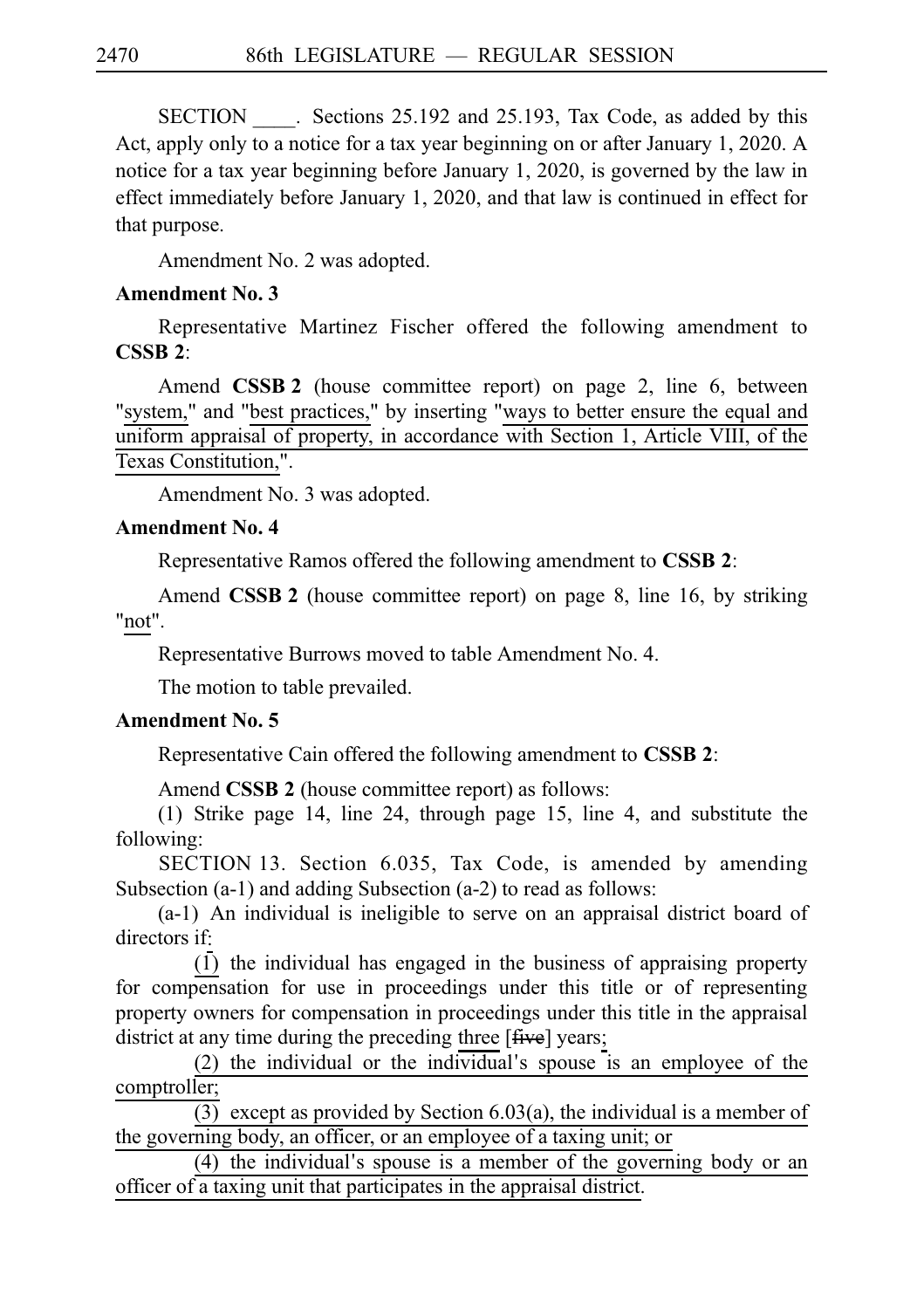$(a-2)$  An individual is ineligible to serve on an appraisal district board of directors and is disqualified from employment as chief appraiser if the individual is required to register as a lobbyist under Chapter 305, Government Code.

(2) On page 16, line 12, strike "Sections  $6.412(a)$  and (d)" and substitute "Sections  $6.412(a)$ , (c), and (d)".

(3) On page 17, between lines 9 and 10, insert the following:

 $(c)$  A person is ineligible to serve on the appraisal review board if the person is:

(1) a member of the board of directors,  $[\mathbf{a}\mathbf{h}]$  officer, or employee of the appraisal district;

(2)  $\left[ \cdot \right]$  an employee of the comptroller;

 $\overline{(3)}$  [ $\rightarrow$  or] a member of the governing body, officer, or employee of a taxing unit;

 $(4)$  related within the first degree by consanguinity or affinity, as determined under Chapter 573, Government Code, to:

 $(A)$  an officer or employee of the appraisal district; or

 $(B)$  a member of the governing body or an officer of a taxing unit that participates in the appraisal district; or

 $(5)$  required to register as a lobbyist under Chapter 305, Government Code.

(4) Add the following appropriately numbered SECTIONS to the bill and renumber subsequent SECTIONS of the bill accordingly:

SECTION Section 6.03(a), Tax Code, is amended to read as follows:

(a) The appraisal district is governed by a board of directors. Five directors are appointed by the taxing units that participate in the district as provided by this section. If the county assessor-collector is not appointed to the board, the county assessor-collector serves as a nonvoting director. The county assessor-collector is ineligible to serve if the board enters into a contract under Section 6.05(b) or if the commissioners court of the county enters into a contract under Section 6.24(b). To be eligible to serve on the board of directors, an individual other than a county assessor-collector serving as a nonvoting director must be a resident of the district and must have resided in the district for at least two years immediately preceding the date the individual takes office. [An individual who is otherwise eligible to serve on the board is not ineligible because of membership on the governing body of a taxing unit. An employee of a taxing unit that participates in the district is not eligible to serve on the board unless the individual is also a member of the governing body or an elected official of a taxing unit that participates in the district.]

SECTION Sections  $6.03(a)$  and  $6.035(a-1)$ , Tax Code, as amended by this Act, and Section  $6.035(a-2)$ , Tax Code, as added by this Act, do not affect the eligibility of a person serving as an appointed member of the board of directors of an appraisal district immediately before January 1, 2020, to continue to serve on the board for the remainder of the term to which the member was appointed.

### **COMMITTEE MEETING ANNOUNCEMENT**

The following committee meeting was announced:

Local and Consent Calendars, upon lunch recess today, 1W.14, for a formal meeting, to consider a calendar.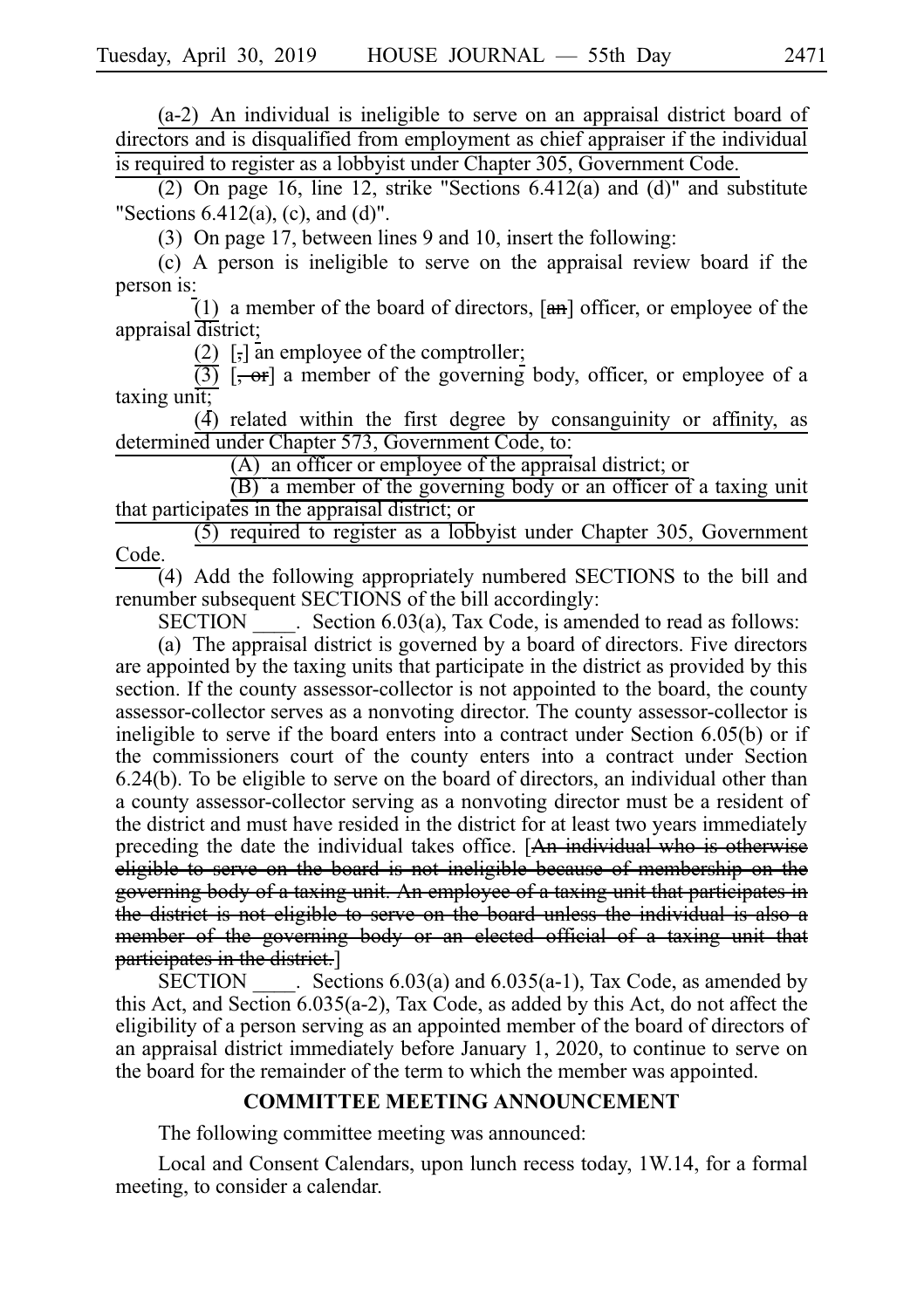## **RECESS**

Representative Springer moved that the house recess until 1:15 p.m. today.

The motion prevailed.

The house accordingly, at 12:37 p.m., recessed until 1:15 p.m. today.

# **AFTERNOON SESSION**

The house met at 1:50 p.m. and was called to order by the speaker.

### **CSSB 2 - (pending business)**

Amendment No. 5 was withdrawn.

# **Amendment No. 6**

Representatives J. Turner and Murr offered the following amendment to **CSSBi2**:

Amend **CSSB 2** (house committee report) as follows:

(1) On page 19, lines 13 and 14, strike "has an appraised value of \$50 million or more as determined by the appraisal district" and substitute "has an appraised value as determined by the appraisal district equal to or greater than the minimum eligibility amount determined as provided by Subsection (g)".

(2) On page 21, between lines 2 and 3, insert the following:

 $(g)$  By January 1 or as soon thereafter as practicable, the comptroller shall determine the minimum eligibility amount for the current tax year for purposes of Subsection (b)(1) and publish that amount in the Texas Register. The minimum eligibility amount for the 2020 tax year is \$50 million. For each succeeding tax year, the minimum eligibility amount is equal to the minimum eligibility amount for the preceding tax year as adjusted by the comptroller to reflect the inflation rate.

## **Amendment No. 7**

Representative Shine offered the following amendment to Amendment No.  $6:$ 

Amend Amendment No. 6 by J. Turner to **CSSB 2** by adding the following appropriately numbered item to the amendment and renumbering the items of the amendment accordingly:

(\_\_\_\_) On page 25, line 20, following the underlined period, add the following:

For the purposes of this subdivision, "consumer price index" means the consumer price index for all urban consumers (all items, Dallas-Fort Worth-Arlington, Texas, core-based statistical area), as published by the Bureau of Labor Statistics, United States Department of Labor, or its successor in function.

Amendment No. 7 was adopted.

Amendment No. 6, as amended, was adopted.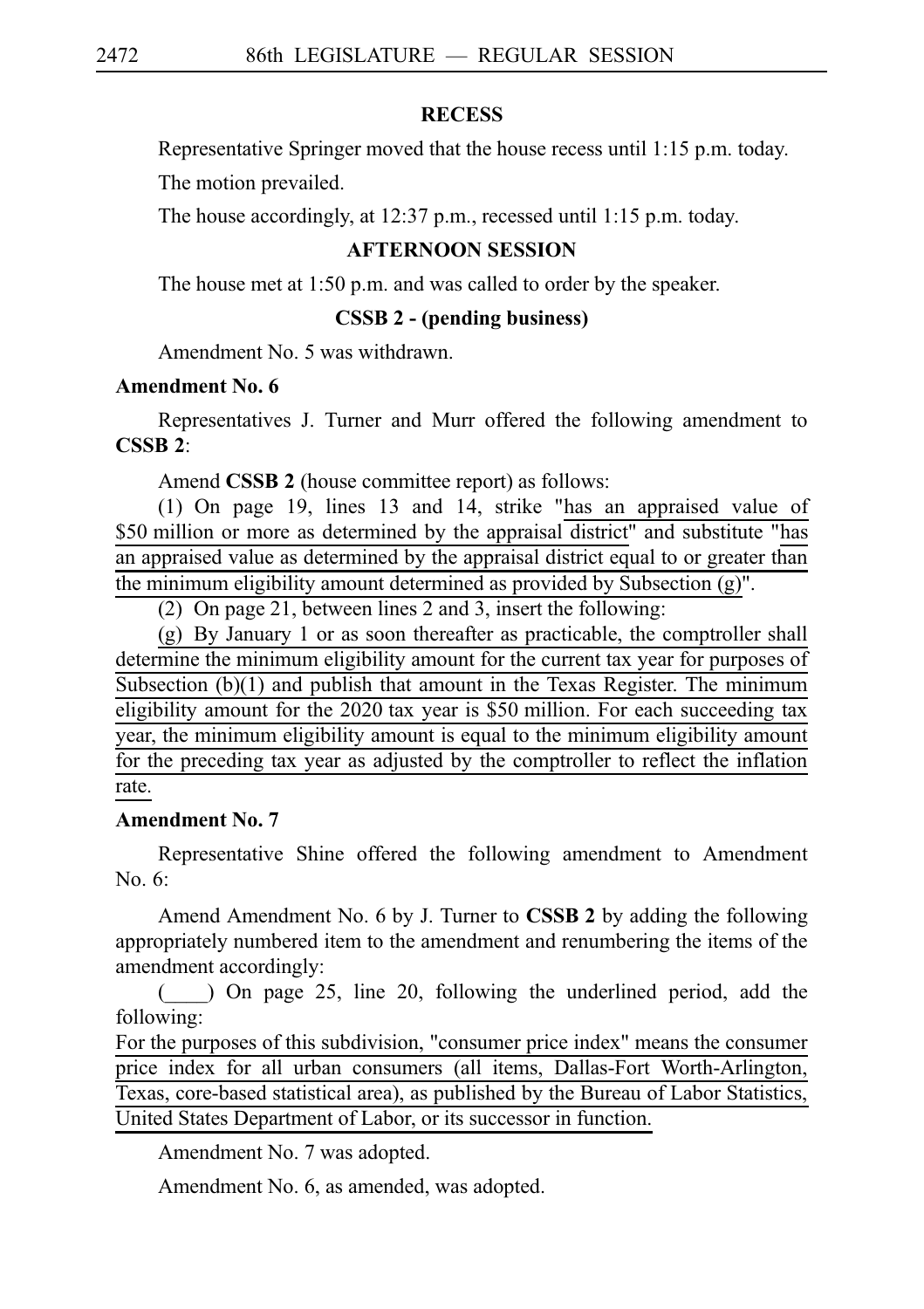# **Amendment No. 8**

Representative Lucio offered the following amendment to **CSSB 2**:

Amend **CSSB 2** as follows:

(1) Insert a new SECTION  $(\_\_)$  and renumber the subsequent SECTIONS appropriately.

SECTION Section 11.24, Tax Code, is amended by adding Subsection (b) to read as follows:

(b) A taxing unit may not reduce the amount of or repeal an exemption adopted under Subsection (a) for a property otherwise qualified unless the taxing unit has delivered to the property owner written notice of its intent to reduce the amount of or repeal the exemption at least five years before doing so.

(2) Insert a new SECTION  $($ ) and renumber the subsequent SECTIONS appropriately.

SECTION . The change in law made to Section 11.24, Tax Code, applies to the 2018 tax year and subsequent tax years. Any reduction or denial of an exemption granted under Section 11.24 in 2018 and subsequent years is subject to the change in law made in Section 11.24 and must be reinstated and notice given as provided in the change in law in Section 11.24.

Amendment No. 8 was adopted.

### **Amendment No. 9**

Representative Ramos offered the following amendment to **CSSBi2**:

Amend **CSSB 2** by adding the following SECTION to the bill, numbered appropriately:

SECTION . (a) Chapter 22, Tax Code, is amended by adding Subchapter D to read as follows:

SUBCHAPTER D. MANDATORY REPORTING OF REAL PROPERTY SALES PRICE INFORMATION

Sec. 22.61. DEFINITION. In this subchapter, "commercial real property" means real property that is held or used for the production of income.

Sec. 22.62. SALES PRICE DISCLOSURE REPORT. (a) Not later than the 10th day after the date the deed is recorded in the county real property records, the purchaser or grantee of commercial or residential real property under a recorded deed conveying an interest in the real property shall file a sales price disclosure report with the chief appraiser of the appraisal district established for the county in which the property is located.

(b) A sales price disclosure report must be signed by the purchaser or grantee of the commercial real property described in the report.

Sec. 22.63. REPORT FORM. (a) A sales price disclosure report filed under this subchapter must read as follows, with the appropriate information included in the blanks :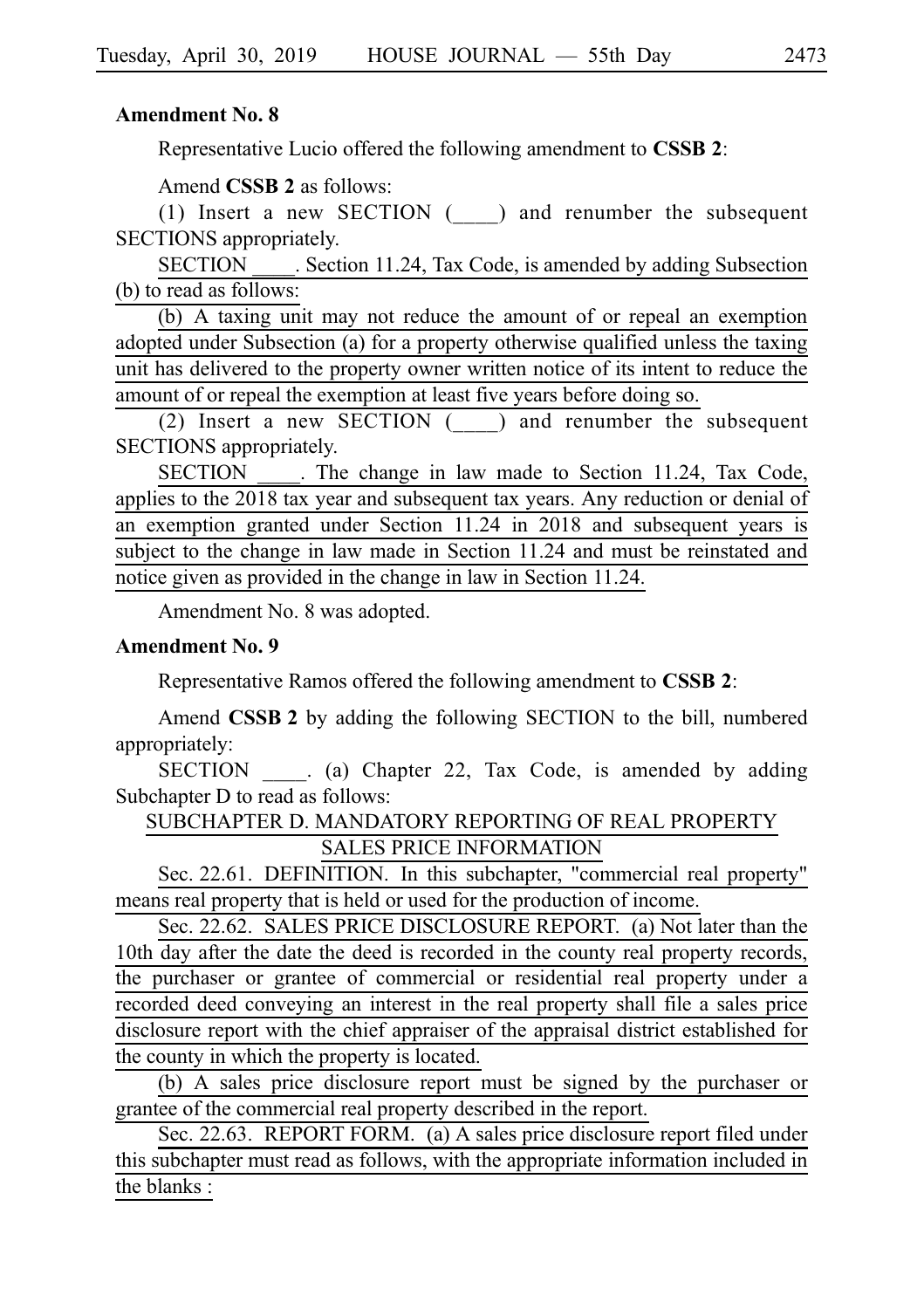SALES PRICE INFORMATION DISCLOSURE

Section 22.62, Tax Code, requires a purchaser or grantee of commercial or residential real property under a deed to prepare this report, sign the report, and file the report with the chief appraiser of the appraisal district established for the county in which the property is located not later than the 10th day after the date the deed is recorded.

Knowingly making a false statement on this form is grounds for prosecution of a Class A misdemeanor or a state jail felony under Section 37.10, Penal Code. The chief appraiser may not use the information in this form as the sole basis on which to increase the market value of the property.

Seller's or grantor's name:

Purchaser's or grantee's name:

Purchaser's or grantee's address:

Property description (as stated in deed):

Sales price of, or other consideration paid for, the property:

The method used to finance the sales price or other consideration was: none  $\overline{(cash sale)}$  [ ] cash and third-party financing  $\lceil$  ] cash and seller financing  $\lceil$  exchange of other property  $\lceil \cdot \rceil$  other, describe:

Describe any unusual or extraordinary terms of the sale or transfer that affected the amount of the sales price or other consideration:

Provide any additional information relevant to the sale or transfer, including:

 $(1)$  whether the sale or transfer involved property other than real property and the type of property, whether tangible or intangible, involved in the sale or transfer;

 $\overline{(2)}$  whether the sale or transfer involved property located in more than one county and, if so, the portion of the sales price or other consideration allocated to the portion of the property located in each county;

 $(3)$  in the case of a sale of commercial property, whether the sale is the sale of an entire business or business unit; and

 $(4)$  any other facts or circumstances that affected the sales price or other consideration (optional):

To the best of my knowledge, this statement is true and accurate.

Purchaser's or grantee's signature:

Date:

Return this form to: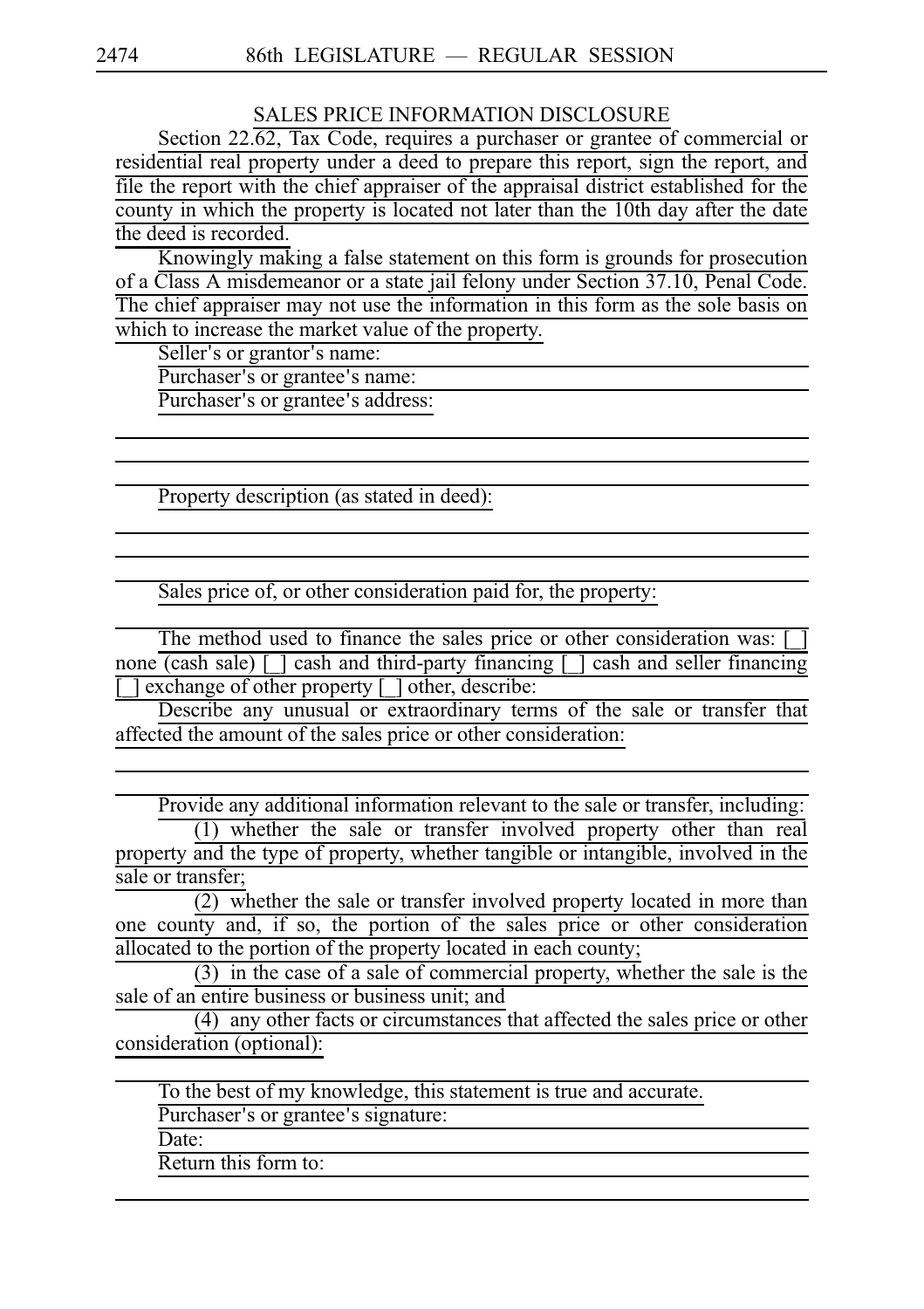(b) The appraisal district shall include at the end of the form instructions for the filing of the form by mail, hand delivery, or, if permitted by the chief appraiser, electronic mail or other electronic means.

(c) Each appraisal district shall prepare and make available sales price disclosure report forms that conform to the requirements of this section. Except for instructions for the filing of the form, no additional information may be required to be included in a sales price disclosure report form.

Sec. 22.64. FILING AND RECEIPT OF REPORT. (a) A purchaser or grantee may file a sales price disclosure report with a chief appraiser by mail, hand delivery, or, if permitted by the chief appraiser, electronic mail or other electronic means.

(b) On receipt of the completed sales price disclosure report, the chief appraiser shall provide to the purchaser or grantee a written acknowledgement that the report has been received. If the acknowledgement of receipt is mailed, the chief appraiser shall mail it to the purchaser or grantee at the address provided in the report.

Sec. 22.65. PREPARATION OF REPORT; IMMUNITY FROM  $LIABILITY.$  (a) A sales price disclosure report must be prepared by the purchaser or grantee of the property described in the report or by another person on behalf of the purchaser or grantee.

(b) A person who prepares a sales price disclosure report on behalf of a purchaser or grantee of the property described in the report is not liable to any person for preparing the report or for any unintentional error or omission in the report.

Sec. 22.66. ACTION TO COMPEL COMPLIANCE. The chief appraiser may bring an action for an injunction to compel a person to comply with the requirements of this subchapter. If the court finds that this subchapter applies and that the person has failed to fully comply with its requirements, the court:

 $(1)$  shall order the person to comply; and

 $(2)$  may assess costs and reasonable attorney's fees against the person.

Sec. 22.67. REAL PROPERTY SALES PRICE DATABASE. (a) The comptroller shall create and make accessible on an Internet website maintained by the comptroller a real property sales price database. To the extent possible, the comptroller shall present information in the database in a manner that is searchable and intuitive to users.

(b) Each appraisal district shall transmit records and other information from sales price disclosure reports received under this subchapter to the comptroller for purposes of providing the comptroller with information to operate and update the real property sales price database. The comptroller shall prescribe the form and frequency of the report.

(b) Section 23.013, Tax Code, is amended by adding Subsection (e) to read as follows: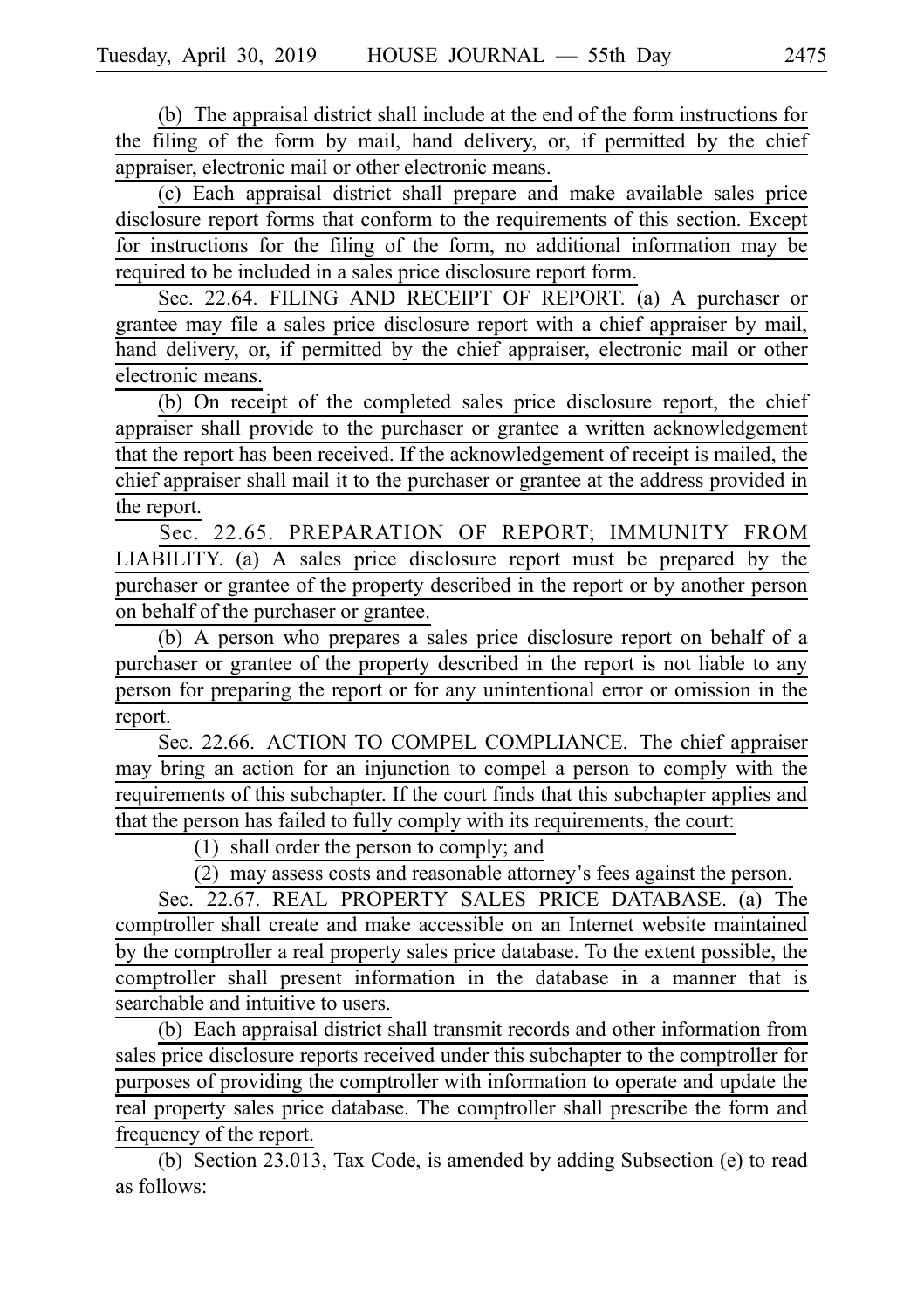(e) The chief appraiser may use information contained in a sales price disclosure report filed under Subchapter D, Chapter 22, in determining the market value of commercial or residential real property but may not increase the market value of the real property described in the report solely on the basis of the information contained in the report.

(c) As soon as practicable after the effective date of this section, but not later than January 1, 2020, each appraisal district shall prepare and make available sales price disclosure report forms as provided by Section 22.63, Tax Code, as added by this section.

(d) Subchapter D, Chapter 22, Tax Code, as added by this section, applies only to a sale or other transfer of commercial real property that occurs on or after January 1, 2020.

(e) This section takes effect September 1, 2019.

Representative Burrows moved to table Amendment No. 9.

A record vote was requested by Representative Beckley.

The motion to table prevailed by (Record 820): 102 Yeas, 42 Nays, 1 Present, not voting.

Yeas — Allen; Allison; Anchia; Anderson; Ashby; Bailes; Bell, C.; Bell, K.; Biedermann; Blanco; Bohac; Bonnen; Bowers; Buckley; Burns; Burrows; Button; Cain; Calanni; Capriglione; Clardy; Craddick; Cyrier; Darby; Dean; Deshotel; Fierro; Flynn; Frank; Frullo; Geren; Goldman; Harless; Harris; Hefner; Holland; Huberty; Hunter; Israel; Johnson, E.; Johnson, J.E.; Kacal; King, K.; King, P.; Klick; Krause; Kuempel; Lambert; Landgraf; Lang; Larson; Leach; Leman; Longoria; Lozano; Lucio; Metcalf; Meyer; Middleton; Miller; Moody; Morales; Morrison; Murphy; Murr; Noble; Oliverson; Ortega; Paddie; Parker; Patterson; Paul; Phelan; Price; Raney; Raymond; Reynolds; Romero; Sanford; Schaefer; Shaheen; Sheffield; Shine; Smith; Smithee; Springer; Stephenson; Stickland; Stucky; Swanson; Thompson, E.; Tinderholt; Toth; Turner, C.; Turner, J.; VanDeaver; Vo; White; Wray; Wu; Zedler; Zerwas.

Nays — Beckley; Bernal; Bucy; Canales; Cole; Coleman; Collier; Cortez; Davis, Y.; Dominguez; Dutton; Farrar; Gervin-Hawkins; González, J.; González, M.; Goodwin; Guerra; Gutierrez; Hernandez; Herrero; Hinojosa; Howard; Johnson, J.D.; King, T.; Lopez; Martinez; Martinez Fischer; Minjarez; Muñoz; Neave; Nevárez; Pacheco; Perez; Ramos; Rodriguez; Rose; Sherman; Talarico; Thierry; Thompson, S.; Wilson; Zwiener.

Present, not voting — Mr. Speaker(C).

Absent, Excused, Committee Meeting — Davis, S.; Walle.

Absent — Guillen; Meza; Rosenthal.

### **STATEMENTS OF VOTE**

When Record No. 820 was taken, I was shown voting yes. I intended to vote

**Bowers**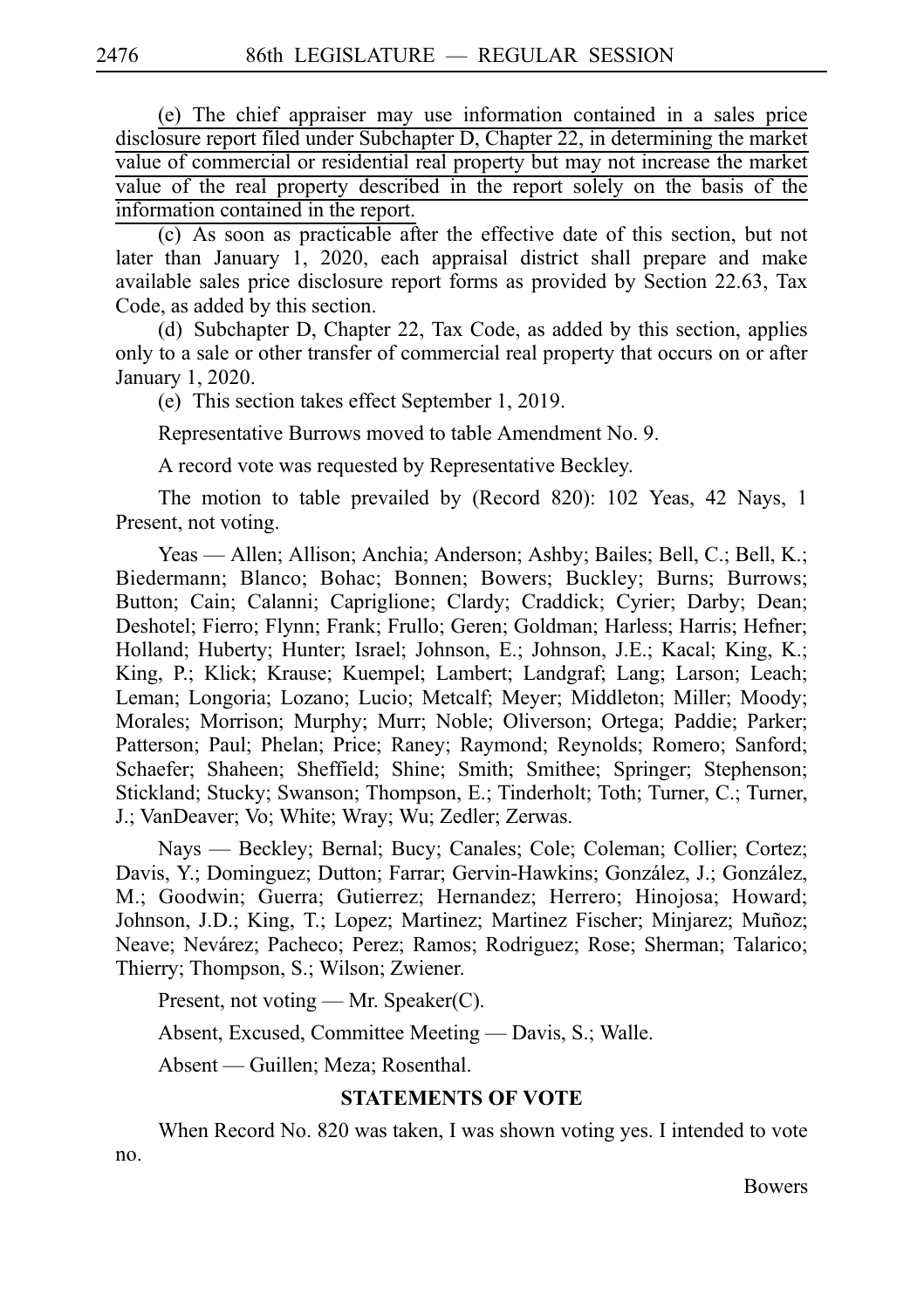When Record No. 820 was taken, I was shown voting yes. I intended to vote no.

Fierro

When Record No. 820 was taken, I was shown voting yes. I intended to vote no.

E. Johnson

When Record No. 820 was taken, I was shown voting yes. I intended to vote no.

Morales

When Record No. 820 was taken, I was shown voting yes. I intended to vote no.

Raymond

When Record No. 820 was taken, I was shown voting no. I intended to vote yes.

Wilson

## **Amendment No. 10**

Representative Bailes offered the following amendment to **CSSBi2**:

Amend **CSSB 2** (house committee report) as follows:

(1) On page 117, line 17, strike "and  $23.01$ ," and substitute "23.01, and 23.014,".

(2) Add the following appropriately numbered SECTION to the bill and renumber the SECTIONS of the bill accordingly:

SECTION Section 23.014, Tax Code, is amended to read as follows:

Sec. 23.014. EXCLUSION OF PROPERTY AS REAL PROPERTY. Except as provided by Section 23.24(b), in determining the market value of real property, the chief appraiser shall analyze the effect on that value of, and exclude from that value the value of, any:

 $(1)$  tangible personal property, including trade fixtures;

(2) intangible personal property;  $[**or**]$ 

(3) chicken coop or rabbit pen used for the noncommercial production of food for personal consumption; or

(4) other property that is not subject to appraisal as real property.

# **Amendment No. 10 - Point of Order**

Representative Murphy raised a point of order against further consideration of Amendment No. 10 under Rule 11, Section 2, of the House Rules. The point of order was sustained and the speaker submitted the following ruling: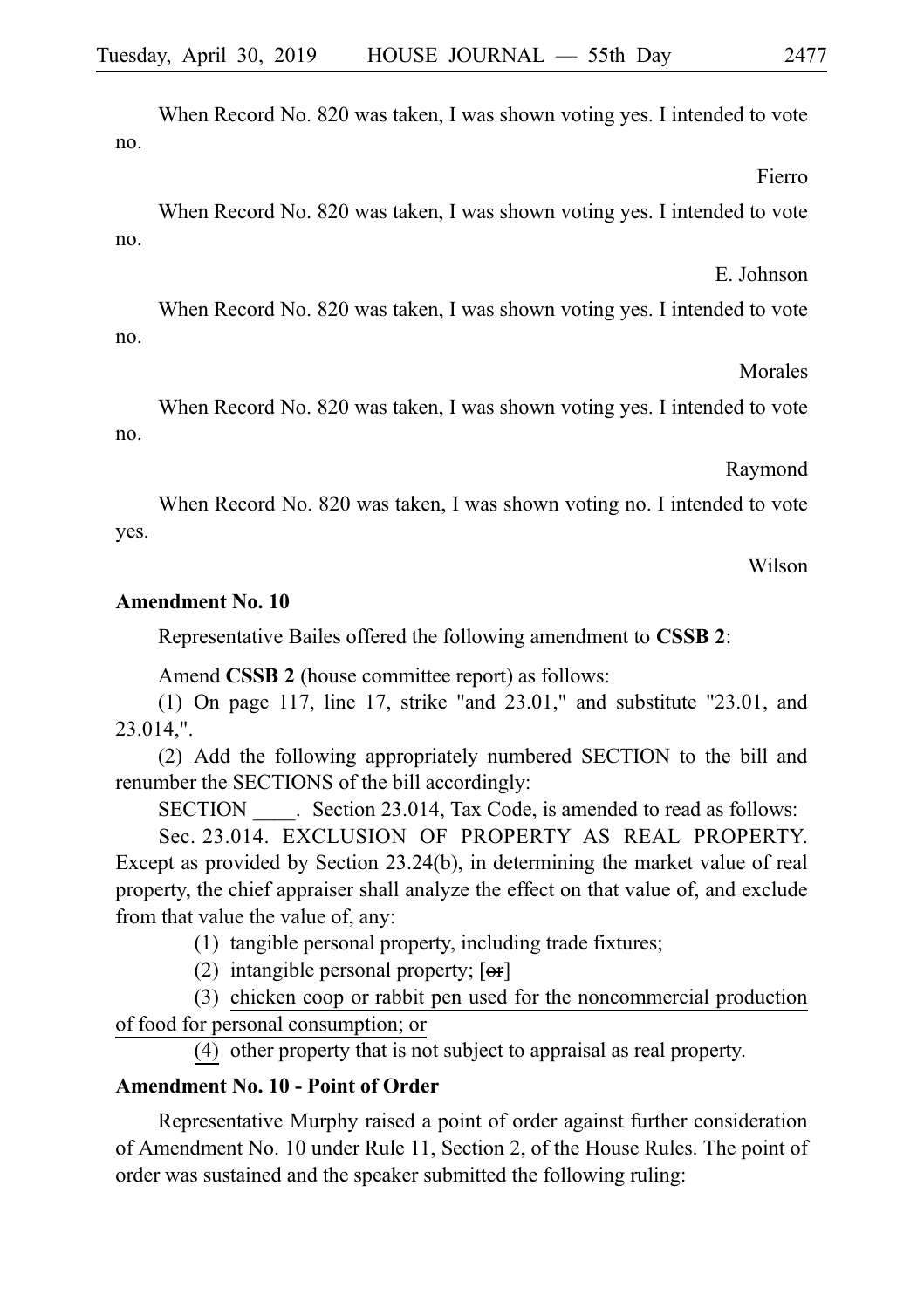# **RULING BY THE SPEAKER**

on Amendment No. 10 to Senate Bill 2

Announced in the House on April 30, 2019

Representative Murphy raises a point of order against further consideration of the Bailes Amendment to **SBi2** under Rule 11, Section 2, of the House Rules on the grounds that the amendment is not germane.

The subject of **SB 2** is the process for determining appraised values and tax rates and increasing transparency in the appraisal and rate-setting processes. On this subject, the bill requires the use of generally accepted appraisal methods and techniques in determining appraised values.

The subject of the amendment is the imposition of an arbitrary appraisal method that results in the exclusion of the value of certain noncommercial agricultural structures in determining the market value of real property. This is a departure from the generally accepted appraisal methods required to be used under the bill.

The major purpose of an amendment determines its germaneness. 47 H. Jour. 1123 (1941). In the opinion of the Chair, the amendment is not on the same subject of the bill. See 77 H. Jour. 3896 (2001).

Accordingly, the point of order is well-taken and sustained.

The ruling precluded further consideration of Amendment No. 10.

#### **Amendment No. 11**

Representative Tinderholt offered the following amendment to **CSSBi2**:

Amend **CSSB 2** (house committee report) by adding the following appropriately numbered SECTIONS to the bill and renumbering the SECTIONS of the bill accordingly:

 $SECTION \_\_\_\_$ . Section 6.03(a), Tax Code, is amended to read as follows:

(a) The appraisal district is governed by a board of directors. Five directors are appointed by the taxing units that participate in the district as provided by this section. If the county assessor-collector is not appointed to the board, the county assessor-collector serves as a nonvoting director. The county assessor-collector is ineligible to serve if the board enters into a contract under Section 6.05(b) or if the commissioners court of the county enters into a contract under Section 6.24(b). To be eligible to serve on the board of directors, an individual other than a county assessor-collector serving as a nonvoting director must be a resident of the district and must have resided in the district for at least two years immediately preceding the date the individual takes office. Except as provided by this subsection, an [An] individual [who] is ineligible [otherwise eligible] to serve on the board if the individual is an officer or employee [is not ineligible because of membership on the governing body of a taxing unit. An employee] of a taxing unit that participates in the district [is not eligible to serve on the board unless the individual is also a member of the governing body or an elected official of a taxing unit that participates in the district].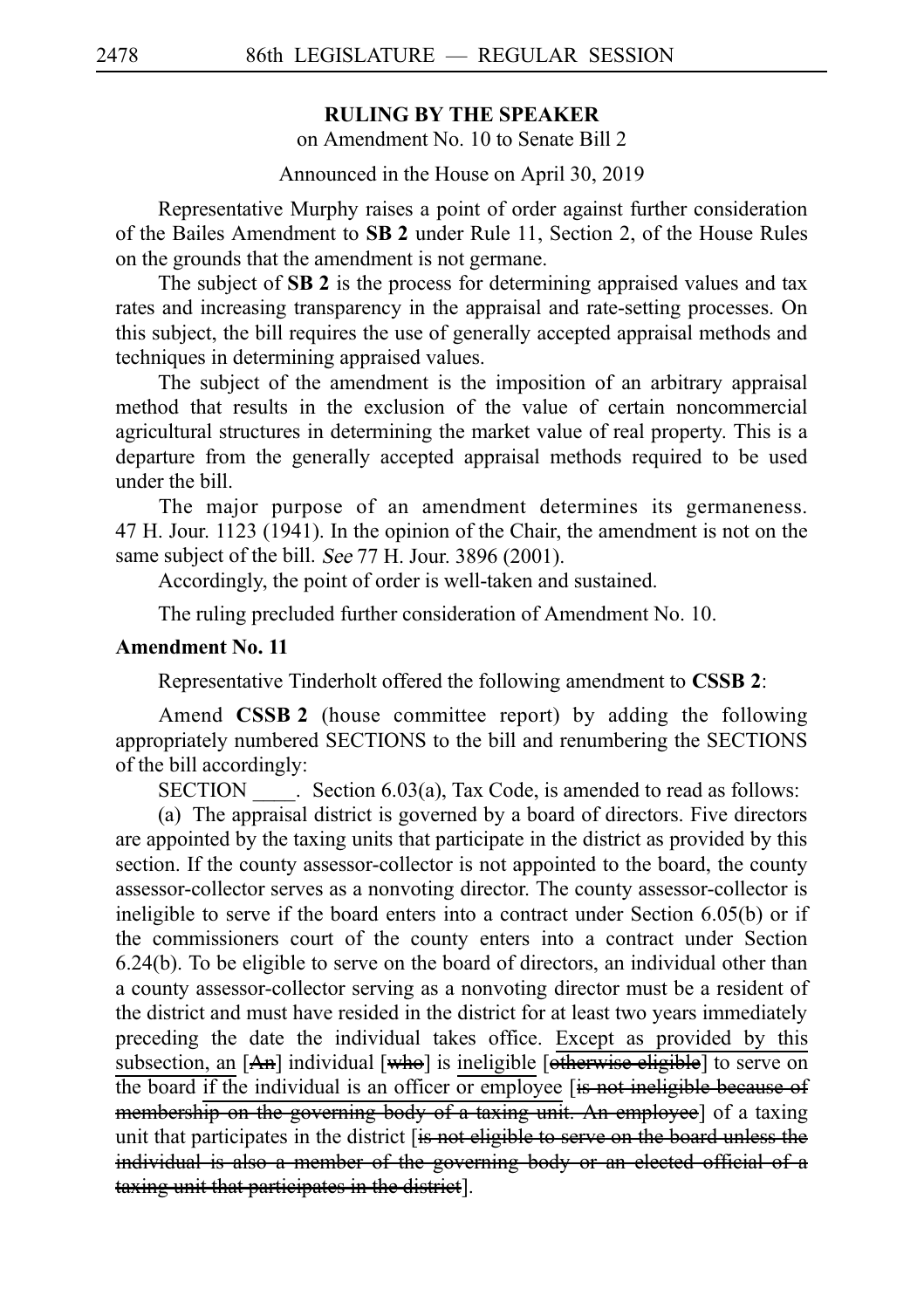$SECTION . Section 6.03(a), Tax Code, as amended by this Act, does.$ not affect the right of a person serving on the board of directors of an appraisal district on January 1, 2020, to complete the person's term on the board.

#### **Amendment No. 12**

Representative K. King offered the following amendment to Amendment No. 11:

Amend Amendment No. 11 by Tinderholt to **CSSB 2** as follows:

(1) On page 1, on line 4, strike "Section  $6.03(a)$ , Tax Code, is amended" and substitute "Section 6.03, Tax Code, is amended by amending Subsection (a) and adding Subsection (a-1)".

(2) On page 1, line 18, between "subsection" and the underlined comma, insert "and Subsection (a-1)".

(3) On page 1, between lines  $25$  and  $26$ , insert the following:

 $(a-1)$  This subsection applies only to a county with a population of  $25,000$  or less. An individual who is otherwise eligible to serve on the board is not ineligible because of membership on the governing body of a taxing unit. An employee of a taxing unit that participates in the district is not eligible to serve on the board unless the individual is also a member of the governing body or an elected official of a taxing unit that participates in the district.

Amendment No. 12 was adopted.

Amendment No. 11, as amended, was adopted.

# **Amendment No. 13**

Representative Murphy offered the following amendment to **CSSBi2**:

Amend **CSSB 2** (house committee report) by adding the following appropriately numbered SECTION to the bill and renumbering SECTIONS of the bill accordingly:

SECTION Section 1.02, Tax Code, is amended to read as follows:

Sec. 1.02. APPLICABILITY OF TITLE. This title applies to a taxing unit that is created by or pursuant to any general, special, or local law enacted before or after the enactment of this title unless a law enacted after enactment of this title by or pursuant to which the taxing unit is created expressly provides that this title does not apply. This title supersedes any provision of a municipal charter or ordinance relating to property taxation, including a provision setting or requiring a vote [<del>. Nothing in this title invalidates or restricts the right of voters to utilize</del> municipal level initiative and referendum] to set a tax rate, level of spending, or limitation on tax increase for that municipality.

Amendment No. 13 was adopted.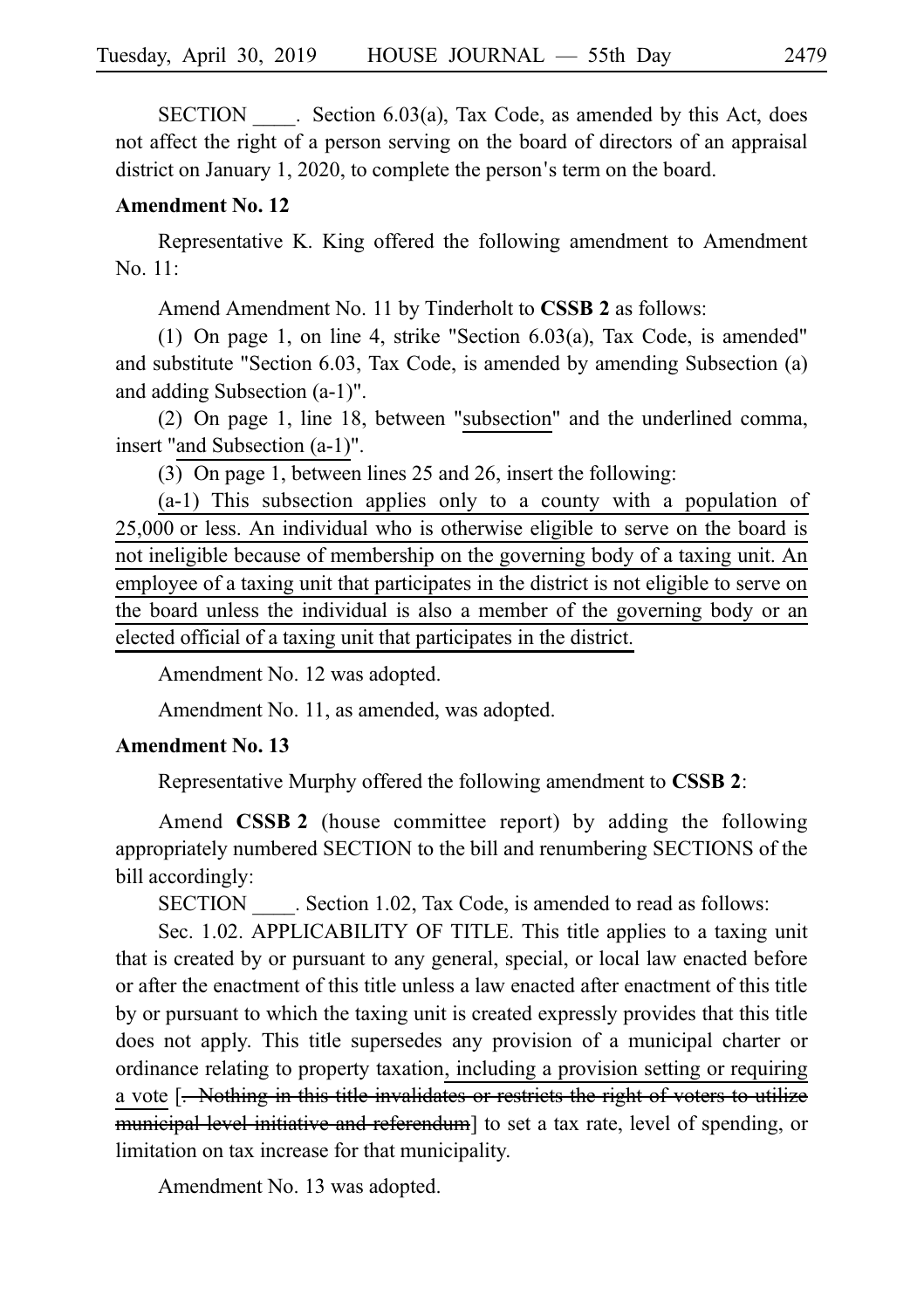## **Amendment No. 14**

Representative Y. Davis offered the following amendment to CSSB 2:

Amend **CSSB 2** (house committee report) on page 2, between lines 13 and 14, by inserting the following appropriately lettered subsection in added Section 5.01, Tax Code, and relettering subsections of that section and any cross-references accordingly:

( $\Box$ ) In making appointments under Subsection (b), the comptroller shall ensure that the members of the advisory board reflect, to the extent possible, the ethnic and geographic diversity of this state.

# **Amendment No. 14 - Point of Order**

Representative Cain raised a point of order against further consideration of Amendment No. 14 under Rule 11, Section 2, of the House Rules on the grounds that the amendment is not germane to the bill.

The point of order was withdrawn.

Amendment No. 14 was adopted.

### **Amendment No. 15**

Representative Beckley offered the following amendment to **CSSBi2**:

Amend **CSSB 2** (house committee printing) on page 22 as follows:

- $(1)$  Strike lines 7 through 10.
- (2) On line 11, strike " $(3)$ " and substitute " $(1)$ ".
- (3) On line 13, strike " $(4)$ " and substitute " $(2)$ ".
- (4) On line 15, strike "; and" and substitute:

"."

 $(5)$  Strike lines 16 through 19.

Representative Burrows moved to table Amendment No. 15.

The motion to table prevailed.

#### **Amendment No. 16**

Representative Stickland offered the following amendment to **CSSBi2**:

Amend **CSSB 2** (house committee report) as follows:

(1) Add the following appropriately numbered SECTION to the bill and renumber the SECTIONS of the bill accordingly:

SECTION Section 23.23, Tax Code, is amended by amending Subsections (a) and (b) and adding Subsection (a-1) to read as follows:

(a) The  $[Notwithstanding the requirements of Section 25.18 and regardless of Section 25.18]$ of whether the appraisal office has appraised the property and determined the market value of the property for the tax year, an appraisal office may increase the] appraised value of a residence homestead for a tax year is equal to [an amount not to exceed the lesser of:

 $[$ ( $\downarrow$ ) the market value of the property for the first [most recent] tax year that the owner qualified the property for an exemption under Section 11.13 [market value was determined by the appraisal office; or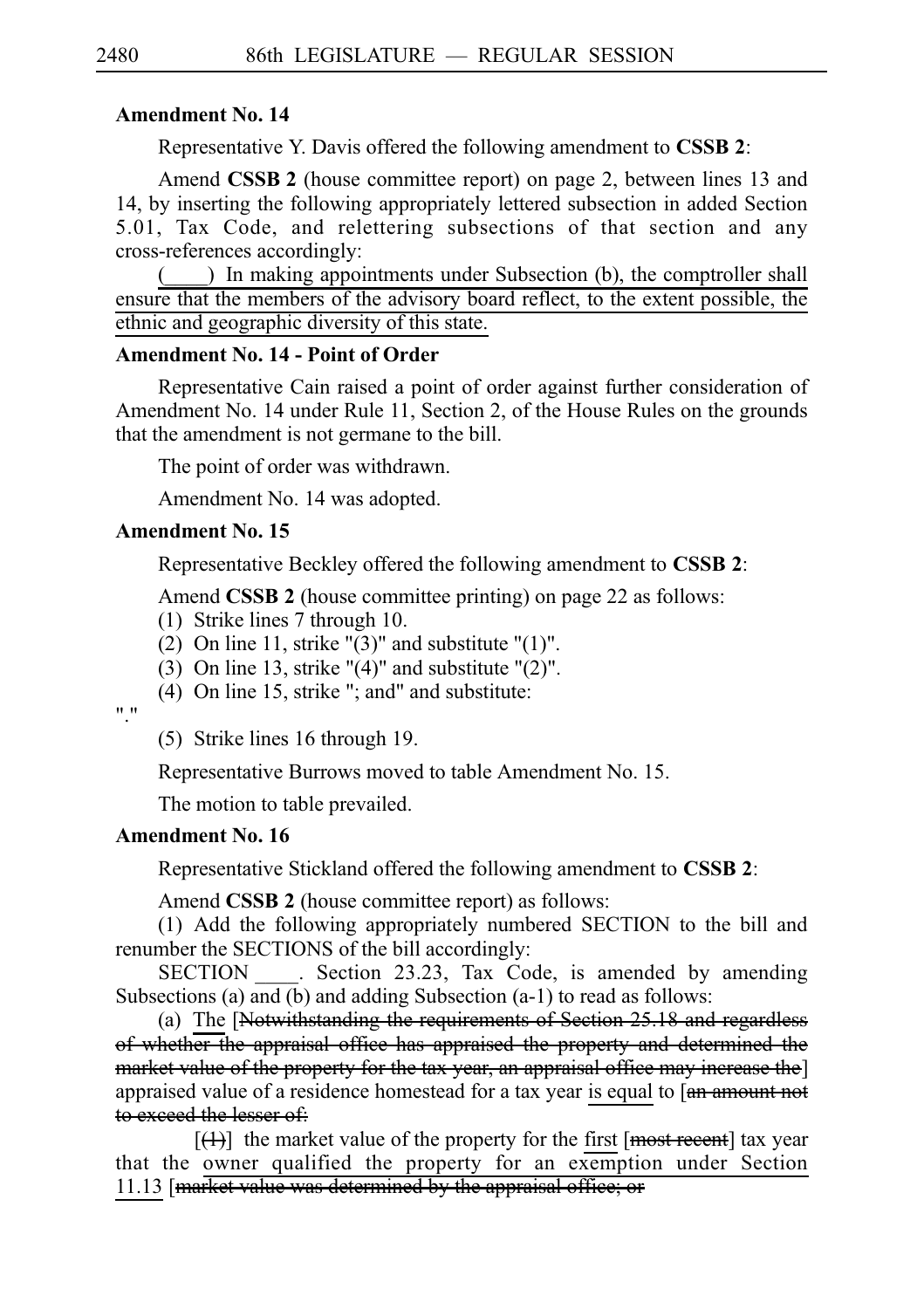$[(2)$  the sum of:

 $[(A)$  10 percent of the appraised value of the property preceding tax year;

 $[$ (B) the appraised value of the property for the preceding tax year; and

 $[$ (C) the market value of all new improvements to the property].

 $(a-1)$  If the first tax year the property owner qualified the property for an exemption under Section 11 13 was a tax year before the 2020 tax year, for purposes of Subsection (a), the appraised value of the property as shown on the 2019 appraisal roll is considered to be the market value of the property for the first tax year that the owner qualified the property for an exemption under Section 11.13.

 $\overline{b}$ ) When appraising a residence homestead, the chief appraiser shall:

 $(1)$  appraise the property at its market value; and

 $(2)$  include in the appraisal records both the market value of the property and the amount computed under Subsection (a)  $[(a)(2)]$ .

(2) On page 117, line 5, between "22.23(c)," and "and", insert "23.23(e), (f), and  $(g)$ ,".

#### **Amendment No. 16 - Point of Order**

Representative Springer raised a point of order against further consideration of Amendment No. 16 under Rule 11, Section 2, of the House Rules.

(S. Davis now present)

The point of order was sustained and the speaker submitted the following ruling:

#### **RULING BY THE SPEAKER**

on Amendment No. 16 to Senate Bill 2

Announced in the House on April 30, 2019

Representative Springer raises a point of order against further consideration of the Stickland Amendment to SB 2 under Rule 11, Section 2, of the House Rules on the grounds that the amendment is not germane.

The subject of SB 2 is the process for determining appraised values and tax rates and increasing transparency in the appraisal and rate-setting processes. On this subject, the bill requires the use of generally accepted appraisal methods and techniques in determining appraised values.

The subject of the amendment is the setting of taxable values by use of an arbitrary value that is not related to the appraisal methods specified in the bill. This is a departure from the generally accepted appraisal methods required to be used under the bill.

The major purpose of an amendment determines its germaneness. 47 H. Jour. 1123 (1941). In the opinion of the Chair, the amendment is not on the same subject of the bill. See 73 H. Jour. Reg. 1537 (1993).

Accordingly, the point of order is well-taken and sustained.

The ruling precluded further consideration of Amendment No. 16.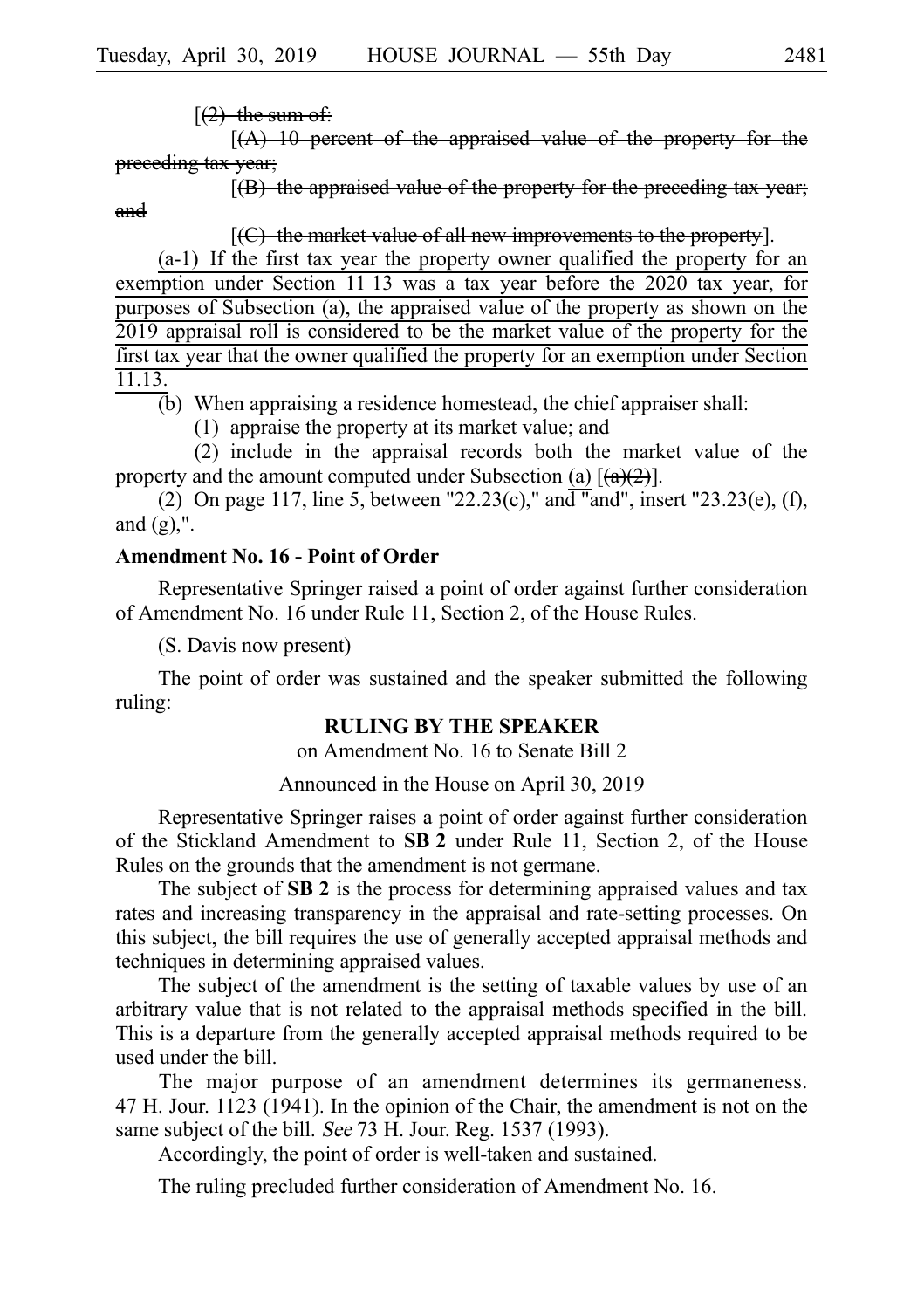# **Amendment No. 17**

Representative Gutierrez offered the following amendment to **CSSB 2**:

Amend **CSSB 2** (house committee report) by adding the following appropriately numbered SECTION to the bill and renumbering the SECTIONS of the bill accordingly:

SECTION  $\qquad$  (a) Section 23.23(a), Tax Code, is amended to read as follows:

(a) Notwithstanding the requirements of Section  $25.18$  and regardless of whether the appraisal office has appraised the property and determined the market value of the property for the tax year, an appraisal office may increase the appraised value of a residence homestead for a tax year to an amount not to exceed the lesser of:

 $(1)$  the market value of the property for the most recent tax year that the market value was determined by the appraisal office; or

 $(2)$  the sum of:

(A) five  $[10]$  percent of the appraised value of the property for the preceding tax year;

(B) the appraised value of the property for the preceding tax year;

 $(C)$  the market value of all new improvements to the property.

(b) This section applies only to the appraisal for ad valorem taxation of residence homesteads for a tax year that begins on or after January 1, 2020.

(c) This section takes effect January 1, 2020, but only if the constitutional amendment proposed by the 86th Legislature, Regular Session, 2019, to authorize the legislature to set a lower limit on the maximum appraised value of a residence homestead for ad valorem taxation is approved by the voters. If that amendment is not approved by the voters, this section has no effect.

# **Amendment No. 17 - Point of Order**

Representative Cain raised a point of order against further consideration of Amendment No. 17 under Rule 11, Section 2, of the House Rules. The point of order was sustained and the speaker submitted the following ruling:

# **RULING BY THE SPEAKER**

on Amendment No. 17 to Senate Bill 2

Announced in the House on April 30, 2019

Representative Cain raises a point of order against further consideration of the Gutierrez Amendment to SB 2 under Rule 11, Section 2, of the House Rules on the grounds that the amendment is not germane.

The subject of SB 2 is the process for determining appraised values and tax rates and increasing transparency in the appraisal and rate-setting processes. On this subject, the bill requires the use of generally accepted appraisal methods and techniques in determining appraised values.

and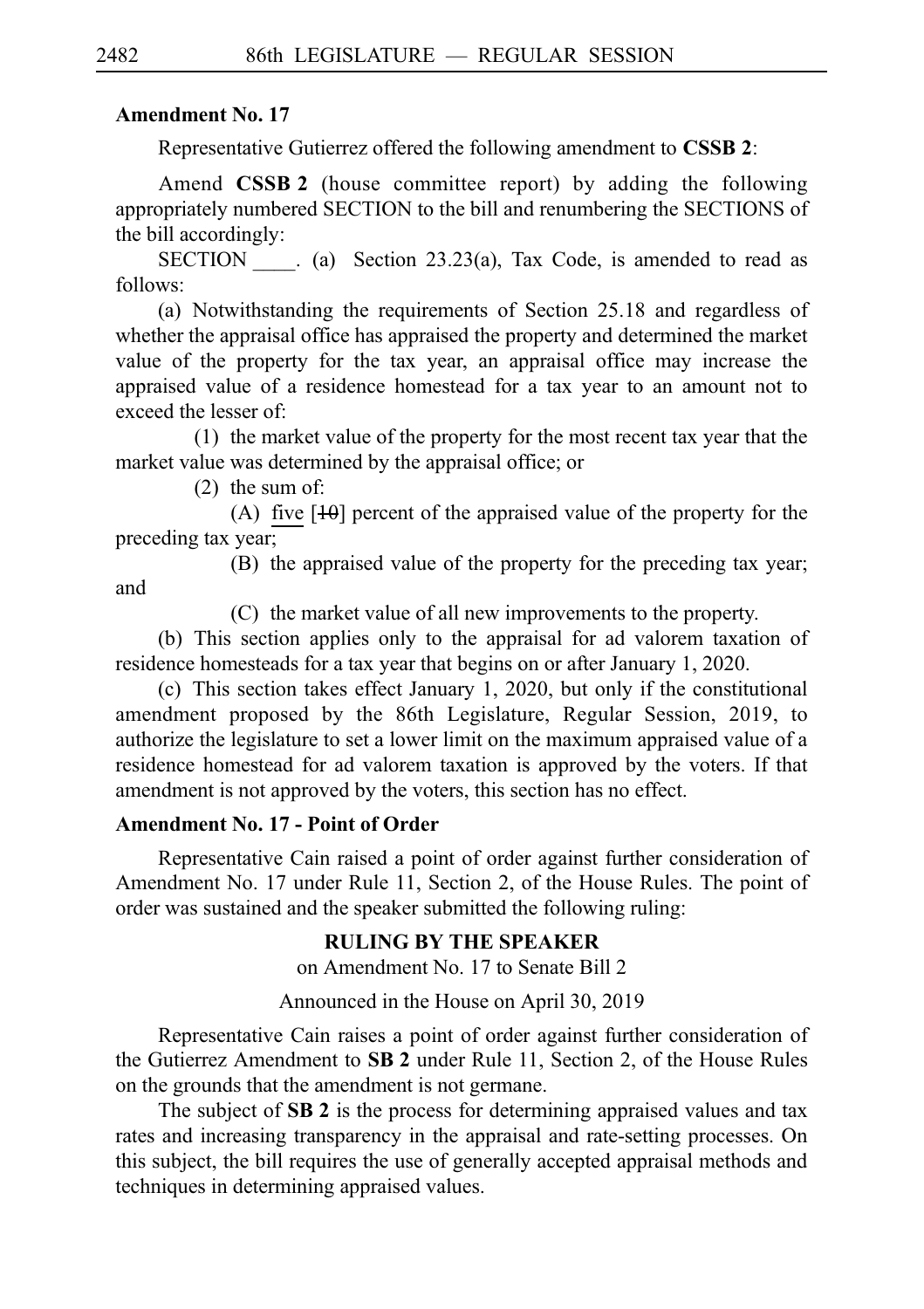As with the Stickland Amendment, the subject of this amendment is the setting of taxable values by use of an arbitrary value that is not related to the appraisal methods specified in the bill. Also as with the Stickland Amendment, this is a departure from the generally accepted appraisal methods required to be used under the bill.

The major purpose of an amendment determines its germaneness. 47 H. Jour.  $1123$  (1941). In the opinion of the Chair, the amendment is not on the same subject of the bill. See 73 H. Jour. Reg. 1537 (1993).

Accordingly, the point of order is well-taken and sustained.

The ruling precluded further consideration of Amendment No. 17.

### **Amendment No. 18**

Representative Gutierrez offered the following amendment to **CSSB 2**:

Amend **CSSB 2** (house committee report) as follows:

(1) On page 22, line 20, between "SECTION 22." and "Section  $25.19$ ", insert "(a)".

(2) On page 24, between lines 15 and 16, insert the following:

(b) This section takes effect as provided by this Act, but only if the constitutional amendment proposed by the 86th Legislature, Regular Session, 2019, to authorize the legislature to limit increases in the appraised value of commercial real property for ad valorem tax purposes to 10 percent or more of the appraised value of the property for the preceding tax year is not approved by the voters. If that amendment is approved by the voters, this section has no effect.

(3) On page 102, line 22, between "SECTION  $61$ ." and "Section  $403.302$ ", insert "(a)".

(4) On page 104, between lines 14 and 15, insert the following:

 $(b)$  This section takes effect as provided by this Act, but only if the constitutional amendment proposed by the 86th Legislature, Regular Session, 2019, to authorize the legislature to limit increases in the appraised value of commercial real property for ad valorem tax purposes to 10 percent or more of the appraised value of the property for the preceding tax year is not approved by the voters. If that amendment is approved by the voters, this section has no effect.

(5) Add the following appropriately numbered SECTION to the bill and renumber subsequent SECTIONS of the bill accordingly:

SECTION  $\qquad$ . (a) Section 1.12(d), Tax Code, is amended to read as follows:

(d) For purposes of this section, the appraisal ratio of a homestead to which Section 23.23 applies or of commercial real property to which Section  $23.231$  applies is the ratio of the property's market value as determined by the appraisal district or appraisal review board, as applicable, to the market value of the property according to law. The appraisal ratio is not calculated according to the appraised value of the property as limited by Section  $23.23$  or  $23.231$ 

(b) Subchapter B, Chapter 23, Tax Code, is amended by adding Section 23.231 to read as follows:

Sec. 23.231. LIMITATION ON APPRAISED VALUE OF COMMERCIAL REAL PROPERTY. (a) In this section: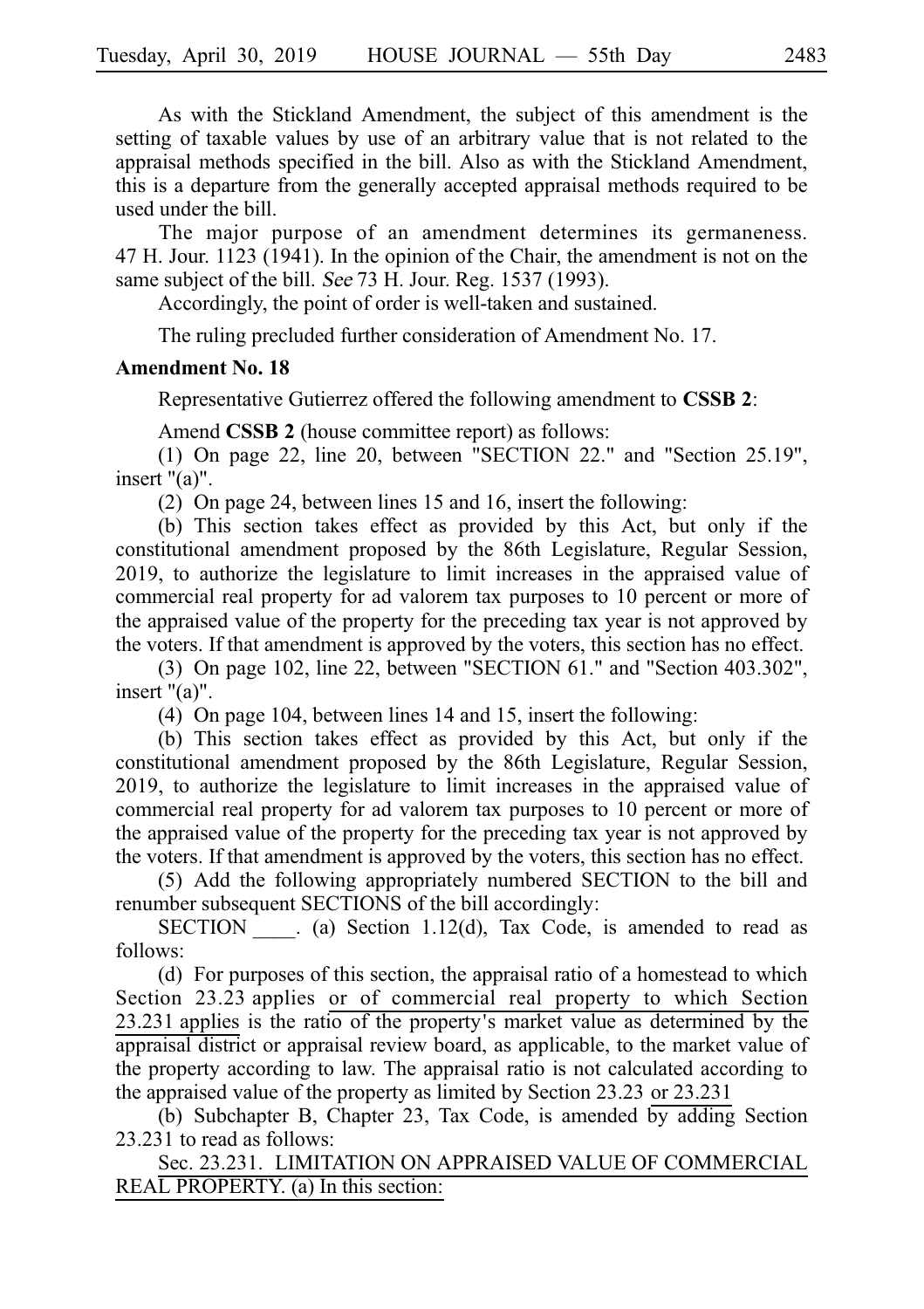(1) "Commercial real property" means real property zoned or otherwise authorized for and actually used for a purpose other than single-family use, multifamily use, heavy industrial use, or use as a quarry.

(2) "New improvement" means an improvement to commercial real property made after the most recent appraisal of the property that increases the market value of the property and the value of which is not included in the appraised value of the property for the preceding tax year. The term does not include repairs to or ordinary maintenance of an existing structure or the grounds or another feature of the property.

(b) This section does not apply to property appraised under Subchapter C, D, E, F, G, or H.

 $(c)$  Notwithstanding the requirements of Section 25.18 and regardless of whether the appraisal office has appraised the property and determined the market value of the property for the tax year, an appraisal office may increase the appraised value of a parcel of commercial real property for a tax year to an amount not to exceed the lesser of:

(1) the market value of the property for the most recent tax year that the market value was determined by the appraisal office; or

 $(2)$  the sum of:

 $(A)$  10 percent of the appraised value of the property for the preceding tax year;

(B) the appraised value of the property for the preceding tax year; and

(C) the market value of all new improvements to the property.

(d) When appraising a parcel of commercial real property, the chief appraiser shall:

 $(1)$  appraise the property at its market value; and

 $(2)$  include in the appraisal records both the market value of the property and the amount computed under Subsection (c)(2).

(e) The limitation provided by Subsection (c) takes effect as to a parcel of commercial real property on January 1 of the tax year following the first tax year in which the owner owns the property on January 1 and in which the property meets the definition of commercial real property. The limitation expires on January 1 of the tax year following the first tax year in which the owner of the property ceases to own the property or the property no longer meets the definition of commercial real property.

(f) Notwithstanding Subsections (a)(2) and (c) and except as provided by Subdivision (2) of this subsection, an improvement to property that would otherwise constitute a new improvement is not treated as a new improvement if the improvement is a replacement structure for a structure that was rendered unusable by a casualty or by wind or water damage. For purposes of appraising the property under Subsection (c) in the tax year in which the structure would have constituted a new improvement: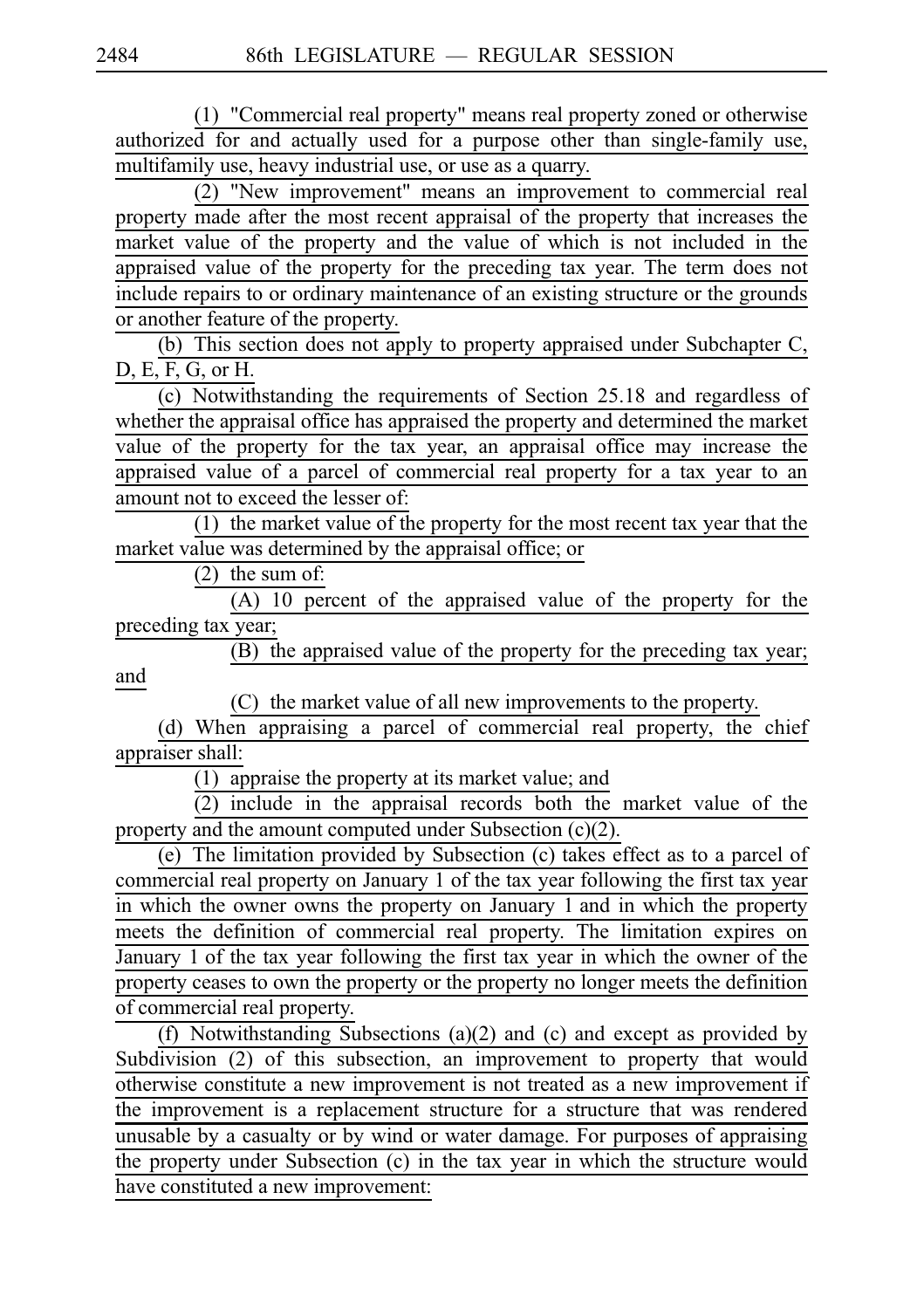$(1)$  the appraised value the property would have had in the preceding tax year if the casualty or damage had not occurred is considered to be the appraised value of the property for that year, regardless of whether that appraised value exceeds the actual appraised value of the property for that year as limited by Subsection (c); and

 $(2)$  the replacement structure is considered to be a new improvement only if:

(A) the square footage of the replacement structure exceeds that of the replaced structure as that structure existed before the casualty or damage occurred; or

(B) the exterior of the replacement structure is of higher quality construction and composition than that of the replaced structure.

(g) In this subsection, "disaster recovery program" means a disaster recovery program funded with community development block grant disaster recovery money authorized by federal law. Notwithstanding Subsection (f)(2), and only to the extent necessary to satisfy the requirements of a disaster recovery program, a replacement structure described by that subdivision is not considered to be a new improvement if to satisfy the requirements of the disaster recovery program it was necessary that:

 $(1)$  the square footage of the replacement structure exceed that of the replaced structure as that structure existed before the casualty or damage occurred; or

 $\overline{(2)}$  the exterior of the replacement structure be of higher quality construction and composition than that of the replaced structure.

(c) Section 25.19, Tax Code, is amended by amending Subsections (b) and (g) and adding Subsections (b-3) and (b-4) to read as follows:

(b) The chief appraiser shall separate real from personal property and include in the notice for each:

 $(1)$  a list of the taxing units in which the property is taxable;

 $(2)$  the appraised value of the property in the preceding year;

 $(3)$  the taxable value of the property in the preceding year for each taxing unit taxing the property;

 $(4)$  the appraised value of the property for the current year, the kind and amount of each exemption and partial exemption, if any, approved for the property for the current year and for the preceding year, and, if an exemption or partial exemption that was approved for the preceding year was canceled or reduced for the current year, the amount of the exemption or partial exemption canceled or reduced;

 $(5)$  a statement of whether the property qualifies for the limitation on appraised value provided by Section 23.231 [if the appraised value is greater than it was in the preceding year, the amount of tax that would be imposed on the property on the basis of the tax rate for the preceding year];

 $(6)$  in italic typeface, the following statement: "The Texas Legislature does not set the amount of your local taxes. Your property tax burden is decided by your locally elected officials, and all inquiries concerning your taxes should be directed to those officials";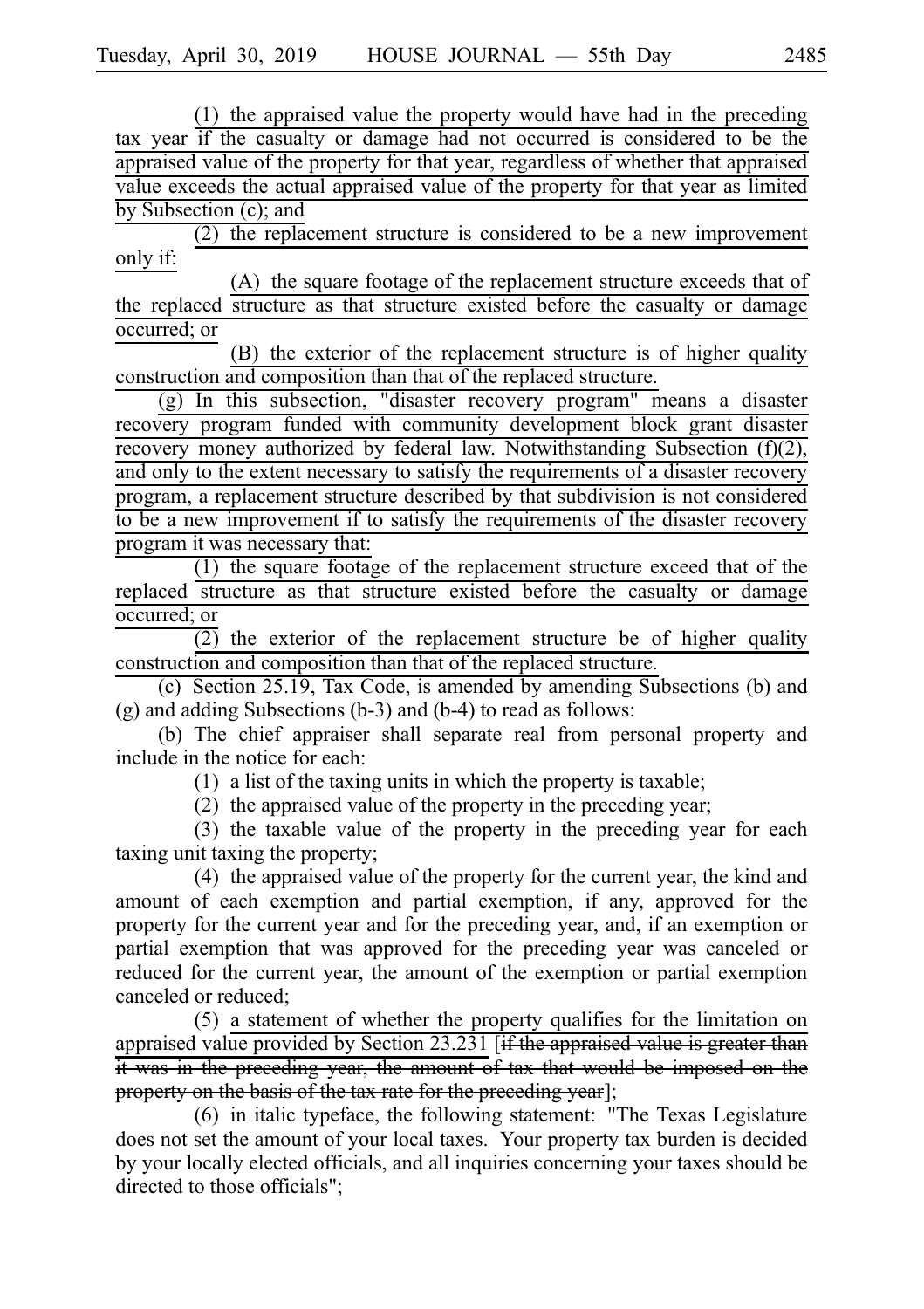$(7)$  a detailed explanation of the time and procedure for protesting the value;

 $(8)$  the date and place the appraisal review board will begin hearing protests; and

(9) a brief explanation that the governing body of each taxing unit decides whether or not taxes on the property will increase and the appraisal district only determines the value of the property.

 $(b-3)$  This subsection applies only to an appraisal district described by Section  $6.41(b-2)$ . In addition to the information required by Subsection (b), the chief appraiser shall state in a notice of appraised value of property described by Section 6.425(b) that the property owner has the right to have a protest relating to the property heard by a special panel of the appraisal review board.

 $(b-4)$  Subsection  $(b)(6)$  applies only to a notice of appraised value required to be delivered by the chief appraiser of an appraisal district established in a county with a population of less than 120,000. This subsection expires January 1, 2022.

 $(g)$  By April 1 or as soon thereafter as practicable if the property is a single-family residence that qualifies for an exemption under Section 11.13, or by May 1 or as soon thereafter as practicable in connection with any other property, the chief appraiser shall deliver a written notice to the owner of each property not included in a notice required to be delivered under Subsection (a), if the property was reappraised in the current tax year, if the ownership of the property changed during the preceding year, or if the property owner or the agent of a property owner authorized under Section 1.111 makes a written request for the notice. The chief appraiser shall separate real from personal property and include in the notice for each property:

 $(1)$  the appraised value of the property in the preceding year;

 $(2)$  the appraised value of the property for the current year and the kind of each partial exemption, if any, approved for the current year;

 $(2-a)$  a statement of whether the property qualifies for the limitation on appraised value provided by Section 23.231;

 $(3)$  a detailed explanation of the time and procedure for protesting the value; and

(4) the date and place the appraisal review board will begin hearing protests.

(d) Section 41.41(a), Tax Code, is amended to read as follows:

(a) A property owner is entitled to protest before the appraisal review board the following actions:

 $(1)$  determination of the appraised value of the owner's property or, in the case of land appraised as provided by Subchapter C, D, E, or H, Chapter 23, determination of its appraised or market value;

 $(2)$  unequal appraisal of the owner's property;

 $(3)$  inclusion of the owner's property on the appraisal records;

 $(4)$  denial to the property owner in whole or in part of a partial exemption;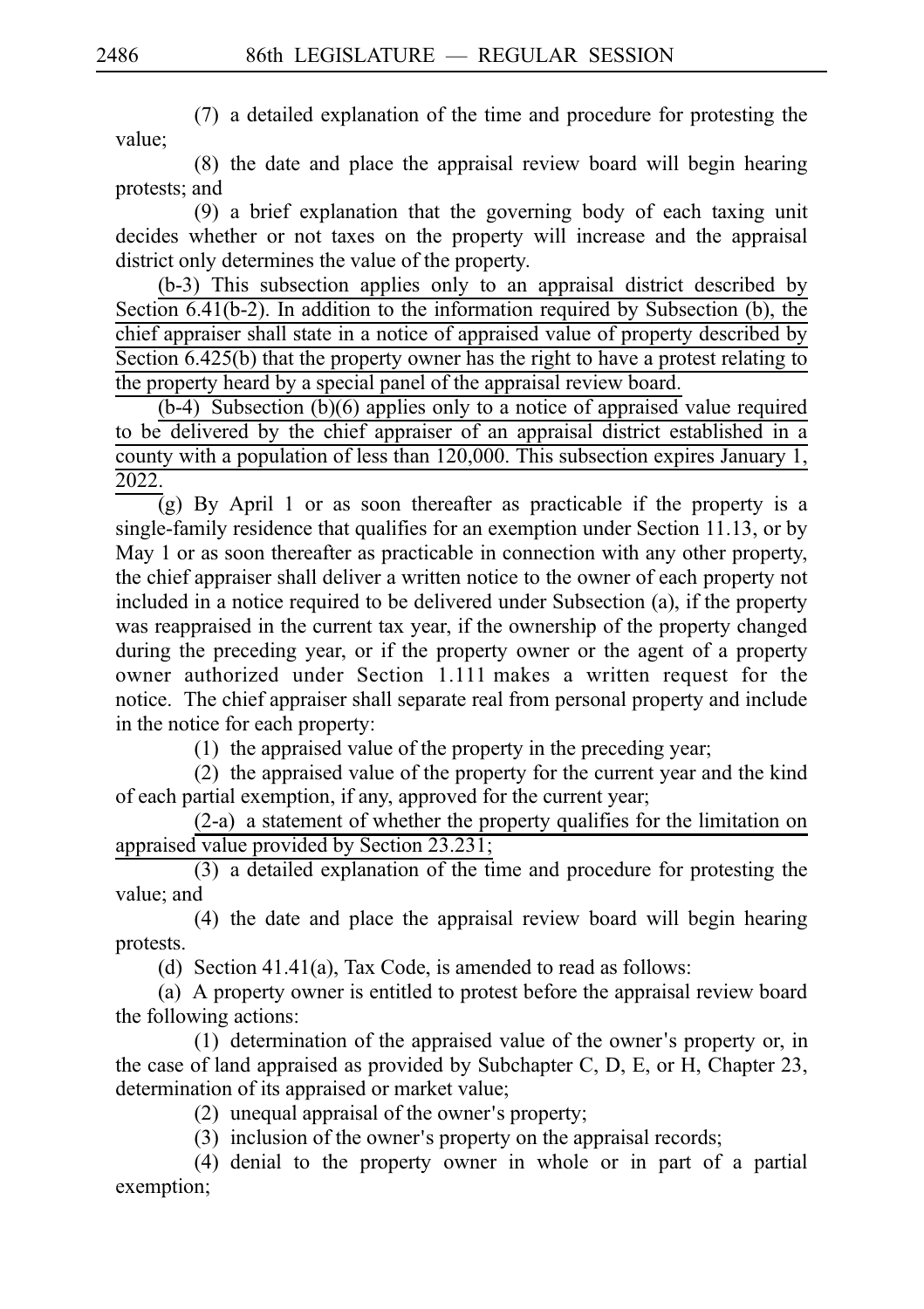$(4-a)$  determination that the owner's property does not qualify for the limitation on appraised value provided by Section 23.231;

 $(5)$  determination that the owner's land does not qualify for appraisal as provided by Subchapter C, D, E, or H, Chapter 23;

 $(6)$  identification of the taxing units in which the owner's property is taxable in the case of the appraisal district's appraisal roll;

 $(7)$  determination that the property owner is the owner of property;

 $(8)$  a determination that a change in use of land appraised under Subchapter C, D, E, or H, Chapter 23, has occurred; or

(9) any other action of the chief appraiser, appraisal district, or appraisal review board that applies to and adversely affects the property owner.

(e) Section  $42.26(d)$ , Tax Code, is amended to read as follows:

(d) For purposes of this section, the value of the property subject to the suit and the value of a comparable property or sample property that is used for comparison must be the market value determined by the appraisal district when the property is [a residence homestead] subject to the limitation on appraised value imposed by Section 23.23 or 23.231.

(f) Section  $403.302$ , Government Code, is amended by amending Subsections (d), (i), and (o) and adding Subsections (k) and  $(k-1)$  to read as follows:

(d) For the purposes of this section, "taxable value" means the market value of all taxable property less:

 $(1)$  the total dollar amount of any residence homestead exemptions lawfully granted under Section 11.13(b) or (c), Tax Code, in the year that is the subject of the study for each school district;

 $(2)$  one-half of the total dollar amount of any residence homestead exemptions granted under Section  $11.13(n)$ , Tax Code, in the year that is the subject of the study for each school district;

(3) the total dollar amount of any exemptions granted before May  $31$ , 1993, within a reinvestment zone under agreements authorized by Chapter 312, Tax Code;

 $(4)$  subject to Subsection  $(e)$ , the total dollar amount of any captured appraised value of property that:

 $(A)$  is within a reinvestment zone created on or before May 31, 1999, or is proposed to be included within the boundaries of a reinvestment zone as the boundaries of the zone and the proposed portion of tax increment paid into the tax increment fund by a school district are described in a written notification provided by the municipality or the board of directors of the zone to the governing bodies of the other taxing units in the manner provided by former Section 311.003(e), Tax Code, before May 31, 1999, and within the boundaries of the zone as those boundaries existed on September 1, 1999, including subsequent improvements to the property regardless of when made;

(B) generates taxes paid into a tax increment fund created under Chapter 311, Tax Code, under a reinvestment zone financing plan approved under Section 311.011(d), Tax Code, on or before September 1, 1999; and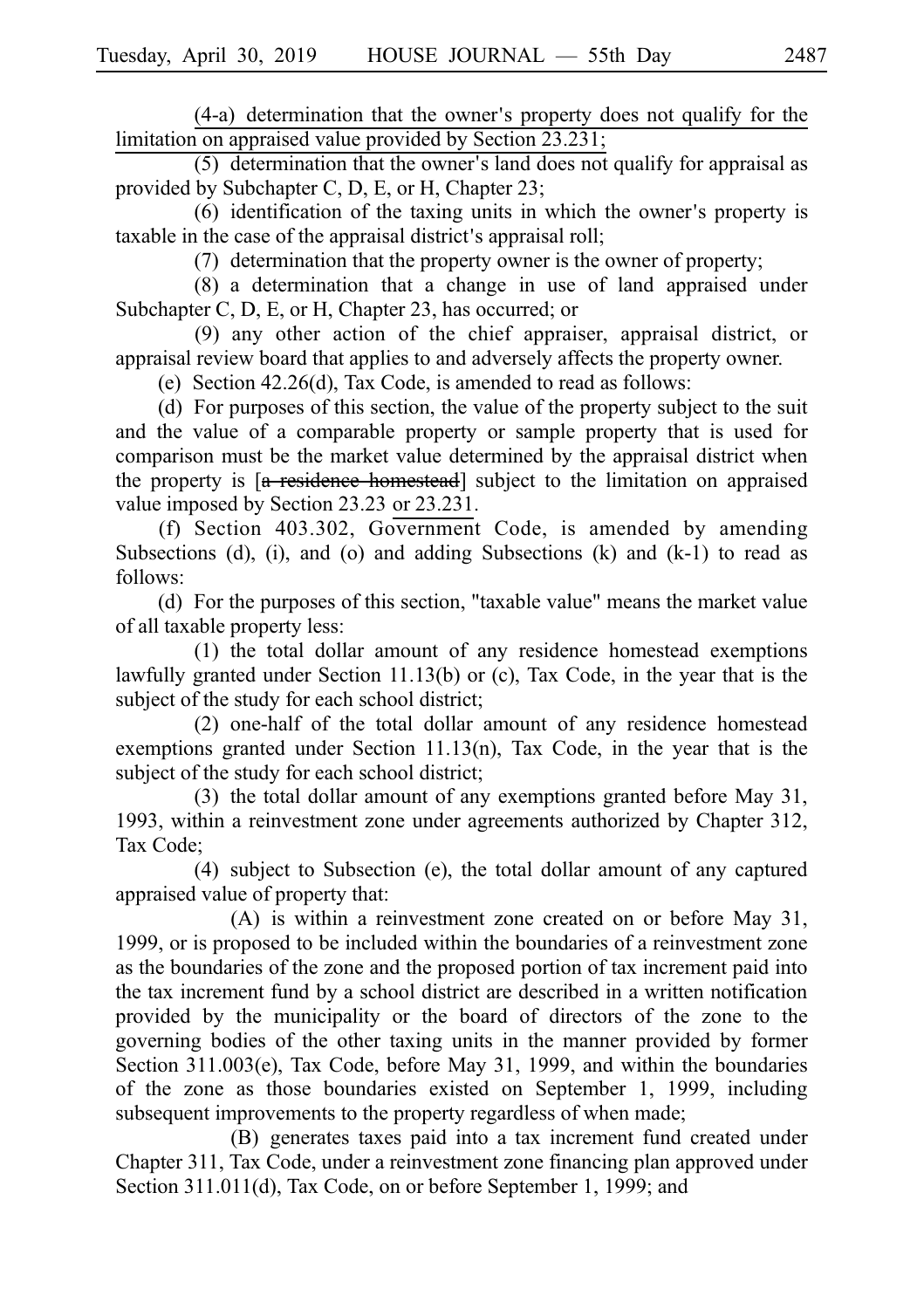(C) is eligible for tax increment financing under Chapter 311, Tax

Code;

(5) the total dollar amount of any captured appraised value of property that:

 $(A)$  is within a reinvestment zone:

(i) created on or before December 31, 2008, by a municipality with a population of less than 18,000; and

(ii) the project plan for which includes the alteration, remodeling, repair, or reconstruction of a structure that is included on the National Register of Historic Places and requires that a portion of the tax increment of the zone be used for the improvement or construction of related facilities or for affordable housing;

(B) generates school district taxes that are paid into a tax increment fund created under Chapter 311, Tax Code; and

 $(C)$  is eligible for tax increment financing under Chapter 311, Tax Code;

(6) the total dollar amount of any exemptions granted under Section 11.251 or 11.253, Tax Code;

(7) the difference between the comptroller's estimate of the market value and the productivity value of land that qualifies for appraisal on the basis of its productive capacity, except that the productivity value estimated by the comptroller may not exceed the fair market value of the land;

 $(8)$  the portion of the appraised value of residence homesteads of individuals who receive a tax limitation under Section 11.26, Tax Code, on which school district taxes are not imposed in the year that is the subject of the study, calculated as if the residence homesteads were appraised at the full value required by law;

 $(9)$  a portion of the market value of property not otherwise fully taxable by the district at market value because of:

(A) action required by statute or the constitution of this state, other than Section 11.311, Tax Code, that, if the tax rate adopted by the district is applied to it, produces an amount equal to the difference between the tax that the district would have imposed on the property if the property were fully taxable at market value and the tax that the district is actually authorized to impose on the property, if this subsection does not otherwise require that portion to be deducted; or

(B) action taken by the district under Subchapter B or C, Chapter 313, Tax Code, before the expiration of the subchapter;

 $(10)$  the market value of all tangible personal property, other than manufactured homes, owned by a family or individual and not held or used for the production of income;

 $(11)$  the appraised value of property the collection of delinquent taxes on which is deferred under Section 33.06, Tax Code;

 $(12)$  the portion of the appraised value of property the collection of delinquent taxes on which is deferred under Section 33.065, Tax Code; and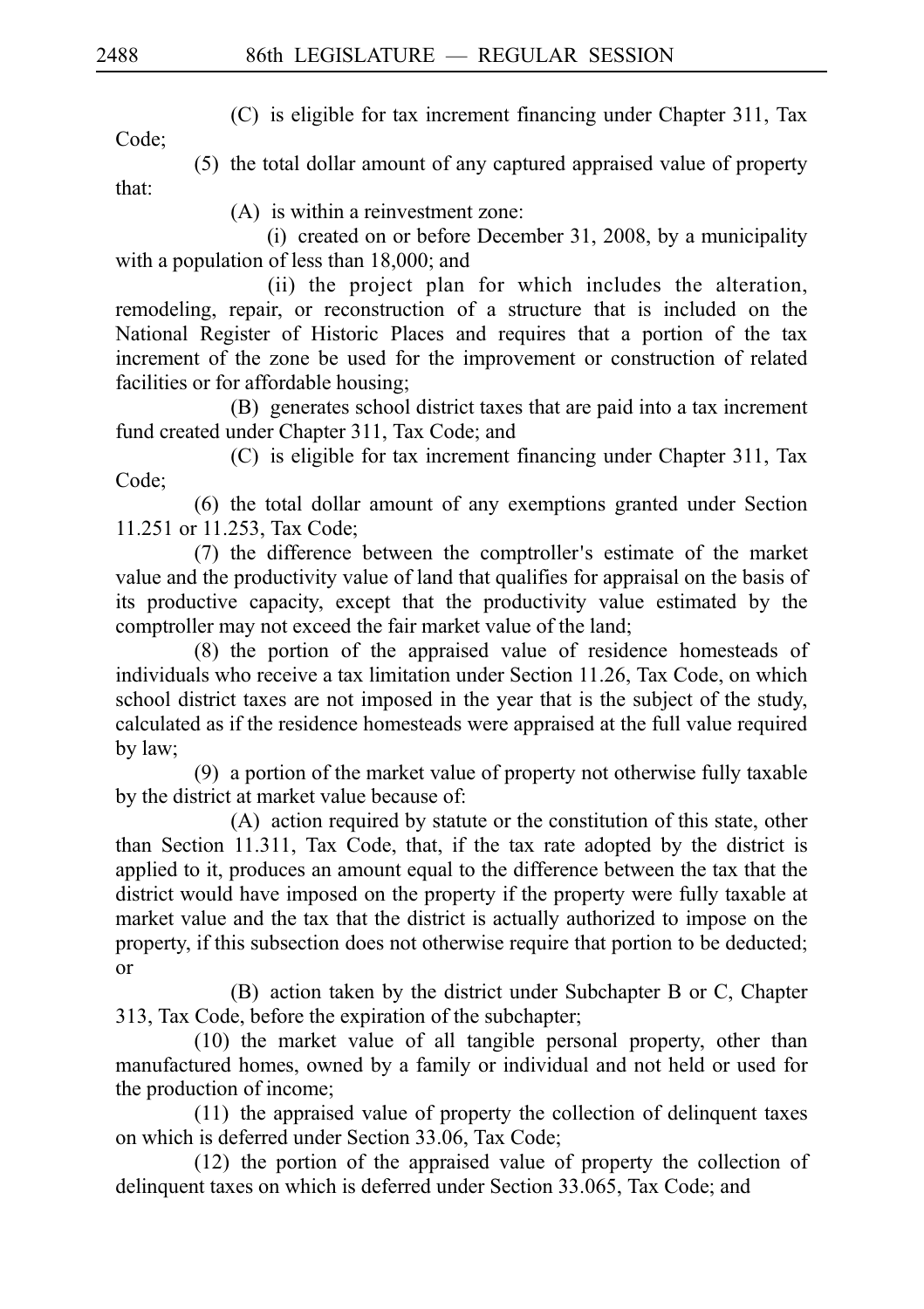(13) the amount by which the market value of property  $[a$  residence homestead] to which Section 23.23 or 23.231, Tax Code, applies exceeds the appraised value of that property as calculated under Section 23.23 or 23.231, Tax Code, as applicable [that section].

(i) If the comptroller determines in the study that the market value of property in a school district as determined by the appraisal district that appraises property for the school district, less the total of the amounts and values listed in Subsection (d) as determined by that appraisal district, is valid, the comptroller, in determining the taxable value of property in the school district under Subsection (d), shall for purposes of Subsection  $(d)(13)$  subtract from the market value as determined by the appraisal district of properties [residence homesteads] to which Section  $23.23$  or  $23.231$ , Tax Code, applies the amount by which that amount exceeds the appraised value of those properties as calculated by the appraisal district under Section  $23.23$  or  $23.231$ , Tax Code, as applicable. If the comptroller determines in the study that the market value of property in a school district as determined by the appraisal district that appraises property for the school district, less the total of the amounts and values listed in Subsection (d) as determined by that appraisal district, is not valid, the comptroller, in determining the taxable value of property in the school district under Subsection (d), shall for purposes of Subsection  $(d)(13)$  subtract from the market value as estimated by the comptroller of properties [residence homesteads] to which Section 23.23 or 23.231, Tax Code, applies the amount by which that amount exceeds the appraised value of those properties as calculated by the appraisal district under Section 23.23 or 23.231, Tax Code, as applicable.

 $(k)$  If the comptroller determines in the study that the school district's local value as determined by the appraisal district that appraises property for the school district is not valid, the comptroller shall provide notice of the comptroller's determination to the board of directors of the appraisal district. The board of directors of the appraisal district shall hold a public meeting to discuss the receipt of notice under this subsection.

 $(k-1)$  If the comptroller determines in the study that the school district's local value as determined by the appraisal district that appraises property for the school district is not valid for three consecutive years, the comptroller shall conduct an additional review of the appraisal district under Section 5.102, Tax Code, and provide recommendations to the appraisal district. The comptroller may contract with a third party to assist the comptroller in conducting the additional review and providing the recommendations required under this subsection. If the appraisal district fails to comply with the recommendations provided under this subsection and the comptroller finds that the board of directors of the appraisal district failed to take remedial action reasonably designed to ensure substantial compliance with each recommendation before the first anniversary of the date the recommendations were made, the comptroller shall notify the Texas Department of Licensing and Regulation, or a successor to the department, which shall take action necessary to ensure that the recommendations are implemented as soon as practicable. Before February 1 of the year following the year in which the Texas Department of Licensing and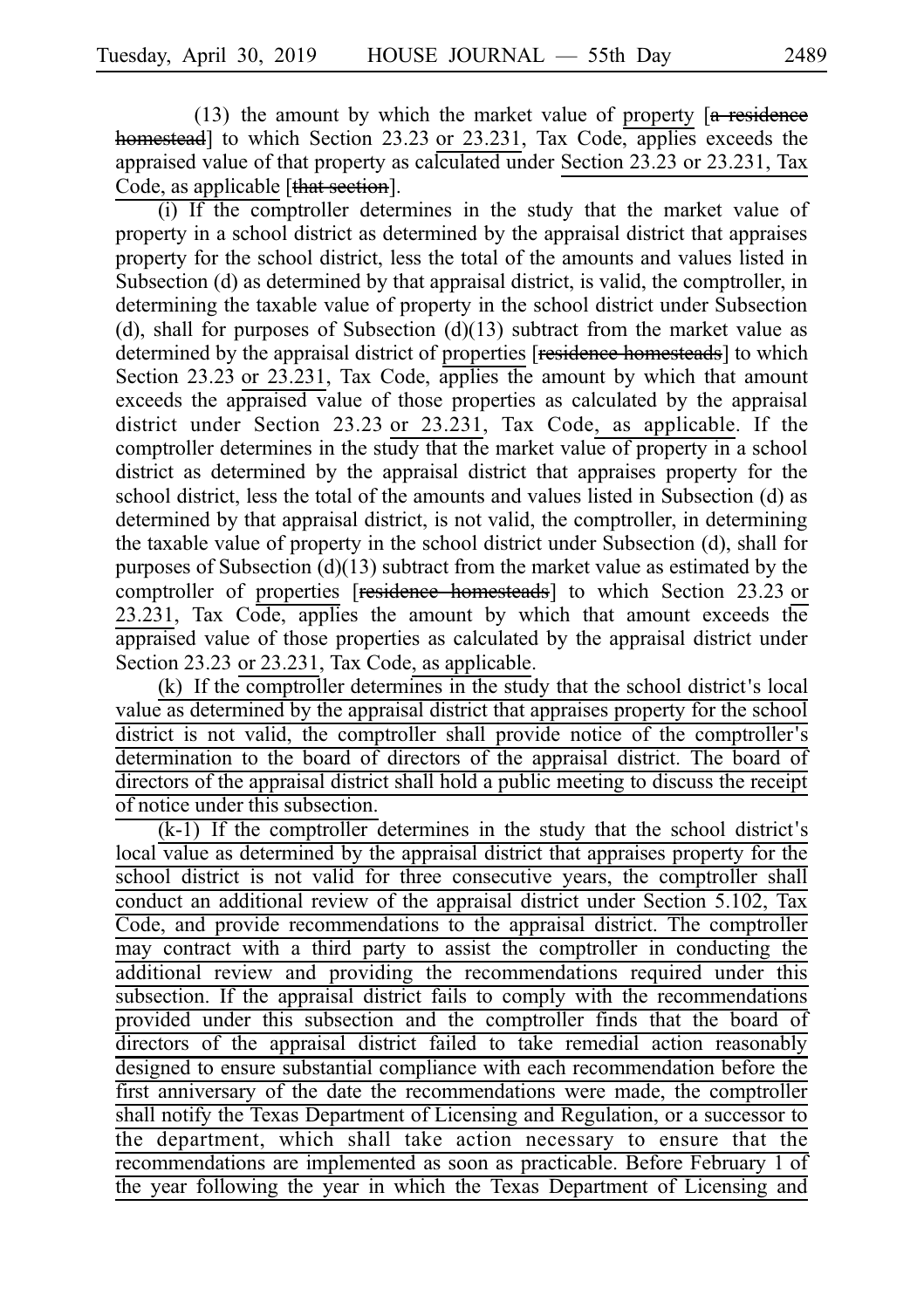Regulation, or a successor to the department, takes action under this subsection, the department, with the assistance of the comptroller, shall determine whether the recommendations have been substantially implemented and notify the board of directors of the appraisal district of the determination. If the department determines that the recommendations have not been substantially implemented, the board of directors of the appraisal district must, within three months of the determination, consider whether the failure to implement the recommendations was under the current chief appraiser's control and whether the chief appraiser is able to adequately perform the chief appraiser's duties.

 $(0)$  The comptroller shall adopt rules governing the conduct of the study after consultation with the comptroller's property tax administration advisory board [Comptroller's Property Value Study Advisory Committee].

 $\overline{g}$ ) This section applies only to the appraisal of commercial real property for ad valorem tax purposes for a tax year that begins on or after January 1, 2020.

 $(h)$  This section takes effect as provided by this Act, but only if the constitutional amendment proposed by the 86th Legislature, Regular Session, 2019, to authorize the legislature to limit increases in the appraised value of commercial real property for ad valorem tax purposes to 10 percent or more of the appraised value of the property for the preceding tax year is approved by the voters. If that amendment is not approved by the voters, this section has no effect.

Representative Burrows moved to table Amendment No. 18.

## **Amendment No. 18 - Point of Order**

Representative Wray raised a point of order against further consideration of Amendment No. 18 under Rule 11, Section 2, of the House Rules. The point of order was sustained and the speaker submitted the following ruling:

# **RULING BY THE SPEAKER**

on Amendment No. 18 to Senate Bill 2

Announced in the House on April 30, 2019

Representative Wray raises a point of order against further consideration of the Gutierrez Amendment to **SB 2** under Rule 11, Section 2, of the House Rules on the grounds that the amendment is not germane.

The subject of **SB 2** is the process for determining appraised values and tax rates and increasing transparency in the appraisal and rate-setting processes. On this subject, the bill requires the use of generally accepted appraisal methods and techniques in determining appraised values.

As with the earlier amendments, the subject of this amendment is the setting of taxable values by use of an arbitrary value that is not related to the appraisal methods specified in the bill. Also as with the earlier amendments, this is a departure from the generally accepted appraisal methods required to be used under the bill.

The major purpose of an amendment determines its germaneness.  $47$  H. Jour. 1123 (1941). In the opinion of the Chair, the amendment is not on the same subject of the bill. See 73 H. Jour. Reg. 1537 (1993).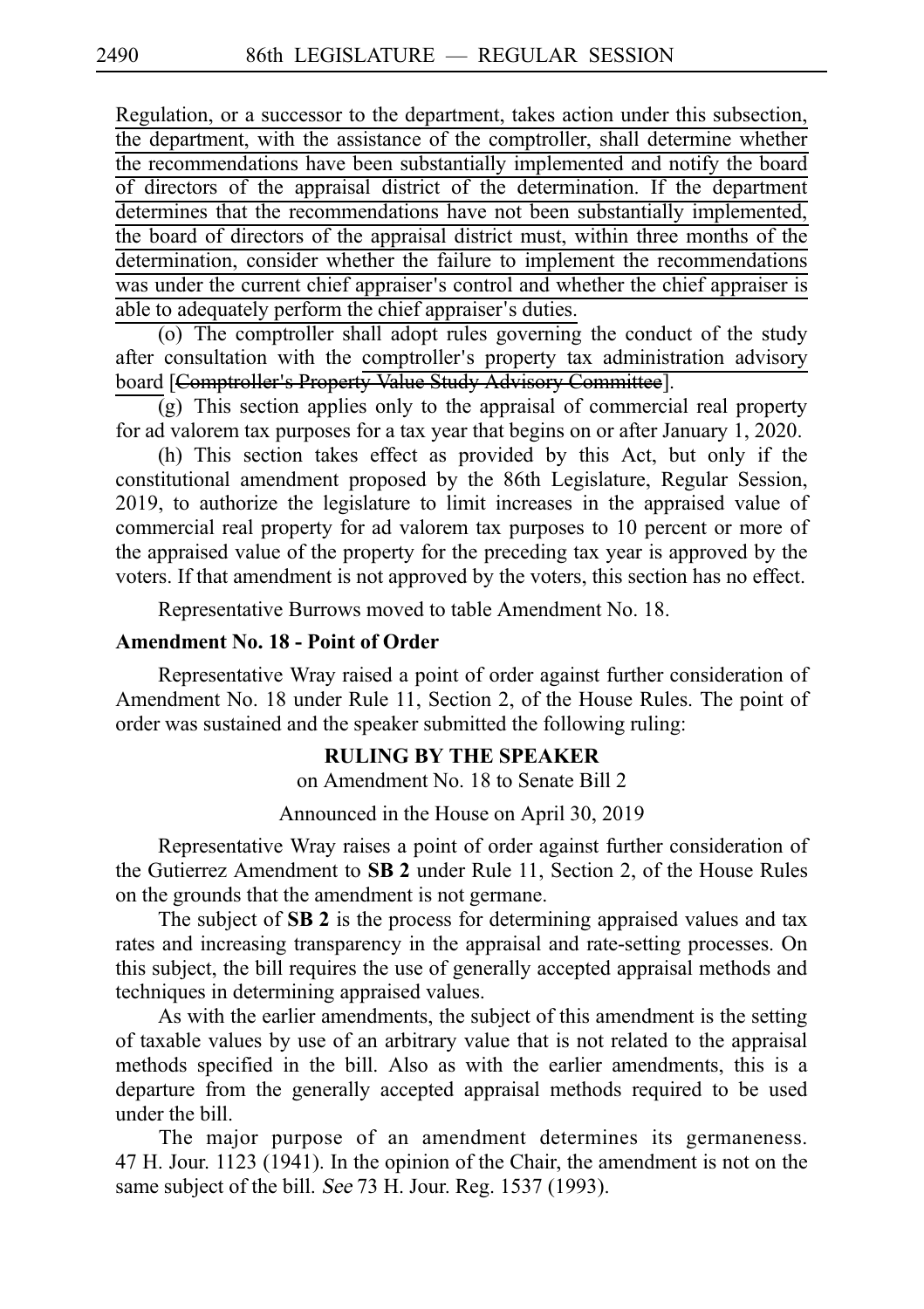Accordingly, the point of order is well-taken and sustained.

The ruling precluded further consideration of Amendment No. 18.

# **Amendment No. 19**

Representative Geren offered the following amendment to **CSSB 2**:

Amend **CSSB 2** (house committee report) as follows:

- (1) On page 24, line 25, strike the last comma and insert " $(13)$ ,".
- (2) On page 25, between lines 20 and 21, insert:
	- $(13)$  "Last year's levy" means the total of:

 $(A)$  the amount of taxes that would be generated by multiplying the total tax rate adopted by the governing body in the preceding year by the total taxable value of property on the appraisal roll for the preceding year, including:

(i) taxable value that was reduced in an appeal under Chapter

42; and

(ii) all appraisal roll supplements and corrections other than corrections made pursuant to Section 25.25(d), as of the date of the calculation, except that last year's taxable value for a school district excludes the total value of homesteads that qualified for a tax limitation as provided by Section 11.26 and last year's taxable value for a county, municipality, or junior college district excludes the total value of homesteads that qualified for a tax limitation as provided by Section 11.261;  $[\text{and}]$ 

(iii) the taxable value that has been appealed under Chapter 42 and is actively under review as of July 25; and

 $(B)$  the amount of taxes refunded by the taxing unit in the preceding year for tax years before that year.

Amendment No. 19 was adopted.

# **Amendment No. 20**

Representatives Calanni, Guillen, and Rosenthal offered the following amendment to **CSSB** 2.

Amend **CSSB 2** (house committee report) as follows:

(1) On page 25, line 25, strike "or".

(2) On page 25, line 26, between "district" and the underlined period, insert the following:

# ; or

(D) an emergency services district created under Chapter 775, Health and Safety Code, provided that the district's de minimis rate for the tax year does not exceed the district's rollback tax rate calculated as if the district is a special taxing unit for that tax year

Representative Burrows moved to table Amendment No. 20.

A record vote was requested by Representative J. González.

The motion to table prevailed by (Record 821): 84 Yeas, 59 Nays, 1 Present, not voting.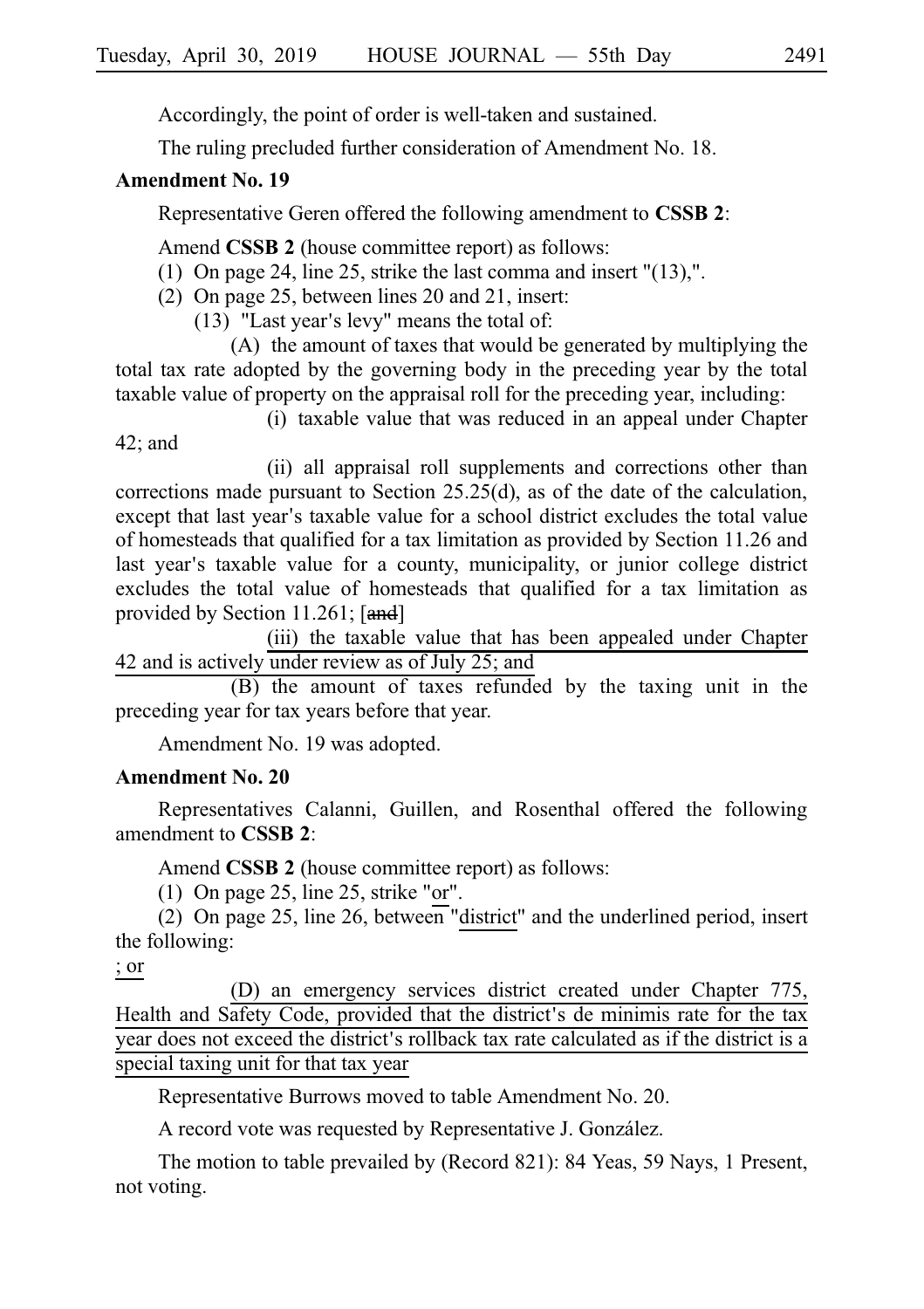Yeas — Allison; Ashby; Bailes; Bell, C.; Bell, K.; Biedermann; Blanco; Bohac; Bonnen; Buckley; Burns; Burrows; Button; Cain; Capriglione; Clardy; Craddick; Darby; Davis, S.; Dean; Fierro; Flynn; Frank; Frullo; Geren; Goldman; Guerra; Harris; Hefner; Holland; Hunter; Johnson, J.D.; Kacal; King, P.; Klick; Krause; Kuempel; Lambert; Landgraf; Lang; Larson; Leach; Leman; Longoria; Lozano; Metcalf; Meyer; Middleton; Miller; Morrison; Muñoz; Murphy; Murr; Noble; Oliverson; Paddie; Parker; Patterson; Paul; Phelan; Price; Raney; Raymond; Sanford; Schaefer; Shaheen; Sheffield; Shine; Smith; Smithee; Springer; Stickland; Stucky; Swanson; Thompson, E.; Thompson, S.; Tinderholt; Toth; VanDeaver; White; Wilson; Wray; Zedler; Zerwas.

Nays — Allen; Anchia; Beckley; Bernal; Bowers; Bucy; Calanni; Canales; Cole; Coleman; Collier; Cortez; Cyrier; Davis, Y.; Deshotel; Dominguez; Farrar; Gervin-Hawkins; González, J.; González, M.; Goodwin; Guillen; Gutierrez; Harless; Hernandez; Herrero; Hinojosa; Howard; Huberty; Israel; Johnson, E.; Johnson, J.E.; King, T.; Lopez; Lucio; Martinez; Martinez Fischer; Minjarez; Moody; Morales; Neave; Nevárez; Ortega; Pacheco; Perez; Ramos; Reynolds; Rodriguez; Romero; Rose; Rosenthal; Sherman; Stephenson; Talarico; Turner, C.; Turner, J.; Vo; Wu; Zwiener.

Present, not voting — Mr. Speaker(C).

Absent, Excused, Committee Meeting — Walle.

Absent — Anderson; Dutton; King, K.; Meza; Thierry.

### **STATEMENTS OF VOTE**

When Record No. 821 was taken, I was in the house but away from my desk. I would have voted yes.

Anderson

When Record No. 821 was taken, I was shown voting yes. I intended to vote no.

S. Thompson

## **Amendment No. 21**

Representative Darby offered the following amendment to **CSSB 2**:

Amend **CSSB 2** (house committee report) on page 26, lines 12 and 13, by striking "actual tax rate used to levy taxes" and substituting "maintenance and operations tax rate used to levy taxes for maintenance and operations".

Amendment No. 21 was adopted.

## **Amendment No. 22**

Representative Ramos offered the following amendment to **CSSBi2**:

Amend **CSSB 2** (house committee report) on page 23 as follows:

 $(1)$  Strike lines 14-18 and substitute: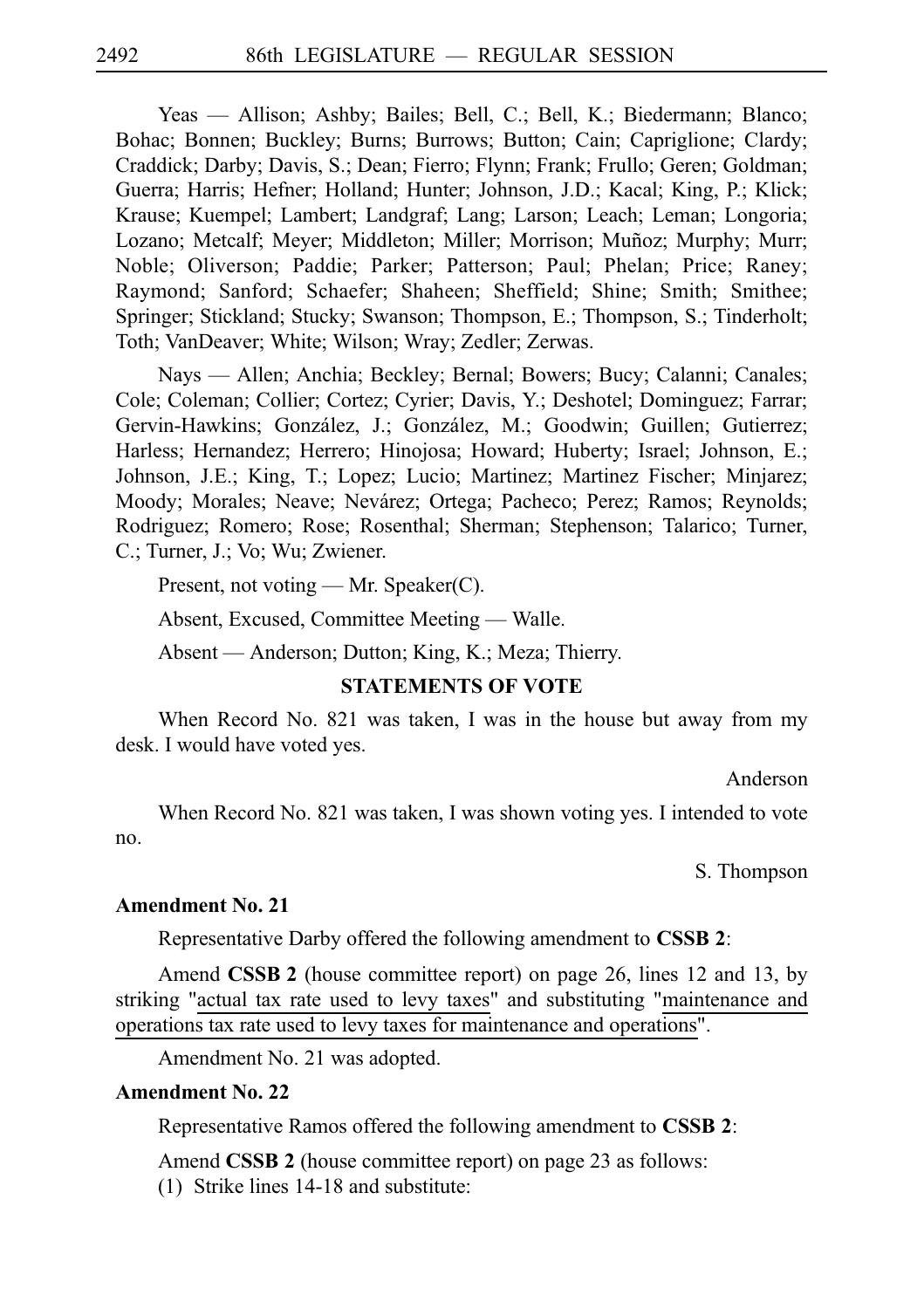[(6) in italic typeface, the following statement: "The Texas Legislature does not set the amount of your local taxes. Your property tax burden is decided by your locally elected officials, and all inquiries concerning your taxes should be directed to those officials";]

- (2) On line 19, strike "(6)  $[$ (7)]" and substitute "[(7)]".
- (3) On line 21, strike " $\overline{(7)}$  [ $\overline{(8)}$ ]" and substitute "(6) [ $\overline{(8)}$ ]".
- (4) On line 23, strike " $\overline{(8)}$   $\overline{(9)}$ ]" and substitute " $\overline{(7)}$   $\overline{(9)}$ ]".

Representative Burrows moved to table Amendment No. 22.

A record vote was requested by Representative Stickland.

The motion to table prevailed by (Record 822): 89 Yeas, 57 Nays, 1 Present, not voting.

Yeas — Allison; Anchia; Anderson; Ashby; Bailes; Bell, C.; Bell, K.; Biedermann; Blanco; Bohac; Bonnen; Buckley; Burns; Burrows; Button; Cain; Capriglione; Clardy; Craddick; Cyrier; Darby; Dean; Dutton; Flynn; Frank; Frullo; Geren; Goldman; Guerra; Guillen; Harless; Harris; Hefner; Holland; Huberty; Hunter; Kacal; King, K.; King, P.; King, T.; Klick; Krause; Kuempel; Lambert; Landgraf; Lang; Larson; Leach; Leman; Longoria; Lozano; Metcalf; Meyer; Middleton; Miller; Morrison; Murphy; Murr; Noble; Oliverson; Paddie; Parker; Patterson; Paul; Phelan; Price; Raney; Raymond; Sanford; Schaefer; Shaheen; Sheffield; Shine; Smith; Smithee; Springer; Stephenson; Stickland; Stucky; Swanson; Thompson, E.; Tinderholt; Toth; VanDeaver; White; Wilson; Wray; Zedler; Zerwas.

Nays — Allen; Beckley; Bernal; Bowers; Bucy; Calanni; Canales; Cole; Coleman; Collier; Cortez; Davis, S.; Davis, Y.; Deshotel; Dominguez; Farrar; Fierro; Gervin-Hawkins; González, J.; González, M.; Goodwin; Gutierrez; Hernandez; Herrero; Hinojosa; Howard; Israel; Johnson, E.; Johnson, J.E.; Lopez; Martinez; Martinez Fischer; Meza; Minjarez; Moody; Morales; Muñoz; Neave; Nevárez; Ortega; Pacheco; Perez; Ramos; Reynolds; Rodriguez; Romero; Rose; Rosenthal; Sherman; Talarico; Thierry; Thompson, S.; Turner, C.; Turner, J.; Vo; Wu; Zwiener.

Present, not voting — Mr. Speaker(C).

Absent, Excused, Committee Meeting — Walle.

Absent — Johnson, J.D.; Lucio.

### **STATEMENT OF VOTE**

When Record No. 822 was taken, I was in the house but away from my desk. I would have voted yes.

Lucio

# **Amendment No. 23**

Representative Rodriguez offered the following amendment to **CSSBi2**:

Amend **CSSB 2** (house committee printing) as follows: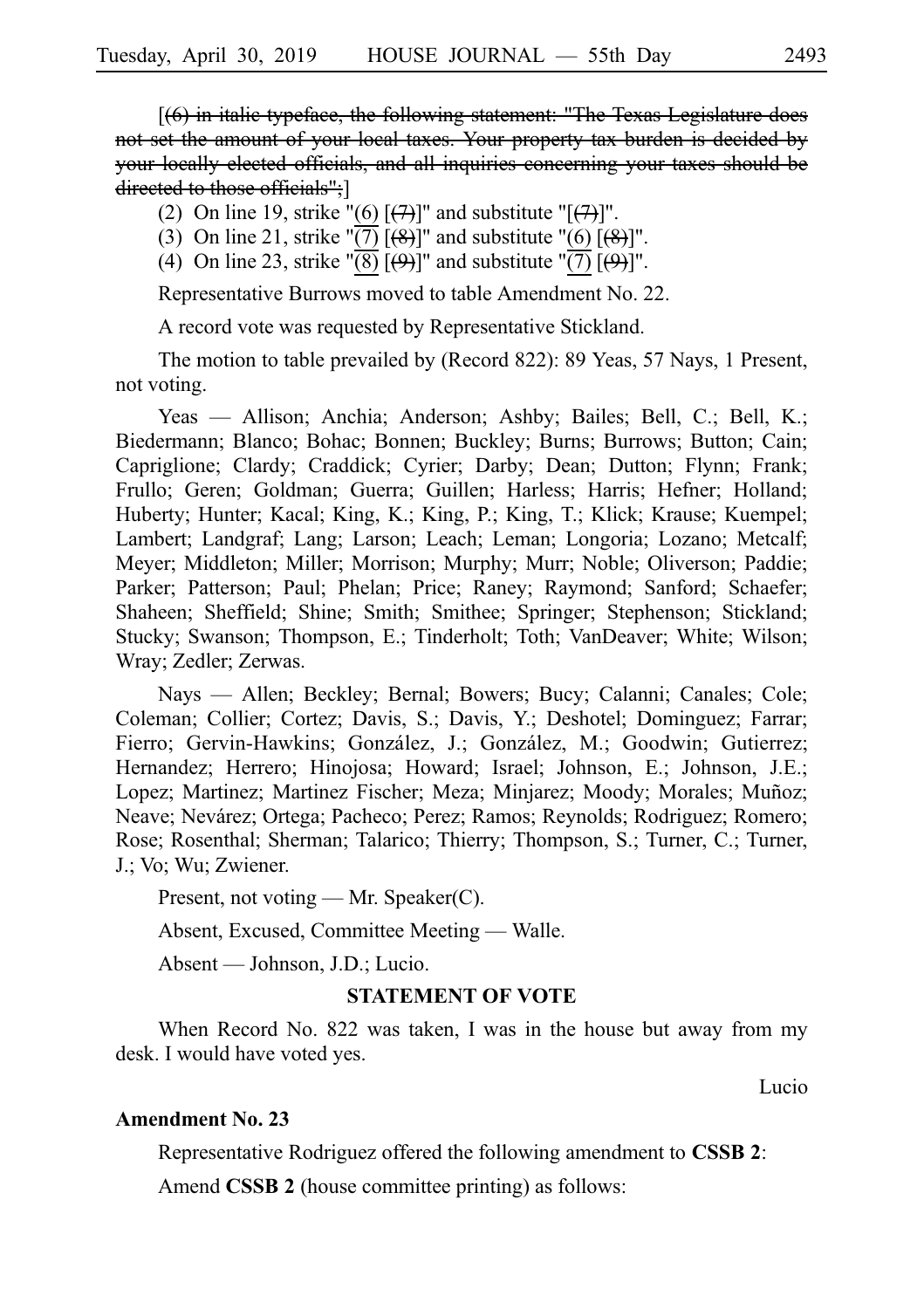(1) On page 24, line 25, strike " $(8-a)$ ,  $(8-b)$ ,  $(10-a)$ ," and substitute " $(2-a)$ , (8-a), (8-b), (10-a), (10-b), (10-c), (10-d),".

(2) On page 24, between lines 26 and 27, insert the following:

 $(2-a)$  "Consumer price index" means the average over a calendar year of the index that the comptroller considers to most accurately report changes in the purchasing power of the dollar for consumers in this state.

(3) On page 25, between lines 15 and 16, insert the following:

 $(10-a)$  "Government consumption expenditures index" means the government consumption expenditures and gross investment: state and local (implicit price deflator) as calculated by the Bureau of Economic Analysis of the United States Department of Commerce.

(10-b) "Government consumption expenditures rate" means the amount, expressed in decimal form rounded to the nearest thousandth, computed by determining the percentage change in the government consumption expenditures index for the preceding calendar year as compared to the government consumption expenditures index for the calendar year preceding that calendar year.

(10-c) "Inflation adjustment rate" means the average of the inflation rate and the government consumption expenditures rate.

(4) On page 25, line  $16$ , strike " $(10-a)$ " and substitute " $(10-d)$ ".

(5) On page 27, line 21, strike " $\overline{(b-1)}$ ," and substitute " $\overline{(b-1)}$ ,  $\overline{(b-2)}$ ,".

 $(6)$  On page 28, between lines 15 and 16, insert the following:

 $(b-2)$  By August 1 or as soon thereafter as practicable, the comptroller shall determine the inflation adjustment rate for the current tax year and publish that rate in the Texas Register.

 $(7)$  On page 28, lines 19 and 20, strike "the de minimis amount for the current tax year as required by Subsection (b-1)" and substitute "the information required by Subsections (b-1) and (b-2)".

(8) On page 29, strike lines  $13-15$  and substitute the following:

ROLLBACK TAX RATE = [NO-NEW-REVENUE MAINTENANCE AND OPERATIONS RATE  $x(1.035 + INFLATION$  ADJUSTMENT RATE)] + (CURRENT DEBT RATE + UNUSED INCREMENT RATE)

 $\overline{(9)}$  On page 39, strike lines 1-4 and substitute the following:

ROLLBACK TAX RATE FOR TAXING UNIT OTHER THAN SPECIAL TAXING UNIT = [NO-NEW-REVENUE MAINTENANCE AND OPERATIONS RATE  $x(1.035 + INFLATION$  ADJUSTMENT  $RATE$ <sup> $+$ </sup> (CURRENT DEBT RATE + UNUSED INCREMENT RATE - SALES TAX GAIN RATE)

 $\overline{(10)}$  On page 39, strike lines 20-24 and substitute the following:

ROLLBACK TAX RATE FOR TAXING UNIT OTHER THAN  $SPECIAL$  TAXING UNIT =  ${[LAST$  YEAR'S MAINTENANCE AND OPERATIONS EXPENSE  $x(1.035 + INFLATION)$ ADJUSTMENT RATE)] / (CURRENT TOTAL VALUE - NEW  $PROPERTIES$  VALUE)} + (CURRENT DEBT RATE + UNUSED INCREMENT RATE - SALES TAX REVENUE RATE)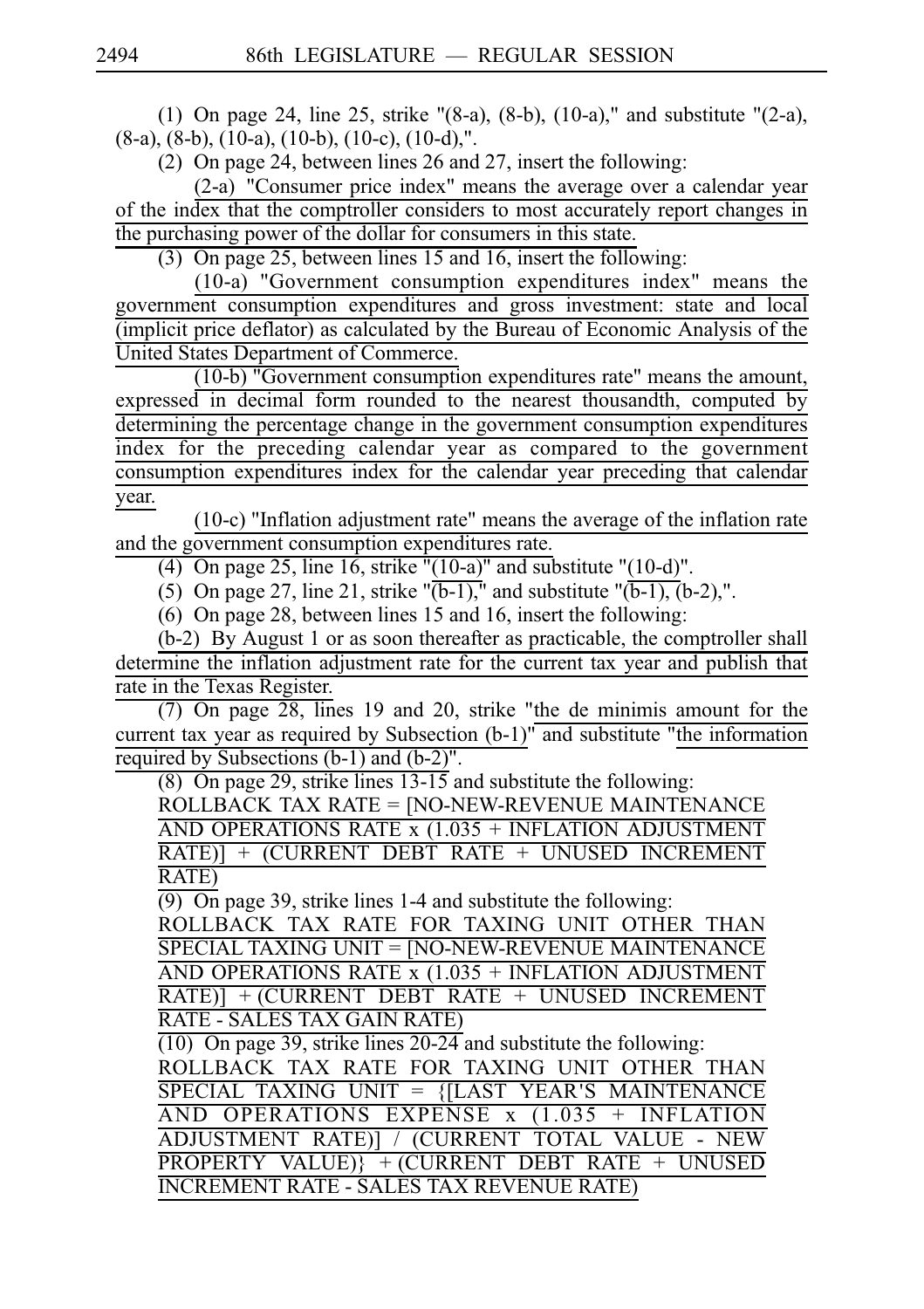(11) On page 40, strike lines  $20-23$  and substitute the following:

ROLLBACK TAX RATE FOR TAXING UNIT OTHER THAN  $SPECIAL$  TAXING UNIT =  ${[LAST \, YEAR'S \, MAINTENANCE]}$ AND OPERATIONS EXPENSE  $x(1.035 + INFLATION)$ ADJUSTMENT RATE)] / (CURRENT TOTAL VALUE - NEW  $PROPERTIES$  VALUE)} + (CURRENT DEBT RATE + UNUSED INCREMENT RATE)

 $(12)$  On page 114, line 8, strike "3.5 percent" and substitute "the sum of  $3.5$  percent and the inflation adjustment rate".

 $(13)$  On page 115, line 24, strike "1.035 times".

 $(14)$  On page 116, line 2, strike the underlined semicolon and substitute ", multiplied by the sum of 1.035 and the inflation adjustment rate;".

 $(15)$  On page 116, line 21, strike "rate"" and substitute "rate," "inflation adjustment rate,"".

Representative Burrows moved to table Amendment No. 23.

The motion to table prevailed.

# **Amendment No. 24**

Representative Martinez Fischer offered the following amendment to **CSSBi2**:

Amend **CSSB 2** (house committee printing) as follows:

- (1) On page 29, line 14, strike "1.035" and substitute "1.0351".
- (2) On page 39, line 3, strike " $1.035$ " and substitute " $1.0351$ ".
- (3) On page 39, line 22, strike  $\overline{1.035}$ " and substitute  $\overline{1.0351}$ ".
- (4) On page 40, line 22, strike " $\overline{1.035}$ " and substitute " $\overline{1.0351}$ ".
- (5) On page 114, line 8, strike " $\overline{3.5}$ " and substitute " $3.51$ ".
- (6) On page 115, line 24, strike  $\overline{11.035}$ " and substitute  $\overline{11.0351}$ ".

Representative Burrows moved to table Amendment No. 24.

A record vote was requested by Representative Martinez Fischer.

The motion to table prevailed by (Record 823): 84 Yeas, 62 Nays, 1 Present, not voting.

Yeas — Allison; Anderson; Ashby; Bailes; Bell, C.; Bell, K.; Biedermann; Bohac; Bonnen; Buckley; Burns; Burrows; Button; Cain; Capriglione; Clardy; Craddick; Cyrier; Darby; Davis, S.; Dean; Flynn; Frank; Frullo; Geren; Goldman; Guerra; Guillen; Harless; Harris; Hefner; Holland; Huberty; Hunter; Kacal; King, K.; King, P.; Klick; Krause; Kuempel; Lambert; Landgraf; Lang; Larson; Leach; Leman; Longoria; Metcalf; Meyer; Miller; Morrison; Murphy; Murr; Noble; Oliverson; Paddie; Parker; Patterson; Paul; Phelan; Price; Raney; Raymond; Sanford; Schaefer; Shaheen; Sheffield; Shine; Smith; Smithee; Springer; Stephenson; Stickland; Stucky; Swanson; Thompson, E.; Tinderholt; Toth; VanDeaver; White; Wilson; Wray; Zedler; Zerwas.

Nays — Allen; Anchia; Beckley; Bernal; Blanco; Bowers; Bucy; Calanni; Canales; Cole; Coleman; Collier; Cortez; Davis, Y.; Deshotel; Dominguez; Dutton; Farrar; Fierro; Gervin-Hawkins; González, J.; González, M.; Goodwin;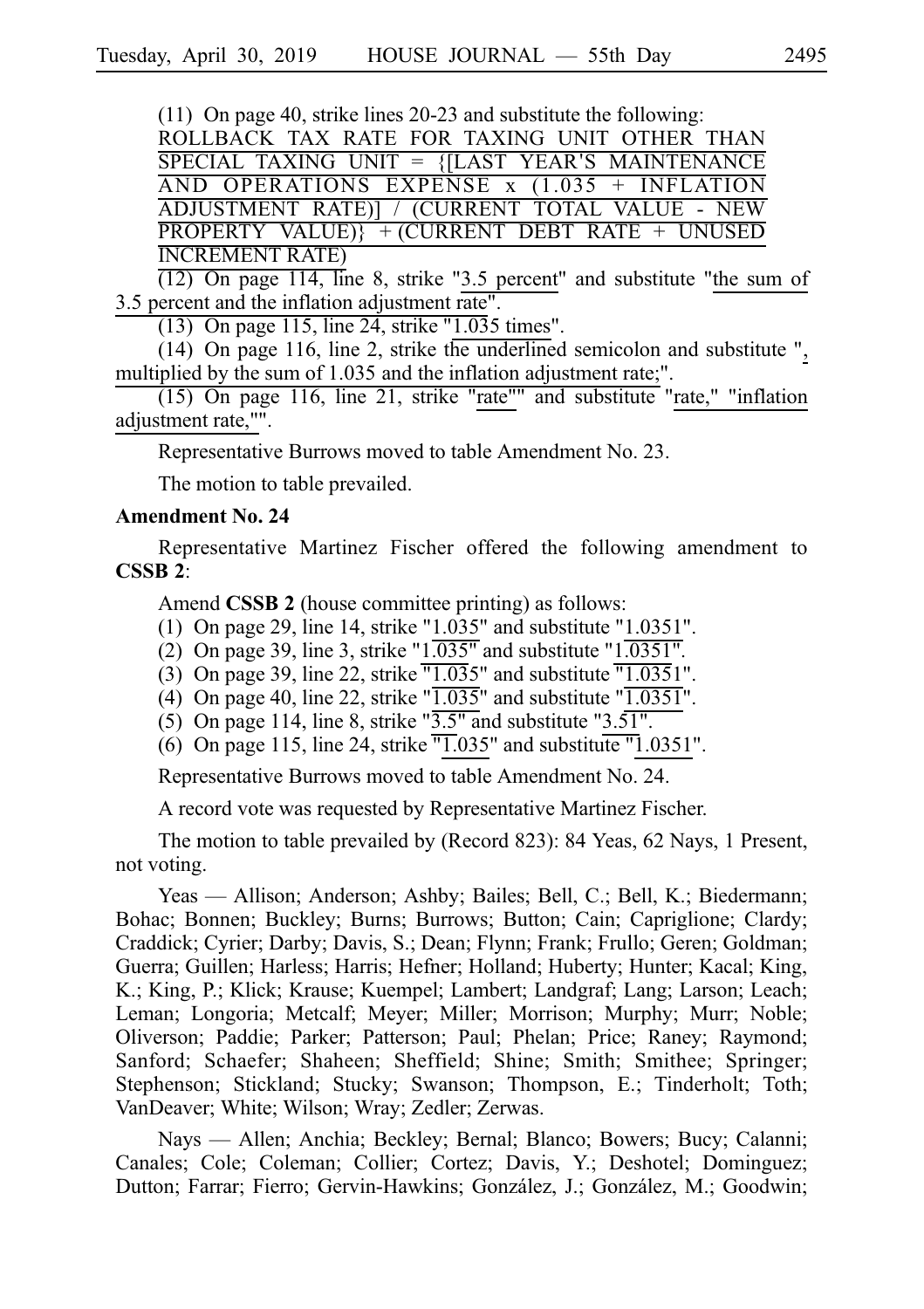Gutierrez; Hernandez; Herrero; Hinojosa; Howard; Israel; Johnson, E.; Johnson, J.E.; King, T.; Lopez; Lozano; Lucio; Martinez; Martinez Fischer; Meza; Minjarez; Moody; Morales; Muñoz; Neave; Nevárez; Ortega; Pacheco; Perez; Ramos; Reynolds; Rodriguez; Romero; Rose; Rosenthal; Sherman; Talarico; Thierry; Thompson, S.; Turner, C.; Turner, J.; Vo; Wu; Zwiener.

Present, not voting — Mr. Speaker(C).

Absent, Excused, Committee Meeting — Walle.

Absent — Johnson, J.D.; Middleton.

# **STATEMENT OF VOTE**

When Record No. 823 was taken, I was in the house but away from my desk. I would have voted yes.

Middleton

# **Amendment No. 25**

Representatives Dominguez, Cain, Guillen, Hunter, Phelan, Morrison, Lucio, Herrero, White, Lozano, Calanni, Rosenthal, Guerra, Murphy, and C. Turner offered the following amendment to **CSSB 2**:

Amend **CSSB 2** (house committee report) as follows:

- (1) On page 29, line 25, strike "first" and substitute "second".
- (2) On page 41, line 13, strike "first" and substitute " $\overline{\text{second}}$ ".
- (3) On page 116, line 12, strike "first" and substitute "second".

Amendment No. 25 was adopted.

# **Amendment No. 26**

Representatives Goodwin, Talarico, Meza, Bowers, Hinojosa, Ortega, Bucy, Dutton, Zwiener, and Rosenthal offered the following amendment to **CSSB 2**:

Amend **CSSB 2** (house committee report) as follows:

- (1) On page 27, line 21, between "(c-2)," and "(d-1),", insert "(c-3),".
- (2) On page 30, between lines 5 and 6, insert the following:

 $(c-2)$  Notwithstanding any other provision of this section, the governing body of a taxing unit other than a special taxing unit may direct the designated officer or employee to calculate the rollback tax rate of the taxing unit in the manner provided for a special taxing unit for any tax year in which the state share of the foundation school program for that year is less than the state share of that program for the 2020-2021 school year.

(3) On page 30, line 6, strike " $(c-2)$ " and substitute " $(c-3)$ ".

(4) On page 38, line 14, strike "Subsection  $(c-1)$ " and substitute "Subsections (c-1) and (c-2)".

(5) On page 41, between lines 20 and 21, insert the following:

 $(c-2)$  Notwithstanding any other provision of this section, the governing body of a taxing unit other than a special taxing unit may direct the designated officer or employee to calculate the rollback tax rate of the taxing unit in the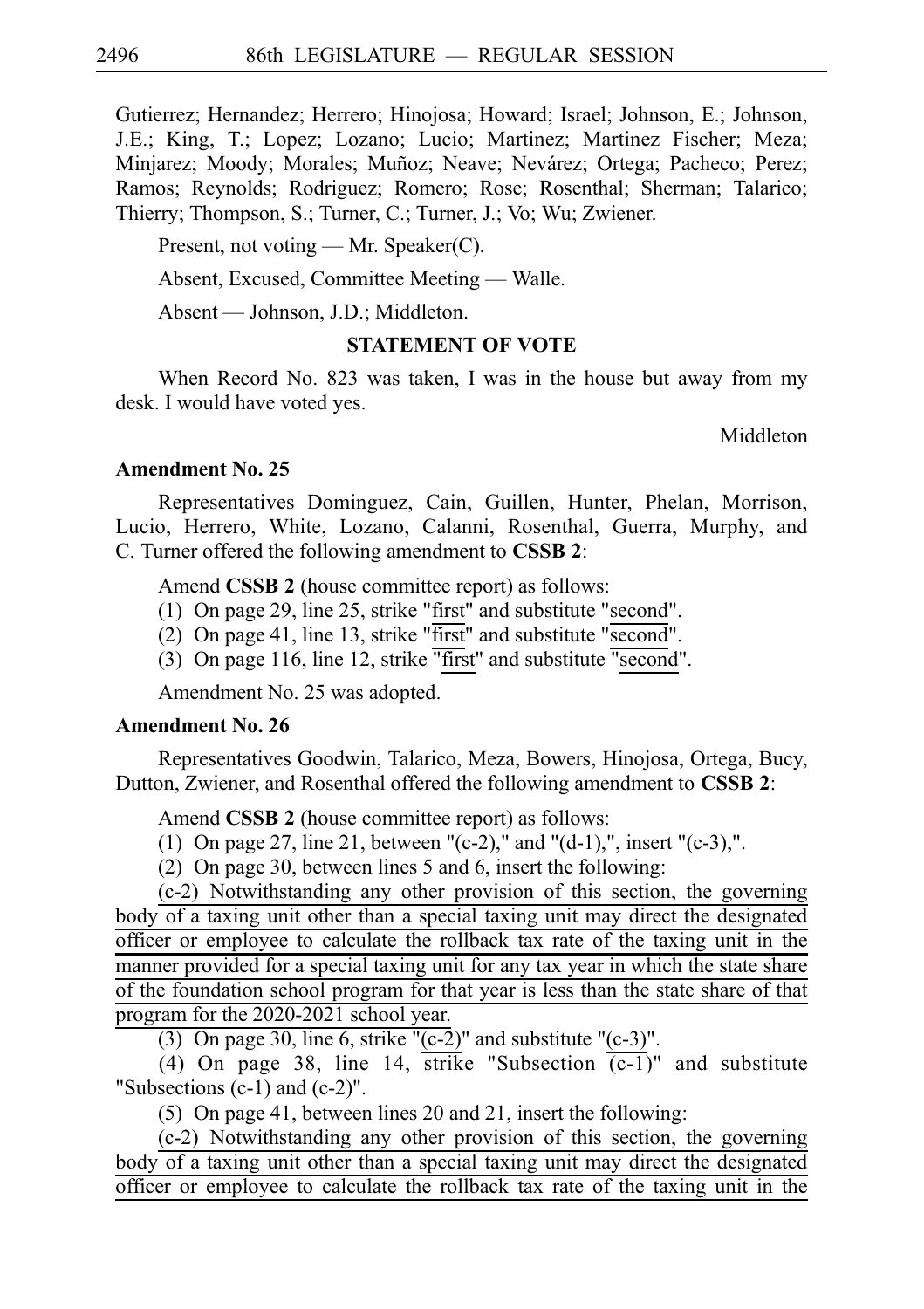manner provided for a special taxing unit for any tax year in which the state share of the foundation school program for that year is less than the state share of that program for the 2020-2021 school year.

(6) On page 111, line 14, strike "and (g)" and substitute "(g), and (h)".

(7) On page 116, between lines 19 and 20, insert the following:

 $(g)$  Notwithstanding any other provision of this section, the board of a district may substitute "eight percent" for "3.5 percent" in Subsection (a)(3)(B) and "1.08" for "1.035" in Subsection (e)(3) for any tax year in which the state share of the foundation school program for that year is less than the state share of that program for the 2020-2021 school year.

(8) On page 116, line 20, strike " $(g)$ " and substitute "(h)".

Representative Burrows moved to table Amendment No. 26.

A record vote was requested by Representative Goodwin.

The motion to table prevailed by (Record 824): 85 Yeas, 62 Nays, 1 Present, not voting.

Yeas — Allison; Anderson; Ashby; Bailes; Bell, C.; Bell, K.; Biedermann; Bohac; Bonnen; Buckley; Burns; Burrows; Button; Cain; Capriglione; Clardy; Craddick; Cyrier; Darby; Davis, S.; Dean; Flynn; Frank; Frullo; Geren; Goldman; Guerra; Guillen; Harless; Harris; Hefner; Holland; Huberty; Hunter; Kacal; King, K.; King, P.; Klick; Krause; Kuempel; Lambert; Landgraf; Lang; Larson; Leach; Leman; Longoria; Metcalf; Meyer; Middleton; Miller; Morrison; Murphy; Murr; Noble; Oliverson; Paddie; Parker; Patterson; Paul; Phelan; Price; Raney; Raymond; Sanford; Schaefer; Shaheen; Sheffield; Shine; Smith; Smithee; Springer; Stephenson; Stickland; Stucky; Swanson; Thompson, E.; Tinderholt; Toth; VanDeaver; White; Wilson; Wray; Zedler; Zerwas.

Nays — Allen; Anchia; Beckley; Bernal; Blanco; Bowers; Bucy; Calanni; Canales; Cole; Coleman; Collier; Cortez; Davis, Y.; Deshotel; Dominguez; Dutton; Farrar; Fierro; Gervin-Hawkins; González, J.; González, M.; Goodwin; Gutierrez; Hernandez; Herrero; Hinojosa; Howard; Israel; Johnson, E.; Johnson, J.E.; King, T.; Lopez; Lozano; Lucio; Martinez; Martinez Fischer; Meza; Minjarez; Moody; Morales; Muñoz; Neave; Nevárez; Ortega; Pacheco; Perez; Ramos; Reynolds; Rodriguez; Romero; Rose; Rosenthal; Sherman; Talarico; Thierry; Thompson, S.; Turner, C.; Turner, J.; Vo; Wu; Zwiener.

Present, not voting — Mr. Speaker(C).

Absent, Excused, Committee Meeting — Walle.

Absent — Johnson, J.D.

#### **Amendment No. 27**

Representative Martinez Fischer offered the following amendment to **CSSBi2**:

Amend **CSSB 2** (house committee report) as follows:

(1) Strike page 24, line 24, through page 25, line 10, and substitute the following: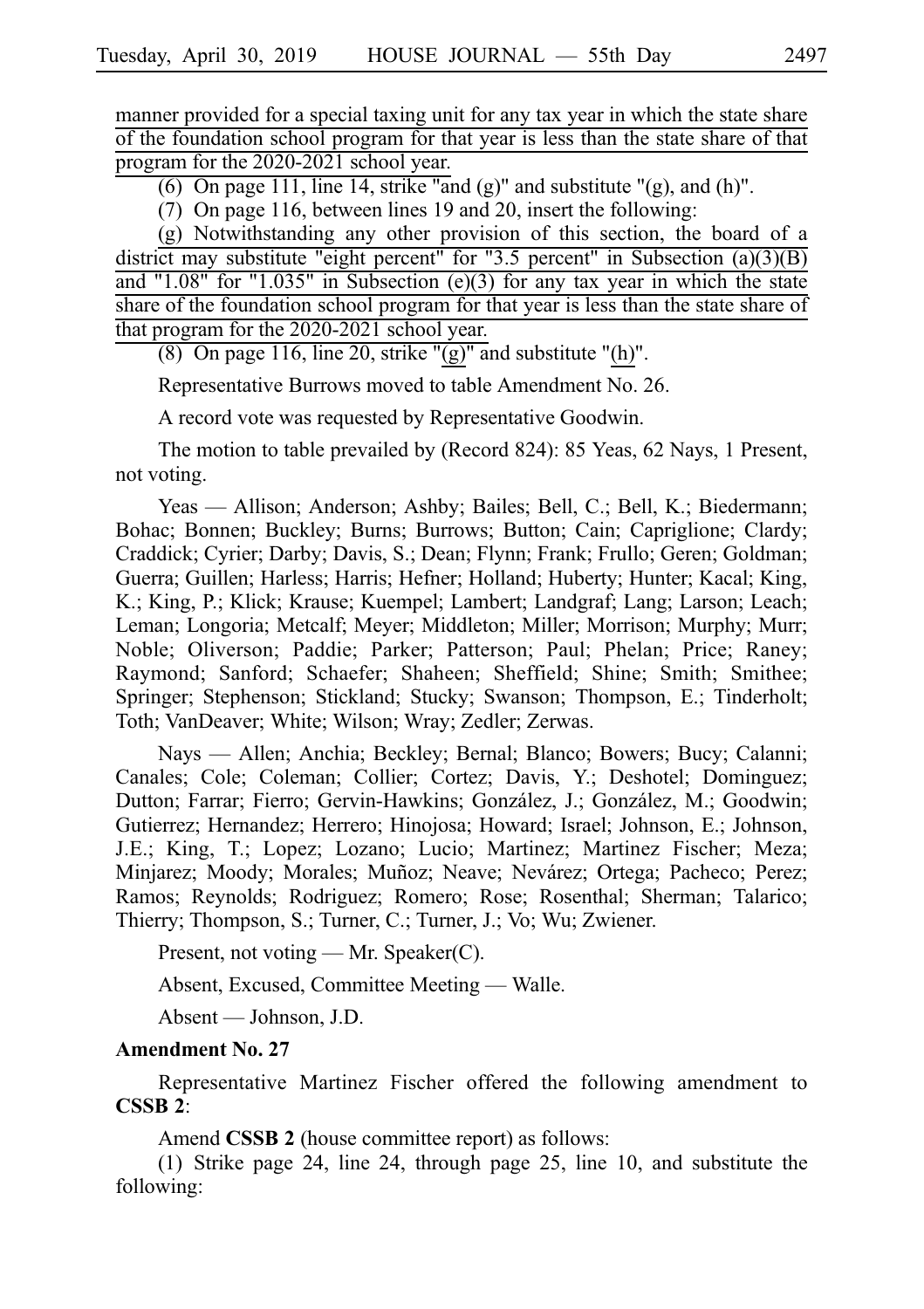SECTION 24. Section 26.012, Tax Code, is amended by amending Subdivision (10) and adding Subdivision (19) to read as follows:

(2) Strike page 25, lines  $16-20$ .

(3) On page 27, line 21, strike " $(b-1)$ ,".

(4) Strike page 28, lines 9-15.

 $(5)$  On page 28, lines 18-20, strike "and the comptroller publishes the de minimis amount for the current tax year as required by Subsection (b-1)".

(6) On page 63, line 3, strike "26.061,  $26.062$ , and  $26.063$ " and substitute "26.061 and 26.062".

(7) Strike page 69, line 5, through page 70, line 15.

(8) Strike page 71, lines 4-8, and substitute the following:

(b) If the governing body of a taxing unit adopts a tax rate that exceeds the taxing unit's rollback tax rate [ealeulated as provided by this

 $(9)$  On page 114, lines 10-12, strike ", unless the de minimis rate exceeds the rollback tax rate and the proposed tax rate is lower than the de minimis rate".

(10) On page 115, lines  $14$  and 15, strike "the greater of the rollback tax rate or de minimis rate" and substitute "the rollback tax rate".

(11) Strike page 116, lines 21 and 22, and substitute the following:

(1) "Special taxing unit" has the meaning assigned by Section 26.012, Tax Code.

Representative Burrows moved to table Amendment No. 27.

A record vote was requested by Representative Martinez Fischer.

The motion to table prevailed by (Record 825): 85 Yeas, 61 Nays, 1 Present, not voting.

Yeas — Allison; Anderson; Ashby; Bailes; Bell, C.; Bell, K.; Bohac; Bonnen; Buckley; Burns; Burrows; Button; Canales; Capriglione; Clardy; Craddick; Cyrier; Darby; Davis, S.; Dean; Fierro; Flynn; Frank; Frullo; Geren; Goldman; Guerra; Guillen; Harless; Harris; Hefner; Holland; Huberty; Hunter; Kacal; King, K.; King, P.; Klick; Krause; Kuempel; Lambert; Landgraf; Lang; Larson; Leach; Leman; Longoria; Lozano; Metcalf; Meyer; Miller; Morrison; Murphy; Murr; Nevárez; Noble; Oliverson; Paddie; Parker; Patterson; Paul; Phelan; Price; Raney; Raymond; Sanford; Schaefer; Shaheen; Sheffield; Shine; Smith; Smithee; Springer; Stephenson; Stickland; Stucky; Swanson; Thompson, E.; Toth; VanDeaver; Wilson; Wray; Zedler; Zerwas; Zwiener.

Nays — Allen; Anchia; Beckley; Bernal; Biedermann; Blanco; Bowers; Bucy; Cain; Calanni; Cole; Coleman; Collier; Cortez; Davis, Y.; Deshotel; Dominguez; Dutton; Farrar; Gervin-Hawkins; González, J.; González, M.; Goodwin; Gutierrez; Hernandez; Herrero; Hinojosa; Howard; Israel; Johnson, E.; Johnson, J.E.; King, T.; Lopez; Lucio; Martinez; Martinez Fischer; Meza; Middleton; Minjarez; Moody; Morales; Muñoz; Neave; Ortega; Pacheco; Perez; Ramos; Reynolds; Rodriguez; Romero; Rose; Rosenthal; Sherman; Talarico; Thierry; Thompson, S.; Tinderholt; Turner, C.; Turner, J.; Vo; Wu.

Present, not voting — Mr. Speaker(C).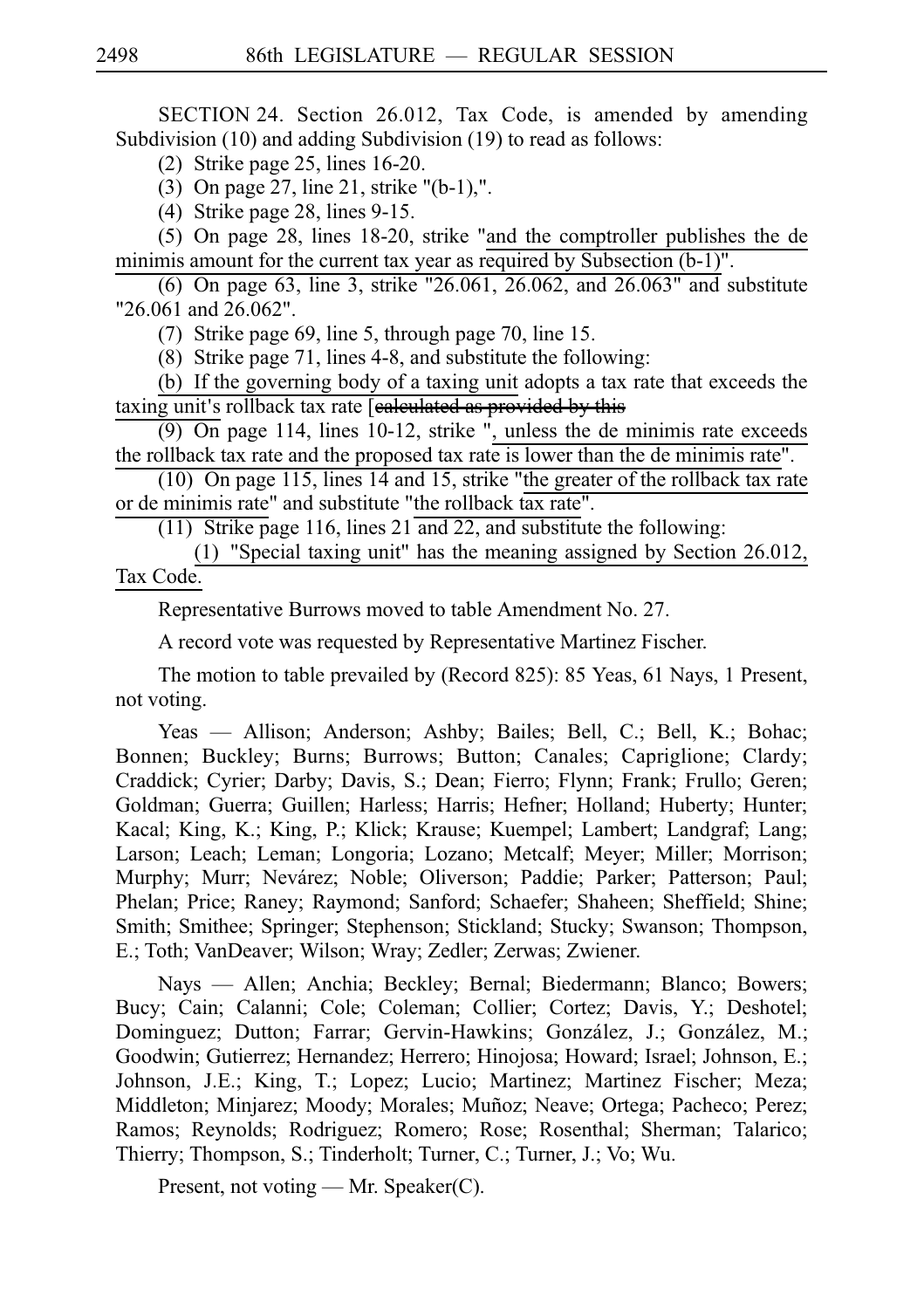Absent, Excused, Committee Meeting — Walle.

Absent — Johnson, J.D.; White.

### **STATEMENTS OF VOTE**

When Record No. 825 was taken, I was shown voting yes. I intended to vote no.

Stickland

When Record No. 825 was taken, I was shown voting yes. I intended to vote no.

Toth

When Record No. 825 was taken, I was in the house but away from my desk. I would have voted no.

White

#### **Amendment No. 28**

Representative Martinez Fischer offered the following amendment to **CSSBi2**:

Amend **CSSB 2** (house committee report) as follows:

(1) On page 27, line 21, strike "(c-2)," and substitute "(c-2), (c-3),".

(2) On page 30, between lines 5 and 6, insert the following:

 $(c-2)$  This subsection expires January 1, 2025. Notwithstanding any other provision of this section, the governing body of a taxing unit other than a special taxing unit may direct the designated officer or employee to calculate the rollback tax rate of the taxing unit in the manner provided for a special taxing unit if any part of the taxing unit is located in an area declared a disaster area during the 2015, 2016, 2017, 2018, or 2019 tax year by the governor or by the president of the United States and the total taxable value of property taxable by the taxing unit as shown on the appraisal roll for the taxing unit submitted by the assessor for the taxing unit to the governing body does not exceed the total taxable value of property taxable by the taxing unit on January 1 of the tax year in which the disaster occurred. The designated officer or employee shall continue calculating the rollback tax rate in the manner provided by this subsection until the earlier of:

 $(1)$  the first tax year in which the total taxable value of property taxable by the taxing unit as shown on the appraisal roll for the taxing unit submitted by the assessor for the taxing unit to the governing body exceeds the total taxable value of property taxable by the taxing unit on January 1 of the tax year in which the disaster occurred; or

(2) the fifth tax year after the tax year in which the disaster occurred.

(3)  $\overline{On}$  page 30, line 6, strike "(c-2)" and substitute "(c-3)".

(4) On page 38, line 14, strike "Subsection  $(c-1)$ " and substitute "Subsections (c-1) and (c-2)".

(5) On page 41, between lines 20 and 21, insert the following: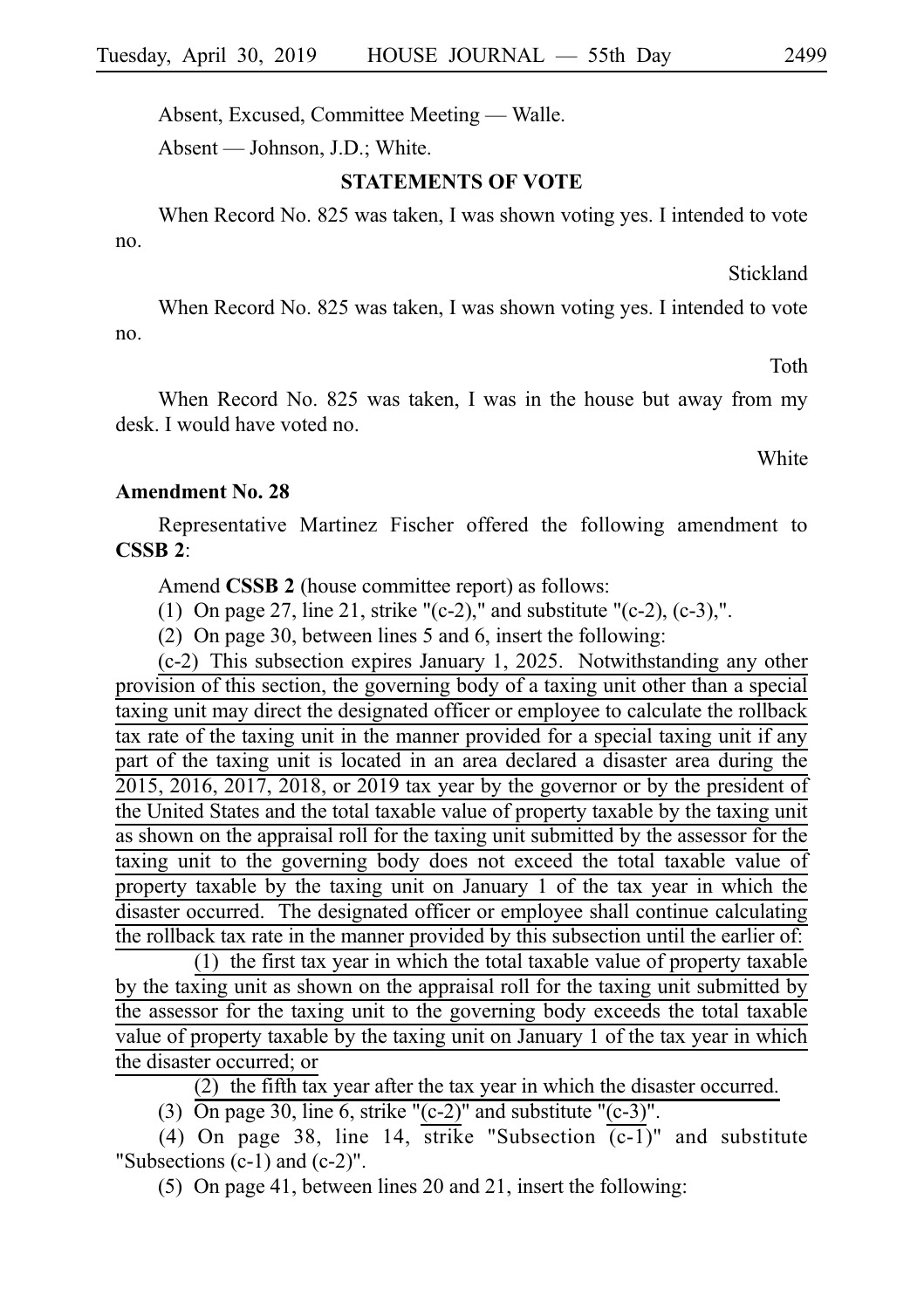(c-2) This subsection expires January 1, 2025. Notwithstanding any other provision of this section, the governing body of a taxing unit, other than a special taxing unit, that calculates the taxing unit's rollback tax rate under this section may direct the designated officer or employee to calculate the rollback tax rate of the taxing unit in the manner provided by this section for a special taxing unit if any part of the taxing unit is located in an area declared a disaster area during the  $2015$ ,  $2016$ ,  $2017$ ,  $2018$ , or  $2019$  tax year by the governor or by the president of the United States and the total taxable value of property taxable by the taxing unit as shown on the appraisal roll for the taxing unit submitted by the assessor for the taxing unit to the governing body does not exceed the total taxable value of property taxable by the taxing unit on January 1 of the tax year in which the disaster occurred. The designated officer or employee shall continue calculating the rollback tax rate in the manner provided by this subsection until the earlier of:

(1) the first tax year in which the total taxable value of property taxable by the taxing unit as shown on the appraisal roll for the taxing unit submitted by the assessor for the taxing unit to the governing body exceeds the total taxable value of property taxable by the taxing unit on January 1 of the tax year in which the disaster occurred; or

(2) the fifth tax year after the tax year in which the disaster occurred.

Amendment No. 28 was withdrawn.

## **Amendment No. 29**

Representative Rodriguez offered the following amendment to **CSSB 2**:

Amend **CSSB 2** (house committee report) by adding the following appropriately numbered SECTION to the bill and renumbering the SECTIONS of the bill accordingly:

SECTION \_\_\_\_. Chapter 26, Tax Code, is amended by adding Section 26.0446 to read as follows:

Sec. 26.0446. LOCAL OPTION ELECTION TO TEMPORARILY INCREASE ROLLBACK TAX RATE. (a) This section applies only to a municipality or county that is not a special taxing unit.

 $(b)$  The governing body of a taxing unit may call an election for the purpose of allowing the voters of the taxing unit to determine whether to authorize the taxing unit to increase the rate at which maintenance and operations taxes may be imposed without voter approval by a rate not to exceed  $$0.01$  per \$100 of taxable value for a period not to exceed four tax years if the additional revenue from the increased rate is dedicated to pay costs for one or more purposes proposed by the taxing unit to the voters at the election.

 $(c)$  At an election held under this section, the ballots shall be prepared to permit voting for or against the proposition: "Increasing the rate at which the maintenance and operations taxes of the (name of taxing unit) may be increased by (insert rate not to exceed \$0.01 per \$100 of taxable value) for the (insert the applicable tax years not to exceed the four tax years following the tax year in which the election is held) tax years without voter approval in those tax years if the additional revenue is dedicated to pay (purpose or purposes for which the revenue is dedicated)."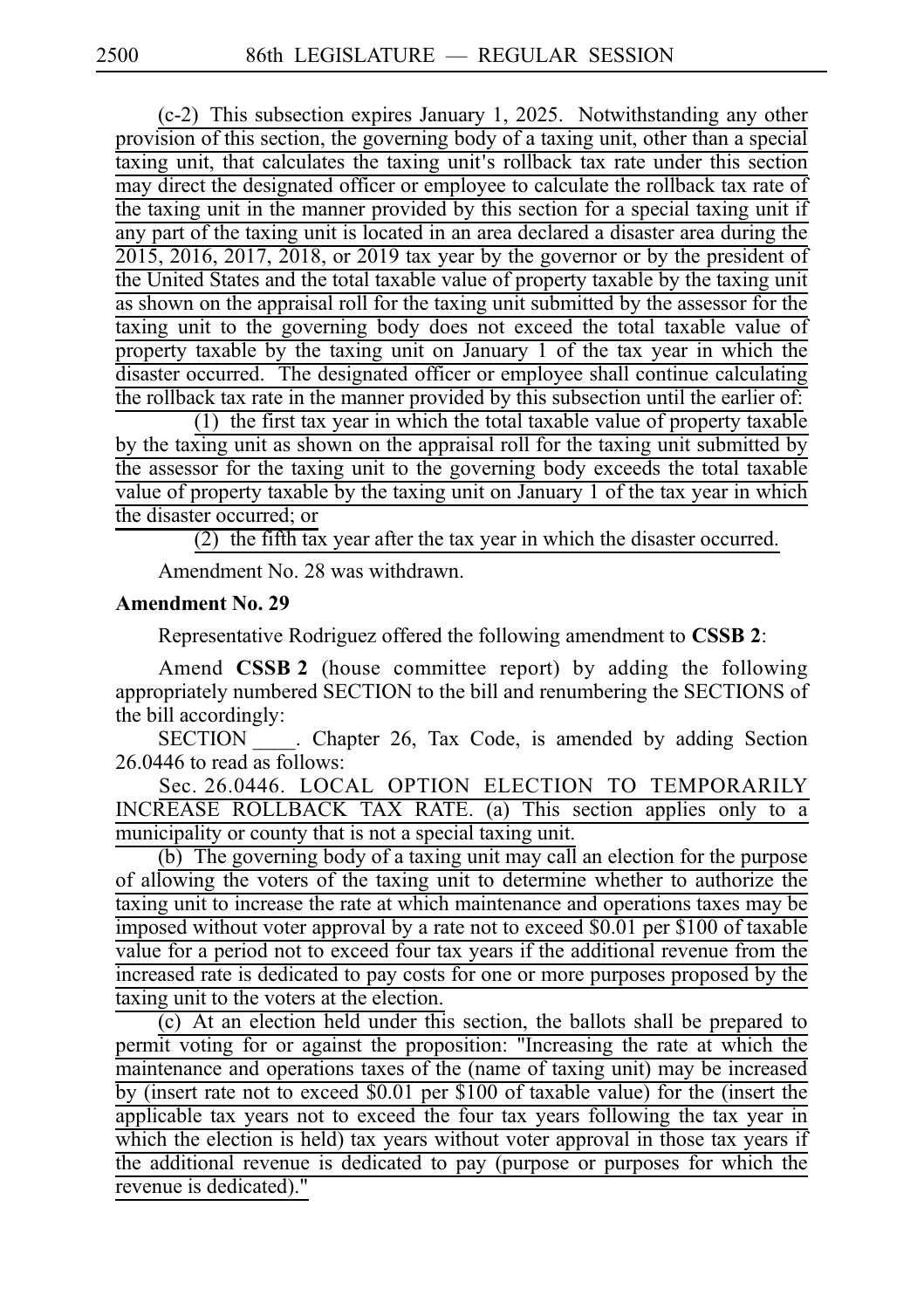(d) If a majority of the votes cast in the election favor the proposition, in each of the applicable tax years following the year in which the election is held:

 $(1)$  the designated officer or employee of the taxing unit shall add the applicable rate to the end of the formula for computing the rollback tax rate of the taxing unit; and

 $(2)$  the taxing unit may use the additional revenue from the increased rate only to pay costs for the purpose or purposes approved by the voters at the election.

Representative Burrows moved to table Amendment No. 29.

A record vote was requested by Representative Rodriguez.

The motion to table prevailed by (Record 826): 84 Yeas, 63 Nays, 1 Present, not voting.

Yeas — Allison; Anderson; Ashby; Bailes; Bell, C.; Bell, K.; Biedermann; Bohac; Bonnen; Buckley; Burns; Burrows; Button; Cain; Capriglione; Clardy; Craddick; Cyrier; Darby; Davis, S.; Dean; Flynn; Frank; Frullo; Geren; Goldman; Guerra; Harless; Harris; Hefner; Holland; Huberty; Hunter; Kacal; King, K.; King, P.; Klick; Krause; Kuempel; Lambert; Landgraf; Lang; Larson; Leach; Leman; Longoria; Lozano; Metcalf; Meyer; Middleton; Miller; Morrison; Murphy; Murr; Noble; Oliverson; Paddie; Parker; Patterson; Paul; Phelan; Price; Raney; Sanford; Schaefer; Shaheen; Sheffield; Shine; Smith; Smithee; Springer; Stephenson; Stickland; Stucky; Swanson; Thompson, E.; Tinderholt; Toth; VanDeaver; White; Wilson; Wray; Zedler; Zerwas.

Nays — Allen; Anchia; Beckley; Bernal; Blanco; Bowers; Bucy; Calanni; Canales; Cole; Coleman; Collier; Cortez; Davis, Y.; Deshotel; Dominguez; Dutton; Farrar; Fierro; González, J.; González, M.; Goodwin; Guillen; Gutierrez; Hernandez; Herrero; Hinojosa; Howard; Israel; Johnson, E.; Johnson, J.D.; Johnson, J.E.; King, T.; Lopez; Lucio; Martinez; Martinez Fischer; Meza; Minjarez; Moody; Morales; Muñoz; Neave; Nevárez; Ortega; Pacheco; Perez; Ramos; Raymond; Reynolds; Rodriguez; Romero; Rose; Rosenthal; Sherman; Talarico; Thierry; Thompson, S.; Turner, C.; Turner, J.; Vo; Wu; Zwiener.

Present, not voting — Mr. Speaker(C).

Absent, Excused, Committee Meeting — Walle.

Absent — Gervin-Hawkins.

## **STATEMENT OF VOTE**

When Record No. 826 was taken, I was shown voting no. I intended to vote yes.

Raymond

### **MESSAGE FROM THE SENATE**

A message from the senate was received at this time (see the addendum to the daily journal, Messages from the Senate, Message No. 2).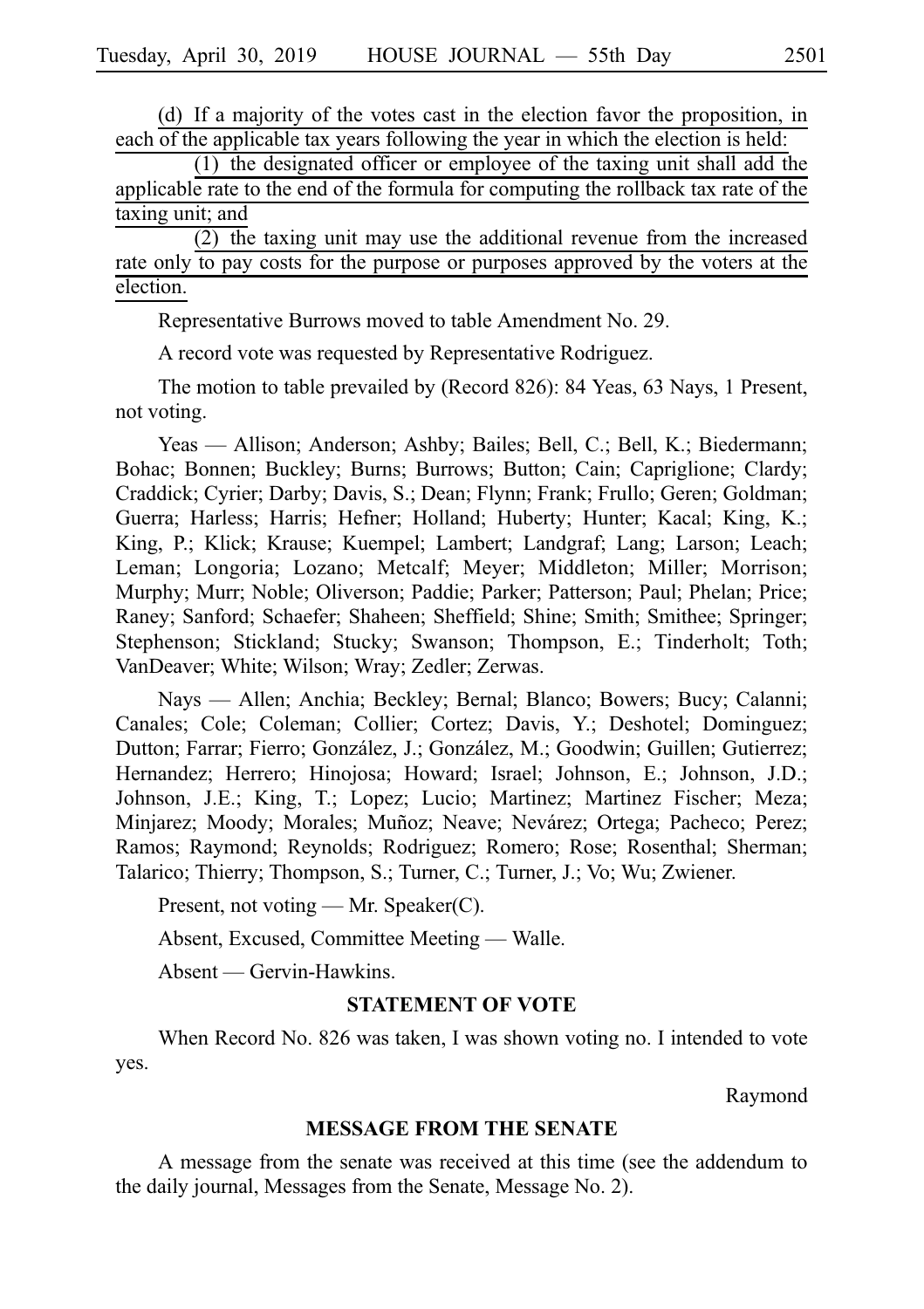#### **CSSB 2 - (consideration continued)**

### **Amendment No. 30**

Representatives Morrison, T. King, P. King, Nevárez, Darby, Lambert, VanDeaver, Paddie, Cyrier, Springer, Kacal, K. King, Lang, Sheffield, Landgraf, and Kuempel offered the following amendment to **CSSB 2**:

Amend **CSSB 2** (house committee report) as follows:

- (1) On page 45, line 17, strike "and (c)," and substitute "(c), and (d),".
- (2) On page 46, between lines  $17$  and  $18$ , insert the following:

(d) In this section, "enhanced indigent health care expenditures" for a tax year means the amount spent by the taxing unit for the maintenance and operation costs of providing indigent health care under Chapter 61, [at the increased minimum eligibility standards established under Section 61.006, Health and Safety Code, [effective on or after January 1, 2000,] in the period beginning on July 1 of the year preceding the tax year for which the tax is adopted and ending on June 30 of the tax year for which the tax is adopted, less the amount of state assistance received by the taxing unit in accordance with Chapter 61, Health and Safety Code, that is attributable to those costs.

Amendment No. 30 was adopted.

#### **Amendment No. 31**

Representative E. Johnson offered the following amendment to **CSSBi2**:

Amend **CSSB 2** (house committee report) by adding the following appropriately numbered SECTION to the bill and renumbering the SECTIONS of the bill accordingly:

SECTION \_\_\_\_\_. Chapter 26, Tax Code, is amended by adding Section 26.0443 to read as follows:

Sec. 26.0443. TAX RATE ADJUSTMENT FOR PUBLIC SAFETY EXPENDITURES. (a) In this section, "public safety expenditures" for a tax year means the amount of expenditures made by a taxing unit in the period beginning on July 1 of the year preceding the tax year for which a tax is adopted and ending on June 30 of the tax year for which the tax is adopted on costs to equip, train, compensate, and provide benefits to individuals who provide law enforcement, fire protection, and emergency medical services.

(b) If a taxing unit's public safety expenditures exceed the amount of those expenditures for the preceding tax year, the no-new-revenue maintenance and operations rate for the taxing unit is increased by the rate computed according to the following formula:

(Current Tax Year's Public Safety Expenditures - Preceding Tax Year's Public Safety Expenditures) / (Current Total Value - New Property Value)

 $\overline{(c)}$  The taxing unit shall include a notice of the increase in the no-new-revenue maintenance and operations rate provided by this section, including a description and amount of public safety expenditures, in the information published under Section 26.04(e) and, as applicable, in the notice prescribed by Section 26.06 or 26.061.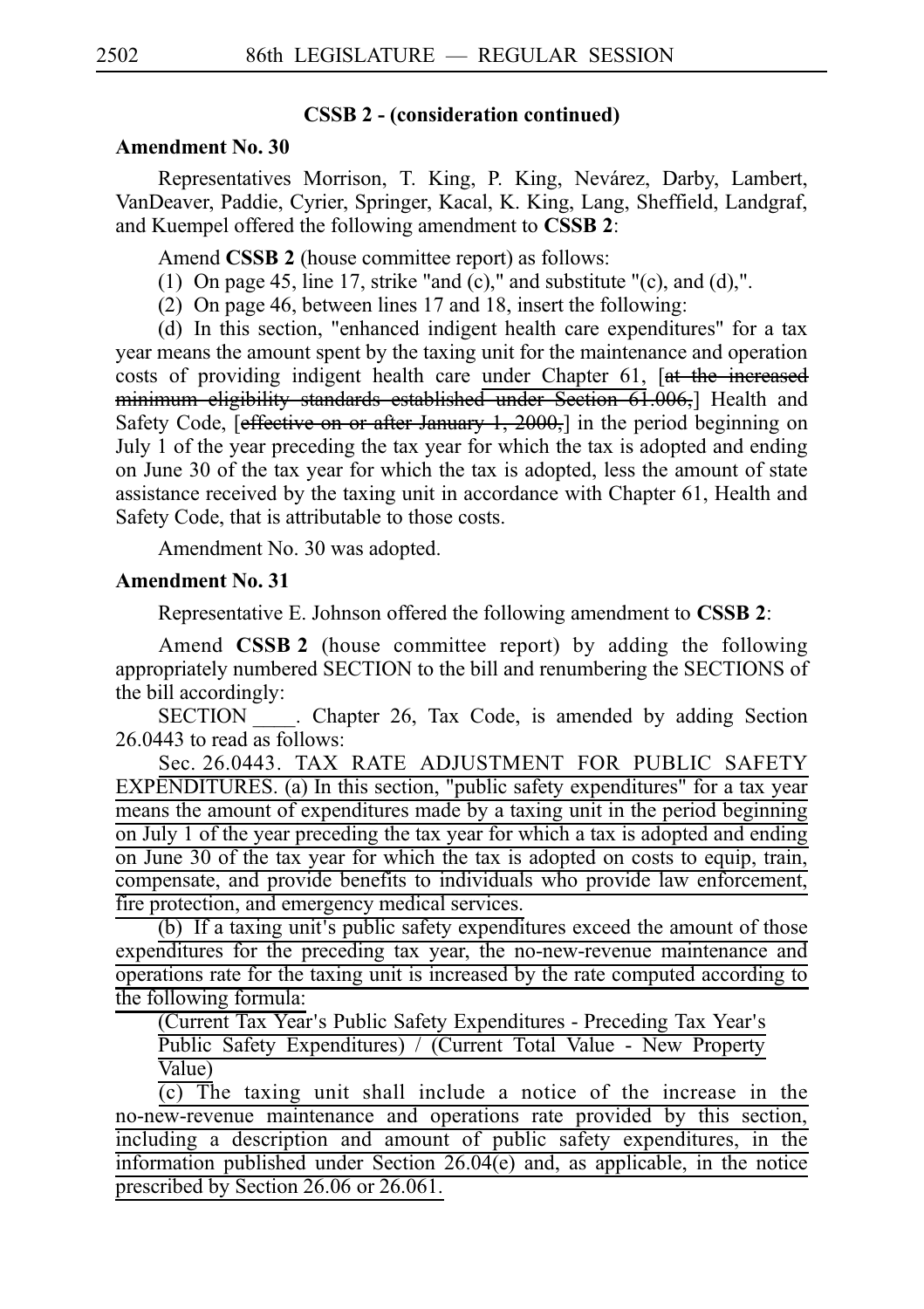Representative Burrows moved to table Amendment No. 31.

A record vote was requested by Representative E. Johnson.

The motion to table prevailed by (Record 827): 80 Yeas, 65 Nays, 1 Present, not voting.

Yeas — Allison; Anderson; Ashby; Bailes; Bell, C.; Bell, K.; Biedermann; Bohac; Bonnen; Buckley; Burns; Burrows; Cain; Capriglione; Clardy; Craddick; Cyrier; Darby; Dean; Flynn; Frank; Frullo; Geren; Goldman; Guillen; Harless; Harris; Hefner; Holland; Huberty; Hunter; Kacal; King, K.; King, P.; Klick; Krause; Kuempel; Lambert; Landgraf; Lang; Larson; Leman; Longoria; Lozano; Metcalf; Middleton; Miller; Morrison; Murphy; Murr; Noble; Oliverson; Paddie; Parker; Patterson; Paul; Phelan; Price; Raney; Raymond; Sanford; Schaefer; Sheffield; Shine; Smith; Smithee; Springer; Stephenson; Stickland; Stucky; Swanson; Thompson, E.; Tinderholt; Toth; VanDeaver; White; Wilson; Wray; Zedler; Zerwas.

Nays — Allen; Anchia; Beckley; Bernal; Blanco; Bowers; Bucy; Calanni; Canales; Cole; Coleman; Collier; Cortez; Davis, Y.; Deshotel; Dominguez; Dutton; Farrar; Fierro; Gervin-Hawkins; González, J.; González, M.; Goodwin; Guerra; Gutierrez; Hernandez; Herrero; Hinojosa; Howard; Israel; Johnson, E.; Johnson, J.D.; Johnson, J.E.; King, T.; Leach; Lopez; Lucio; Martinez; Martinez Fischer; Meyer; Meza; Minjarez; Moody; Morales; Muñoz; Neave; Nevárez; Ortega; Perez; Ramos; Reynolds; Rodriguez; Romero; Rose; Rosenthal; Shaheen; Sherman; Talarico; Thierry; Thompson, S.; Turner, C.; Turner, J.; Vo; Wu; Zwiener.

Present, not voting — Mr. Speaker(C).

Absent, Excused, Committee Meeting — Walle.

Absent — Button; Davis, S.; Pacheco.

### **STATEMENTS OF VOTE**

When Record No. 827 was taken, my vote failed to register. I would have voted no.

Button

When Record No. 827 was taken, my vote failed to register. I would have voted yes.

S. Davis

When Record No. 827 was taken, I was in the house but away from my desk. I would have voted no.

#### Pacheco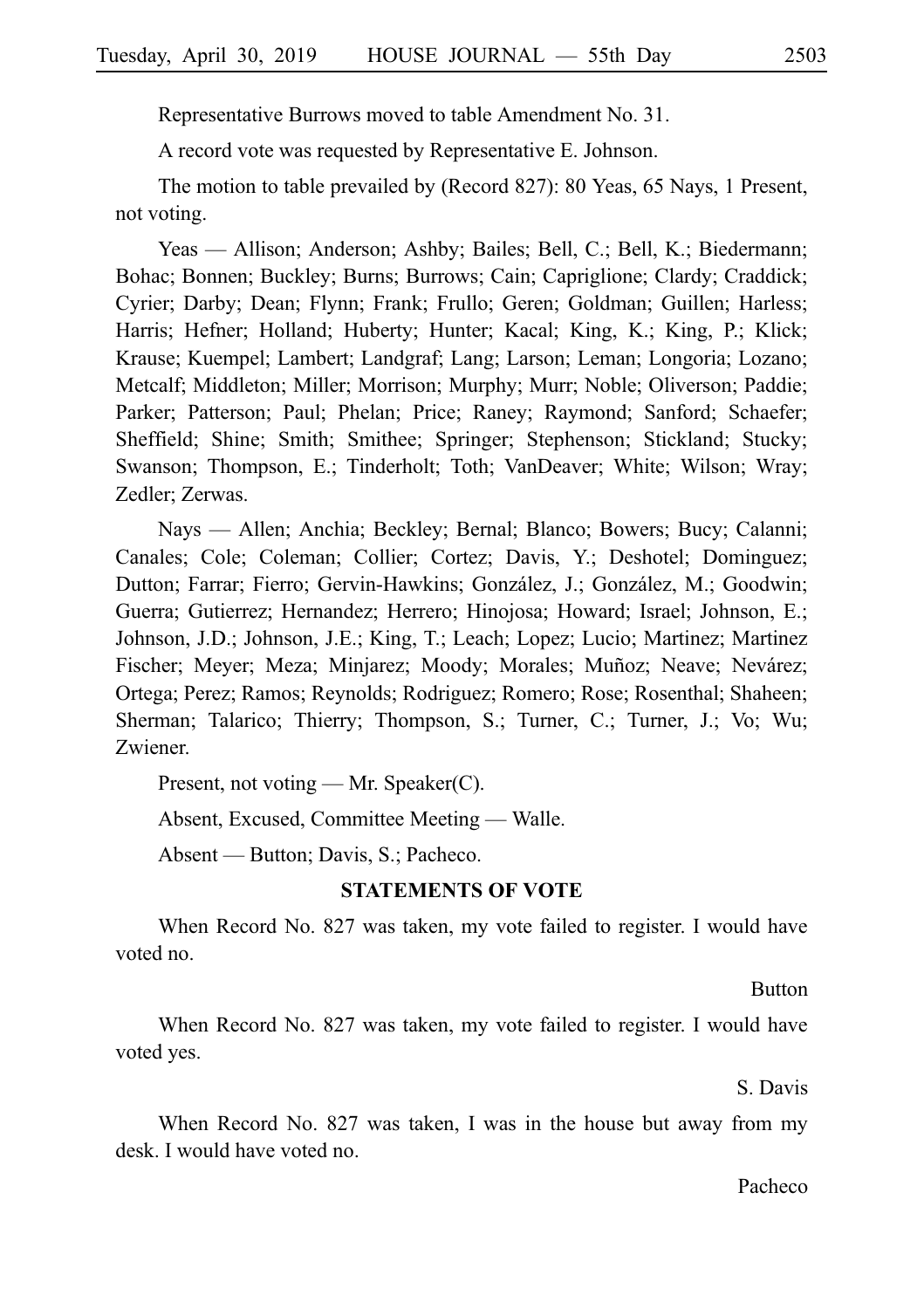### **Amendment No. 32**

Representative E. Johnson offered the following amendment to **CSSBi2**:

Amend **CSSB 2** (house committee report) by adding the following appropriately numbered SECTION to the bill and renumbering the SECTIONS of the bill accordingly:

SECTION Chapter 26, Tax Code, is amended by adding Section 26.0443 to read as follows:

Sec. 26.0443. TAX RATE ADJUSTMENT FOR PUBLIC SAFETY PENSION EXPENDITURES. (a) In this section, "public safety pension expenditures" for a tax year means the amount of expenditures made by a taxing unit in the period beginning on July 1 of the year preceding the tax year for which a tax is adopted and ending on June 30 of the tax year for which the tax is adopted on costs to pay the pensions of individuals employed or formerly employed by the taxing unit to provide law enforcement and fire protection services.

 $\overline{(b)}$  If a taxing unit's public safety pension expenditures exceed the amount of those expenditures for the preceding tax year, the no-new-revenue maintenance and operations rate for the taxing unit is increased by the rate computed according to the following formula:

(Current Tax Year's Public Safety Pension Expenditures - Preceding Tax Year's Public Safety Pension Expenditures) / (Current Total Value -New Property Value)

 $(c)$  The taxing unit shall include a notice of the increase in the no-new-revenue maintenance and operations rate provided by this section, including a description and amount of public safety pension expenditures, in the information published under Section 26.04(e) and, as applicable, in the notice prescribed by Section 26.06 or 26.061.

Representative Burrows moved to table Amendment No. 32.

A record vote was requested by Representative E. Johnson.

The motion to table prevailed by (Record 828): 81 Yeas, 63 Nays, 1 Present, not voting.

Yeas — Allison; Anderson; Ashby; Bailes; Bell, C.; Bell, K.; Biedermann; Bohac; Bonnen; Burns; Burrows; Cain; Capriglione; Clardy; Craddick; Cyrier; Darby; Davis, S.; Dean; Flynn; Frank; Frullo; Geren; Goldman; Guillen; Harless; Harris; Hefner; Holland; Huberty; Hunter; Kacal; King, K.; King, P.; Klick; Krause; Kuempel; Lambert; Landgraf; Lang; Larson; Leman; Longoria; Lozano; Metcalf; Middleton; Miller; Morrison; Murphy; Murr; Noble; Oliverson; Paddie; Parker; Patterson; Paul; Phelan; Price; Raney; Raymond; Sanford; Schaefer; Shaheen; Sheffield; Shine; Smith; Smithee; Springer; Stephenson; Stickland; Stucky; Swanson; Thompson, E.; Tinderholt; Toth; VanDeaver; White; Wilson; Wray; Zedler; Zerwas.

Nays — Allen; Anchia; Beckley; Bernal; Blanco; Bowers; Bucy; Button; Calanni; Canales; Cole; Coleman; Collier; Cortez; Davis, Y.; Deshotel; Dominguez; Dutton; Farrar; Fierro; Gervin-Hawkins; González, J.; González, M.;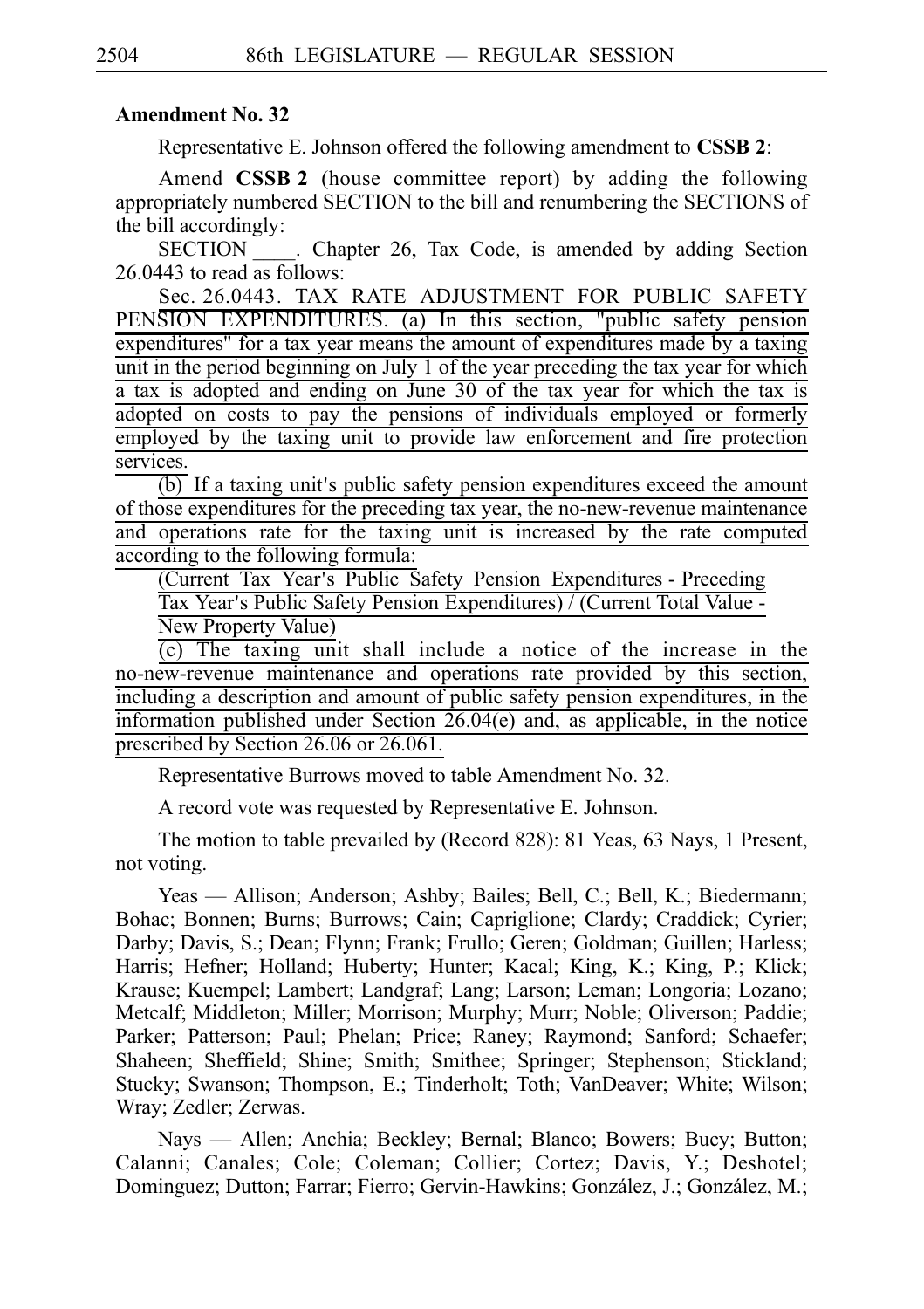Goodwin; Guerra; Gutierrez; Hernandez; Herrero; Hinojosa; Howard; Israel; Johnson, E.; Johnson, J.E.; King, T.; Leach; Lopez; Lucio; Martinez; Martinez Fischer; Meyer; Meza; Minjarez; Moody; Morales; Muñoz; Neave; Nevárez; Ortega; Ramos; Reynolds; Rodriguez; Romero; Rose; Rosenthal; Sherman; Talarico; Thierry; Thompson, S.; Turner, C.; Turner, J.; Vo; Wu; Zwiener.

Present, not voting — Mr. Speaker(C).

Absent, Excused, Committee Meeting — Walle.

Absent — Buckley; Johnson, J.D.; Pacheco; Perez.

### **STATEMENT OF VOTE**

When Record No. 828 was taken, I was in the house but away from my desk. I would have voted yes.

Buckley

# **Amendment No. 33**

Representative Martinez offered the following amendment to **CSSB 2**:

Amend **CSSB 2** (house committee report) by adding the following appropriately numbered SECTION to the bill and renumbering the SECTIONS of the bill accordingly:

SECTION Chapter 26, Tax Code, is amended by adding Section 26.0443 to read as follows:

Sec. 26.0443. TAX RATE ADJUSTMENT FOR LOCAL PARTICIPATION IN STATE TRANSPORTATION PROJECTS EXPENDITURES. (a) In this section, "local participation in state transportation projects expenditures" for a tax year means the amount of expenditures made by the taxing unit in the period beginning on July 1 of the year preceding the tax year for which the tax is adopted and ending on June 30 of the tax year for which the tax is adopted on costs associated with the provision of rights-of-way, financial contributions, maintenance agreements, and any other form of compensation provided by the taxing unit to the Texas Department of Transportation for the purposes of constructing, improving, and maintaining state highway projects.

 $\overline{16}$  if a taxing unit's local participation in state transportation projects expenditures exceed the amount of those expenditures for the preceding tax year, the no-new-revenue maintenance and operations rate for the taxing unit is increased by the rate computed according to the following formula:

(Current Tax Year's Local Participation In State Transportation Projects Expenditures - Preceding Tax Year's Local Participation In State Transportation Projects Expenditures) / (Current Total Value - New Property Value)

 $(c)$  The taxing unit shall include a notice of the increase in the no-new-revenue maintenance and operations rate provided by this section, including a description and amount of local participation in state transportation projects expenditures, in the information published under Section 26.04(e) and, as applicable, in the notice prescribed by Section 26.06 or 26.061.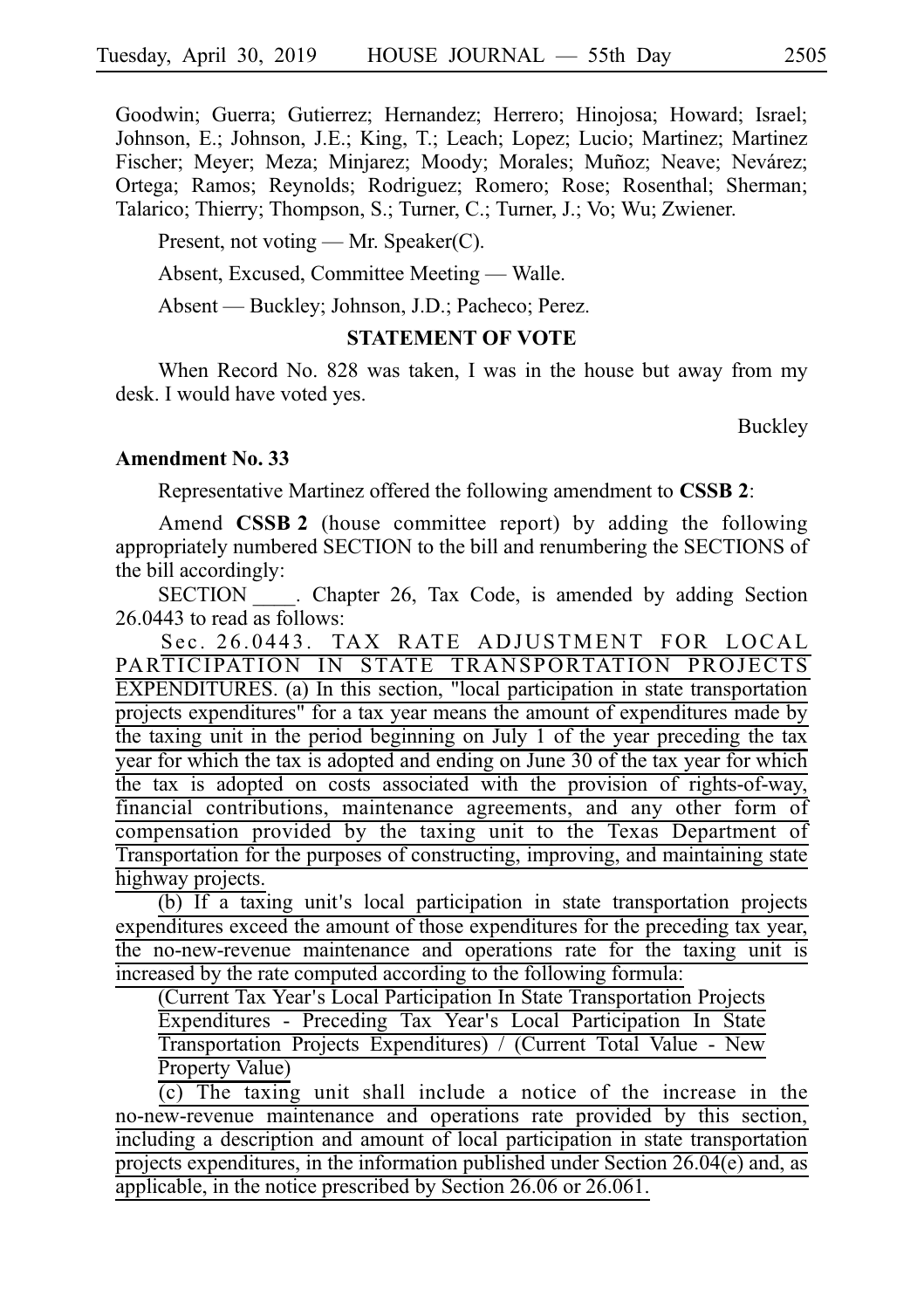Representative Burrows moved to table Amendment No. 33.

A record vote was requested by Representative Martinez.

The motion to table prevailed by (Record 829): 83 Yeas, 57 Nays, 1 Present, not voting.

Yeas — Allison; Anderson; Ashby; Bailes; Bell, C.; Bell, K.; Biedermann; Bohac; Bonnen; Buckley; Burns; Burrows; Button; Cain; Capriglione; Clardy; Craddick; Cyrier; Darby; Dean; Dutton; Flynn; Frank; Frullo; Geren; Goldman; Guillen; Harless; Harris; Hefner; Holland; Huberty; Hunter; Kacal; King, K.; King, P.; Klick; Krause; Kuempel; Lambert; Landgraf; Lang; Larson; Leach; Leman; Longoria; Lozano; Metcalf; Meyer; Miller; Morrison; Murphy; Murr; Noble; Oliverson; Paddie; Parker; Patterson; Paul; Phelan; Price; Raney; Raymond; Sanford; Schaefer; Shaheen; Sheffield; Shine; Smith; Smithee; Springer; Stephenson; Stucky; Swanson; Thompson, E.; Tinderholt; Toth; VanDeaver; White; Wilson; Wray; Zedler; Zerwas.

Nays — Allen; Anchia; Beckley; Bernal; Blanco; Bowers; Bucy; Calanni; Canales; Cole; Collier; Cortez; Davis, Y.; Deshotel; Dominguez; Farrar; Fierro; Gervin-Hawkins; González, J.; González, M.; Goodwin; Guerra; Gutierrez; Hernandez; Hinojosa; Howard; Israel; Johnson, E.; Johnson, J.E.; King, T.; Lopez; Lucio; Martinez; Meza; Minjarez; Moody; Morales; Muñoz; Neave; Nevárez; Ortega; Pacheco; Perez; Ramos; Reynolds; Romero; Rose; Rosenthal; Sherman; Talarico; Thierry; Thompson, S.; Turner, C.; Turner, J.; Vo; Wu; Zwiener.

Present, not voting — Mr. Speaker(C).

Absent, Excused, Committee Meeting — Walle.

Absent — Coleman; Davis, S.; Herrero; Johnson, J.D.; Martinez Fischer; Middleton; Rodriguez; Stickland.

### **STATEMENT OF VOTE**

When Record No. 829 was taken, I was in the house but away from my desk. I would have voted yes.

Middleton

#### **Amendment No. 34**

Representative Rodriguez offered the following amendment to **CSSBi2**:

Amend **CSSB 2** (house committee printing) by adding the following appropriately numbered SECTION to the bill and renumbering the SECTIONS of the bill accordingly:

SECTION Chapter 26, Tax Code, is amended by adding Section 26.0443 to read as follows:

Sec. 26.0443. TAX RATE ADJUSTMENT FOR ECONOMIC DEVELOPMENT EXPENDITURES. (a) In this section, "economic development expenditures" for a tax year means the amount of expenditures other than expenditures from debt made by a taxing unit in the period beginning on July 1 of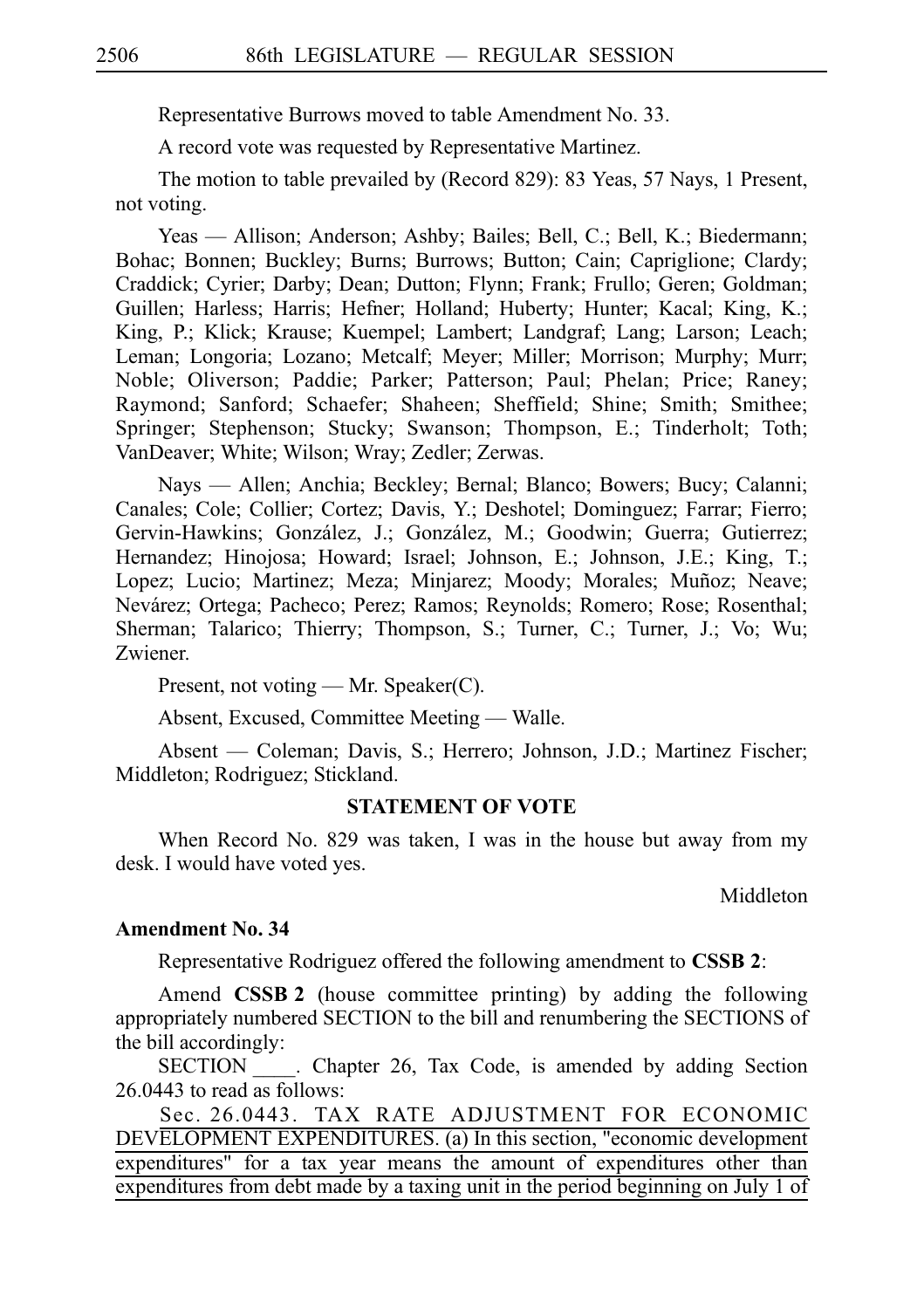the year preceding the tax year for which the tax is adopted and ending on June 30 of the tax year for which the tax is adopted on obligations made pursuant to Chapter 312 of this code and Chapters 380 and 381, Local Government Code.

(b) If a taxing unit's economic development expenditures exceed the amount of those expenditures for the preceding tax year, the no-new-revenue maintenance and operations rate for the taxing unit is increased by the rate computed according to the following formula:

(Current Tax Year's Economic Development Expenditures - Preceding Tax Year's Economic Development Expenditures) / (Current Total Value - New Property Value)

(c) The taxing unit shall include a notice of the increase in the no-new-revenue maintenance and operations rate provided by this section, including a description and the amount of the economic development expenditures, in the information published under Section 26.04(e) and, as applicable, in the notice prescribed by Section 26.06 or 26.061.

Representative Burrows moved to table Amendment No. 34.

A record vote was requested by Representative Rodriguez.

The motion to table prevailed by (Record 830): 85 Yeas, 61 Nays, 1 Present, not voting.

Yeas — Allison; Anderson; Ashby; Bailes; Bell, C.; Bell, K.; Biedermann; Blanco; Bohac; Bonnen; Buckley; Burns; Burrows; Button; Cain; Capriglione; Clardy; Craddick; Cyrier; Darby; Davis, S.; Dean; Fierro; Flynn; Frank; Frullo; Geren; Goldman; Guillen; Harless; Harris; Hefner; Holland; Huberty; Hunter; Kacal; King, K.; King, P.; Klick; Krause; Kuempel; Lambert; Landgraf; Lang; Larson; Leach; Leman; Lozano; Metcalf; Meyer; Middleton; Miller; Morrison; Murphy; Murr; Noble; Oliverson; Paddie; Parker; Patterson; Paul; Phelan; Price; Raney; Raymond; Sanford; Shaheen; Sheffield; Shine; Smith; Smithee; Springer; Stephenson; Stickland; Stucky; Swanson; Thompson, E.; Tinderholt; Toth; VanDeaver; White; Wilson; Wray; Zedler; Zerwas.

Nays — Allen; Anchia; Beckley; Bernal; Bowers; Bucy; Calanni; Canales; Cole; Coleman; Collier; Cortez; Davis, Y.; Deshotel; Dominguez; Dutton; Gervin-Hawkins; González, J.; González, M.; Goodwin; Guerra; Gutierrez; Hernandez; Herrero; Hinojosa; Howard; Israel; Johnson, E.; Johnson, J.D.; Johnson, J.E.; King, T.; Longoria; Lopez; Lucio; Martinez; Martinez Fischer; Meza; Minjarez; Moody; Morales; Muñoz; Neave; Nevárez; Ortega; Pacheco; Perez; Ramos; Reynolds; Rodriguez; Romero; Rose; Rosenthal; Sherman; Talarico; Thierry; Thompson, S.; Turner, C.; Turner, J.; Vo; Wu; Zwiener.

Present, not voting — Mr. Speaker(C).

Absent, Excused, Committee Meeting — Walle.

Absent — Farrar; Schaefer.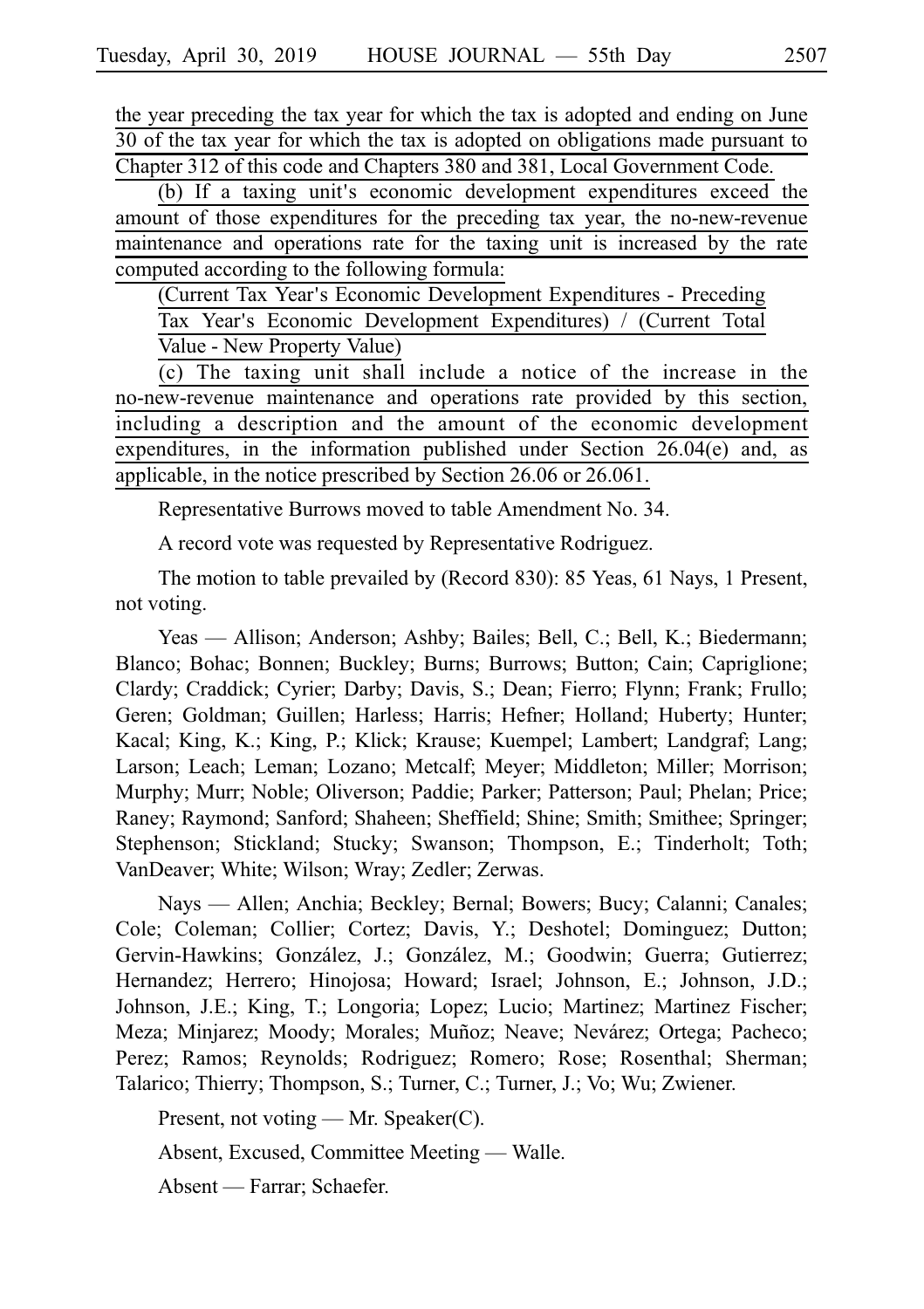# **STATEMENT OF VOTE**

When Record No. 830 was taken, I was in the house but away from my desk. I would have voted yes.

Schaefer

# **Amendment No. 35**

Representative Zwiener offered the following amendment to **CSSB 2**:

Amend **CSSB 2** (senate committee printing) by adding the following appropriately numbered SECTION to the bill and renumbering the SECTIONS of the bill accordingly:

SECTION Chapter 26, Tax Code, is amended by adding Section 26.  $\qquad$  to read as follows:

Sec. 26. \_\_\_. TAX RATE ADJUSTMENT FOR FLOOD RISK MITIGATION EXPENDITURES. (a) In this section, "flood risk mitigation expenditures" for a tax year means the amount of expenditures made by a taxing unit in the period beginning on July 1 of the year preceding the tax year for which the tax is adopted and ending on June 30 of the tax year for which the tax is adopted on the costs of structural and non-structural flood mitigation activities, including but not limited:

 $(1)$  the construction of levees, dikes, floodwalls, dams, and other channel alterations to provide larger-scale flood benefits;

 $(2)$  culverts, gates, diversions, vegetation (including trees), and detention and retention basins, aimed at protecting critical facilities (water supply infrastructure, utilities, sanitary sewer systems, roads, and bridges) and other properties by retaining or diverting floodwater which accumulates during rain events;

(3) acquisition of high risk flood property to prevent future development or loss of life;

 $(4)$  planning and administrative activities to minimize development in high risk flood areas; and

 $(5)$  emergency services planning for response to severe flood events.

(b) If a taxing unit's flood risk mitigation expenditures exceed the amount of those expenditures for the preceding tax year, the no-new-revenue maintenance and operations rate for the taxing unit is increased by the rate computed according to the following formula:

(Current Tax Year's Flood Risk Mitigation Expenditures - Preceding

Tax Year's Flood Risk Mitigation Expenditures) / (Current Total Value - New Property Value)

 $(c)$  The taxing unit shall include a notice of the increase in the no-new-revenue maintenance and operations rate provided by this section, including a description and the amount of the flood risk mitigation expenditures, in the information published under Section 26.04(e) and, as applicable, in the notice prescribed by Section 26.06 or 26.061.

Representative Burrows moved to table Amendment No. 35.

The motion to table prevailed.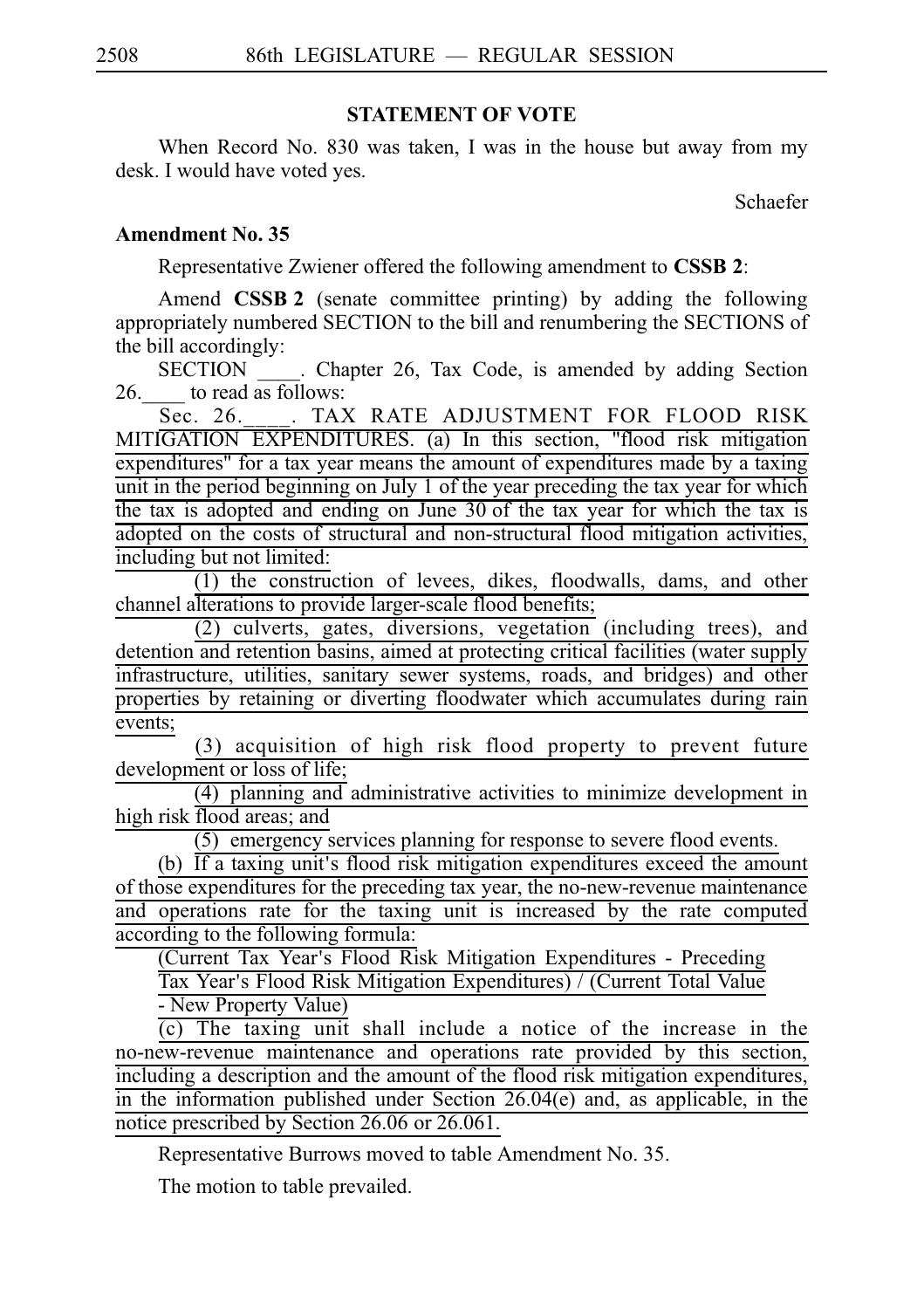### **REMARKS ORDERED PRINTED**

Representative Martinez Fischer moved to print all remarks on **CSSBi2**.

The motion prevailed. [Please refer to the supplement to this journal for the text of the debate on **CSSB 2**.]

### **Amendment No. 36**

Representative Martinez offered the following amendment to **CSSBi2**:

Amend **CSSB 2** (house committee printing) as follows:

(1) Except on page 119, line 24, or where "rollback" is stricken through, replace "rollback" tax rate with the term "voter-approved" tax rate and make any capitalization, underlining, bracketing, or other change necessary to implement this change in terminology.

(2) Strike "an election to ratify the rate" and substitute "an election to seek voter approval of the rate" in each of the following places it appears:

- (A) page 57, lines 2-3;
- (B) page 58, lines  $12-13$ ;
- (C) page 59, lines  $20-21$ ;
- (D) page 63, lines 23-24;
- (E) page 64, line 5; and
- $(F)$  page 69, lines 19-20.

### **Amendment No. 37**

Representative Martinez offered the following amendment to Amendment No. 36:

Amend Amendment No. 36 by Martinez to **CSSB 2** by striking page 1, lines 1-7 and substituting the following:

Amend **CSSB 2** (house committee printing) by striking "an election to ratify the rate" and substituting

Amendment No. 37 was adopted.

Amendment No. 36, as amended, was adopted.

#### **Amendment No. 38**

Representative J. Turner offered the following amendment to **CSSB 2**:

Amend **CSSB 2** (house committee report) as follows:

(1) On page 73, line 7, strike "increase)" and substitute "increase). Last year, the ad valorem tax rate in  $(name of)$  taxing unit) was  $\sqrt{s}$  per \$100 valuation".

(2) On page 73, lines 11 and 12, strike "rate and the difference between that rate and the rollback tax rate" and substitute "rate, the difference between the adopted tax rate and the rollback tax rate, and the taxing unit's tax rate for the preceding tax year".

Amendment No. 38 was adopted.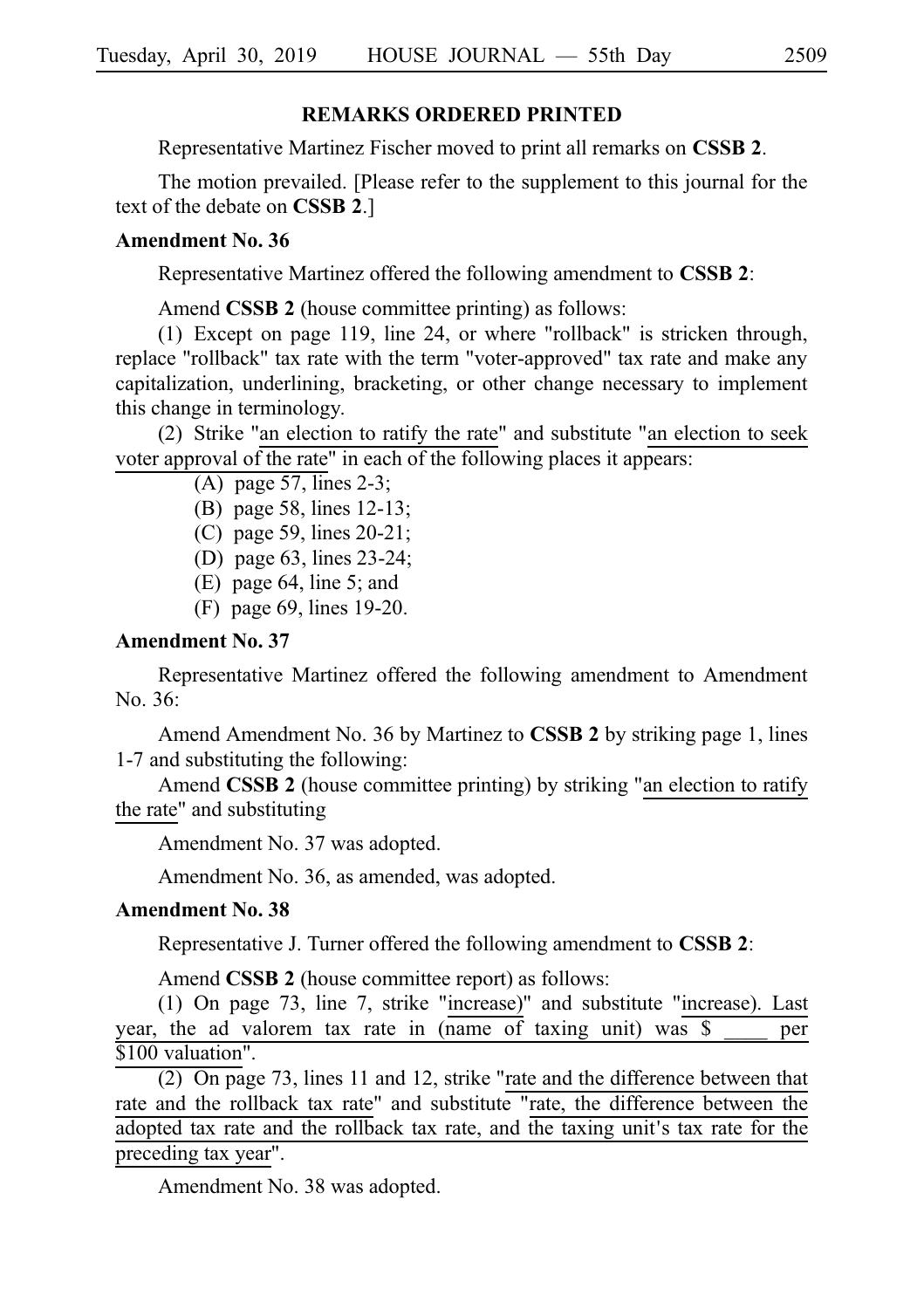### **Amendment No. 39**

Representatives Zwiener, Murr, and K. King offered the following amendment to **CSSB 2**:

Amend **CSSB 2** (house committee report) as follows:

(1) On page 71, line 13, between "flood," and "or", insert "wildfire,".

(2) On page 74, line 22, strike "Section  $26.08(n)$ , Tax Code, is" and substitute "Sections 26.08(a) and (n), Tax Code, are".

(3) On page 74, between lines 23 and 24, insert the following:

(a) If the governing body of a school district adopts a tax rate that exceeds the district's rollback tax rate, the registered voters of the district at an election held for that purpose must determine whether to approve the adopted tax rate. When increased expenditure of money by a school district is necessary to respond to a disaster, including a tornado, hurricane, flood, wildfire, or other calamity, but not including a drought, that has impacted a school district and the governor has requested federal disaster assistance for the area in which the school district is located, an election is not required under this section to approve the tax rate adopted by the governing body for the year following the year in which the disaster occurs.

Amendment No. 39 was adopted.

### **Amendment No. 40**

Representatives Goodwin, Meza, Ortega, Bowers, Zwiener, Hinojosa, Rosenthal, and Dutton offered the following amendment to **CSSB 2**:

Amend **CSSB 2** (house committee report) as follows:

(1) Strike page 74, lines 22 and 23, and substitute the following:

(h) The state shall reimburse a taxing unit for one-half of the reasonable cost of an election required under this section. A taxing unit must apply to the secretary of state for reimbursement. The secretary of state shall pay the costs associated with reimbursing taxing units under this subsection out of funds appropriated to the secretary of state for that purpose. The secretary of state shall adopt rules and prescribe procedures to implement and administer this subsection.

 $SECTION 42. Section 26.08, Tax Code, is amended by annending$ Subsection (n) and adding Subsection (q) to read as follows:

(2) On page 76, between lines 4 and 5, insert the following:

 $(q)$  The state shall reimburse a school district for one-half of the reasonable cost of an election required under this section. A school district must apply to the secretary of state for reimbursement. The secretary of state shall pay the costs associated with reimbursing school districts under this subsection out of funds appropriated to the secretary of state for that purpose. The secretary of state shall adopt rules and prescribe procedures to implement and administer this subsection.

(3) On page 111, line 14, strike "and  $(g)$ " and substitute " $(g)$ , and  $(h)$ ".

(4) On page 116, between lines 19 and 20, insert the following:

 $(g)$  The state shall reimburse a district for one-half of the reasonable cost of an election required under this section. A district must apply to the secretary of state for reimbursement. The secretary of state shall pay the costs associated with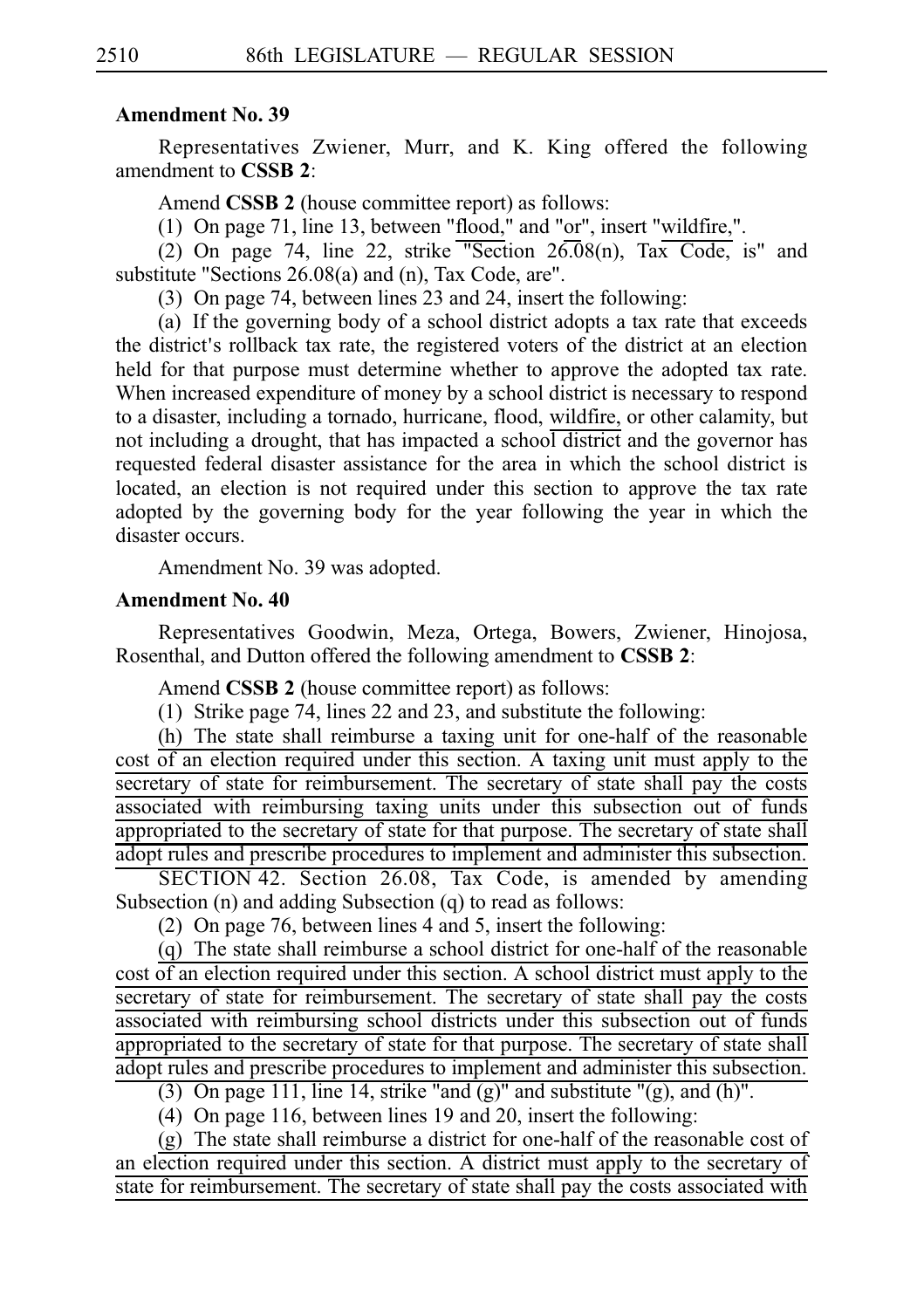reimbursing districts under this subsection out of funds appropriated to the secretary of state for that purpose. The secretary of state shall adopt rules and prescribe procedures to implement and administer this subsection.

(5) On page 116, line 20, strike " $(g)$ " and substitute " $(h)$ ".

Representative Burrows moved to table Amendment No. 40.

A record vote was requested by Representative Goodwin.

The motion to table prevailed by (Record 831): 83 Yeas, 59 Nays, 1 Present, not voting.

Yeas — Allison; Anderson; Ashby; Bailes; Bell, C.; Bell, K.; Biedermann; Bohac; Bonnen; Buckley; Burns; Burrows; Button; Cain; Capriglione; Clardy; Craddick; Cyrier; Darby; Davis, S.; Dean; Flynn; Frank; Frullo; Geren; Goldman; Guerra; Guillen; Harless; Harris; Hefner; Holland; Huberty; Hunter; Kacal; King, K.; King, P.; Klick; Krause; Kuempel; Lambert; Landgraf; Lang; Larson; Leach; Leman; Longoria; Metcalf; Meyer; Middleton; Miller; Morrison; Murphy; Murr; Noble; Oliverson; Paddie; Parker; Patterson; Paul; Phelan; Price; Raney; Raymond; Sanford; Schaefer; Shaheen; Sheffield; Shine; Smith; Springer; Stickland; Stucky; Swanson; Thompson, E.; Tinderholt; Toth; VanDeaver; White; Wilson; Wray; Zedler; Zerwas.

Nays — Allen; Anchia; Beckley; Bernal; Blanco; Bowers; Bucy; Calanni; Canales; Cole; Collier; Cortez; Davis, Y.; Deshotel; Dominguez; Dutton; Farrar; Fierro; Gervin-Hawkins; González, J.; González, M.; Goodwin; Gutierrez; Hernandez; Hinojosa; Howard; Israel; Johnson, E.; Johnson, J.E.; King, T.; Lopez; Lucio; Martinez; Martinez Fischer; Meza; Minjarez; Moody; Morales; Muñoz; Neave; Nevárez; Ortega; Pacheco; Perez; Ramos; Reynolds; Rodriguez; Romero; Rose; Rosenthal; Sherman; Talarico; Thierry; Thompson, S.; Turner, C.; Turner, J.; Vo; Wu; Zwiener.

Present, not voting — Mr. Speaker(C).

Absent, Excused, Committee Meeting — Walle.

Absent — Coleman; Herrero; Johnson, J.D.; Lozano; Smithee; Stephenson.

# **STATEMENT OF VOTE**

When Record No. 831 was taken, I was in the house but away from my desk. I would have voted yes.

Lozano

#### **BILLS AND RESOLUTIONS SIGNED BY THE SPEAKER**

Notice was given at this time that the speaker had signed bills and resolutions in the presence of the house (see the addendum to the daily journal, Signed by the Speaker, Senate List No. 14).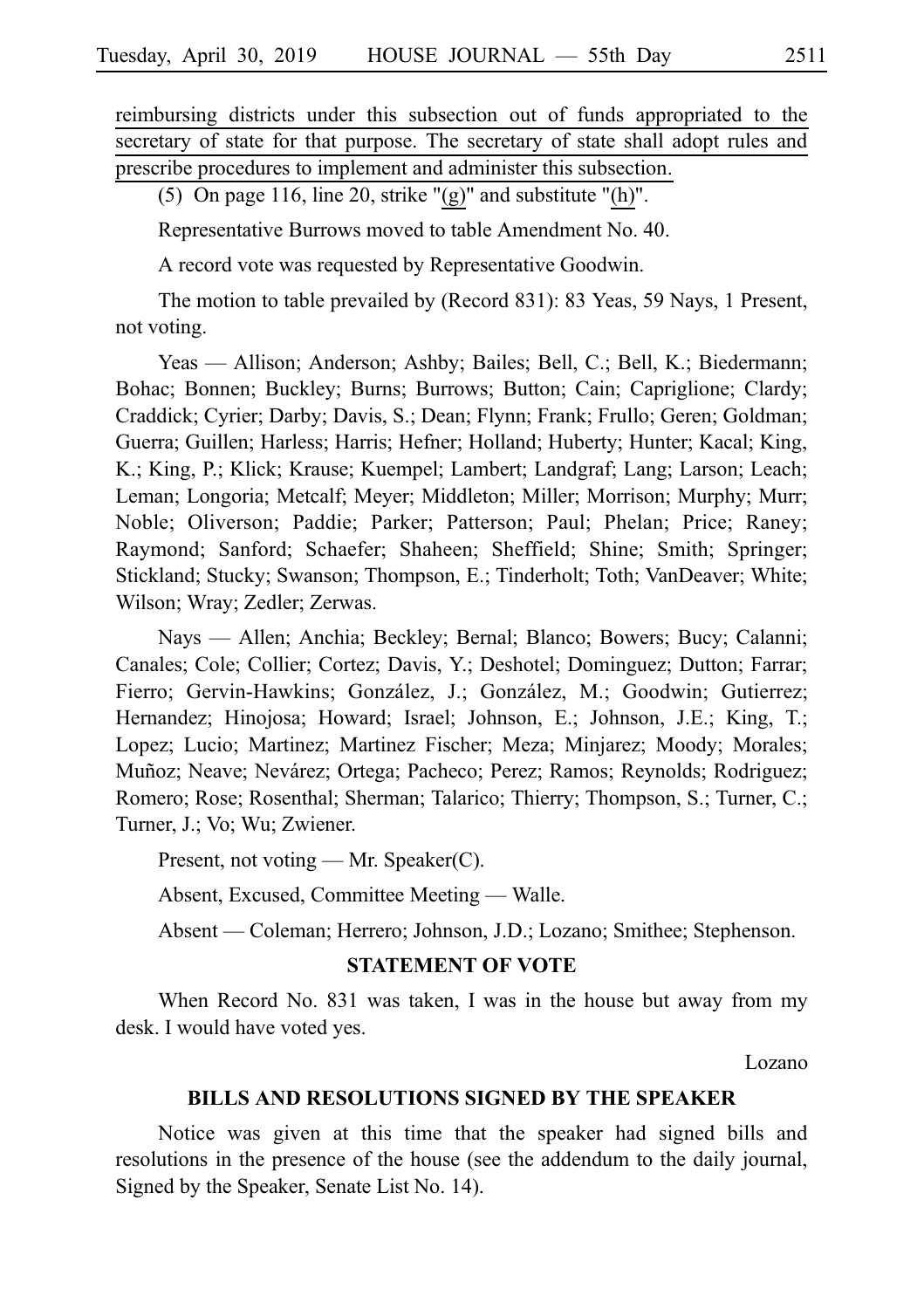# **CSSB 2 - (consideration continued)**

# **Amendment No. 41**

Representative P. King offered the following amendment to **CSSBi2**:

Amend **CSSB 2** (house committee report) as follows:

(1) On page 86, line 5, strike "Section 41.44(d), Tax Code, is" and substitute "Sections 41.44(a) and (d), Tax Code, are".

(2) On page 86, between lines 6 and 7, insert the following:

(a) Except as provided by Subsections (b), (c),  $(c-1)$ , and  $(c-2)$ , to be entitled to a hearing and determination of a protest, the property owner initiating the protest must file a written notice of the protest with the appraisal review board having authority to hear the matter protested:

(1) not later than May 15 or the 30th day after the date that notice to the property owner was delivered to the property owner as provided by Section 25.19, whichever is later;

 $(2)$  in the case of a protest of a change in the appraisal records ordered as provided by Subchapter A of this chapter or by Chapter 25, not later than the 30th day after the date notice of the change is delivered to the property owner;

 $(3)$  in the case of a determination that a change in the use of land appraised under Subchapter C, D, E, or H, Chapter 23, has occurred, not later than the 30th day after the date the notice of the determination is delivered to the property owner; [<del>or</del>]

 $(4)$  in the case of a determination of eligibility for a refund under Section 23.1243, not later than the 30th day after the date the notice of the determination is delivered to the property owner; or

(5) in the case of a protest described by Section 41.41(a)(9), not later than the 30th day after the date the notice of the determination that a change in the use of the land has occurred is delivered to the property owner.

(3) Add the following appropriately numbered SECTIONS to the bill and renumber the SECTIONS of the bill accordingly:

SECTION Section 41.41(a), Tax Code, is amended to read as follows:

(a) A property owner is entitled to protest before the appraisal review board the following actions:

 $(1)$  determination of the appraised value of the owner's property or, in the case of land appraised as provided by Subchapter C, D, E, or H, Chapter 23, determination of its appraised or market value;

(2) unequal appraisal of the owner's property;

 $(3)$  inclusion of the owner's property on the appraisal records;

 $(4)$  denial to the property owner in whole or in part of a partial exemption;

 $(5)$  determination that the owner's land does not qualify for appraisal as provided by Subchapter C, D, E, or H, Chapter 23;

 $(6)$  identification of the taxing units in which the owner's property is taxable in the case of the appraisal district's appraisal roll;

 $(7)$  determination that the property owner is the owner of property;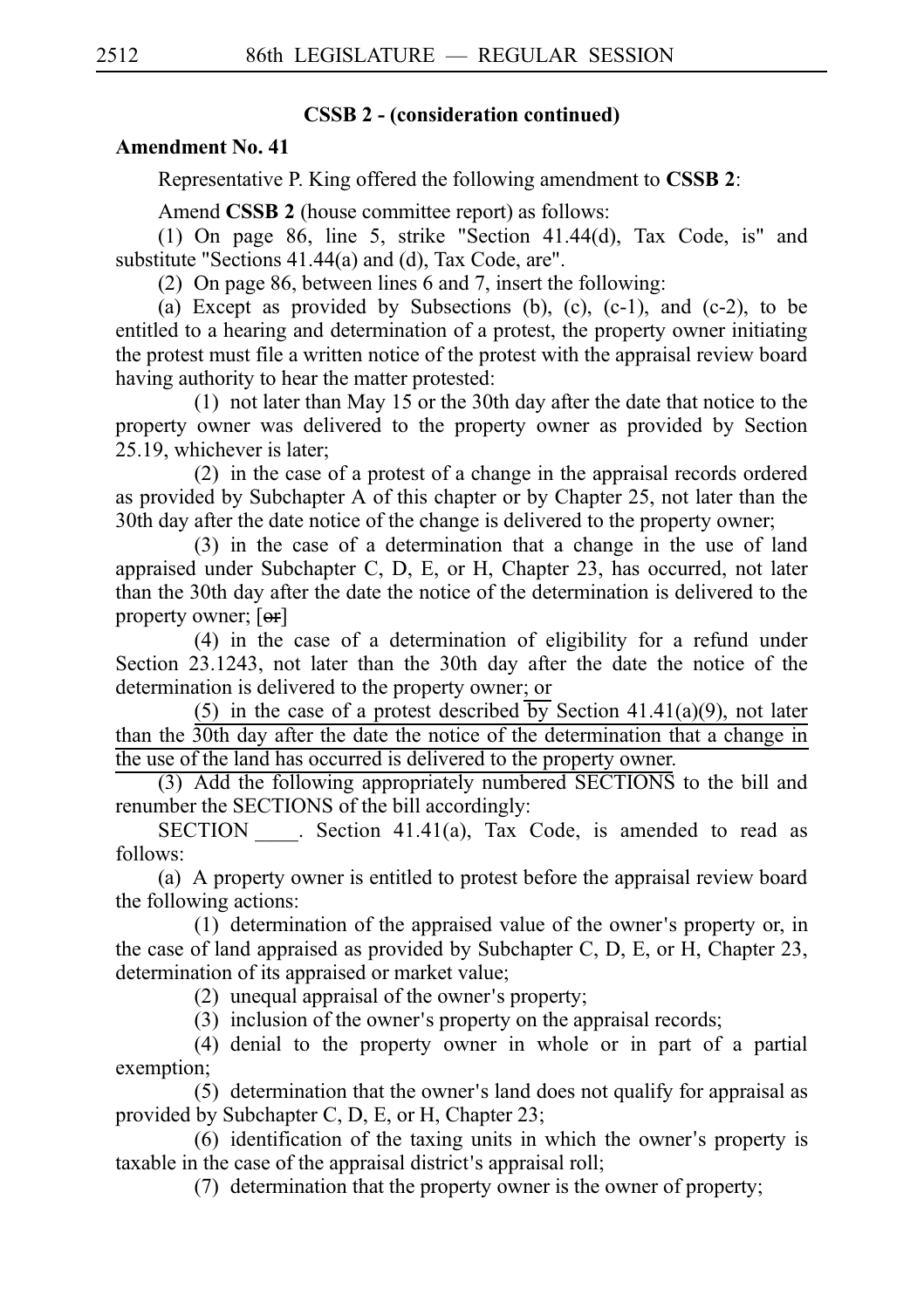$(8)$  a determination that a change in use of land appraised under Subchapter C, D, E, or H, Chapter 23, has occurred;  $[**or**]$ 

(9) for purposes of determining the amount of the additional tax described by Section 23.55(a), determination of the appraised or market value of land appraised as provided by Subchapter D, Chapter 23, for each of the years preceding the year in which the change of use of the land occurs used to determine the amount of additional tax imposed; or

 $(10)$  any other action of the chief appraiser, appraisal district, or appraisal review board that applies to and adversely affects the property owner.

SECTION Sections  $41.41(a)$  and  $41.44(a)$ , Tax Code, as amended by this Act, apply only to a change of use of land appraised under Subchapter D, Chapter 23, Tax Code, that occurs on or after January 1, 2020.

Amendment No. 41 was adopted.

#### **Amendment No. 42**

Representative Geren offered the following amendment to **CSSBi2**:

Amend **CSSB 2** (house committee printing) on page 93, line 16, between "(j-l)" and "An", insert the following:

An appraisal review board must give priority in its schedule of protest hearings filed by a property owner over the age of 65; a disabled property owner; or a property owner who is a military service member, military veteran, or military spouse before scheduling a hearing filed by a designated agent of a property owner.

Amendment No. 42 was adopted.

#### **Amendment No. 43**

Representative Krause offered the following amendment to **CSSBi2**:

Amend **CSSB 2** (house committee report) by adding the following appropriately numbered SECTION to the bill and renumbering the SECTIONS of the bill accordingly:

SECTION  $\qquad$ . (a) Section 41A.03(a-1), Tax Code, is amended to read as follows:

 $(a-1)$  If a property owner requests binding arbitration under this chapter to appeal appraisal review board orders involving two or more contiguous tracts of land that are owned by the property owner [contiguous to one another], a single arbitration deposit in the amount provided by Subsection (a)(2) is sufficient to satisfy the requirement of Subsection (a)(2). For purposes of this subsection, "contiguous tracts of land" means improved or unimproved tracts of land that are touching or that share a common boundary, as determined using appraisal district records or legal descriptions of the tracts.

(b) The changes in law made by this section apply only to a request for binding arbitration under Chapter 41A, Tax Code, that is filed on or after January 1, 2020. A request for binding arbitration under Chapter 41A, Tax Code, that is filed before January 1, 2020, is governed by the law in effect on the date the request is filed, and the former law is continued in effect for that purpose.

Amendment No. 43 was adopted.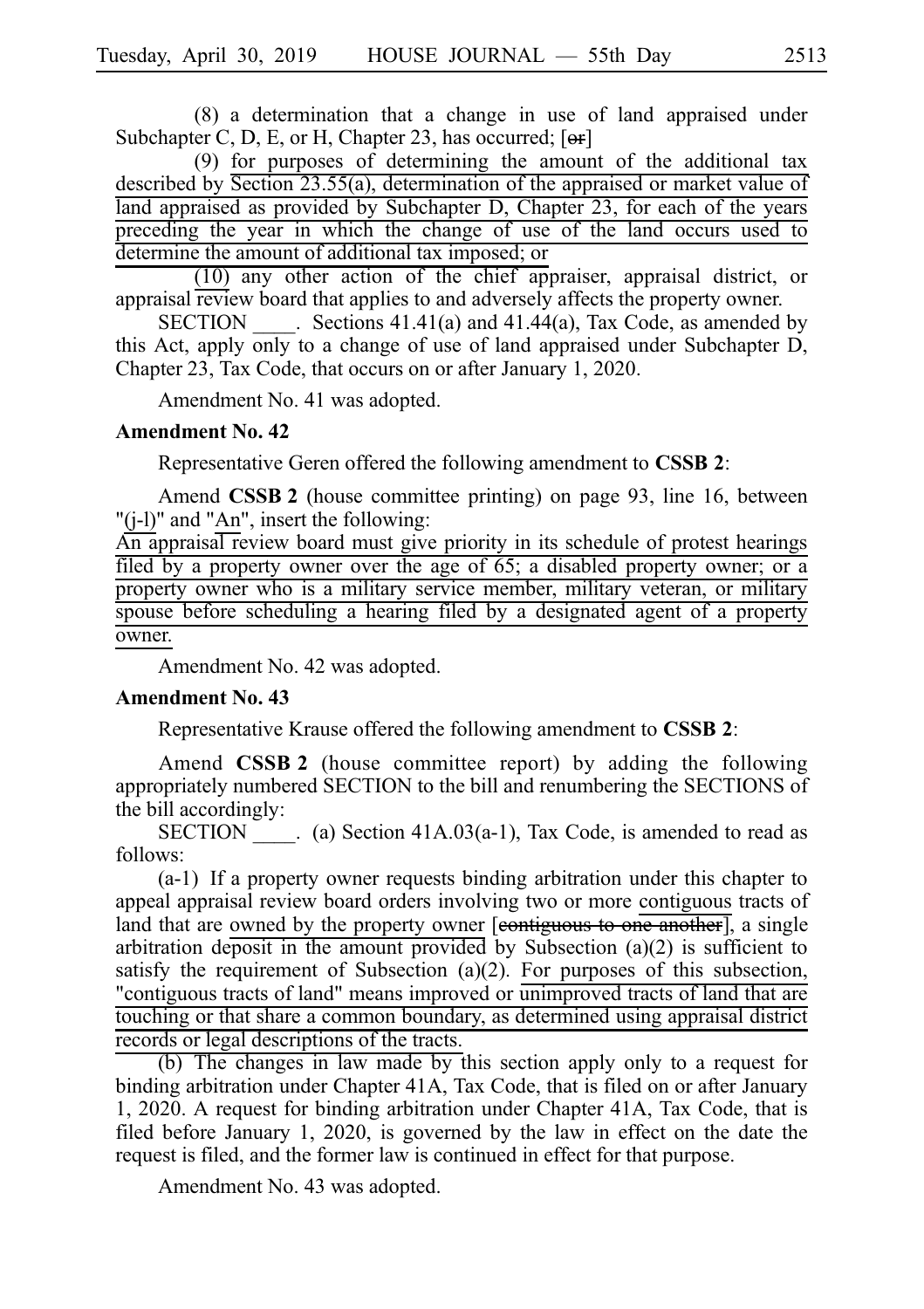# **Amendment No. 44**

Representative Shaheen offered the following amendment to **CSSB 2**:

Amend **CSSB 2** (house committee printing) on page 100, line 12, by striking "five years" and substituting "two [five] years".

Amendment No. 44 was adopted.

# **Amendment No. 45**

Representative Clardy offered the following amendment to **CSSB 2**:

Amend **CSSB 2** (house committee printing) by adding the following appropriately numbered SECTION to the bill and renumbering subsequent SECTIONS of the bill accordingly:

SECTION Chapter 45, Education Code, is amended by adding Subchapter K to read as follows:

SUBCHAPTER K. COUNTY EQUALIZATION TAX

Sec. 45.351. ELECTION TO REVOKE COUNTY EQUALIZATION TAX. The commissioners court of a county for which a county equalization tax was adopted under former Chapter 18 of this code, as that chapter existed on May 1, 1995, and that continues in effect under Section 11.301, may order an election on the question of revoking the county equalization tax, in accordance with former Section 18.11 and other applicable provisions of that former chapter.

Amendment No. 45 was adopted.

# **Amendment No. 46**

Representative Dutton offered the following amendment to **CSSBi2**:

Amend **CSSB 2** (house committee report) by adding the following appropriately numbered SECTION to the bill and renumbering the SECTIONS of the bill accordingly:

SECTION (a) Subtitle B, Title 3, Government Code, is amended by adding Chapter 320A to read as follows:

CHAPTER 320A. REVIEW OF STATE AND LOCAL TAX PREFERENCES SUBCHAPTER A. GENERAL PROVISIONS

Sec. 320A.001. DEFINITIONS. In this chapter:

 $(1)$  "Commission" means the select commission on periodic tax preference review.

 $(2)$  "Tax preference" means an abatement, credit, discount, exclusion, exemption, limitation on appraised value, refund, special valuation, special accounting treatment, special appraisal method or provision, special rate, or special method of reporting authorized by state law or the state constitution that relates to a state or local tax imposed in this state.

SUBCHAPTER B. SELECT COMMISSION ON PERIODIC TAX PREFERENCE REVIEW

Sec. 320A.051. COMPOSITION OF COMMISSION. The select commission on periodic tax preference review is composed of:

 $\overline{(1)}$  five members of the house of representatives, appointed by the speaker of the house of representatives;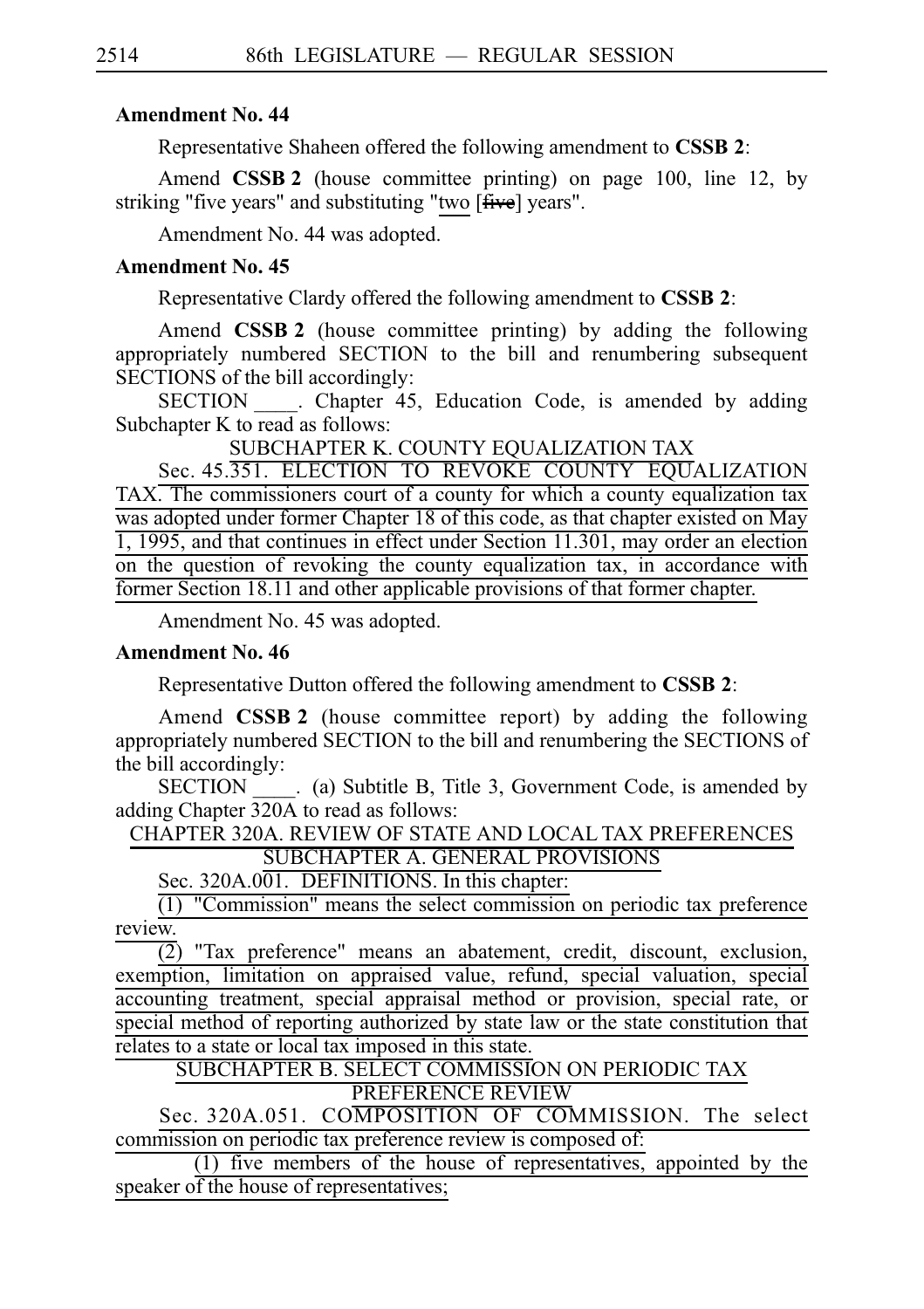(2) five members of the senate, appointed by the lieutenant governor; and

(3) the comptroller.

Sec. 320A.052. TERMS. The members of the commission serve two-year terms that expire December 31 of each even-numbered year.

Sec. 320A.053. VACANCY. If a vacancy occurs, the individual who originally appointed the vacating member or the individual's successor shall appoint an individual to fill the vacancy for the remainder of the unexpired term.

Sec. 320A.054. OFFICERS. (a) The speaker of the house of representatives shall select one member of the commission appointed under Section 320A.051(1) to serve as chair of the commission.

(b) The lieutenant governor shall select one member of the commission appointed under Section 320A.051(2) to serve as vice chair of the commission.

Sec. 320A.055. MEETINGS. The commission shall meet at the call of the chair.

Sec. 320A.056. STAFF. On the commission's request, the Legislative Budget Board, the Texas Legislative Council, the office of the governor, the comptroller, the senate, and the house of representatives shall provide staff to assist the commission in performing the commission's duties.

Sec. 320A.057. COOPERATION BY OTHER STATE ENTITIES. The commission may request the assistance of any state agency, department, or office if the commission needs assistance to perform the commission's duties. The agency, department, or office shall provide the requested assistance.

Sec. 320A.058. EXPENSES. The operating expenses of the commission shall be paid from available funds of the office of the governor and the contingent expense funds of the senate and the house of representatives, as agreed by those entities. The commission members are entitled to reimbursement from those funds for expenses incurred by the members in implementing this chapter.

SUBCHAPTER C. POWERS AND DUTIES OF COMMISSION

Sec. 320A.101. DEVELOPMENT AND BIENNIAL MODIFICATION OF STATE AND LOCAL TAX PREFERENCE REVIEW SCHEDULE. (a) The commission shall:

 $(1)$  identify each state tax preference and each type of local tax preference;

(2) develop a state and local tax preference review schedule under which each identified tax preference is reviewed once during each six-year period; and

(3) specifically identify on the schedule:

 $(A)$  each of the tax preferences the commission must review for purposes of the next report due under Section 320A.153;

 $(B)$  any tax preference described by Paragraph  $(A)$  that reduces by less than one-fourth of one percent the total revenue derived from the tax to which the tax preference applies and that the commission recommends for an abbreviated review; and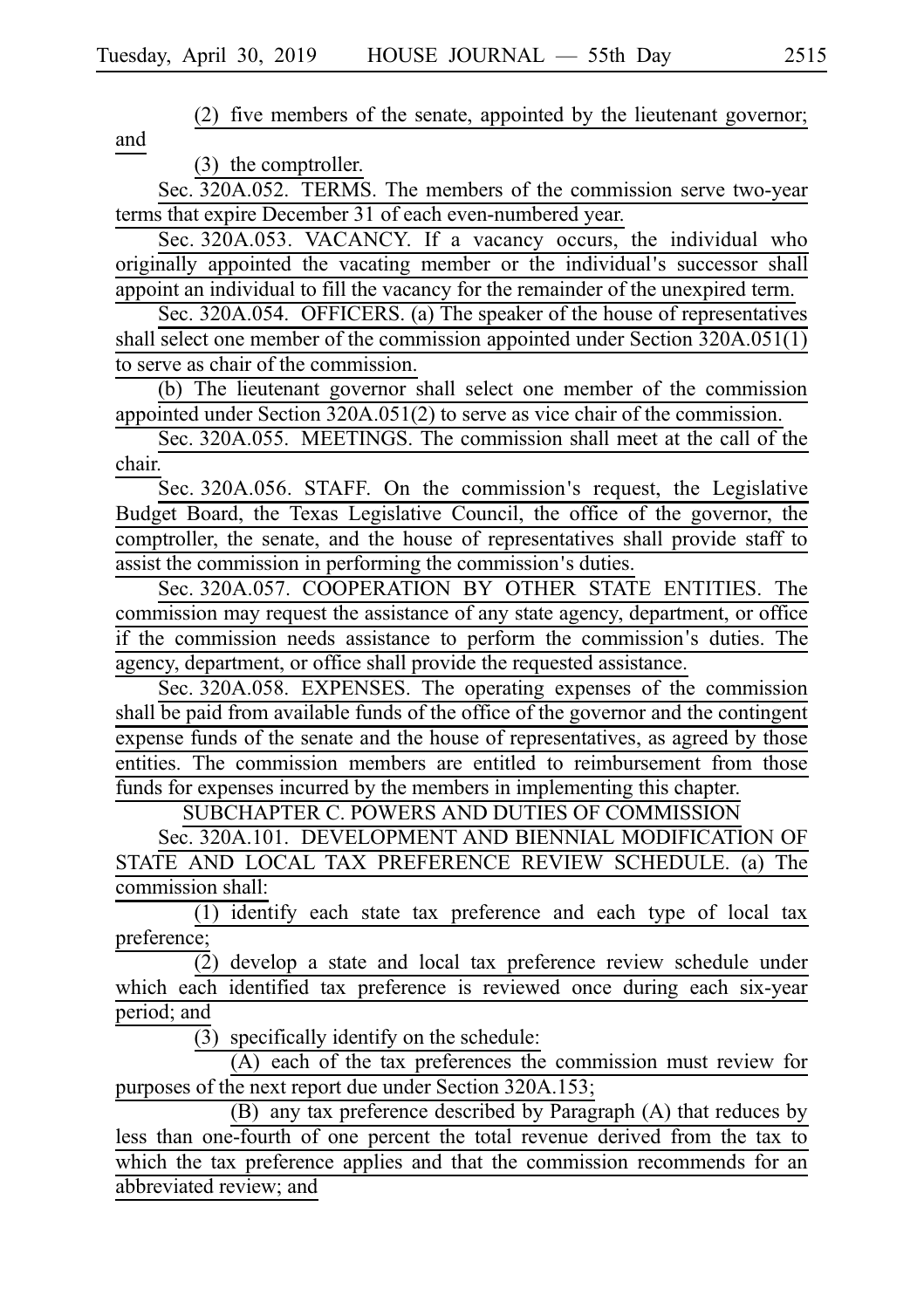(C) the components of the review specified by Section  $320A.104$  that the commission recommends are unnecessary with respect to a tax preference recommended for an abbreviated review.

 $(b)$  In developing the schedule, the commission shall schedule the tax preferences for review in the order in which the tax preferences were enacted or authorized.

 $(c)$  The commission shall revise the schedule biennially only to:

(1) add to the schedule a tax preference that was enacted or authorized after the commission developed the most recent schedule;

 $(2)$  delete from the schedule a tax preference that was repealed after the commission developed the most recent schedule;

 $(3)$  update the review dates of the tax preferences for which reviews were conducted after the commission developed the most recent schedule; and

(4) update the tax preferences identified under Subsection (a)(3).

Sec.  $320A.102$ . PUBLIC COMMENT. The commission shall provide a process by which the public may comment on the state and local tax preference review schedule under Section 320A.101. The commission shall consider those comments in developing or revising the schedule.

Sec. 320A.103. COMPLETION OF SCHEDULE. The state and local tax preference review schedule must be completed not later than December 1 of each odd-numbered year.

Sec. 320A.104. PERIODIC\_REVIEW OF STATE AND LOCAL TAX PREFERENCES. The commission shall review each state tax preference and each type of local tax preference according to the state and local tax preference review schedule developed under Section 320A.101. In reviewing a tax preference, the commission shall:

 $(1)$  determine the intended purpose of the tax preference; and

 $\overline{(2)}$  evaluate:

 $(A)$  whether the tax preference accomplishes its intended purpose;

 $\overrightarrow{B}$ ) whether the intended purpose of the tax preference could be accomplished through a more cost-effective method; and

 $(C)$  the effect of the tax preference on economic development in this state.

SUBCHAPTER D. RECOMMENDATIONS REGARDING REVIEWED TAX PREFERENCES

Sec. 320A.151. PRELIMINARY REPORT. Not later than September 1 of each even-numbered year, the commission shall file a preliminary report on the reviews of tax preferences identified under Section  $320A.101(a)(3)(A)$  with the senate finance committee and the house ways and means committee. The report must include drafts of any proposed legislation needed to implement the commission's recommendations.

Sec. 320A.152. REVIEW AND COMMENT. The senate finance committee and the house ways and means committee may review the preliminary report and proposed legislation and submit comments to the commission. Comments must be submitted not later than October 15 of each even-numbered year.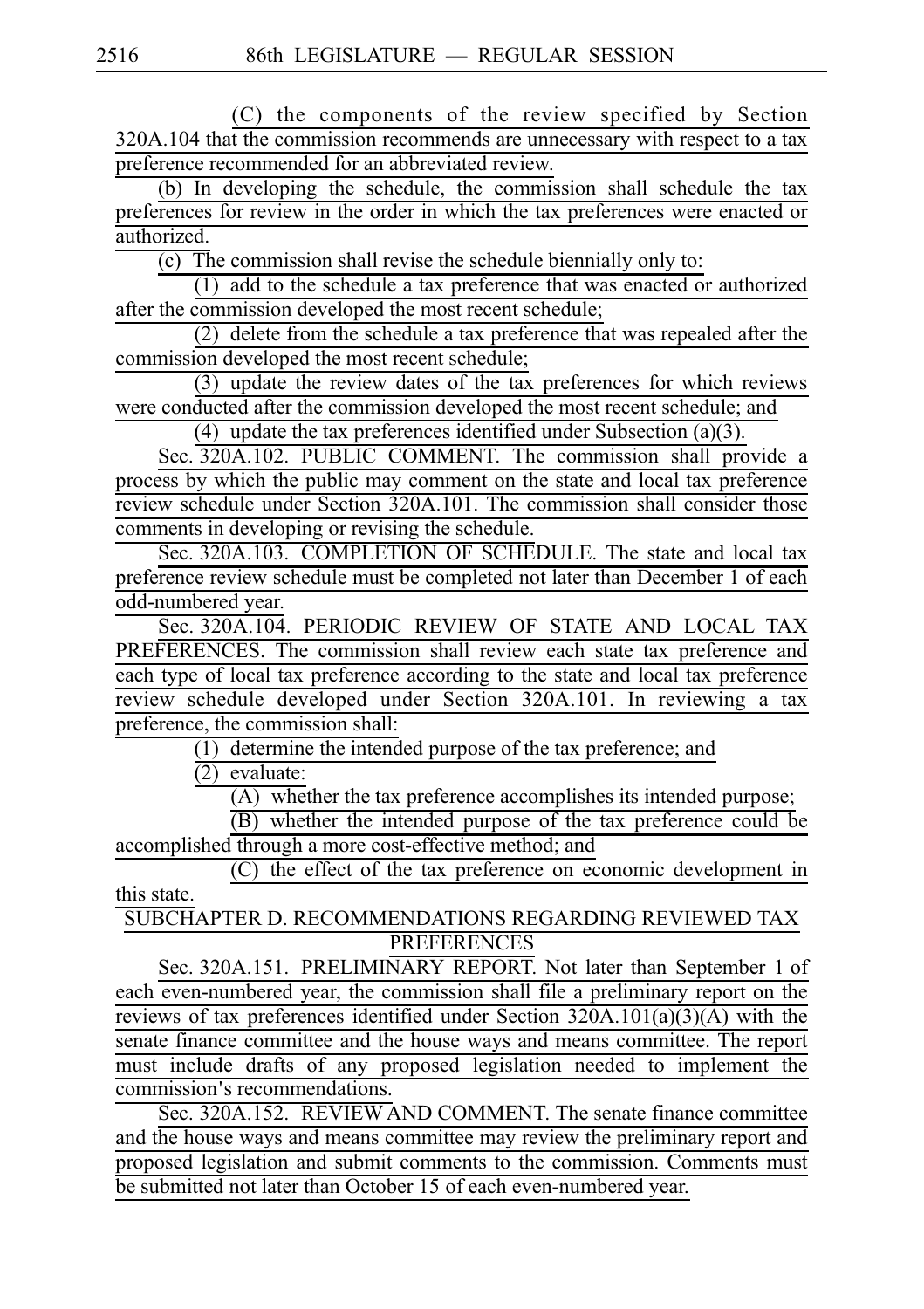Sec. 320A.153. FINAL REPORT. (a) The commission may modify the preliminary report and proposed legislation in response to the comments received under Section 320A.152.

(b) Not later than December 1 of each even-numbered year, the commission shall provide to the governor and the presiding officers of the senate finance committee and the house ways and means committee a final report on the reviews of tax preferences identified under Section  $320A.101(a)(3)(A)$  and proposed legislation necessary to implement the commission's recommendations.

Sec. 320A.154. PUBLIC HEARING ON FINAL REPORT. The senate finance committee and the house ways and means committee shall hold a joint public hearing on the final report and proposed legislation provided under Section 320A.153.

 $(b)$  The lieutenant governor and the speaker of the house of representatives shall appoint the initial members of the select commission on periodic tax preference review not later than January 5, 2020. Notwithstanding Section 320A.052, Government Code, as added by this section, the terms of the initial members of the commission expire December 31, 2020.

(c) Notwithstanding Section 320A.103, Government Code, as added by this section, the select commission on periodic tax preference review shall submit:

 $(1)$  the initial state and local tax preference review schedule required by that section not later than January 15, 2020;

(2) the initial preliminary report required by Section  $320A.151$ , Government Code, as added by this section, not later than September 1, 2020; and

(3) the initial final report required by Section 320A.153, Government Code, as added by this section, not later than December 1, 2020.

Amendment No. 46 was adopted.

### **Amendment No. 47**

Representative Murphy offered the following amendment to **CSSBi2**:

Amend **CSSB 2** (house committee report) as follows:

(1) On page 111, line 2, strike "Sections 26.04, 26.05, 26.061, and 26.07, Tax Code," and substitute "Sections 26.04 through  $[-26.05, \frac{\text{and}}{\text{and}}]$  26.07, Tax Code.".

(2) On page 111, line 8, strike "Sections 26.04, 26.05, 26.061, and 26.07, Tax Code," and substitute "Sections 26.04 through  $\left[-26.05, \frac{\text{and}}{\text{and}}\right]$  26.07, Tax Code.".

(3) Strike page 111, lines  $11-14$ , and substitute the following:

SECTION 70. Section 49.236, Water Code, as added by Chapter 335 (SB 392), Acts of the 78th Legislature, Regular Session, 2003, is amended by amending Subsections (a) and (d) and adding Subsections (e), (f), (g), (h), (i), and (j) to read as follows:

(4) On page 112, line 10, strike "total" and substitute " $[$ total]".

(5) On page 113, line 10, strike " $[and]$ " and substitute "and".

 $(6)$  Strike page 113, lines 17-20.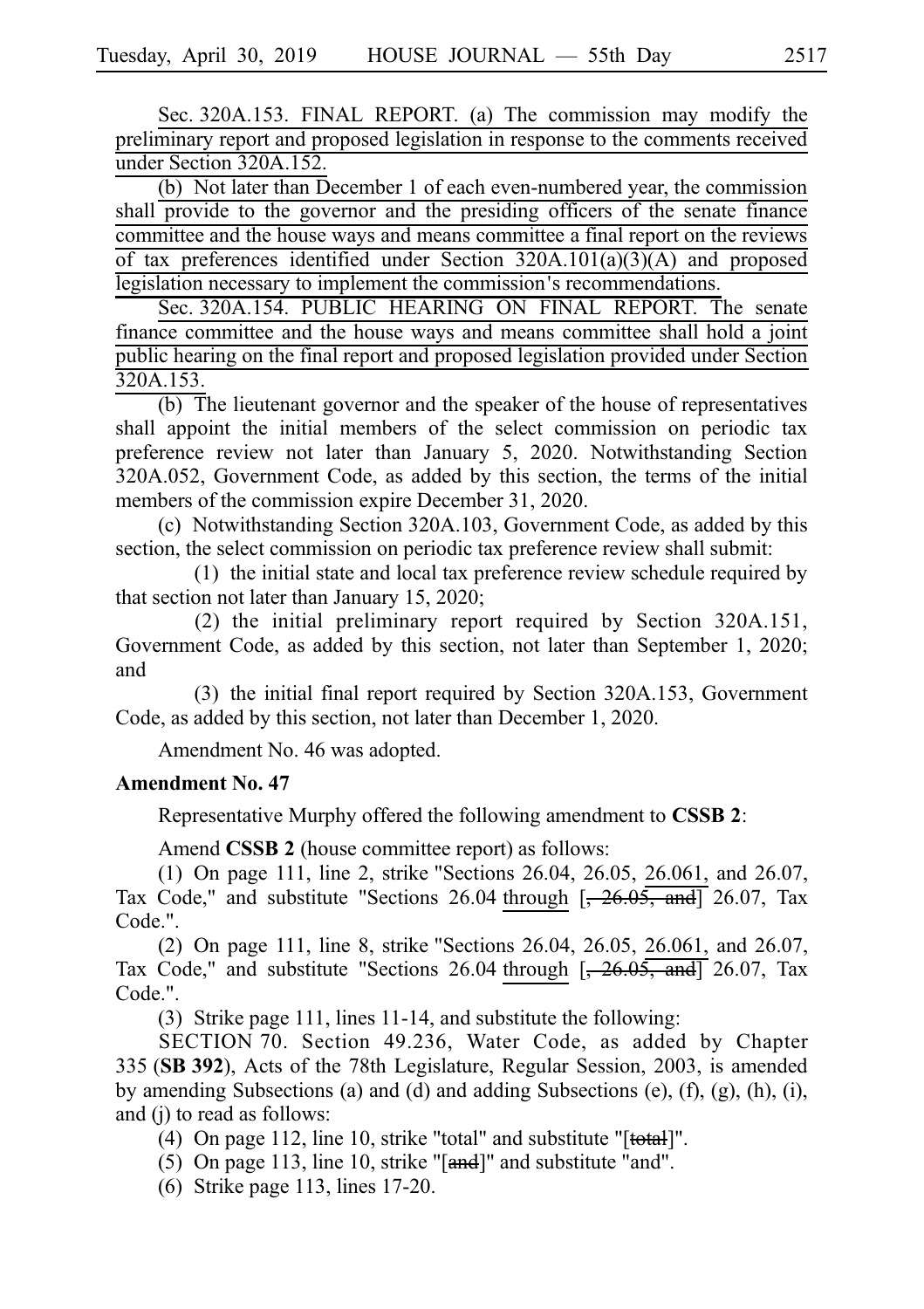(7) Strike page 113, line 23, through page 116, line 3, and substitute the following:

(A) if the district is a special taxing unit or a developed district, and the district's proposed combined debt service, operation and maintenance, and contract tax rate exceeds the district's rollback tax rate:

"NOTICE OF PROPOSED TAX RATE IN EXCESS OF ROLLBACK TAX RATE"

"The proposed tax rate for the district exceeds the district's rollback tax rate. The revenue attributable to the proposed tax rate will be used for (state purpose)."; and

 $\overline{B}$ ) if the district is a special taxing unit or a developed district, and the district's proposed combined debt service, operation and maintenance, and contract tax rate exceeds the district's tax approval election rate:

"NOTICE OF VOTE ON TAX RATE [<del>TAXPAYERS' RIGHT TO ROLLBACK</del> ELECTION]

"If the district adopts a combined debt service, operation and maintenance, and contract tax rate that exceeds the district's tax approval election rate [taxes on the average residence homestead increase by more than eight percent, the qualified voters of the district by petition may require that] an election must be held to determine whether to approve [reduce] the operation and maintenance tax rate [to the rollback tax rate] under Section 49.236(d), Water Code."

(d) This subsection applies only to a district described by Subsection  $(a)(3)(B)$ . If the governing body of the  $[a]$  district adopts a combined debt service, operation and maintenance, and contract tax rate that exceeds the district's tax approval election rate, [would impose more than 1.08 times the amount of tax imposed by the district in the preceding year on a residence homestead appraised at the average appraised value of a residence homestead in the district in that year, disregarding any homestead exemption available only to disabled persons or persons 65 years of age or older, the qualified voters of the district by petition may require that] an election must be held to determine whether [or not] to approve [reduce] the tax rate adopted for the current year [to the rollback tax rate] in accordance with the procedures provided by Sections  $26.07(c)-(g)$  $[26.07(b) (g)$  and  $26.081$ ], Tax Code.

(e) The tax approval election rate for a district that is a special taxing unit described by Subsection  $(a)(3)(B)$  is the greater of:

 $(1)$  the sum of the debt service tax rate, the contract tax rate, the operation and maintenance tax rate, and the district's unused increment rate that would impose more than 1.08 times the amount of tax imposed by the district in the preceding tax year on a residence homestead appraised at the average appraised value of a residence homestead in the district in that tax year, disregarding any homestead exemption granted to disabled persons and persons 65 years of age or older; or

 $(2)$  the rollback tax rate.

 $(f)$  The tax approval election rate for a district described by Subsection  $(a)(3)(B)$  other than a special taxing unit is the greatest of:

 $(1)$  the sum of the de minimis rate and the contract tax rate;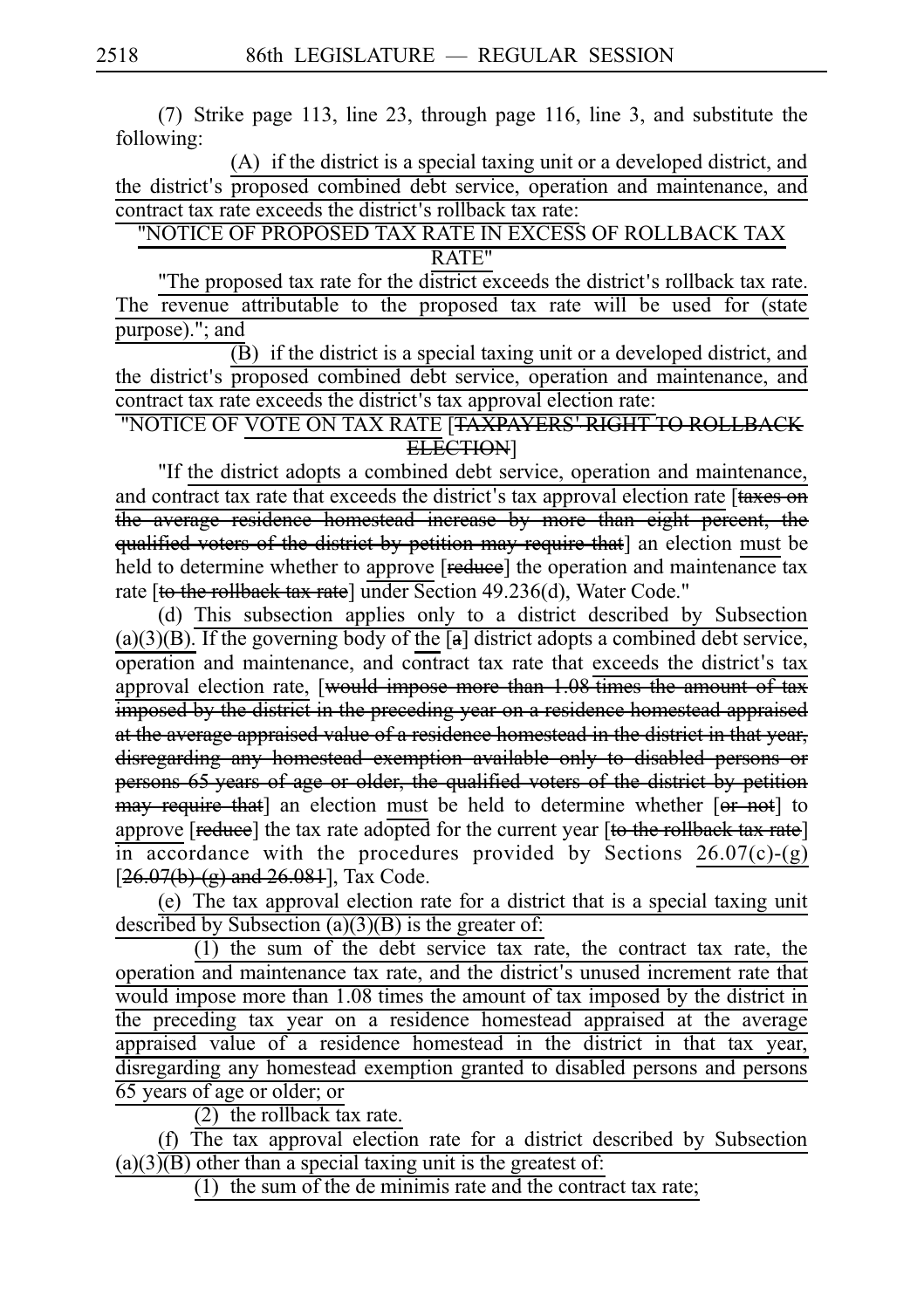(2) the sum of the debt service tax rate, the contract tax rate, the operation and maintenance tax rate, and the district's unused increment rate that would impose more than 1.035 times the amount of tax imposed by the district in the preceding tax year on a residence homestead appraised at the average appraised value of a residence homestead in the district in that tax year, disregarding any homestead exemption granted to disabled persons and persons 65 years of age or older; or

 $(3)$  the rollback tax rate.

(g) For purposes of Sections 26.07(c)-(g), Tax Code,  $[26.07(b)$ -(g)] and this section [subsection], the rollback tax rate is the sum of the following tax rates:

(1) the current year's debt service tax rate;

 $\overline{(2)}$  the current year's  $[and]$  contract tax rate;

 $(3)$  the following applicable rate:

 $(A)$  for a district that is a taxing unit other than a special taxing unit, the rate equal to the product of 1.035 and the district's operations and maintenance tax rate for the preceding tax year; or

 $(B)$  for a district that is a special taxing unit, the rate equal to the product of  $1.08$  and the district's operations and maintenance tax rate for the preceding tax year; and

(4) the district's unused increment rate  $[$ rates plus the operation and maintenance tax rate that would impose 1.08 times the amount of the operation and maintenance tax imposed by the district in the preceding year on a residence homestead appraised at the average appraised value of a residence homestead in the district in that year, disregarding any homestead exemption available only to disabled persons or persons 65 years of age or older].

(8) On page 116, line 4, strike " $(f)$ " and substitute " $(h)$ ".

(9) Strike page 116, lines 20-26, and substitute the following:

 $(i)$  In this section:

(1) "De minimis rate" and "special taxing unit" have the meanings assigned by Section 26.012, Tax Code.

(2) "Developed district" means a district that has financed, completed, and issued bonds to pay for all land, works, improvements, facilities, plants, equipment, and appliances necessary to serve at least 95 percent of the projected build-out of the district in accordance with the purposes for its creation or the purposes authorized by the constitution, this code, or any other law.

(3) "Taxing unit" has the meaning assigned by Section 1.04, Tax Code.

 $(4)$  "Unused increment rate" has the meaning assigned by Section 26.013, Tax Code.

 $(i)$  The following provisions of the Tax Code do not apply to a district:

(1) Sections 26.16(a)(4), (5), and (6) and (d-1)(1); and

(2) Sections 26.17(b)(5),(8), and (10).

Amendment No. 47 was adopted.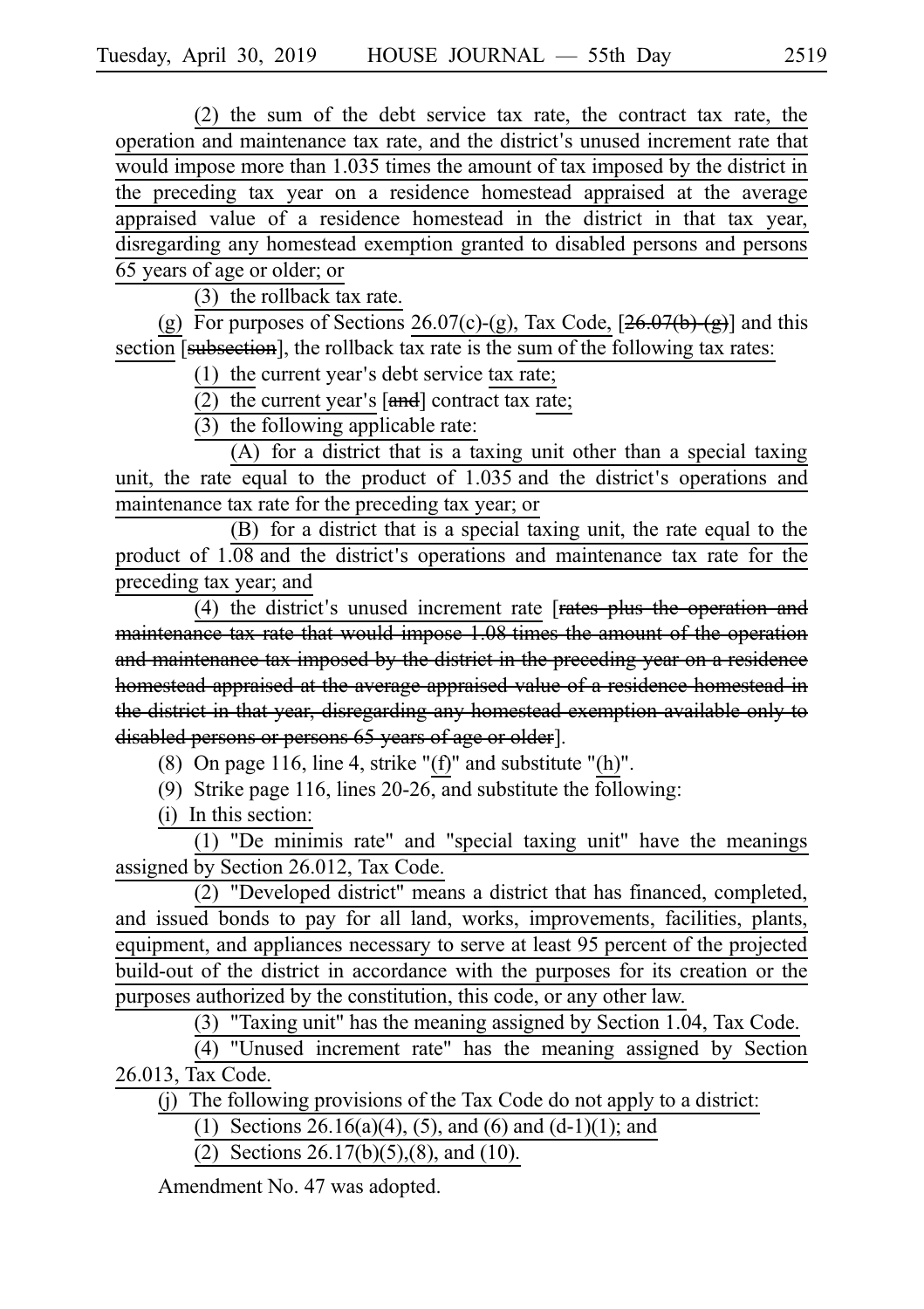### **Amendment No. 48**

Representative Stickland offered the following amendment to **CSSBi2**:

Amend **CSSB 2** (house committee report) by striking SECTION 93 of the bill (page 123, lines 5-8) and renumbering the SECTIONS of the bill accordingly.

(Walle now present)

A record vote was requested by Representative Stickland.

Amendment No. 48 failed of adoption by (Record 832): 5 Yeas, 143 Nays, 0 Present, not voting.

Yeas — Beckley; Cain; Davis, Y.; Dutton; Stickland.

Nays — Mr. Speaker(C); Allen; Allison; Anchia; Anderson; Ashby; Bailes; Bell, C.; Bell, K.; Bernal; Biedermann; Blanco; Bohac; Bonnen; Bowers; Buckley; Bucy; Burns; Burrows; Button; Calanni; Canales; Capriglione; Clardy; Cole; Coleman; Collier; Cortez; Craddick; Cyrier; Darby; Davis, S.; Dean; Deshotel; Dominguez; Farrar; Fierro; Flynn; Frank; Frullo; Geren; Gervin-Hawkins; Goldman; González, J.; González, M.; Goodwin; Guerra; Guillen; Gutierrez; Harless; Harris; Hefner; Hernandez; Herrero; Hinojosa; Holland; Howard; Huberty; Hunter; Israel; Johnson, E.; Johnson, J.D.; Johnson, J.E.; Kacal; King, K.; King, P.; King, T.; Klick; Krause; Kuempel; Lambert; Landgraf; Lang; Larson; Leach; Leman; Longoria; Lopez; Lozano; Lucio; Martinez; Martinez Fischer; Metcalf; Meyer; Meza; Middleton; Miller; Minjarez; Moody; Morales; Morrison; Muñoz; Murphy; Murr; Neave; Nevárez; Noble; Oliverson; Ortega; Pacheco; Paddie; Parker; Patterson; Paul; Perez; Phelan; Price; Ramos; Raney; Raymond; Reynolds; Rodriguez; Romero; Rose; Rosenthal; Sanford; Schaefer; Shaheen; Sheffield; Sherman; Shine; Smith; Smithee; Springer; Stephenson; Stucky; Swanson; Talarico; Thierry; Thompson, E.; Thompson, S.; Tinderholt; Turner, C.; Turner, J.; VanDeaver; Vo; Walle; White; Wilson; Wu; Zedler; Zerwas; Zwiener.

Absent — Toth; Wray.

### **STATEMENTS OF VOTE**

When Record No. 832 was taken, I was shown voting no. I intended to vote yes.

Biedermann

When Record No. 832 was taken, I was in the house but away from my desk. I would have voted no.

Toth

When Record No. 832 was taken, I was in the house but away from my desk. I would have voted no.

Wray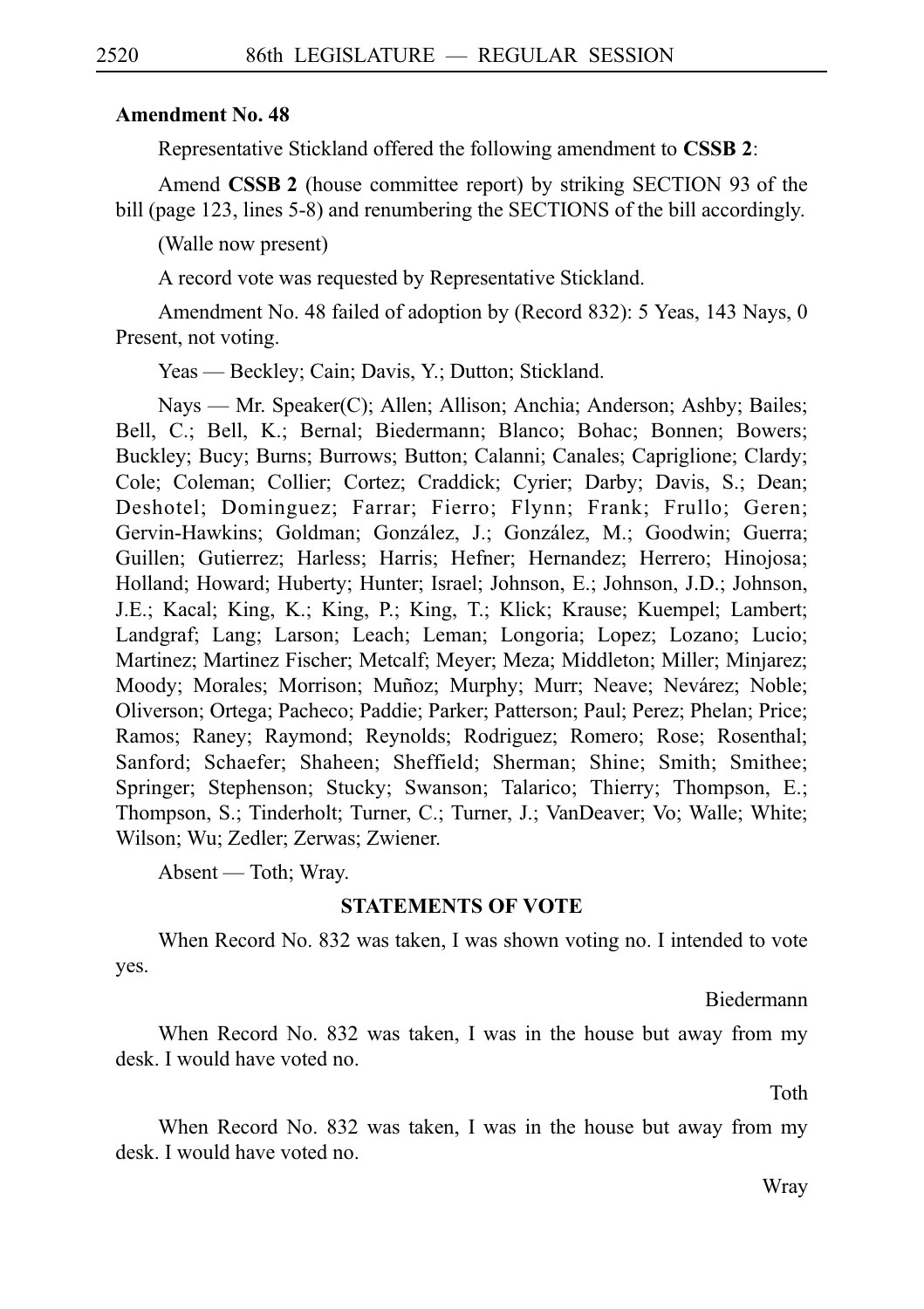A record vote was requested by Representative Paul.

**CSSB 2**, as amended, was passed to third reading by (Record 833): 107 Yeas, 40 Nays, 0 Present, not voting.

Yeas — Mr. Speaker(C); Allen; Allison; Anderson; Ashby; Bailes; Bell, C.; Bell, K.; Biedermann; Blanco; Bohac; Buckley; Burns; Burrows; Button; Cain; Calanni; Canales; Capriglione; Clardy; Coleman; Craddick; Cyrier; Darby; Davis, S.; Dean; Deshotel; Dominguez; Dutton; Farrar; Fierro; Flynn; Frank; Frullo; Geren; Goldman; Guerra; Guillen; Harless; Harris; Hefner; Hernandez; Herrero; Holland; Huberty; Hunter; Johnson, J.D.; Johnson, J.E.; Kacal; King, K.; King, P.; Klick; Krause; Kuempel; Lambert; Landgraf; Lang; Larson; Leach; Leman; Longoria; Lozano; Lucio; Metcalf; Meyer; Middleton; Miller; Moody; Morrison; Muñoz; Murphy; Murr; Noble; Oliverson; Pacheco; Paddie; Parker; Patterson; Paul; Phelan; Price; Raney; Raymond; Romero; Sanford; Schaefer; Shaheen; Sheffield; Shine; Smith; Smithee; Stephenson; Stickland; Stucky; Swanson; Thierry; Thompson, E.; Thompson, S.; Tinderholt; Toth; VanDeaver; White; Wilson; Wray; Wu; Zedler; Zerwas.

Nays — Anchia; Beckley; Bernal; Bowers; Bucy; Cole; Collier; Cortez; Davis, Y.; Gervin-Hawkins; González, J.; González, M.; Goodwin; Gutierrez; Hinojosa; Howard; Israel; Johnson, E.; King, T.; Lopez; Martinez; Martinez Fischer; Meza; Minjarez; Morales; Neave; Nevárez; Ortega; Ramos; Reynolds; Rodriguez; Rose; Rosenthal; Sherman; Talarico; Turner, C.; Turner, J.; Vo; Walle; Zwiener.

Absent — Bonnen; Perez; Springer.

#### **STATEMENTS OF VOTE**

When Record No. 833 was taken, I was in the house but away from my desk. I would have voted yes.

G. Bonnen

When Record No. 833 was taken, I was shown voting yes. I intended to vote no.

J.D. Johnson

When Record No. 833 was taken, I was shown voting no. I intended to vote yes.

Morales

When Record No. 833 was taken, I was in the house but away from my desk and missed the second reading vote for **CSSB 2** on April 30, 2019. I was standing in support of the bill at the front mic with Chairman Burrows, and was unable to navigate my way through the crowd back to my desk before the gavel dropped. I would have voted yes.

Springer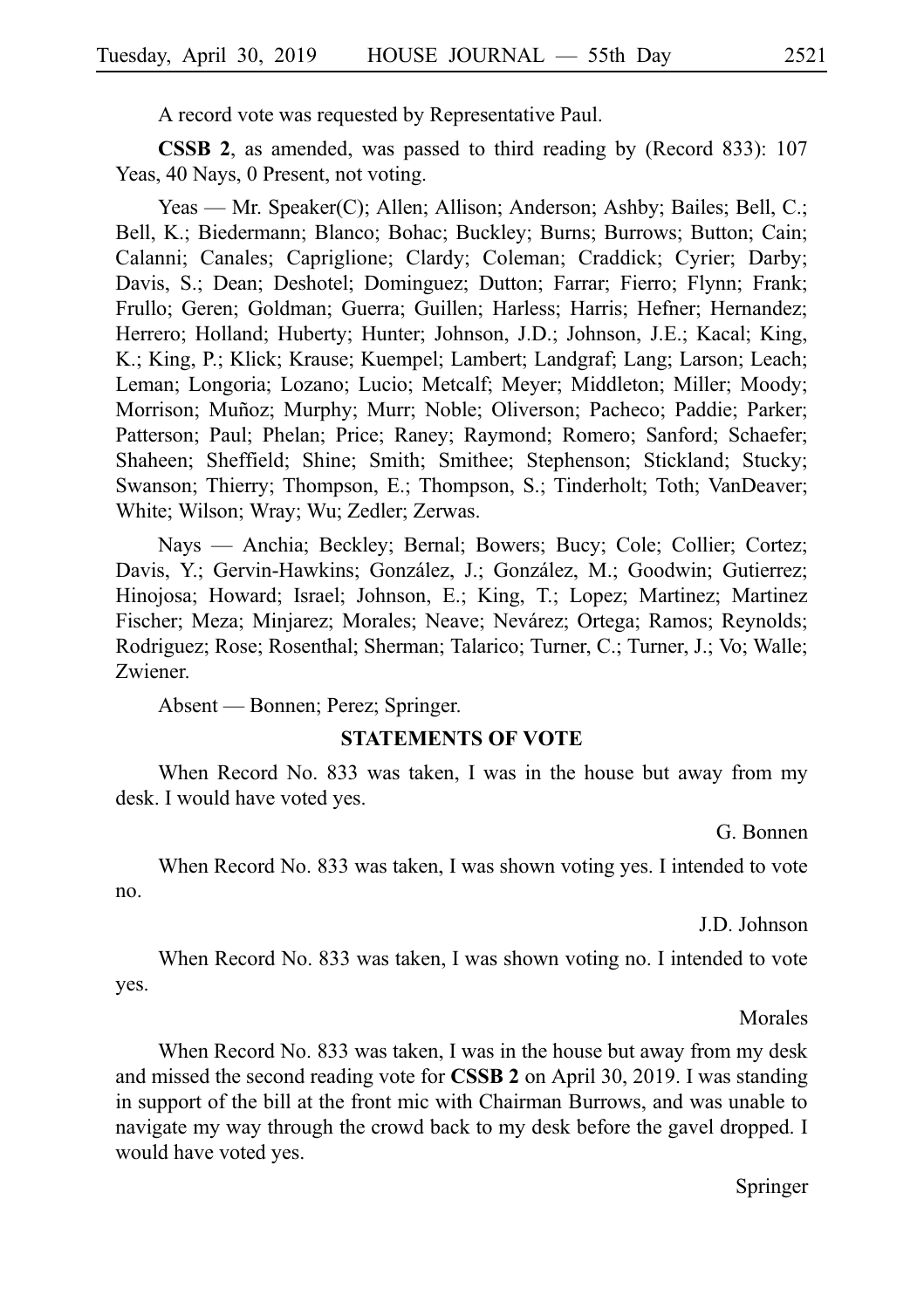When Record No. 833 was taken, I was shown voting no. I intended to vote yes.

Vo

### **CSHB 2 - LAID ON THE TABLE SUBJECT TO CALL**

Representative Burrows moved to lay **CSHBi2** on the table subject to call.

The motion prevailed.

### **SBi2 - RULES SUSPENDED HOUSE SPONSOR AUTHORIZED**

Representative Murphy moved to suspend Rule 8, Section 5(d), of the House Rules to designate as house sponsors and co-sponsors for **SB 2** all joint authors and co-authors for **HB 2** who sign on to **HB 2** before **SB 2** passes the house on third reading.

The motion prevailed.

### **HB 2748 ON SECOND READING (by Perez)**

**HB 2748**, A bill to be entitled An Act relating to regulation of the retail sale of fireworks.

**HB 2748** was read second time on April 23, postponed until April 25, and was again postponed until 10 a.m. today.

Representative Perez moved to postpone consideration of **HB 2748** until 8 p.m. today.

The motion prevailed.

(Paddie in the chair)

# **HB 4009 ON SECOND READING (by Toth, Wu, E. Thompson, Canales, et al.)**

**HB 4009**, A bill to be entitled An Act relating to the establishment, operation, and funding of victim-offender mediation programs; authorizing fees.

**HB 4009** was read second time on April 29 and was postponed until 10 a.m. today.

#### **Amendment No. 1**

Representative Wu offered the following amendment to **HB 4009**:

Amend **HB 4009** (house committee printing) as follows:

(1) Strike page 3, lines  $1-20$  and substitute "other than a felony offense; and".

(2) On page 3, lines  $21-22$ , strike "or a misdemeanor, other than a traffic offense punishable by fine only".

 $(3)$  On page 7, lines 18-19, strike "or misdemeanor other than a traffic offense punishable by fine only".

Amendment No. 1 was adopted.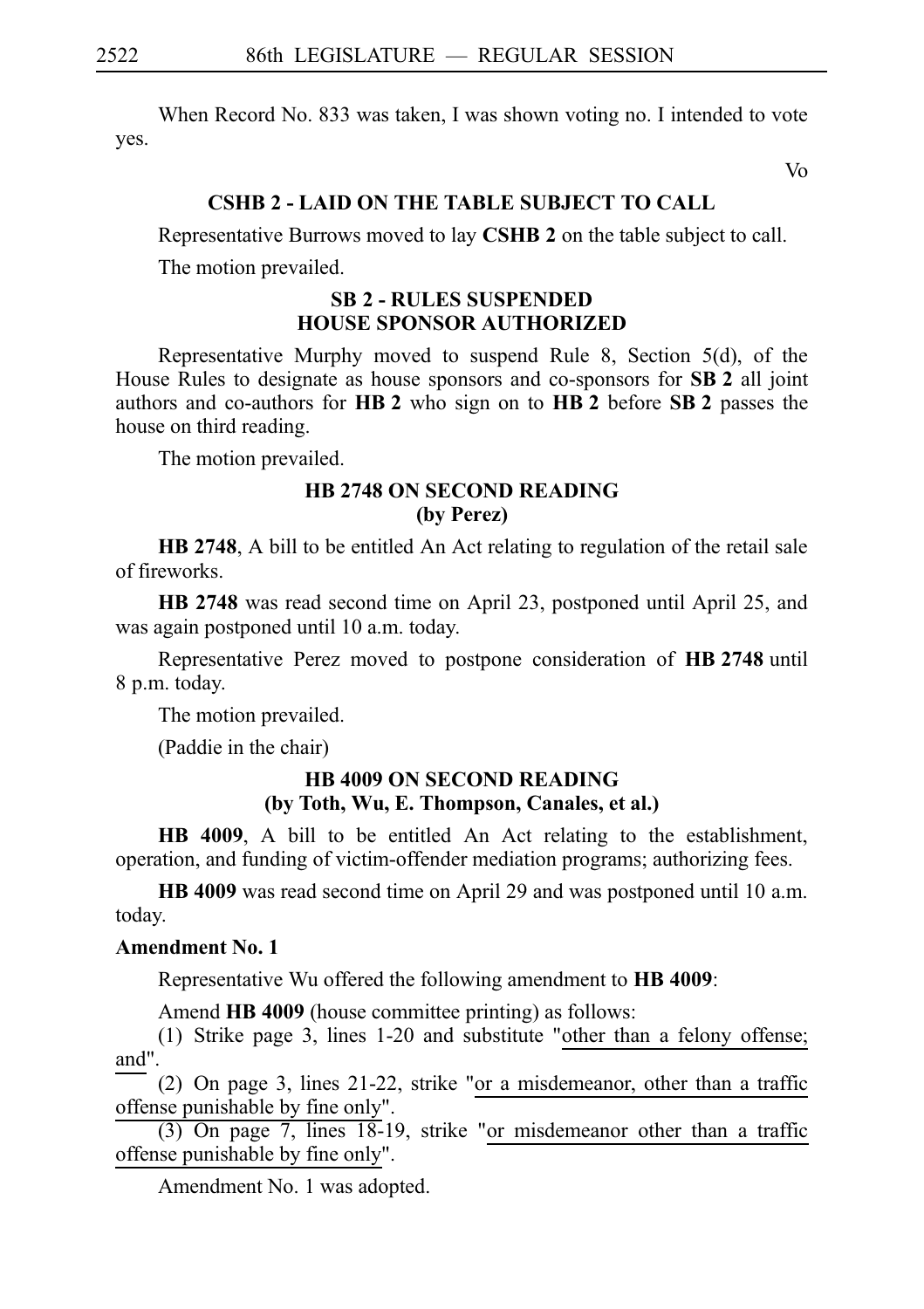### **HB 4009 - STATEMENT OF LEGISLATIVE INTENT**

REPRESENTATIVE WU: Is it your intention that the term "defendant" in your bill cover both people who are formally charged and people who have not been formally charged?

REPRESENTATIVE TOTH: We sought legal counsel on this, and it applies to both.

**HB 4009**, as amended, was passed to engrossment.

### **REMARKS ORDERED PRINTED**

Representative Wu moved to print remarks between Representative Toth and Representative Wu on **HB 4009**.

The motion prevailed.

# **CONSTITUTIONAL AMENDMENTS CALENDAR HOUSE JOINT RESOLUTIONS SECOND READING**

The following resolutions were laid before the house and read second time:

# **CSHJR 95 ON SECOND READING (by Capriglione)**

**CSHJR 95**, A joint resolution proposing a constitutional amendment authorizing the legislature to exempt from ad valorem taxation precious metal held in a precious metal depository located in this state.

CSHJR 95 was adopted by (Record 834): 140 Yeas, 5 Nays, 2 Present, not voting.

Yeas — Allen; Allison; Anchia; Anderson; Ashby; Bailes; Beckley; Bell, C.; Bell, K.; Bernal; Biedermann; Blanco; Bohac; Bonnen; Bowers; Buckley; Bucy; Burns; Burrows; Button; Cain; Calanni; Canales; Capriglione; Clardy; Cole; Coleman; Collier; Cortez; Craddick; Cyrier; Darby; Davis, S.; Davis, Y.; Dean; Deshotel; Farrar; Fierro; Flynn; Frank; Frullo; Geren; Gervin-Hawkins; Goldman; González, J.; Goodwin; Guillen; Gutierrez; Harless; Harris; Hefner; Hernandez; Herrero; Hinojosa; Holland; Howard; Huberty; Hunter; Israel; Johnson, E.; Johnson, J.D.; Johnson, J.E.; Kacal; King, K.; King, P.; King, T.; Klick; Krause; Kuempel; Lambert; Landgraf; Lang; Larson; Leach; Leman; Longoria; Lopez; Lozano; Lucio; Martinez; Metcalf; Meyer; Meza; Middleton; Miller; Minjarez; Moody; Morales; Morrison; Muñoz; Murphy; Murr; Neave; Nevárez; Noble; Oliverson; Ortega; Pacheco; Parker; Patterson; Paul; Perez; Phelan; Price; Raney; Raymond; Reynolds; Romero; Rose; Rosenthal; Sanford; Schaefer; Shaheen; Sheffield; Sherman; Shine; Smith; Smithee; Springer; Stephenson; Stucky; Swanson; Talarico; Thierry; Thompson, E.; Thompson, S.; Tinderholt; Toth; Turner, C.; Turner, J.; VanDeaver; Vo; Walle; White; Wilson; Wray; Wu; Zedler; Zerwas; Zwiener.

Nays — Dominguez; Dutton; Guerra; Ramos; Stickland.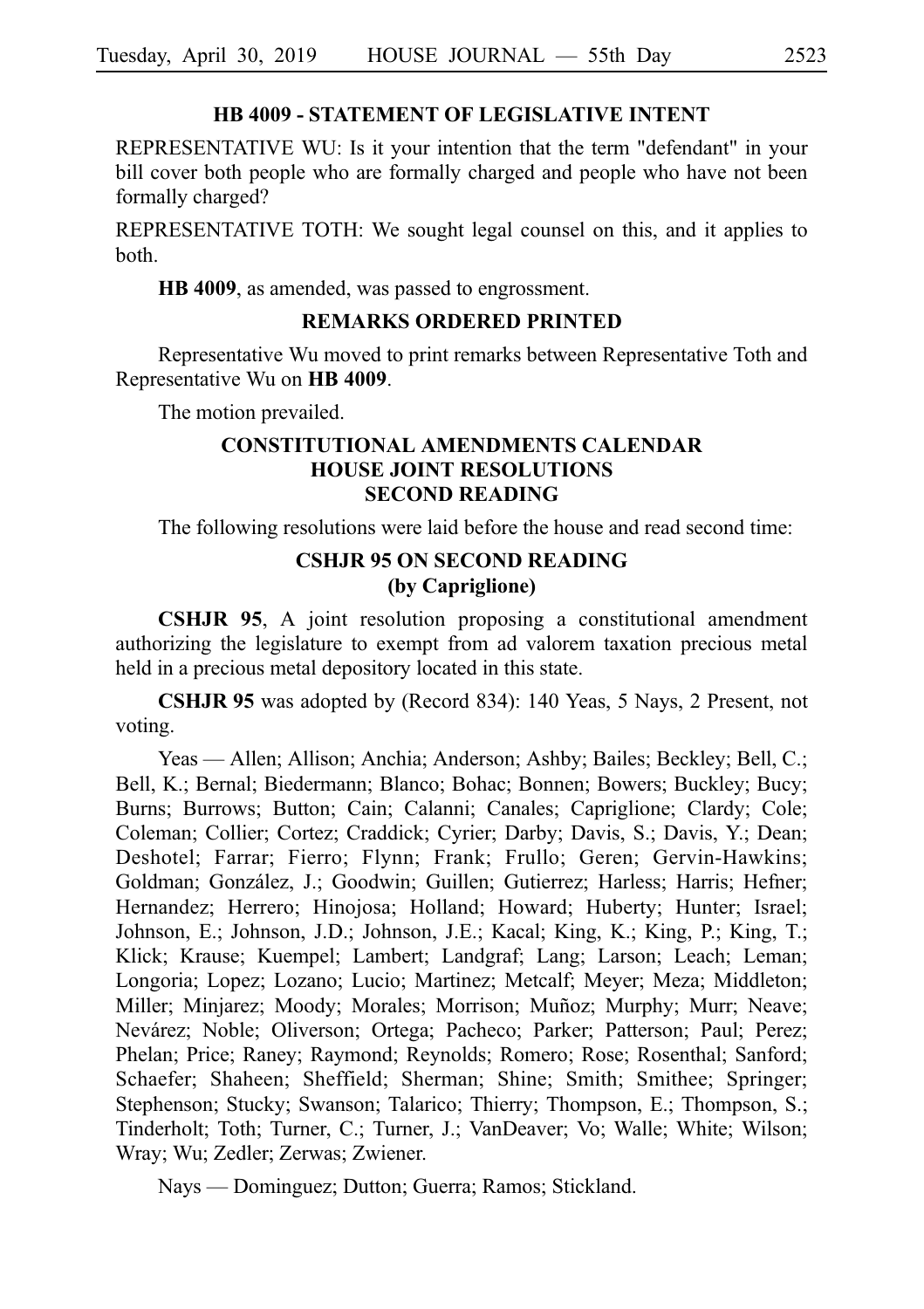Present, not voting — Mr. Speaker; Paddie(C).

Absent — González, M.; Martinez Fischer; Rodriguez.

# **STATEMENT OF VOTE**

When Record No. 834 was taken, I was shown voting no. I intended to vote yes.

Guerra

# **GENERAL STATE CALENDAR HOUSE BILLS SECOND READING**

The following bills were laid before the house and read second time:

# **CSHB 4214 ON SECOND READING (by Capriglione, Bohac, Blanco, Shaheen, Bernal, et al.)**

**CSHB 4214**, A bill to be entitled An Act relating to matters concerning governmental entities, including cybersecurity, governmental efficiencies, information resources, and emergency planning.

# **Amendment No. 1**

Representative Capriglione offered the following amendment to **CSHB** 4214:

Amend **CSHB 4214** (house committee report) as follows:

(1) On page 4, line  $14$ , between "Resources" and the underlined comma, insert "and the Information Technology Council for Higher Education".

 $(2)$  On page 6, line 11, between "department" and "shall", insert ", in consultation with the Information Technology Council for Higher Education,".

(3) On page 7, strike lines  $2-14$ , and substitute the following:

Sec. 2054.069. SECURITY GUIDANCE FOR INTERNET CONNECTIVITY OF CERTAIN OBJECTS. (a) The department, in consultation with representatives of the information technology industry, voluntary standards organizations, the 10 state agencies that received the most state appropriations for that state fiscal year as determined by the Legislative Budget Board, and the Information Technology Council for Higher Education, shall develop comprehensive risk management guidance that identifies baseline security features for the Internet connectivity of computing devices embedded in objects used or purchased by state agencies.

 $(b)$  In developing the guidance under Subsection (a), the department shall identify and use existing international security standards and best practices and any known security gaps for a range of deployments, including critical systems and consumer usage.

 $(4)$  On page 8, line 26, between "specified" and "security-related", insert "summary-level".

 $(5)$  On page 9, strike line 12, and substitute "The department, in consultation with the Information Technology Council for Higher Education, shall:".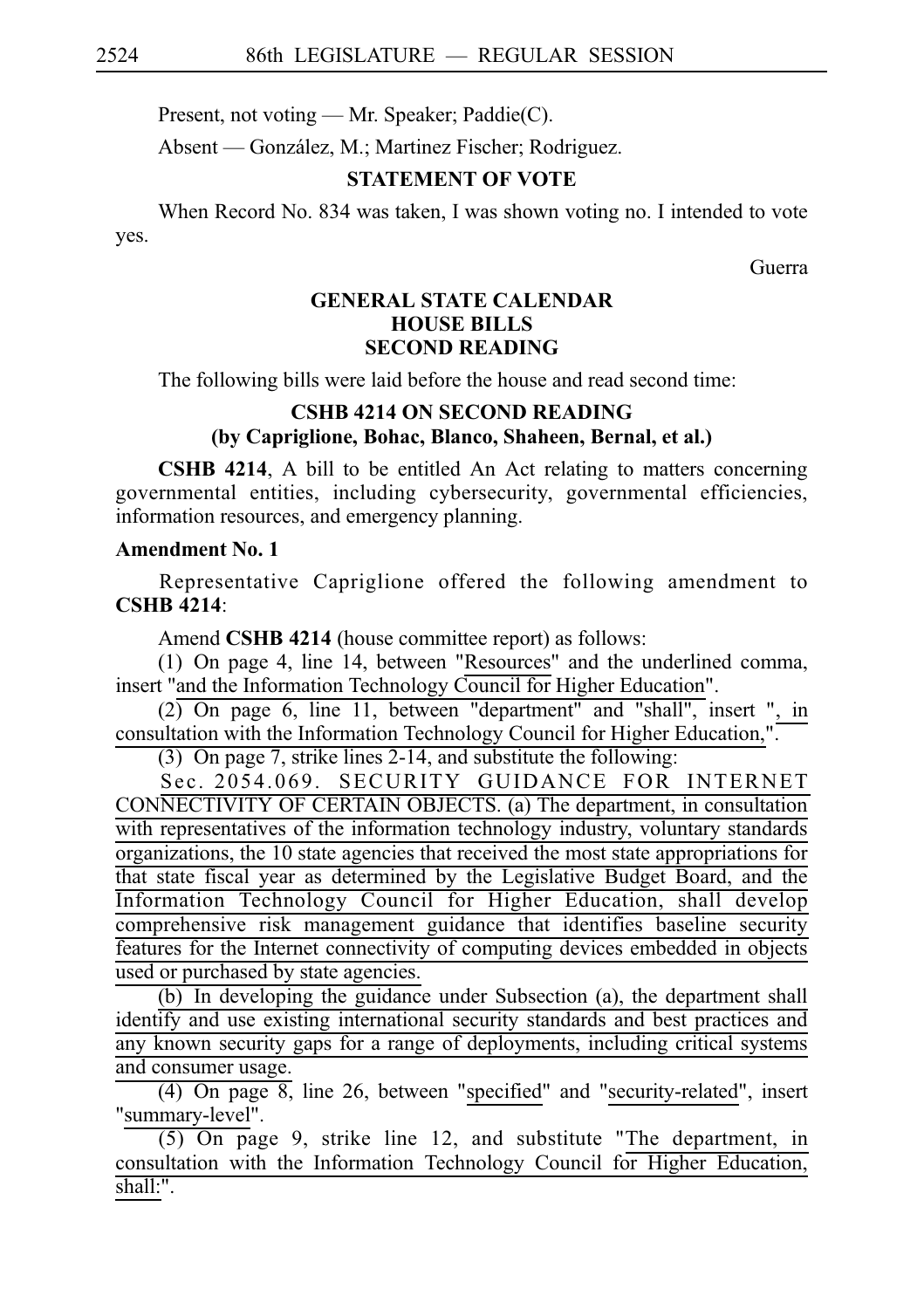(6) On page 9, line 17, between "a" and "statewide", insert "summary-level".

 $(7)$  On page 11, between lines 21 and 22, insert the following appropriately lettered subsection and reletter subsequent subsections and cross-references to those subsections accordingly:

) The department shall include at least one institution of higher education in the list of independent third parties under Subsection (a)(1).

 $(8)$  Strike page 16, line 27, through page 17, line 3, and substitute the following:

interest a written statement providing whether, at the time of submitting the bid, offer, proposal, or expression of interest, the vendor has actual knowledge of a confirmed security vulnerability or defect in the device's hardware, software, or firmware that would adversely affect the security of state data and is subject to an applicable notification law.

 $(c)$  If a security vulnerability or defect is identified by a vendor under Subsection (b), the contracting state agency may request additional information in order to assess:

 $(1)$  the potential impact of the vulnerability or defect on the agency's planned use of the device; and

 $(2)$  whether a security patch or other means of mitigation is currently available or expected within a specific period of time.

(9) Strike page 17, line 8, through page  $18$ , line 5, and substitute the following:

SECTION 17. Section 2157.007, Government Code, is amended by amending Subsections (a) and (b) and adding Subsections (b-1), (b-2), and (f) to read as follows:

 $(a)$  In this section:

 $(1)$  "Cloud computing service" has the meaning assigned by Special Publication 800-145 issued by the United States Department of Commerce National Institute of Standards and Technology, as the definition existed on January 1, 2015.

(2) "Major information resources project" has the meaning assigned by Section 2054.003.

(b) Except as provided by Subsection (b-1), a  $[A]$  state agency shall ensure [consider cloud computing service options, including any security benefits and cost savings associated with purchasing those service options from a cloud computing service provider and from a statewide technology center established by the department], when making purchases for an automated information system or a major information resources project, that the system or project is capable of being deployed and run on cloud computing services [under Section 2054.118].

 $(b-1)$  When making a purchase for an automated information system or a major information resources project, a state agency may determine that, due to integration limitations with legacy systems, security risks, costs, or other relevant considerations, the agency is unable to purchase a system or project capable of being deployed and run on cloud computing services.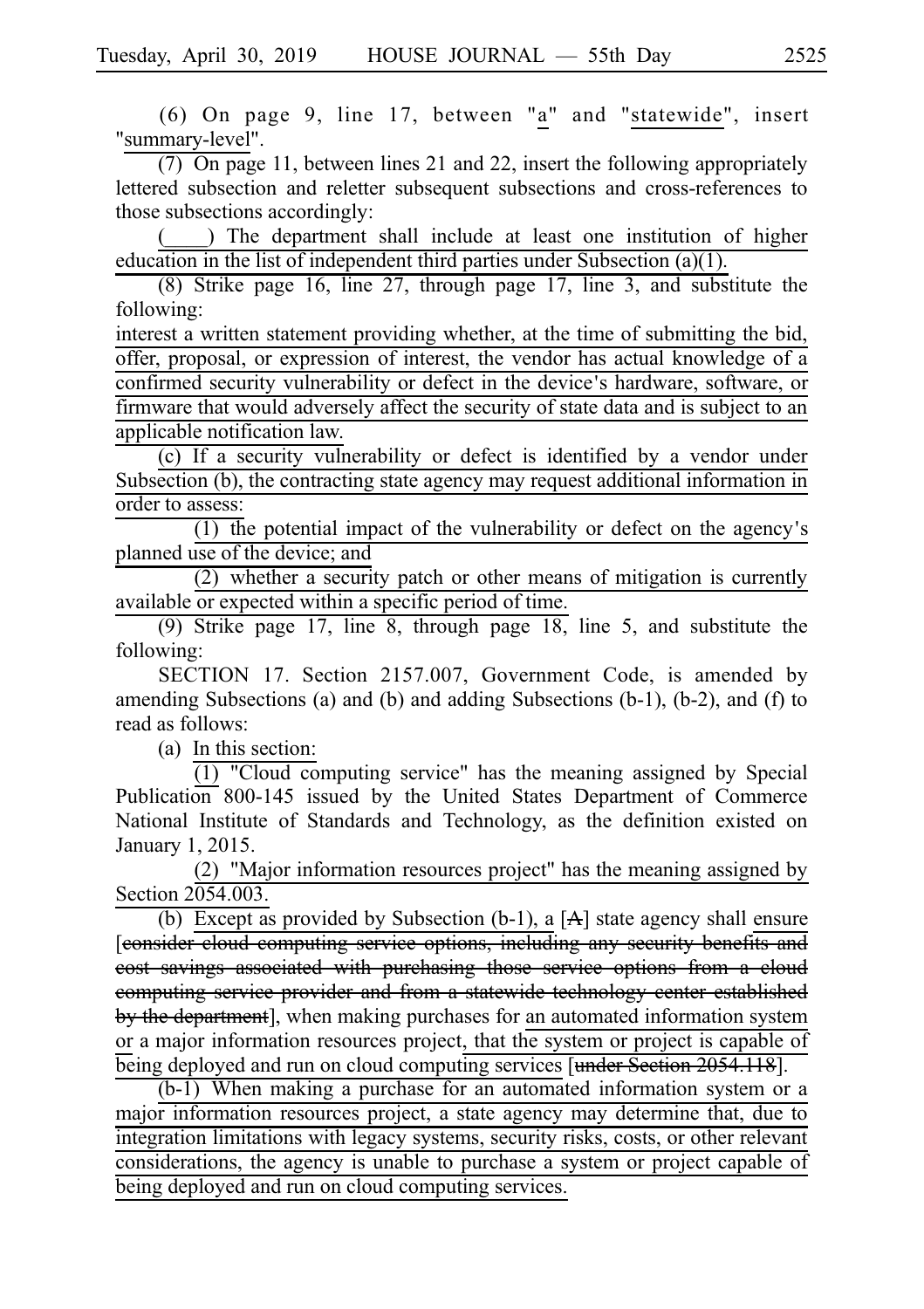$(b-2)$  At least 14 days before the date a state agency solicits bids, proposals, offers, or other applicable expressions of interest for a purchase described by Subsection (b-1), the agency shall submit to the Legislative Budget Board for the purchase of an automated information system or to the quality assurance team as defined by Section 2054.003 for the purchase of a major information resources project a report that describes the purchase and the agency's reasoning for making the purchase.

 $(f)$  The department shall periodically review guidelines on state agency information that may be stored by a cloud computing or other storage service and the cloud computing or other storage services available to state agencies for that storage to ensure that an agency purchasing a major information resources project selects the most affordable, secure, and efficient cloud computing or other storage service available to the agency. The guidelines must include appropriate privacy and security standards that, at a minimum, require a vendor who offers cloud computing or other storage services or other software, applications, online services, or information technology solutions to any state agency to demonstrate that data provided by the state to the vendor will be maintained in compliance with all applicable state and federal laws and rules.

Amendment No. 1 was adopted.

#### **Amendment No. 2**

Representative Capriglione offered the following amendment to **CSHB** 4214:

Amend **CSHB 4214** (house committee report) by adding the following appropriately numbered SECTION to the bill and renumbering SECTIONS of the bill accordingly:

SECTION Section 2054.1184, Government Code, is amended to read as follows:

Sec. 2054.1184. ASSESSMENT OF MAJOR INFORMATION RESOURCES PROJECT. (a) A state agency proposing to spend appropriated funds for a major information resources project must first conduct an evidenced-based execution capability assessment using a scoring method delivered by an independent third party to:

(1) determine the agency's capability for implementing the project;

 $(2)$  reduce the agency's financial risk in implementing the project; and

 $(3)$  increase the probability of the agency's successful implementation of the project.

(b) A state agency shall submit to the department, the quality assurance team established under Section 2054.158, and the Legislative Budget Board a detailed report that includes measurement and corrective actions for [identifies] the agency's operational and technical [<del>organizational</del>] strengths and any weaknesses that will be addressed before the agency initially spends appropriated funds for a major information resources project.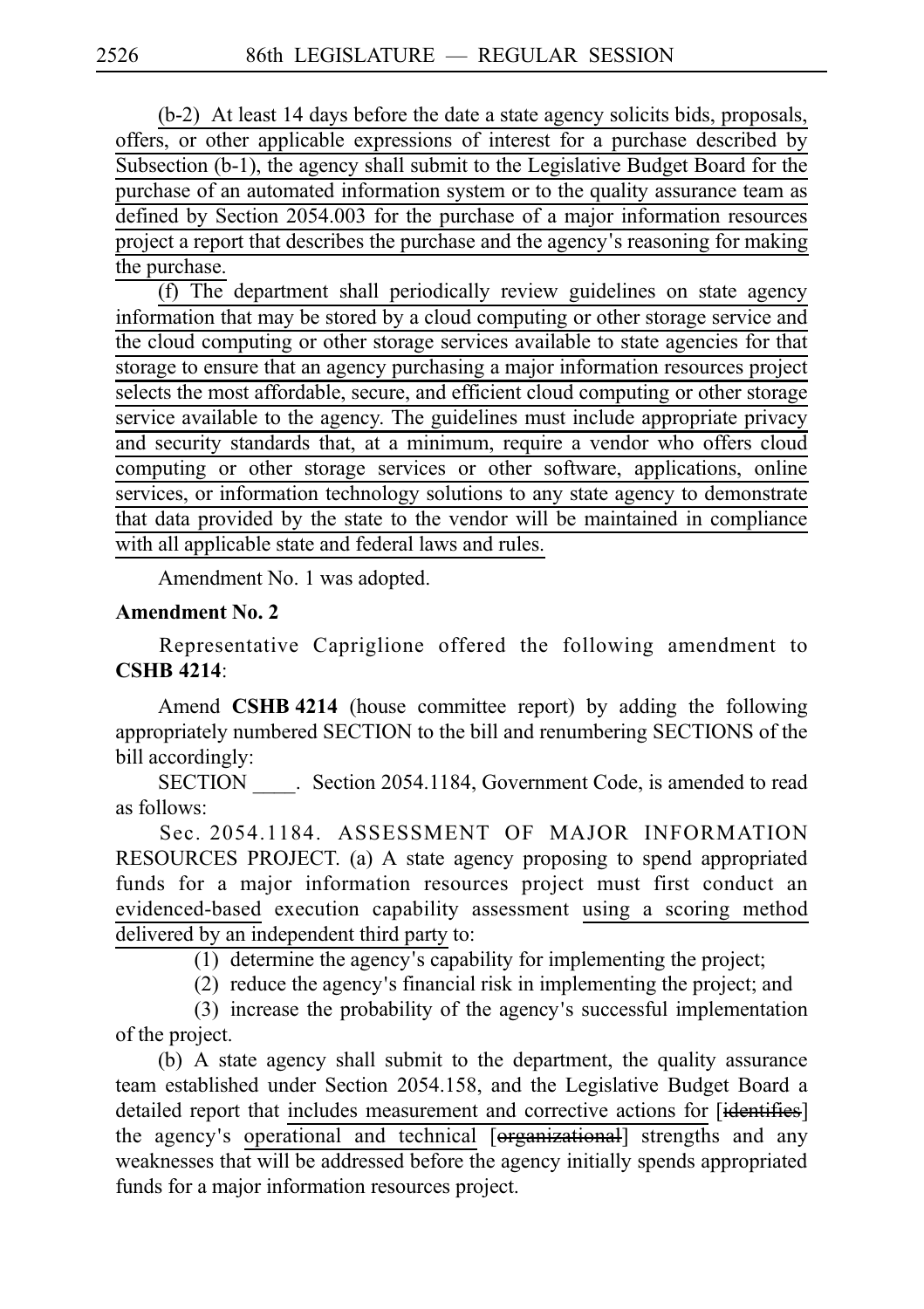(c) Based on project costs, risks, and technical difficulty, the department may require a  $[A]$  state agency to  $[may]$  contract with an independent third party to conduct the assessment under Subsection (a) and prepare the report described by Subsection (b).

(d) The department may allow state agencies to purchase an execution capability assessment using the purchasing method described by Section  $2157.068$  for commodity items.

Amendment No. 2 was adopted.

### **Amendment No. 3**

Representative Capriglione offered the following amendment to **CSHB** 4214:

Amend CSHB 4214 (house committee printing) by adding the following appropriately numbered SECTIONS to the bill and renumbering subsequent SECTIONS of the bill accordingly:

SECTION . Subchapter C, Chapter 531, Government Code, is amended by adding Section 531.1051 to read as follows:

Sec. 531.1051. TECHNOLOGY FOR ELIGIBILITY FRAUD PREVENTION. (a) The commission shall use technology to identify the risk for fraud associated with applications for health and human services program benefits to prevent fraud with respect to eligibility determinations for those programs. To the extent allowed by federal law, the commission shall set appropriate verification and documentation requirements based on the risk identified for particular applications to ensure that commission resources are appropriately targeted to maximize fraud reduction and accuracy of eligibility determinations.

 $(b)$  Enhanced eligibility screening tools the commission implements for the purposes of this section must use technology that provides non-modeled employment and income verification data in an automated electronic format.

SECTION . If before implementing any provision of this Act a state agency determines that a waiver or authorization from a federal agency is necessary for implementation of that provision, the agency affected by the provision shall request the waiver or authorization and may delay implementing that provision until the waiver or authorization is granted.

Amendment No. 3 was adopted.

#### **Amendment No. 4**

Representative Capriglione offered the following amendment to **CSHB** 4214:

Amend **CSHB 4214** (house committee report) by adding the following appropriately numbered SECTION to the bill and renumbering the SECTIONS of the bill accordingly:

SECTION . Subchapter Q, Chapter 2054, Government Code, is amended by adding Section 2054.577 to read as follows: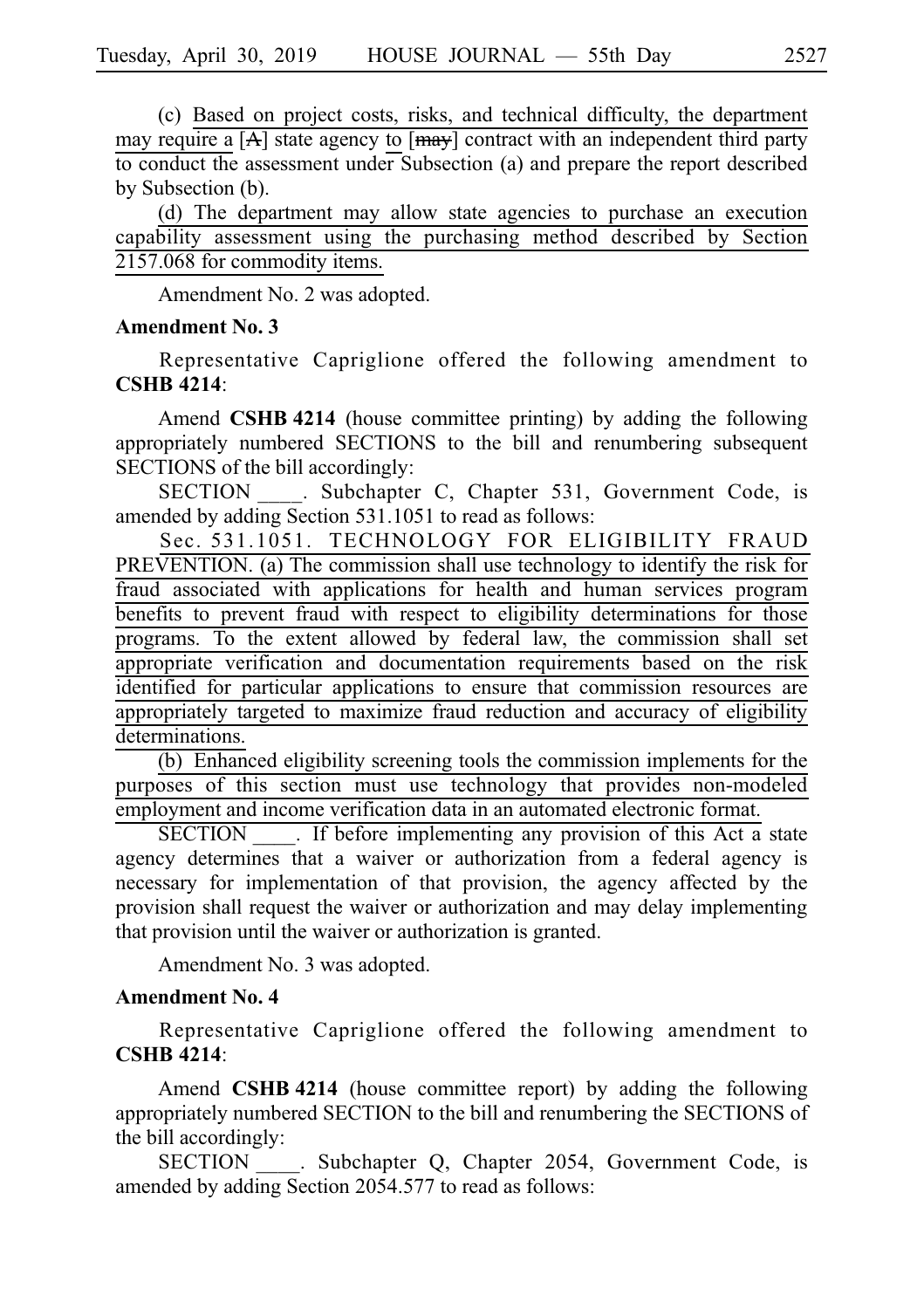# Sec. 2054.577. TEXAS INNOVATION FUND AND STATE AGENCY TECHNOLOGY UPGRADES ACCOUNT. (a) In this section:

(1) "Account" means the state agency technology upgrades account.

 $(2)$  "Board" means the Texas innovation fund board.

 $\overline{(3)}$  "Cloud computing service" has the meaning assigned by Section 2157.007.

 $(4)$  "Device-as-a-service" means a managed service in which hardware that belongs to a managed service provider is installed at a state agency and a service level agreement defines the responsibilities of each party to the agreement.

 $(5)$  "Fund" means the Texas innovation fund.

(6) I and the means are the contracted to the means any equipment or interconnected system or subsystem of equipment used by a state agency, or a person under a contract with a state agency if the contract requires use of the equipment, to acquire, store, analyze, evaluate, manipulate, manage, move, control, display, switch, interchange, transmit, print, copy, scan, or receive data or other information. The term:

(A) includes a computer, a device-as-a-service solution, ancillary computer equipment such as imaging, printing, scanning, and copying peripherals and input, output, and storage devices necessary for security and surveillance, peripheral equipment designed to be controlled by the central processing unit of a computer, software and firmware and similar procedures, and services, including support services, and related resources; and

 $(B)$  does not include equipment acquired by a contractor incidental to a state contract.

 $\overline{(7)}$  "Legacy information technology system" means an information technology system that is operated with obsolete or inefficient hardware or software technology.

(8) "Qualifying information technology modernization project" means a project by a state agency to:

 $(A)$  replace the agency's information technology systems;

(B) transition the agency's legacy information technology systems to a cloud computing service or other innovative commercial platform or technology; or

(C) develop and implement a method to provide adequate, risk-based, and cost-effective information technology responses to threats to the agency's information security.

 $(9)$  "State agency" has the meaning assigned by Section 2254.151, notwithstanding Section 2054.003.

(b) The Texas innovation fund board is established to administer the Texas innovation fund and the state agency technology upgrades account and to make awards of financial assistance to state agencies from the fund or account for qualifying information technology modernization projects. The board is composed of:

 $\overline{(1)}$  one member who is a representative of the department, appointed by the presiding officer of the governing board of the department;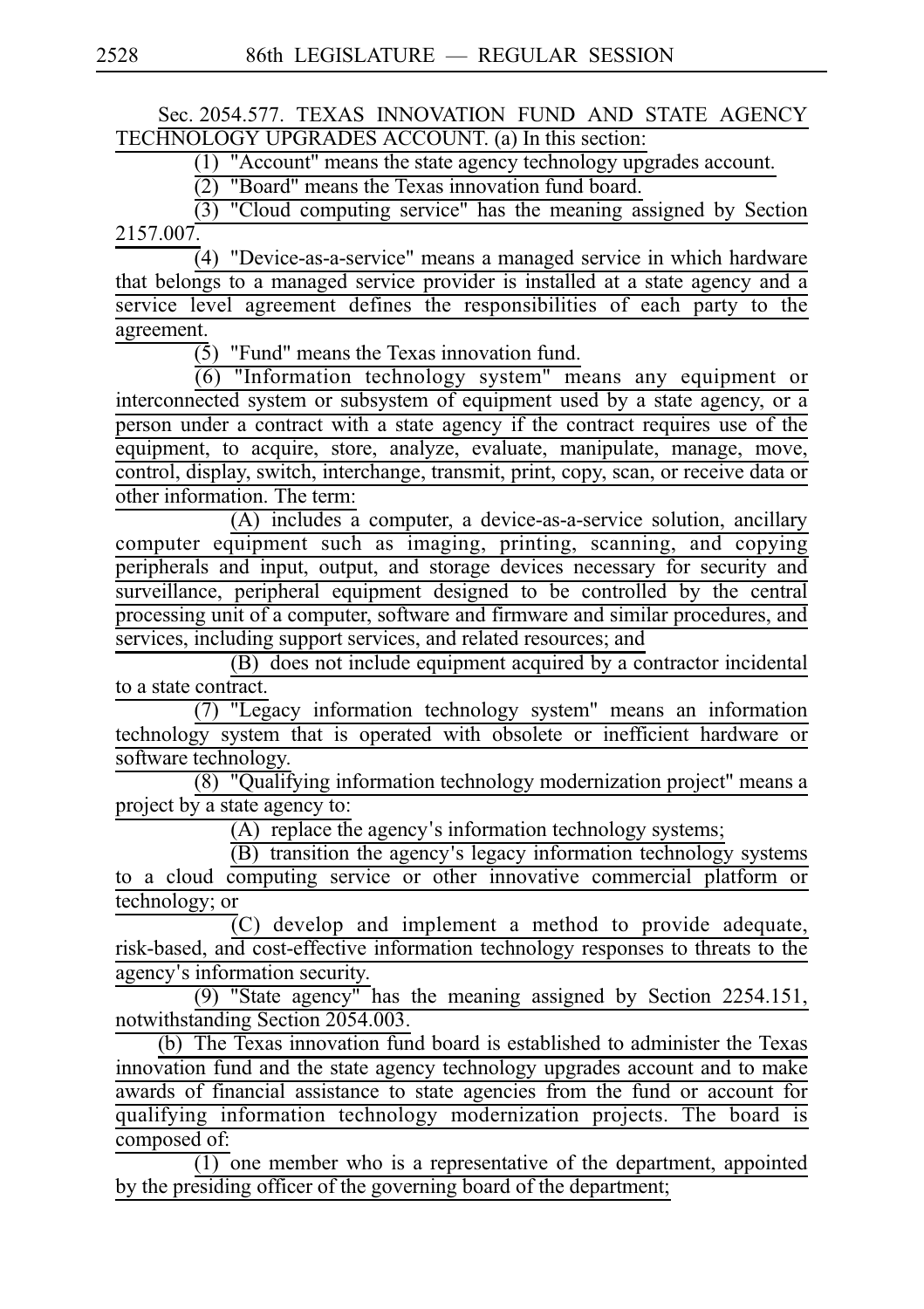$(2)$  one member who is a representative of the office of the governor, appointed by the governor;

 $(3)$  two members of the senate, appointed by the lieutenant governor;

 $(4)$  two members of the house of representatives, appointed by the presiding officer of the governing board of the department from a list provided by the speaker of the house of representatives; and

 $(5)$  one public member, appointed by the governor.

(c) Members of the board serve staggered six-year terms. A board member is not entitled to compensation for service on the board but is entitled to reimbursement of expenses incurred while performing duties as a board member.

(d) The Texas innovation fund and the state agency technology upgrades account are special funds outside the state treasury to be used by the board, without further legislative appropriation, as provided by this section.

 $(e)$  The fund consists of:

 $(1)$  money appropriated, credited, or transferred to the fund by the legislature;

 $\overline{2}$ ) money received by the board for the repayment of a loan made from the fund; and

(3) interest and other earnings earned on deposits and investments of money in the fund.

 $(f)$  The account consists of:

 $(1)$  money deposited to the account by the comptroller in the manner prescribed by Subsection (h); and

 $(2)$  interest and other earnings earned on deposits and investments of money in the account.

 $(g)$  The department by rule shall establish a loan program to authorize the board to use money from the fund to provide loans to state agencies for qualifying information technology modernization projects. A state agency must apply to the board for a loan from the fund. The application must include a description of the qualifying information technology modernization project for which the state agency is requesting a loan. A loan agreement entered into under this subsection must require the state agency to:

(1) repay the loan to the board within seven years of the date the loan is made to the agency; and

 $(2)$  make annual reports to the board identifying cost savings realized by the agency as a result of the project for which the agency received the loan.

(h) At the end of each state fiscal year, on the written request of a state agency, the comptroller shall deposit to the account the unexpended balance of any money appropriated to the agency for that state fiscal year that is budgeted by the agency for information technology services or cybersecurity purposes. A state agency may request money from the account from the board at any time for a qualifying information technology modernization project. This subsection does not apply to the unexpended balance of any money appropriated to a state agency from federal funds or from a fund created by the constitution of this state.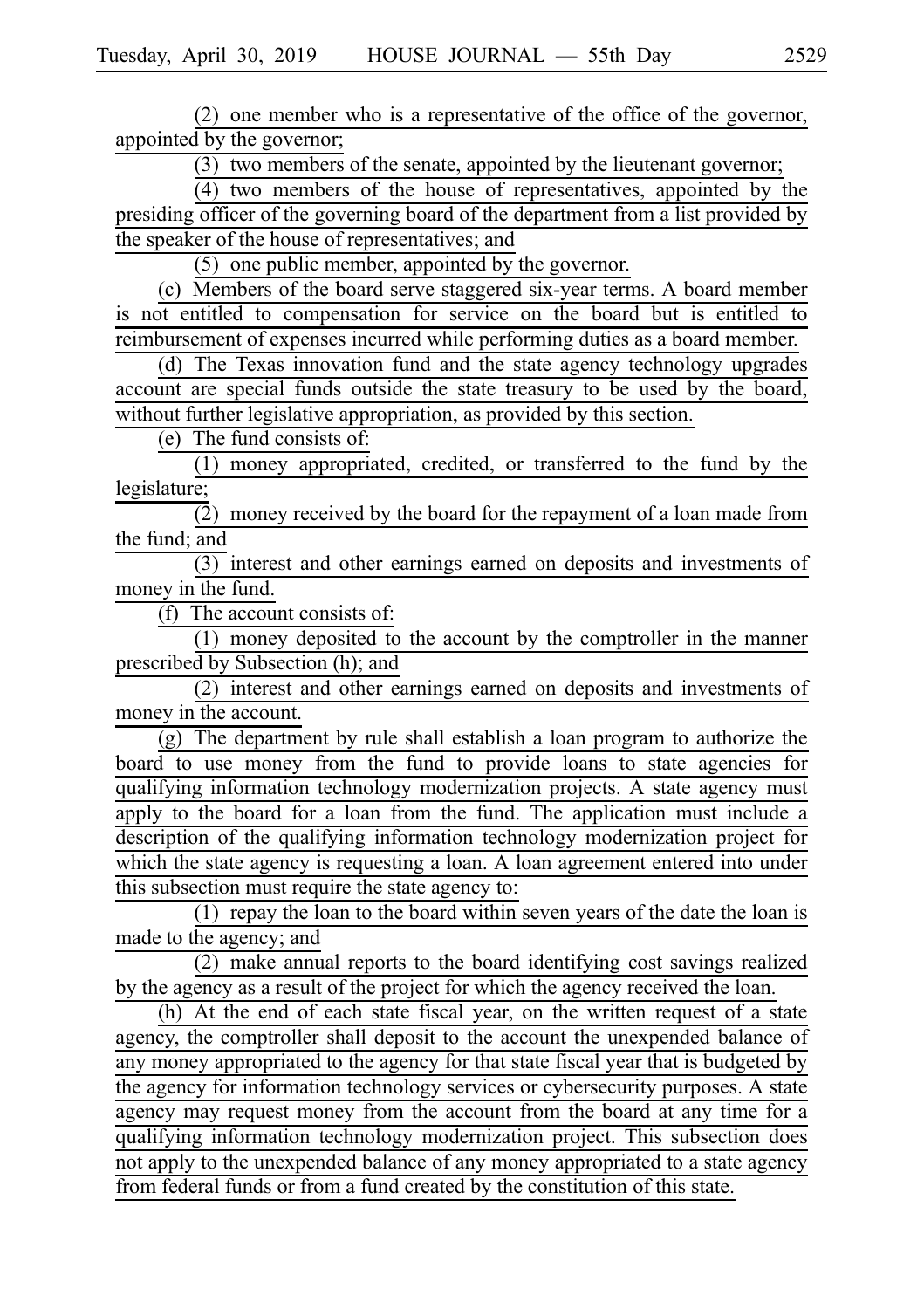(i) The comptroller shall separately account for the amount of money deposited to the account at the request of each state agency under Subsection (h). Money deposited to the account under Subsection (h) and any interest and other earnings on that money may be provided only to the state agency for which the comptroller deposited the money to the account and may be used by the agency only for a qualifying information technology modernization project.

 $(i)$  Any money deposited to the account at the request of a state agency under Subsection (h) that is not requested by the agency within two years from the date the money is deposited shall be transferred by the comptroller to the general revenue fund to be used in accordance with legislative appropriation.

 $(k)$  A state agency that receives money from the fund or the account may collaborate with one or more other state agencies that also receive money from the fund or the account to purchase information technology systems that may be shared between the agencies.

(I) The department and the comptroller may adopt rules to implement and administer this section.

A record vote was requested by Representative Stickland.

Amendment No. 4 was adopted by (Record 835): 134 Yeas, 9 Nays, 2 Present, not voting.

Yeas — Allen; Allison; Anderson; Ashby; Bailes; Bell, C.; Bell, K.; Bernal; Blanco; Bohac; Bonnen; Buckley; Bucy; Burns; Burrows; Button; Cain; Calanni; Canales; Capriglione; Clardy; Cole; Coleman; Collier; Cortez; Craddick; Cyrier; Darby; Davis, S.; Dean; Farrar; Fierro; Flynn; Frank; Frullo; Geren; Gervin-Hawkins; Goldman; González, J.; González, M.; Goodwin; Guerra; Guillen; Gutierrez; Harless; Harris; Hefner; Hernandez; Herrero; Hinojosa; Holland; Howard; Huberty; Hunter; Israel; Johnson, E.; Johnson, J.D.; Johnson, J.E.; Kacal; King, K.; King, P.; King, T.; Klick; Krause; Kuempel; Lambert; Landgraf; Lang; Larson; Leach; Leman; Longoria; Lopez; Lozano; Lucio; Martinez; Martinez Fischer; Metcalf; Meyer; Miller; Minjarez; Moody; Morales; Morrison; Muñoz; Murphy; Murr; Neave; Noble; Oliverson; Ortega; Pacheco; Parker; Patterson; Paul; Perez; Phelan; Price; Raney; Raymond; Reynolds; Rodriguez; Romero; Rose; Rosenthal; Sanford; Schaefer; Shaheen; Sheffield; Sherman; Shine; Smith; Smithee; Springer; Stephenson; Stucky; Swanson; Talarico; Thompson, E.; Thompson, S.; Tinderholt; Toth; Turner, C.; Turner, J.; VanDeaver; Vo; Walle; White; Wilson; Wray; Wu; Zedler; Zerwas; Zwiener.

Nays — Anchia; Beckley; Biedermann; Dominguez; Dutton; Middleton; Nevárez; Ramos; Stickland.

Present, not voting — Mr. Speaker; Paddie(C).

Absent — Bowers; Davis, Y.; Deshotel; Meza; Thierry.

### **STATEMENT OF VOTE**

When Record No. 835 was taken, I was shown voting no. I intended to vote yes.

Middleton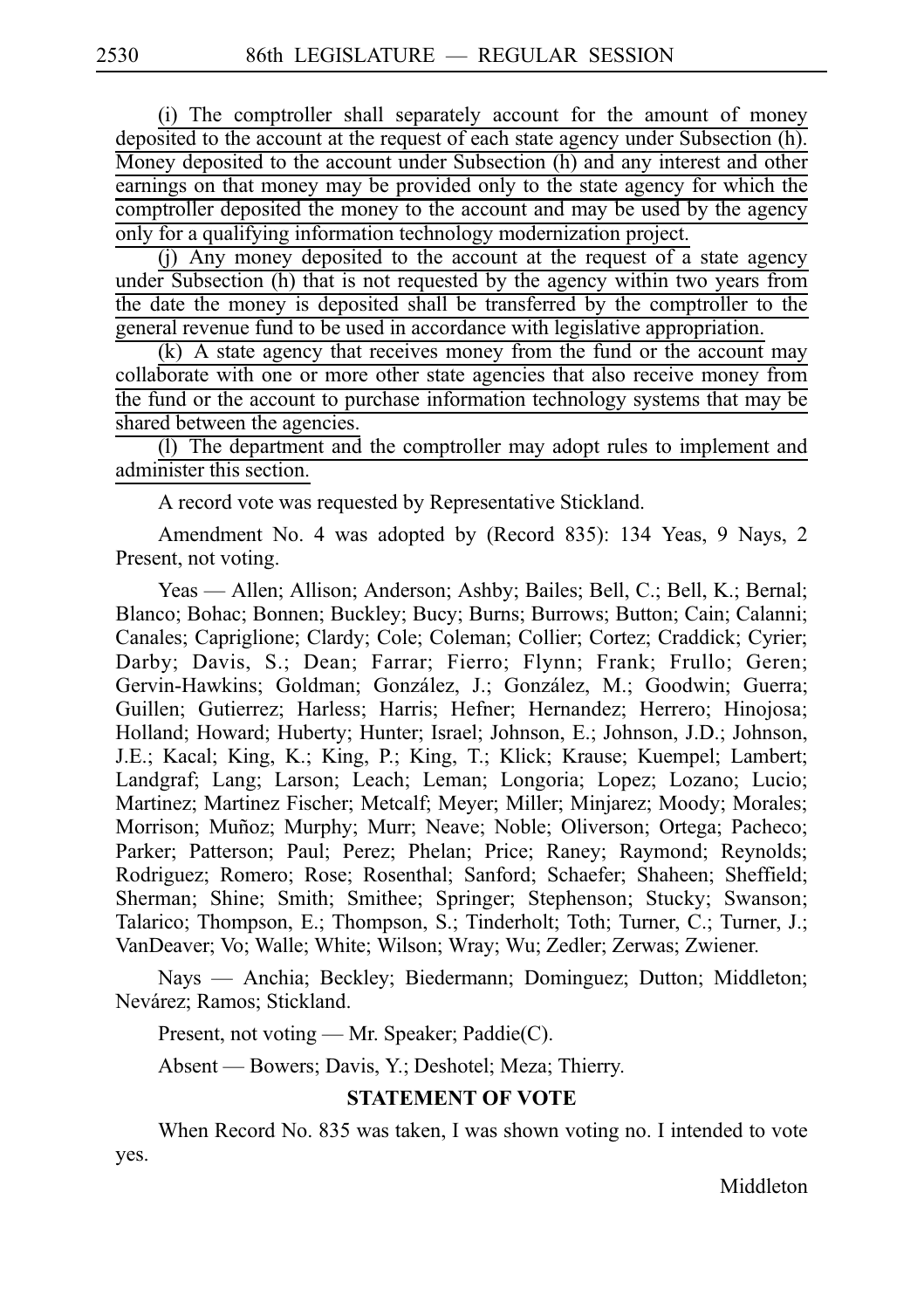### **Amendment No. 5**

Representative Blanco offered the following amendment to **CSHB 4214**:

Amend **CSHB 4214** (house committee printing) as follows:

(1) Strike page 11, lines 8-10, and substitute the following:

SECTION 13. Subchapter N-1, Chapter 2054, Government Code, is amended by adding Sections 2054.5155, 2054.5172, 2054.519, 2054.5191, 2054.5192, 2054.5193, 2054.5194, and 2054.5195 to read as follows:

(2) On page 12, between lines 12 and 13, insert the following:

Sec. 2054.5172. CYBER RANGE. (a) In this section, "cyber range" means a virtual environment used for interactive training in the defense against and response to cyberwarfare and other cybersecurity incidents.

(b) The department may create a cyber range for use by public sector employees with responsibility for cybersecurity to improve this state's cybersecurity capabilities.

(3) On page 14, between lines 26 and 27, insert the following:

Sec. 2054.5193. CYBERSECURITY RESOURCES PROGRAM FOR STATE AGENCIES. (a) The department may establish a program that provides to state agencies the use of information security officers and other cybersecurity resources to assist in managing the agencies 'information security.

 $(b)$  The department shall adopt rules to implement this section.

Sec. 2054.5194. CYBERSECURITY INSURANCE. (a) The State Office of Risk Management shall evaluate the feasibility of providing cybersecurity insurance policies to state agencies.

(b) The State Office of Risk Management shall develop guidance for state agencies regarding cybersecurity insurance coverage. The guidance must:

 $(1)$  be based on best practices for making cybersecurity insurance coverage decisions; and

 $(2)$  assist a state agency in determining whether:

 $(A)$  cybersecurity insurance coverage would be beneficial to the agency; and

(B) the agency should purchase a cybersecurity insurance policy from a third party or self-insure.

 $(c)$  The department shall review and consider the guidance developed under this section in connection with the department ' s protection of statewide technology centers.

Sec. 2054.5195. BUG BOUNTY PROGRAM. (a) The department by rule may establish a bug bounty program, using money available for that purpose from legislative appropriations, to pay bounties to persons who uncover or resolve security flaws in state websites and applications.

(b) The department may determine eligibility criteria for receiving a bounty under this section and the amount of a bounty to be paid under this section.

 $(c)$  An employee of or contractor with a state agency is not eligible to receive a bounty under this section.

 $(d)$  The payment of a bounty under this section does not affect a person's civil or criminal liability for prohibited conduct related to a state website or application.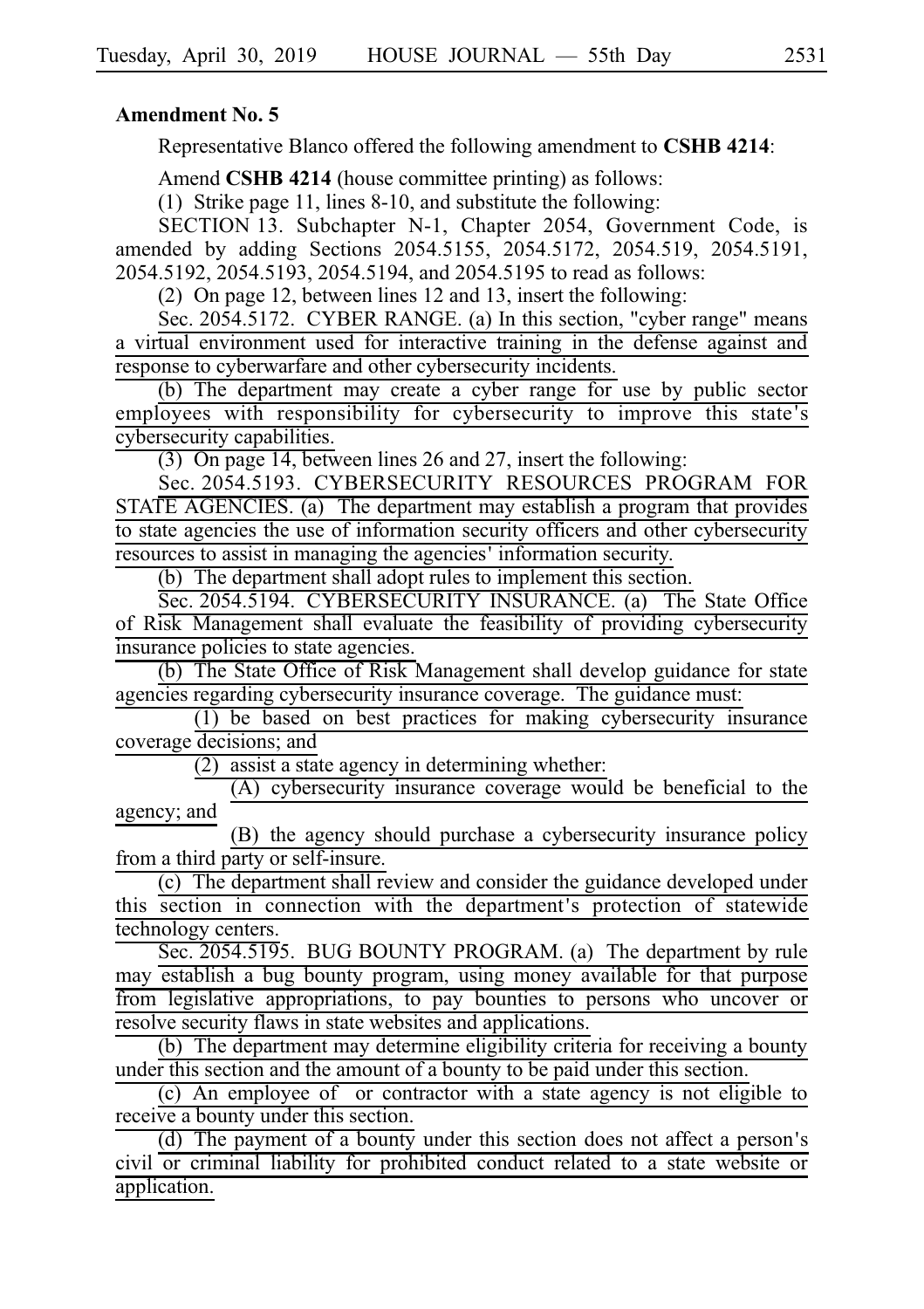(4) Add the following appropriately numbered SECTIONS to the bill and renumber subsequent SECTIONS of the bill accordingly:

SECTION . Section 552.139(b), Government Code, is amended to read as follows:

 $(b)$  The following information is confidential:

 $(1)$  a computer network vulnerability report;

 $(2)$  any other assessment of the extent to which data processing operations, a computer, a computer program, network, system, or system interface, or software of a governmental body or of a contractor of a governmental body is vulnerable to unauthorized access or harm, including an assessment of the extent to which the governmental body's or contractor's electronically stored information containing sensitive or critical information is vulnerable to alteration, damage, erasure, or inappropriate use;

 $(3)$  a photocopy or other copy of an identification badge issued to an official or employee of a governmental body; [and]

 $(4)$  information directly arising from a governmental body's routine efforts to prevent, detect, investigate, or mitigate a computer security incident, including information contained in or derived from an information security log; and

(5) information about a state agency's cybersecurity insurance coverage, including policy provisions and coverage limits.

SECTION Section 2054.1125, Government Code, is amended by adding Subsection (c) to read as follows:

(c) Not later than the 10th business day after the date of the eradication of, closure of, and recovery from a breach, suspected breach, or unauthorized exposure, a state agency shall notify the department, including the chief information security officer, of the details of the event.

SECTION Section 2054.136, Government Code, is amended to read as follows:

Sec. 2054.136. DESIGNATED INFORMATION SECURITY OFFICER; DUTIES. (a) In this section, "cloud computing service" has the meaning assigned by Section 2157.007.

 $(b)$  Each state agency shall designate an information security officer who:

 $(1)$  reports to the agency's executive-level management;

 $(2)$  has authority over information security for the entire agency;

 $(3)$  possesses the training and experience required to perform the duties required by department rules; and

 $(4)$  to the extent feasible, has information security duties as the officer's primary duties.

(c) A state agency's information security officer must authorize the purchase of cloud computing services before the agency may enter into a contract for those services.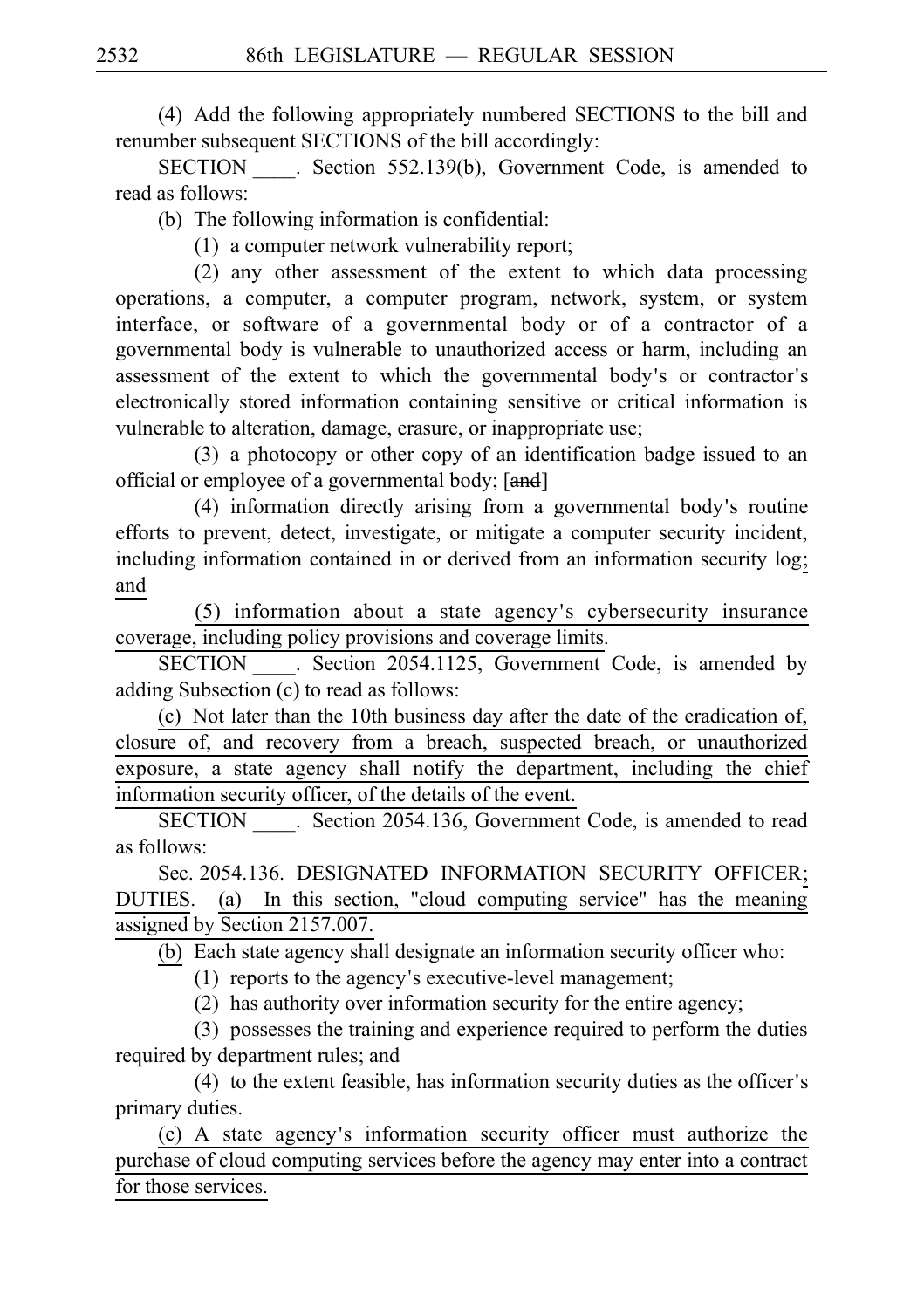SECTION Section 2054.136, Government Code, as amended by this Act, applies only to a contract for cloud computing services that is entered into on or after the effective date of this Act. A contract entered into before the effective date of this Act is governed by the law in effect on the date the contract was entered into, and the former law is continued in effect for that purpose.

# **Amendment No. 5 - Point of Order**

Representative Stickland raised a point of order against further consideration of Amendment No. 5 under Rule 8, Section 21, of the House Rules on the grounds that the amendment would cause the bill to violate the rule.

The point of order was withdrawn.

Amendment No. 5 was withdrawn.

#### **Amendment No. 6**

Representative S. Thompson offered the following amendment to **CSHB** 4214:

Amend **CSHB 4214** (house committee report) by adding the following appropriately numbered SECTIONS to the bill and renumbering the SECTIONS of the bill accordingly:

SECTION \_\_\_\_. Chapter 2051, Government Code, is amended by adding Subchapter E to read as follows:

SUBCHAPTER E. UNIFORM ELECTRONIC LEGAL MATERIAL ACT

Sec. 2051.151. SHORT TITLE. This subchapter may be cited as the Uniform Electronic Legal Material Act.

Sec. 2051.152. DEFINITIONS. In this subchapter:

 $(1)$  "Electronic" means relating to technology having electrical, digital, magnetic, wireless, optical, electromagnetic, or similar capabilities.

 $(2)$  "Legal material" means, whether or not in effect:

 $(A)$  the constitution of this state;

(B) the general or special laws passed in a regular or special session of the Texas Legislature; and

 $(C)$  a state agency rule adopted in accordance with Chapter 2001.  $(3)$  <sup>"</sup>Official publisher" means:

(A) for legal material described by Subdivision (2)(A), the Texas Legislative Council; and

(B) for legal material described by Subdivision (2)(B) or (C), the secretary of state.

 $\overline{(4)}$  "Publish" means displaying, presenting, or releasing to the public, or causing to be displayed, presented, or released to the public, legal material by the official publisher.

 $(5)$  "Record" means information that is inscribed on a tangible medium or that is stored in an electronic or other medium and is retrievable in perceivable form.

Sec. 2051.153. APPLICABILITY. (a) This subchapter applies to all legal material in an electronic record that is: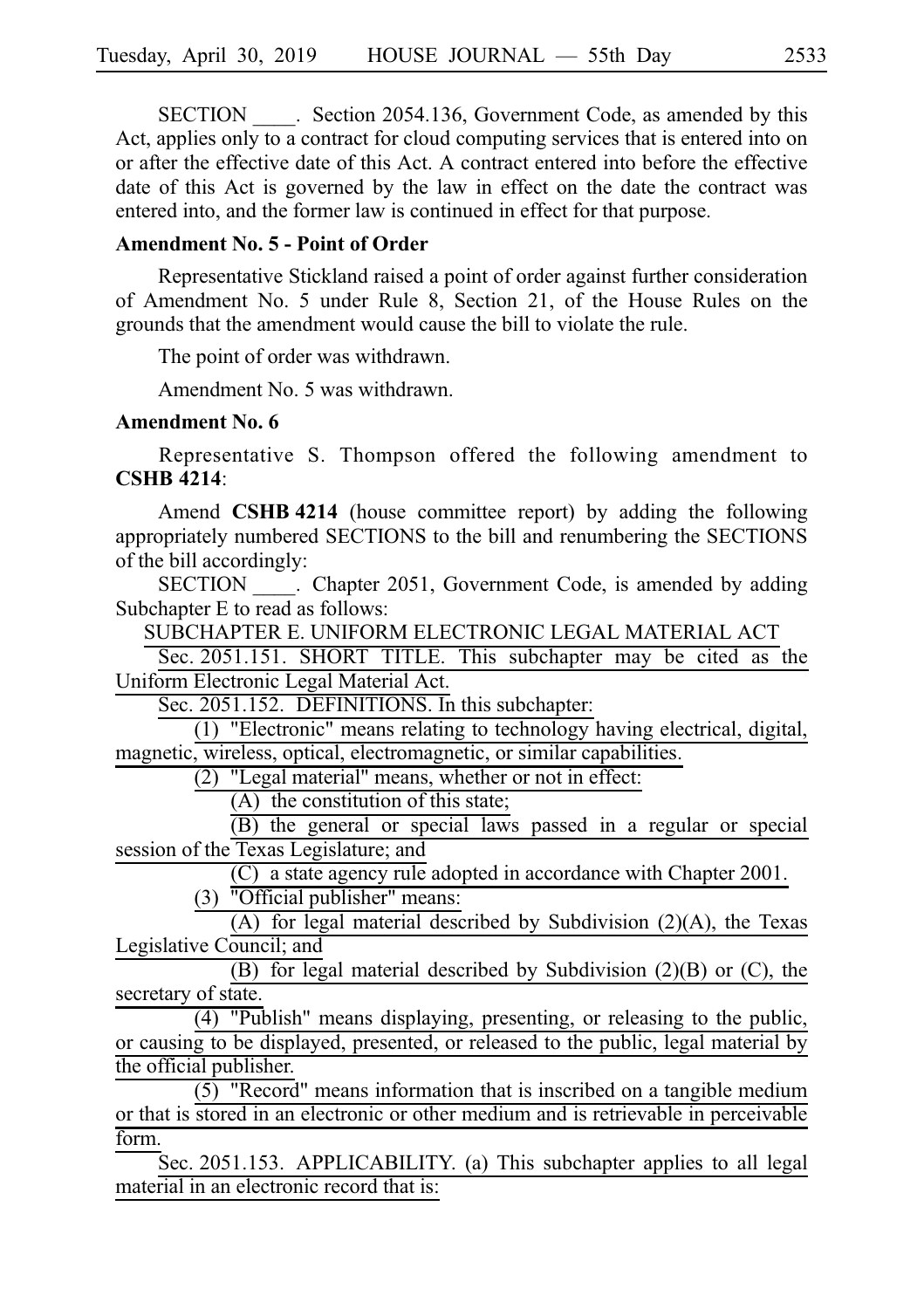$(1)$  designated as official by the official publisher under Section 2051.154; and

 $\overline{(2)}$  first published electronically by the official publisher on or after January 1, 2021.

(b) The official publisher is not required to publish legal material on or before the date on which the legal material takes effect.

Sec. 2051.154. LEGAL MATERIAL IN OFFICIAL ELECTRONIC RECORD. (a) If the official publisher publishes legal material only in an electronic record, the official publisher shall:

 $(1)$  designate the electronic record as official; and

 $(2)$  comply with Sections 2051.155, 2051.157, and 2051.158.

(b) If the official publisher publishes legal material in an electronic record and also publishes the material in a record other than an electronic record, the official publisher may designate the electronic record as official if the official publisher complies with Sections 2051.155, 2051.157, and 2051.158.

Sec. 2051.155. AUTHENTICATION OF OFFICIAL ELECTRONIC RECORD. (a) If the official publisher designates an electronic record as official in accordance with Section 2051.154, the official publisher shall authenticate the record.

 $\overline{(b)}$  The official publisher authenticates an electronic record by providing a method with which a person viewing the electronic record is able to determine that the electronic record is unaltered from the official record published by the official publisher.

Sec. 2051.156. EFFECT OF AUTHENTICATION. (a) Legal material in an electronic record that is authenticated as provided by Section 2051.155 is presumed to be an accurate copy of the legal material.

(b) If another state has adopted a law that is substantially similar to this subchapter, legal material in an electronic record that is authenticated in that state is presumed to be an accurate copy of the legal material.

 $(c)$  A party contesting the authenticity of legal material in an electronic record authenticated as provided by Section 2051.155 has the burden of proving by a preponderance of the evidence that the record is not authentic.

Sec. 2051.157. PRESERVATION AND SECURITY OF LEGAL MATERIAL IN OFFICIAL ELECTRONIC RECORD. (a) The official publisher of legal material in an electronic record designated as official in accordance with Section 2051.154 shall provide for the preservation and security of the record in an electronic form or in a form that is not electronic.

(b) If legal material is preserved under Subsection (a) in an electronic record, the official publisher shall:

(1) ensure the integrity of the record;

 $\overline{(2)}$  provide for backup and disaster recovery of the record; and

 $\overline{(3)}$  ensure the continuing usability of the legal material in the record.

Sec. 2051.158. PUBLIC ACCESS. The official publisher of legal material in an electronic record that is required to be preserved under Section  $2051.157$  shall ensure that the material is reasonably available for use by the public on a permanent basis.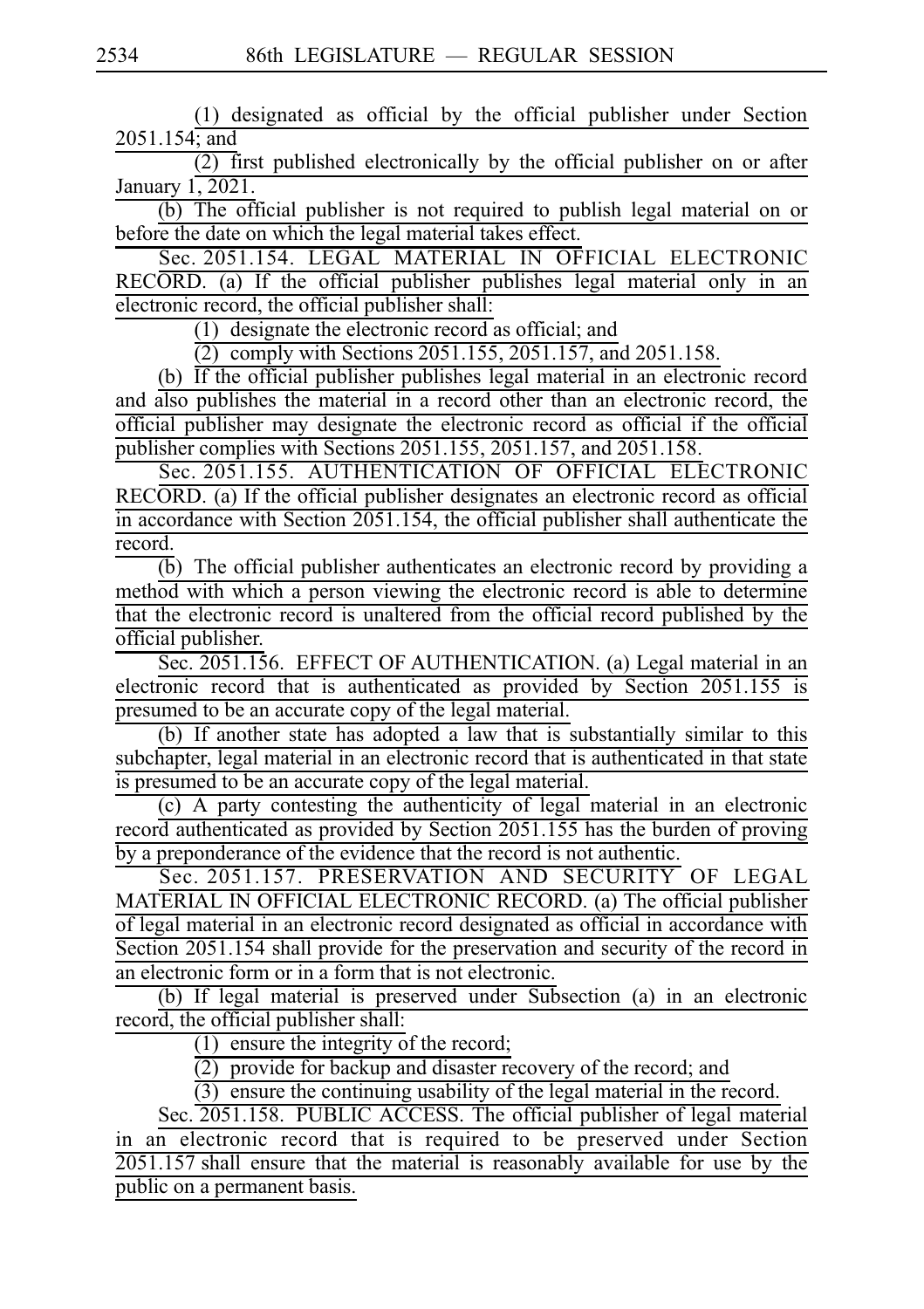Sec. 2051.159. STANDARDS. In implementing this subchapter, the official publisher of legal material in an electronic record shall consider:

 $(1)$  the standards and practices of other jurisdictions;

 $(2)$  the most recent standards regarding authentication, preservation, and security of and public access to legal material in an electronic record and other electronic records, as adopted by national standard-setting bodies;

 $(3)$  the needs of users of legal material in electronic records;

 $(4)$  the views of governmental officials and entities and other interested persons; and

 $\overline{(5)}$  to the extent practicable, the methods and technologies for the authentication, preservation, and security of and public access to legal material that are compatible with the methods and technologies used by official publishers in other states that have adopted a law that is substantially similar to this subchapter.

Sec. 2051.160. UNIFORMITY OF APPLICATION AND CONSTRUCTION. In applying and construing this subchapter, consideration must be given to the need to promote uniformity of the law with respect to the subject matter of this subchapter among states that enact a law similar to this subchapter.

Sec. 2051.161. RELATION TO ELECTRONIC SIGNATURES IN GLOBAL AND NATIONAL COMMERCE ACT. This subchapter modifies, limits, and supersedes the federal Electronic Signatures in Global and National Commerce Act (15 U.S.C. Section 7001 et seq.) but does not modify, limit, or supersede Section 101(c) of that Act  $(15 \text{ U.S.C.}$  Section 7001(c)) or authorize electronic delivery of any of the notices described in Section 103(b) of that Act  $(15 \text{ U.S.C. Section } 7003(b))$ .

 $SECTION \t{a}$  (a) An official publisher in the executive branch of state government shall comply with the applicable provisions of Subchapter E, Chapter 2051, Government Code, as added by this Act, in accordance with an implementation plan developed under Subsection (b) of this section.

(b) The Texas State Library and Archives Commission and an official publisher in the executive branch of state government are jointly responsible for developing an implementation plan for the applicable provisions of Subchapter E, Chapter 2051, Government Code, as added by this Act. The implementation plan must:

(1) for each applicable type of legal material defined by Subchapter E, Chapter 2051, Government Code, as added by this Act, advise as to the method by which the legal material may be authenticated, preserved, and made available on a permanent basis; and

 $(2)$  establish a timeline for the official publisher to comply with Sections 2051.154, 2051.155, 2051.157, and 2051.158, Government Code, as added by this Act.

(c) The implementation plan developed under Subsection (b) of this section may provide for compliance by an official publisher in the executive branch of state government with Sections 2051.154, 2051.155, 2051.157, and 2051.158, Government Code, as added by this Act, to be phased in over a period of time.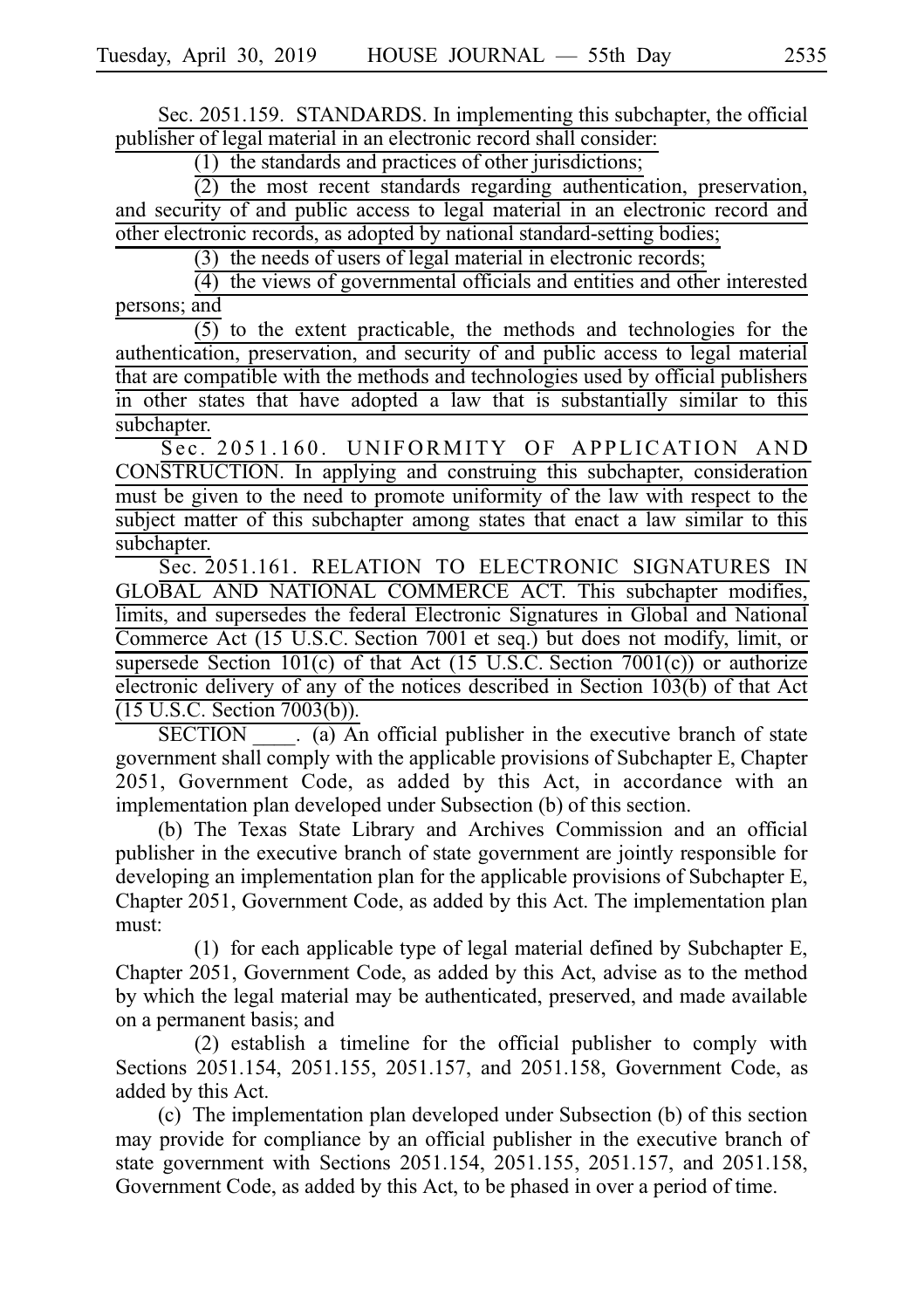(d) The Texas State Library and Archives Commission shall provide the implementation plan developed under Subsection (b) of this section to the legislature not later than September 1, 2020.

 $SECTION \t (a)$  An official publisher in the legislative branch of state government shall comply with the applicable provisions of Subchapter E, Chapter 2051, Government Code, as added by this Act, in accordance with an implementation plan developed under Subsection (b) of this section.

(b) An official publisher in the legislative branch of state government, in consultation with the lieutenant governor, the speaker of the house of representatives, the Senate Committee on Administration, and the House Committee on Administration, shall develop an implementation plan for the applicable provisions of Subchapter E, Chapter 2051, Government Code, as added by this Act. The implementation plan must:

(1) for each applicable type of legal material defined by Subchapter E, Chapter 2051, Government Code, as added by this Act, recommend the method by which the legal material may be authenticated, preserved, and made available on a permanent basis; and

 $(2)$  establish a timeline for the official publisher to comply with Sections 2051.154, 2051.155, 2051.157, and 2051.158, Government Code, as added by this Act.

(c) The implementation plan developed under Subsection (b) of this section may provide for compliance by an official publisher in the legislative branch of state government with Sections 2051.154, 2051.155, 2051.157, and 2051.158, Government Code, as added by this Act, to be phased in over a period of time.

(d) An official publisher in the legislative branch of state government shall provide the implementation plan developed under Subsection (b) of this section to the lieutenant governor and speaker of the house of representatives not later than September 1, 2020.

Amendment No. 6 was adopted.

# **Amendment No. 7**

Representative Krause offered the following amendment to **CSHB 4214**:

Amend **CSHB 4214** (house committee report) by adding the following appropriately numbered SECTIONS to the bill and renumbering the SECTIONS of the bill accordingly:

SECTION Subtitle C, Title 10, Government Code, is amended by adding Chapter 2117 to read as follows:

# CHAPTER 2117. FISCAL RISK MANAGEMENT COMMISSION

Sec. 2117.0001. DEFINITIONS. In this chapter:

 $(1)$  "Commission" means the Fiscal Risk Management Commission.

 $\overline{(2)}$  "State agency" means a board, commission, department, office, or other agency in the executive branch of state government created by the constitution or a statute of this state, including an institution of higher education as defined by

Section 61.003, Education Code.

Sec. 2117.0002. COMPOSITION. (a) The commission is composed of the following seven members: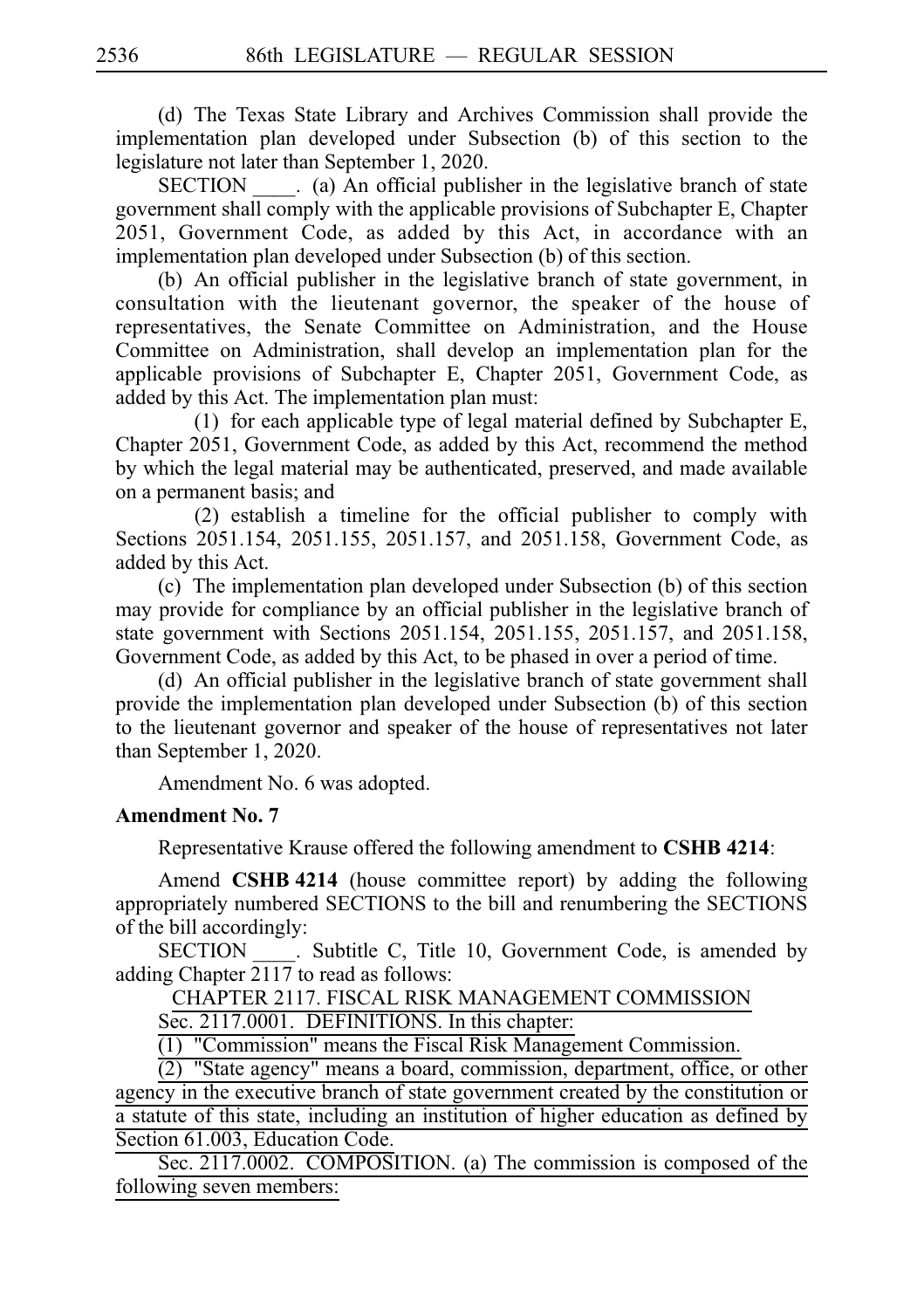$(1)$  the comptroller;

 $(2)$  the speaker of the house of representatives or a member of the house of representatives designated by the speaker;

 $(3)$  the lieutenant governor or a member of the senate designated by the lieutenant governor; and

(4) four members of the public, appointed by the governor, who have experience with state and federal fiscal policy and budgetary analysis.

(b) The comptroller shall serve as the presiding officer of the commission.

 $(c)$  Public members serve at the pleasure of the governor.

 $(d)$  The state auditor may on request provide advice and technical assistance to the commission.

Sec. 2117.0003. COMPENSATION. A member of the commission serves without compensation but is entitled to reimbursement for actual expenses incurred in performing functions as a member of the commission, subject to any applicable limitation on reimbursement provided by general law or the General Appropriations Act.

Sec. 2117.0004. COMMISSION DUTIES. (a) The commission shall:

 $(1)$  meet at least once each year at the call of the presiding officer; and  $(2)$  study:

 $(A)$  the effect of federal fiscal policy on this state's economy, including:

(i) the percentage of this state's budget currently funded by federal money and the effect that a significant reduction or elimination of federal funding for state governments would have on this state's economy;

(ii) the effect of a political or market-led default on the United States' debt obligations on this state's economy; and

(iii) the amount of money earned in this state that is transferred to the federal government as compared to the amount of federal money received by this state from the federal government, and the effect of those transfers on businesses in this state;

(B) the amount of federal money received by each state agency, and the effect that a significant reduction or elimination of federal funding for state governments would have on the continuing operation of, and the delivery of critical services by, each of those agencies;

(C) the effect of the devaluation of the United States dollar on this state's economy, including an examination of:

(i) the effect of a gradual devaluation, a loss of reserve currency status, or an outright collapse of the United States dollar on this state's economy; and

(ii) the advisability of developing a contingency currency;

(D) the risks presented by acts of economic terrorism, including:

(i) the effect of power outages caused by acts of cyberterrorism, including an electromagnetic pulse, on financial markets and critical infrastructure in this state; and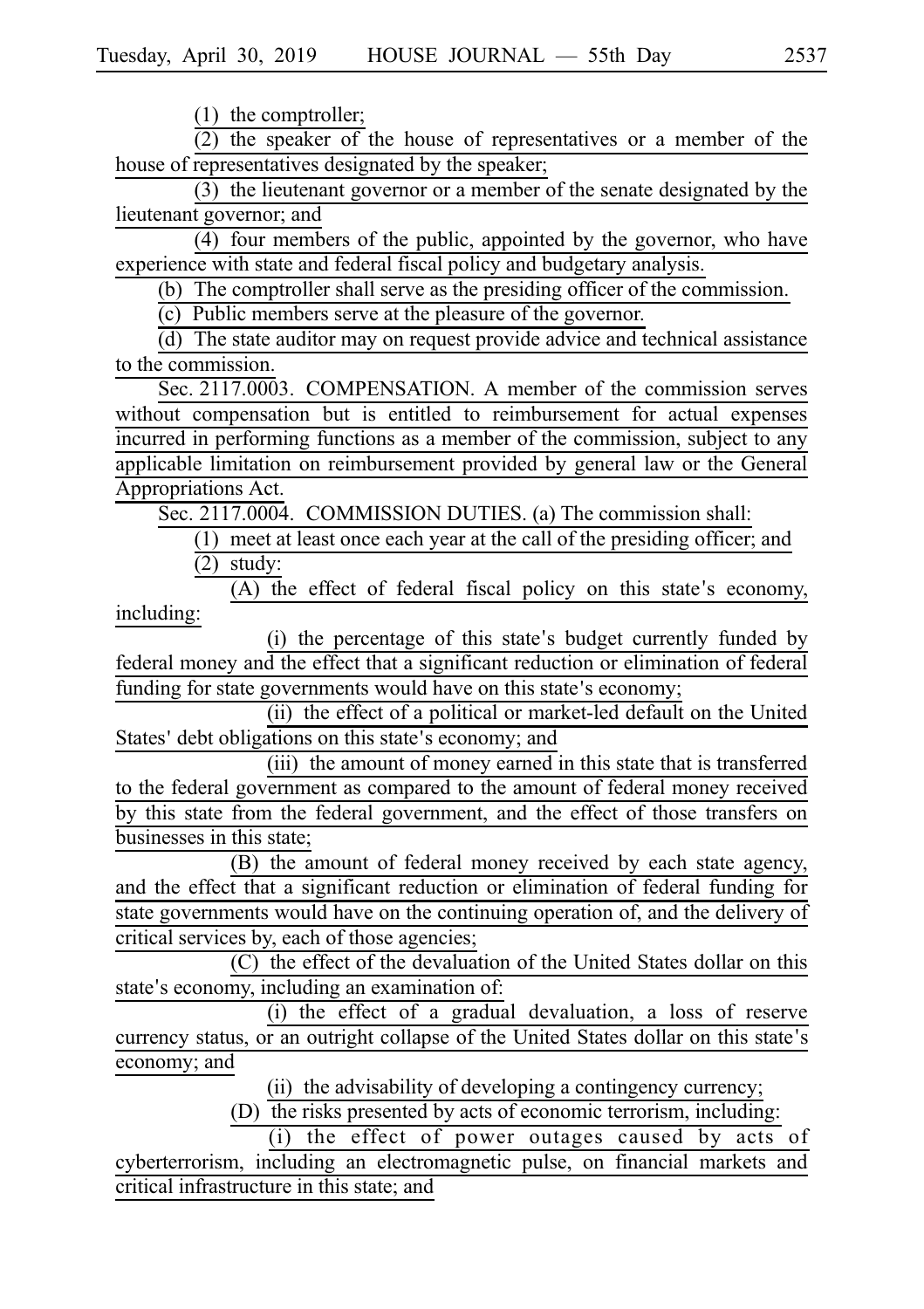(ii) the effect of an energy embargo or the disruption of the food, water, or power supply chain on the ability of this state and state agencies to continue to provide critical services; and

 $(E)$  any other macroeconomic threat to this state's economy the commission considers appropriate.

 $(b)$  In conducting the study required by this section, the commission shall consult with and consider papers authored by private entities specializing in fiscal risk management readiness and response. The commission may not rely solely on papers authored by institutions of higher education.

Sec. 2117.0005. FISCAL RISK MANAGEMENT PLAN. The commission biennially shall develop and publish a cohesive, in-depth plan to effectively and efficiently address the effects and risks identified by the commission in conducting the study required by Section 2117.0004.

Sec. 2117.0006. REPORT. (a) Not later than September 1 of each even-numbered year, the commission shall submit a report to the governor and the legislature based on the commission 's findings under Section  $2117.0004$  during the previous two-year period.

 $(b)$  The report must include:

 $(1)$  a complete explanation of the methods used by the commission in conducting the financial analysis required by the study;

 $(2)$  a summary of the commission's findings under Section 2117.0004 and a copy of the plan created under Section 2117.0005; and

 $(3)$  drafts of any proposed legislation needed to implement the commission's recommendations.

(c) The first report due under this section must include a thorough evaluation of this state's need to develop a contingency currency in the event of a collapse of the United States dollar. This subsection expires September 1, 2021.

 $SECTION$  (a) Not later than the 60th day after the effective date of this Act, the governor and, if applicable, the speaker of the house of representatives and the lieutenant governor shall make the appointments and designations under Chapter 2117, Government Code, as added by this Act.

(b) The Fiscal Risk Management Commission shall submit the first report required by Section 2117.0006, Government Code, as added by this Act, not later than September 1, 2020.

Amendment No. 7 was withdrawn.

A record vote was requested by Representative Stickland.

**CSHB 4214**, as amended, was passed to engrossment by (Record 836): 105 Yeas, 29 Nays, 4 Present, not voting.

Yeas — Allen; Allison; Anderson; Bernal; Blanco; Bohac; Bowers; Buckley; Bucy; Button; Calanni; Canales; Capriglione; Cole; Coleman; Collier; Cortez; Craddick; Darby; Davis, S.; Dean; Deshotel; Farrar; Fierro; Flynn; Frank; Geren; Gervin-Hawkins; González, J.; González, M.; Goodwin; Guerra; Guillen; Gutierrez; Harless; Hefner; Herrero; Hinojosa; Howard; Huberty; Hunter; Israel; Johnson, E.; Johnson, J.D.; Johnson, J.E.; King, P.; King, T.; Klick; Krause; Lambert; Leman; Longoria; Lopez; Lozano; Lucio; Martinez; Martinez Fischer;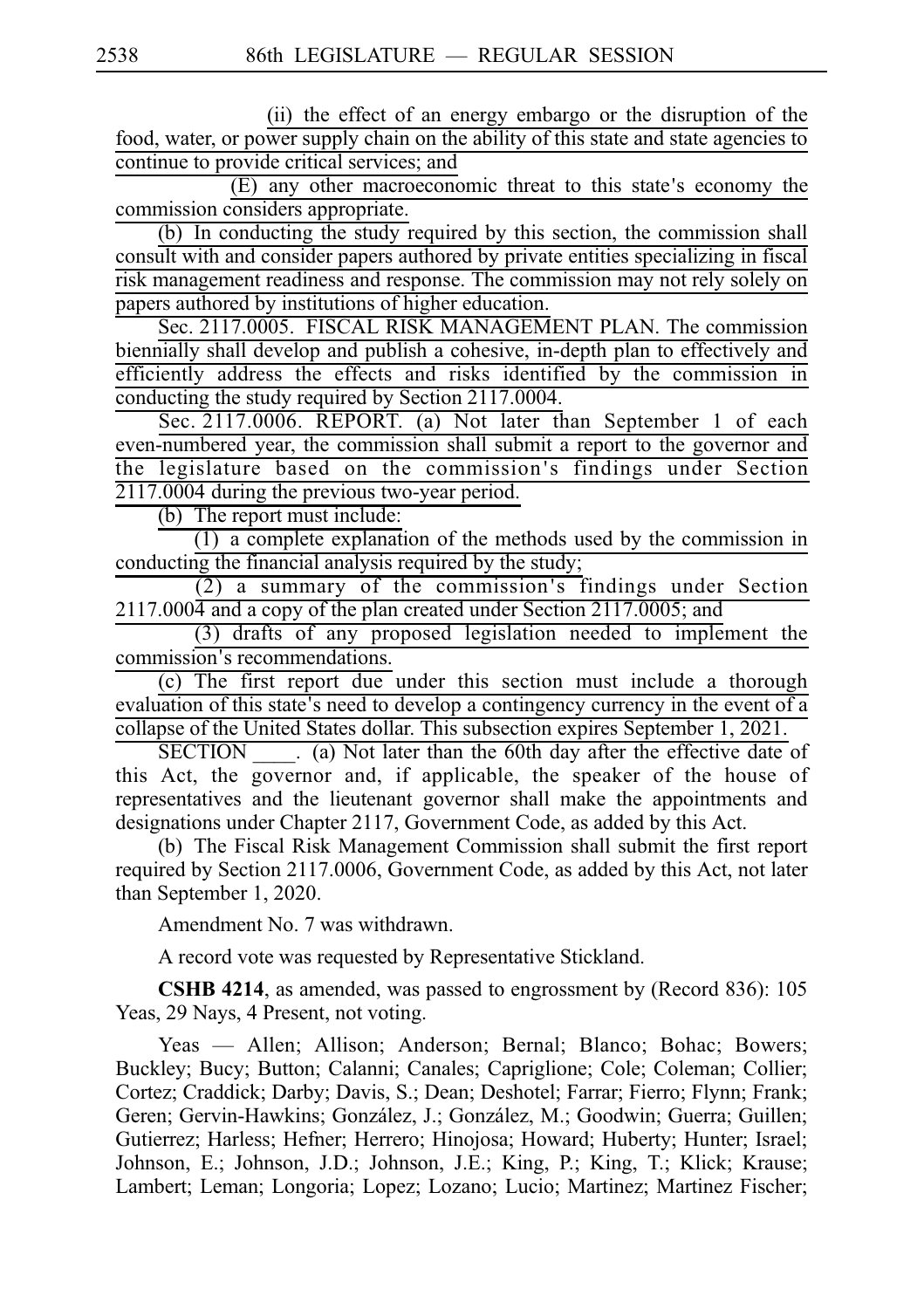Metcalf; Meza; Miller; Minjarez; Moody; Morrison; Muñoz; Murphy; Neave; Nevárez; Noble; Oliverson; Ortega; Parker; Paul; Perez; Phelan; Raymond; Reynolds; Rodriguez; Romero; Rose; Rosenthal; Sanford; Schaefer; Shaheen; Sheffield; Sherman; Shine; Smith; Springer; Stephenson; Stucky; Swanson; Talarico; Thompson, E.; Thompson, S.; Tinderholt; Toth; Turner, C.; Turner, J.; VanDeaver; Vo; Walle; Wu; Zedler; Zerwas; Zwiener.

Nays — Ashby; Bailes; Beckley; Bell, K.; Biedermann; Burns; Cain; Clardy; Cyrier; Dominguez; Dutton; Frullo; Harris; Holland; Kacal; King, K.; Kuempel; Landgraf; Lang; Larson; Middleton; Murr; Patterson; Price; Ramos; Stickland; White; Wilson; Wray.

Present, not voting — Mr. Speaker; Pacheco; Paddie(C); Smithee.

Absent — Anchia; Bell, C.; Bonnen; Burrows; Davis, Y.; Goldman; Hernandez; Leach; Meyer; Morales; Raney; Thierry.

#### **STATEMENTS OF VOTE**

When Record No. 836 was taken, I was in the house but away from my desk. I would have voted no.

C. Bell

When Record No. 836 was taken, I was in the house but away from my desk. I would have voted yes.

G. Bonnen

When Record No. 836 was taken, I was shown voting yes. I intended to vote no.

#### **Buckley**

When Record No. 836 was taken, I was in the house but away from my desk. I would have voted yes.

Goldman

When Record No. 836 was taken, I was in the house but away from my desk. I would have voted yes.

#### Leach

When Record No. 836 was taken, I was in the house but away from my desk. I would have voted yes.

#### Meyer

When Record No. 836 was taken, my vote failed to register. I would have voted yes.

Morales

When Record No. 836 was taken, I was shown voting no. I intended to vote yes.

#### Ramos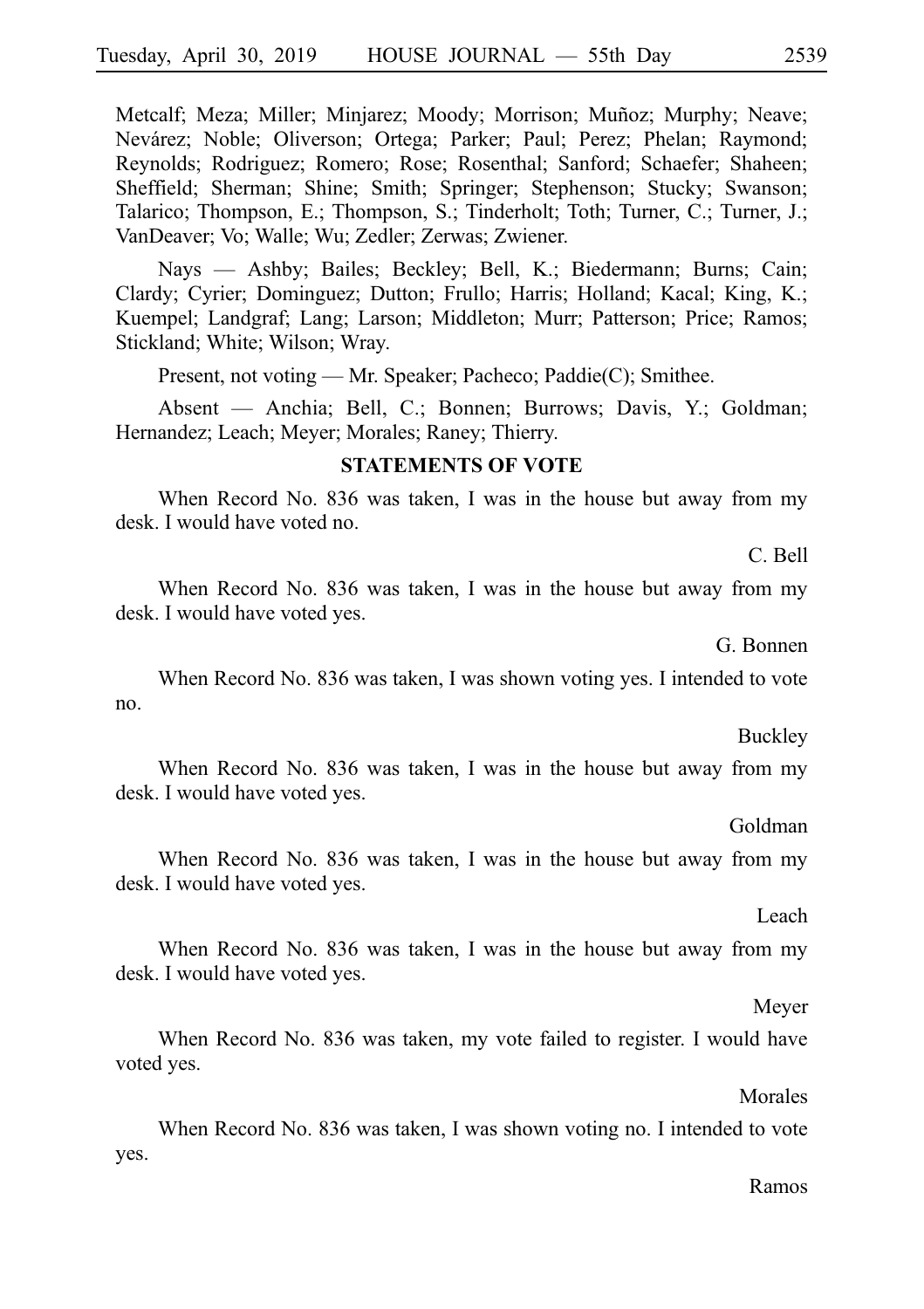When Record No. 836 was taken, I was shown voting yes. I intended to vote no.

Schaefer

## **POSTPONED BUSINESS**

The following bills were laid before the house as postponed business:

## **HB 2748 ON SECOND READING (by Perez)**

**HB 2748**, A bill to be entitled An Act relating to regulation of the retail sale of fireworks.

**HB 2748** was read second time on April 23, postponed until April 25, postponed until 10 a.m. today, and was again postponed until this time.

Representative Perez moved to postpone consideration of **HB 2748** until  $8:45$  p.m. today.

The motion prevailed.

## **MESSAGE FROM THE SENATE**

A message from the senate was received at this time (see the addendum to the daily journal, Messages from the Senate, Message No. 3).

## **GENERAL STATE CALENDAR (consideration continued)**

### **HB 1528 ON SECOND READING (by Rose, Meyer, and Ramos)**

**HB 1528**, A bill to be entitled An Act relating to the reporting of certain information involving family violence offenses.

**HB** 1528 was passed to engrossment. (Flynn recorded voting no.)

## **CSHB 2817 ON SECOND READING (by Lucio, Raney, and Oliverson)**

**CSHB 2817**, A bill to be entitled An Act relating to the contractual relationship between a pharmacist or pharmacy and a health benefit plan issuer or pharmacy benefit manager.

## **Amendment No. 1**

Representative Lucio offered the following amendment to **CSHB 2817**:

Amend **CSHB 2817** (house committee report) by striking page 1, lines 10-12, and substituting the following:

(1) "Pharmacy benefit manager" has the meaning assigned by Section 4151.151.

Amendment No. 1 was adopted.

**CSHB 2817**, as amended, was passed to engrossment. (Flynn recorded voting no.)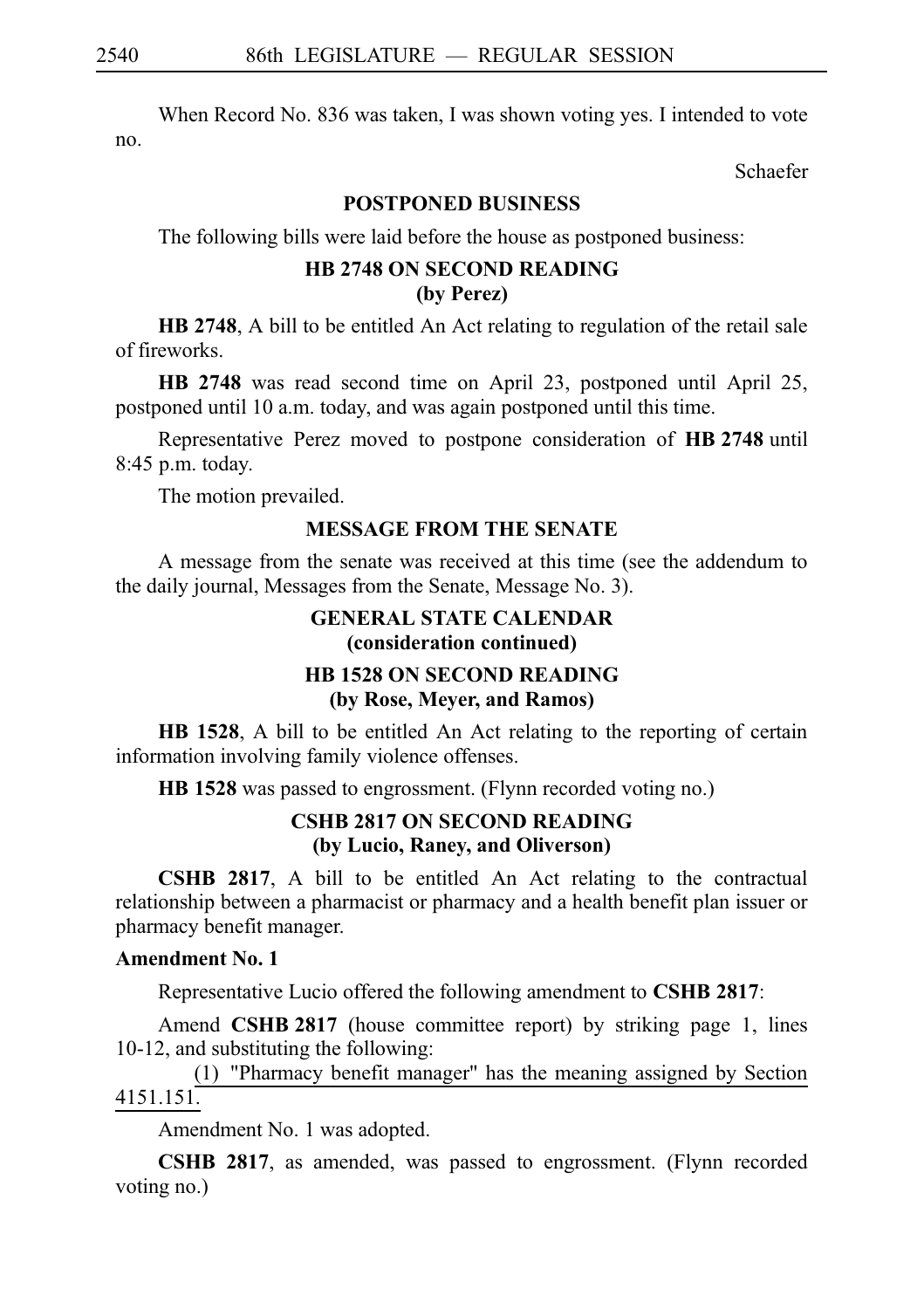### **CSHB 2811 ON SECOND READING (by Price, Frank, Minjarez, S. Thompson, VanDeaver, et al.)**

**CSHB 2811**, A bill to be entitled An Act relating to the prescribing of controlled substances and dangerous drugs for acute pain.

#### **Amendment No. 1**

Representative Price offered the following amendment to **CSHB 2811**:

Amend **CSHB 2811** (house committee printing) as follows:

- (1) On page 4, strike lines  $21-23$  and substitute the following:  $(1)$  be verbal:
- (2)  $\overline{On}$  page 6, between lines 1 and 2, insert the following:

(c) A regulatory agency described by Subsection (a) may develop written guidelines for written information to be provided to the patient about the risks and benefits of a controlled substance or dangerous drug used to treat the patient's acute pain. The guidelines may not authorize the practitioner to provide the written information under this subsection in lieu of discussing the information verbally with the patient as described by Subsection (b).

Amendment No. 1 was adopted.

**CSHB 2811**, as amended, was passed to engrossment.

### **HB 97 ON SECOND READING (by Rodriguez, Murphy, and Guillen)**

**HB 97**, A bill to be entitled An Act relating to the eligibility of land for appraisal for ad valorem tax purposes as qualified open-space land.

#### **Amendment No. 1**

Representative Springer offered the following amendment to **HB 97**:

Amend **HB 97** (house committee report) as follows:

(1) On page 1, line 13, between "university" and the period, insert "and that has been used principally in that manner by a college or university for five of the preceding seven years".

 $(2)$  On page 3, line 1, between "with the" and "Texas", insert "chair of the house of representatives committee on agriculture and livestock,".

 $(3)$  On page 3, line 8, between "with the" and "Texas", insert "chair of the house of representatives committee on agriculture and livestock,".

 $(4)$  Strike page 4, lines 16-18, and substitute the following:

 $SECTION 4.$  Section 23.51, Tax Code, as amended by this Act, and Section 23.5215, Tax Code, as added by this Act, apply only to the appraisal of land for ad valorem tax purposes for a tax year that begins on or after January 1, 2021.

(5) Add the following appropriately numbered SECTIONS to the bill and renumber the SECTIONS of the bill accordingly:

SECTION Subchapter D, Chapter 23, Tax Code, is amended by adding Section  $2\overline{3.52}11$  to read as follows:

Sec. 23.5211. LIMITATION ON QUALIFICATION OF CERTAIN LAND FOR APPRAISAL BASED ON WILDLIFE MANAGEMENT USE. Land equal to or less than 20 acres in size that qualifies for appraisal under this subchapter solely on the basis that the land is used to raise or keep bees for pollination or for the production of human food or other tangible products having a commercial value may not subsequently qualify under Section 23.51(7) for appraisal under this subchapter if the owner changes the use of the land to wildlife management.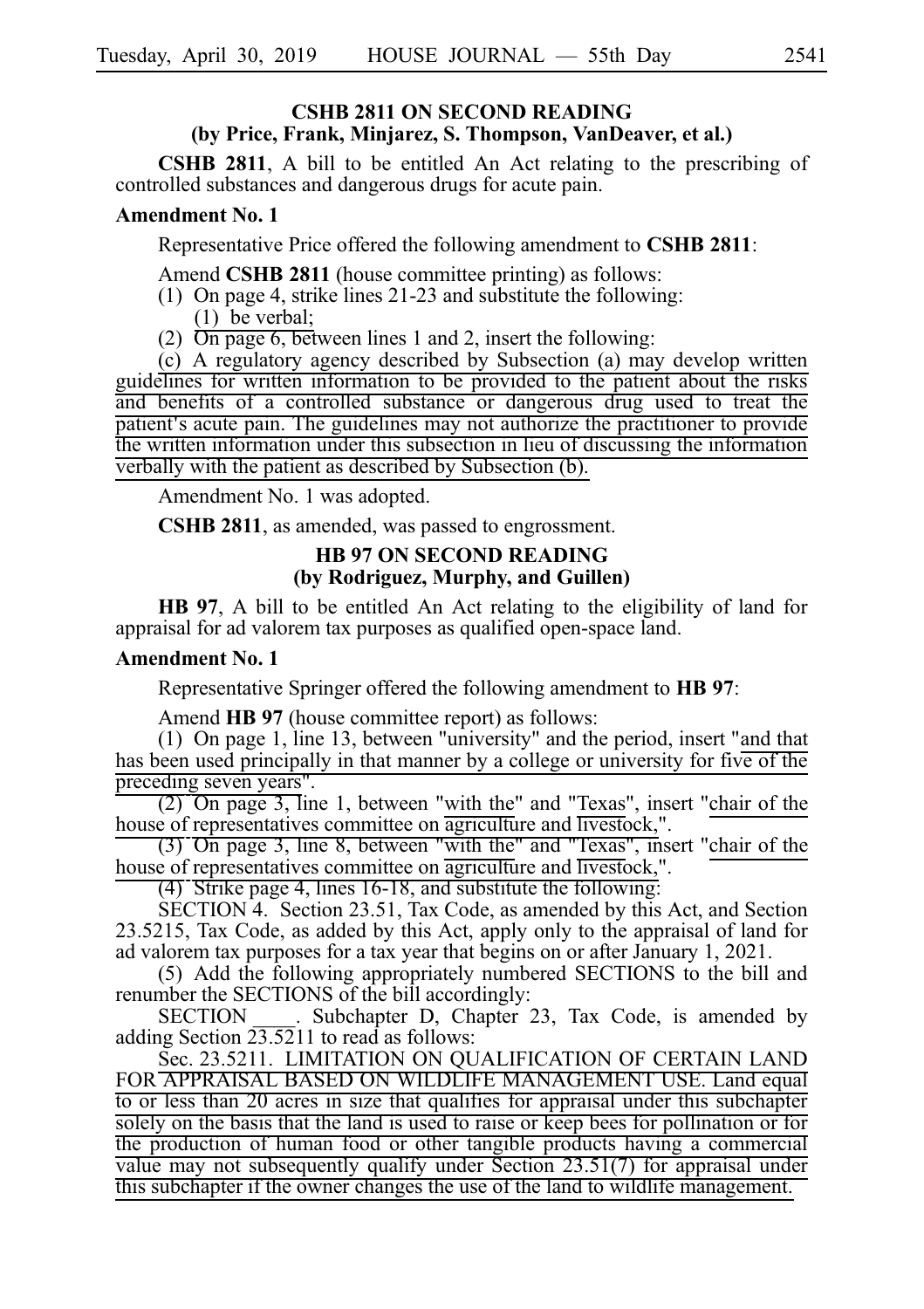SECTION \_\_\_\_\_. The change in law made by this Act to Section 23.51(1), Tax Code, relating to the qualification of land as an ecological laboratory for appraisal under Subchapter D, Chapter 23, Tax Code, applies only if the land did not qualify for appraisal under that subchapter for the 2019 tax year on the basis

of its use as an ecological laboratory.<br>SECTION . Section 23.52  $\sim$  Section 23.5211, Tax Code, as added by this Act, applies only to land that did not qualify for appraisal under Subchapter D, Chapter 23, Tax Code, for the 2019 tax year on the basis of its use for wildlife management under Section 23.51(7), Tax Code.

Amendment No. 1 was adopted.

**HB 97**, as amended, was passed to engrossment.

## **CSHB 669 ON SECOND READING (by K. King, Guillen, Springer, Ashby, T. King, et al.)**

**CSHB 669**, A bill to be entitled An Act relating to the use of the universal service fund for the provision of broadband service in underserved rural areas.

**CSHB 669** was passed to engrossment. (Flynn recorded voting no.)

#### **HB 103 ON SECOND READING (by Martinez, Guillen, and Canales)**

**HB 103**, A bill to be entitled An Act relating to the establishment of a public law school in the Rio Grande Valley.

**HB 103** was passed to engrossment.

### **CSHB 4306 ON SECOND READING (by Biedermann, Neva´rez, Cain, Miller, Murr, et al.)**

**CSHB 4306**, A bill to be entitled An Act relating to border security enhancement projects and the creation of a fund to pay for those projects; allocating the earnings on the balance of that fund and reimbursement of related expenditures.

Representative Biedermann moved to postpone consideration of **CSHB 4306** until 6 a.m. tomorrow.

The motion prevailed.

#### **CSHB 2384 ON SECOND READING (by Leach, Hunter, Flynn, and Clardy)**

**CSHB 2384**, A bill to be entitled An Act relating to judicial compensation and assignment and the contributions to, benefits from, membership in, and administration of the Judicial Retirement System of Texas Plan One and Plan Two, including related changes to the compensation and retirement benefits of certain prosecutors and other members of the elected class of the Employees Retirement System of Texas.

#### **Amendment No. 1**

Representative Leach offered the following amendment to **CSHB 2384**:

Amend **CSHB 2384** (house committee printing) as follows:

- (1) On page 19, line 3, strike "two" and substitute "2.3 [ $twe$ ]".
- (2) On page 19, line 13, strike "two" and substitute  $\overline{2.3}$ ".

Amendment No. 1 was adopted.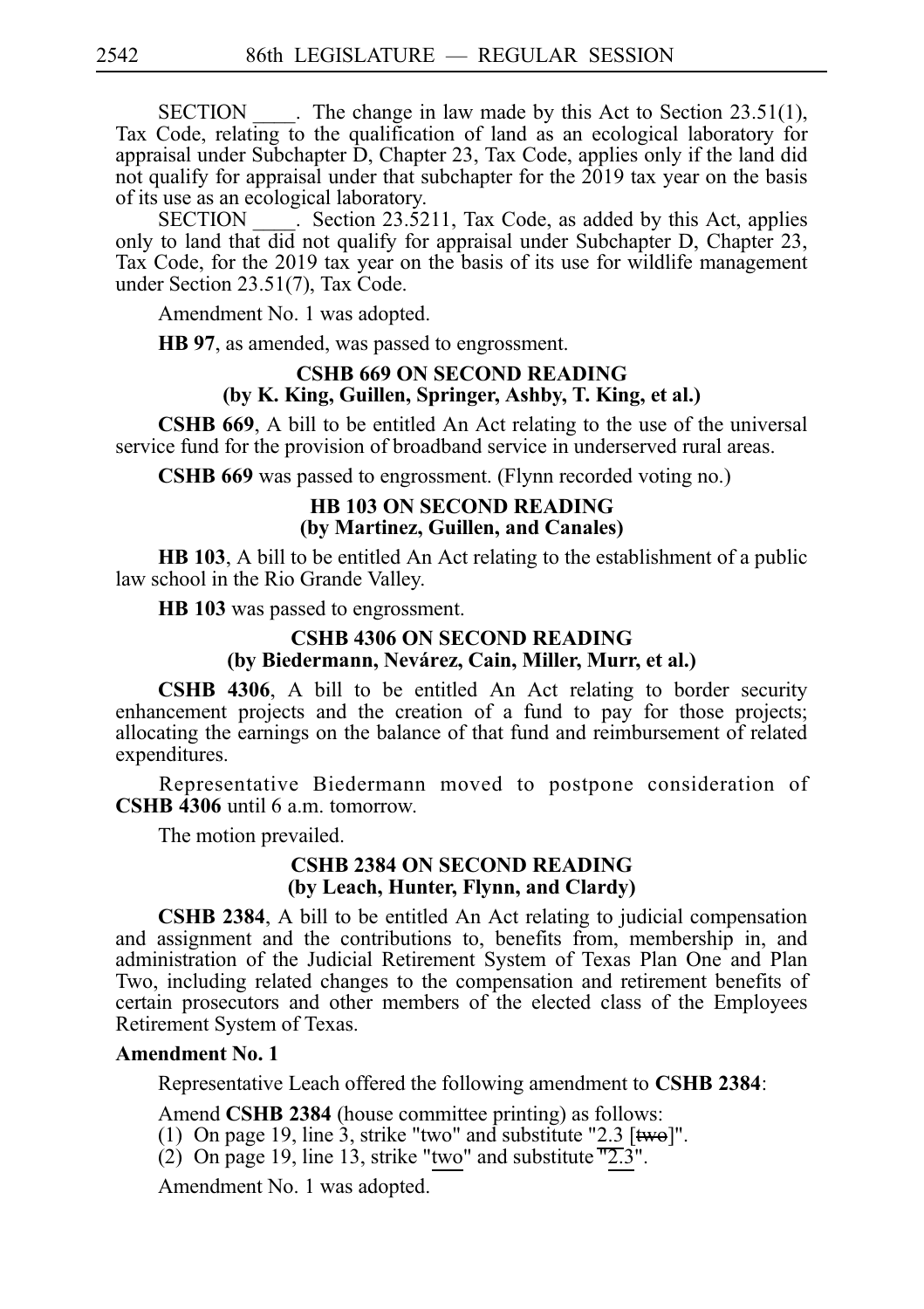#### **Amendment No. 2**

Representatives P. King and Geren offered the following amendment to **CSHBi2384**:

Amend **CSHB 2384** (house committee report) as follows:

(1) On page 2, line 23, between "judge" and the underlined period, insert "or as a justice of the peace".

 $(2)$  On page 4, line 22, between "judge" and the underlined period, insert "or as a justice of the peace".

Amendment No. 2 was adopted.

#### **Amendment No. 3**

Representative Flynn offered the following amendment to **CSHB 2384**:

Amend **CSHB 2384** (house committee printing) as follows:

(1) On page 15, lines 20 and 21, strike "or the Judicial Retirement System of Texas Plan Two" and substitute ", the Judicial Retirement System of Texas Plan Two, or the Employees Retirement System of Texas as a member of the elected class".

 $\overline{(2)}$   $\overline{On}$  page 16, lines 5 and 6, strike "or the Judicial Retirement System of Texas Plan Two" and substitute ", the Judicial Retirement System of Texas Plan Two, or the Employees Retirement System of Texas as a member of the elected class".

(3) On page 16, lines 17 and 18, strike "or the Judicial Retirement System of Texas Plan Two" and substitute ", the Judicial Retirement System of Texas Plan Two, or the Employees Retirement System of Texas as a member of the elected class".

 $\overline{(4)}$   $\overline{On}$  page 18, line 10, strike "or".

 $(5)$  On page 18, line 15, between "Section 838.102" and the underlined period, insert the following:

; or

(3) Employees Retirement System of Texas as a member of the elected class under Section  $813.20\overline{1}$  or  $813.40\overline{2}$  for each month of service in which the member held a position described by Section 812.002(a), including service credit established under either section that was previously canceled but reestablished under Section 813.102

Amendment No. 3 was adopted.

#### **Amendment No. 4**

Representative Craddick offered the following amendment to **CSHBi2384**:

Amend **CSHB 2384** (house committee printing) as follows:

(1) On page 22, line 22, strike "amending Subsection (c) and adding Subsections  $(g)$  and  $(h)$ " and substitute "adding Subsections  $(b-1)$ ,  $(g)$ , and  $(h)$ and amending Subsection (c)".

(2) On page 22, between lines 23 and 24, insert the following:

 $(b-1)$  If a member who is otherwise eligible to retire under Section  $839.101$  retires because the member is required to vacate the member's judicial office under Section 1-a(1), Article V, Texas Constitution, the applicable state annual salary under Subsection (a) or (c) includes any increase in the state annual salary authorized by legislation that takes effect on or before the one year anniversary of the member's effective date of retirement, including **HB** 2384,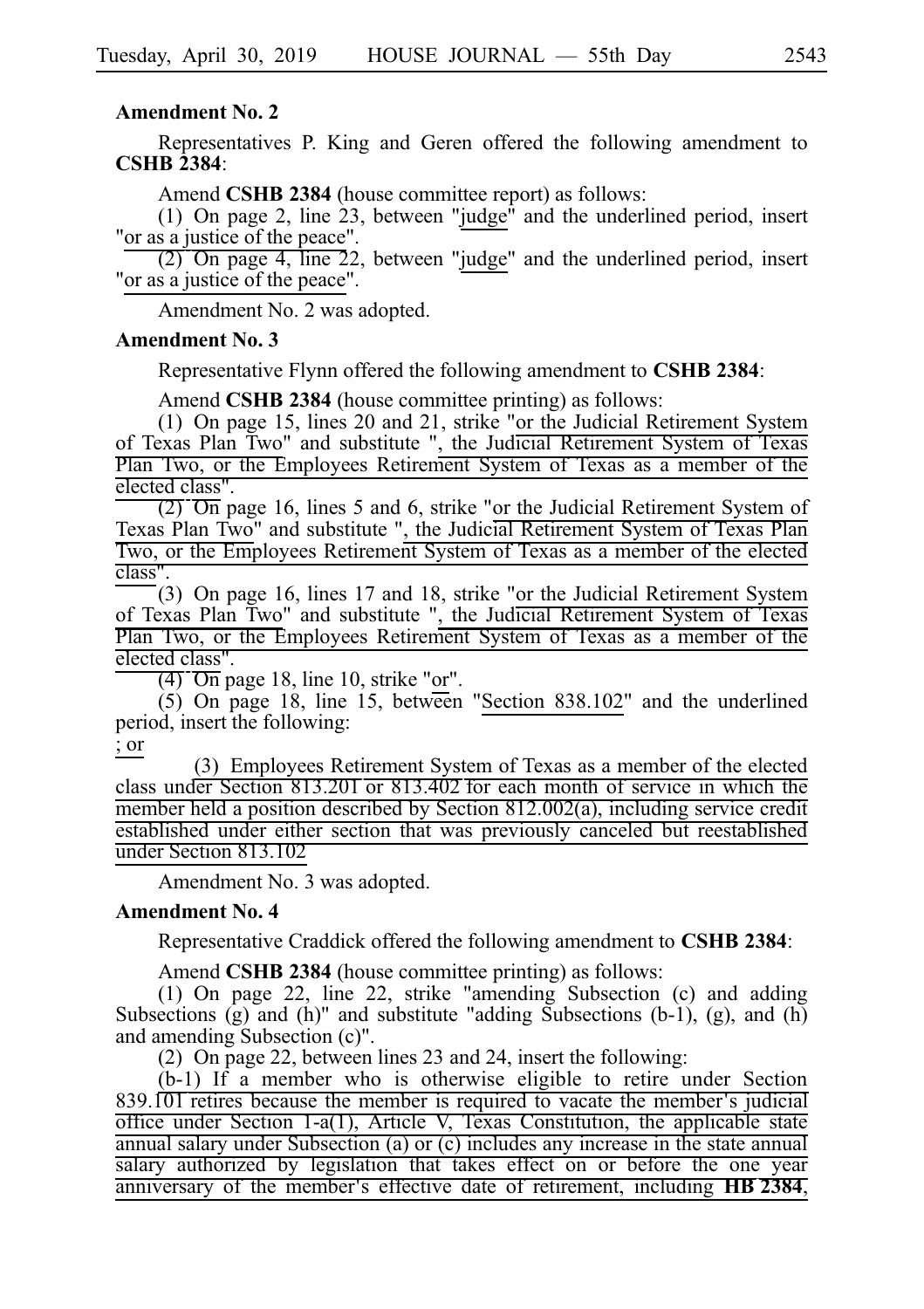86th Legislature, Regular Session, 2019. The retirement system shall recompute the annuity of a person subject to this subsection and the recomputed annuity becomes payable beginning with the first annuity payable on or after the date the increase in the applicable state annual salary takes effect.

 $(3)$  On page 27, line 4, strike "Section" and substitute " $(a)$  Except as provided by Subsection (b) of this section, Section".

(4)  $\overline{On}$  page 27, between lines 9 and 10, insert the following:

(b) Section 839.102(b-1), Government Code, as added by this Act, applies to a person regardless of whether the person retired before, on, or after the effective date of this Act, except the change in law made by that subsection applies only to a benefit payment made by the Judicial Retirement System of Texas Plan Two that becomes payable on or after the effective date of this Act.

Amendment No. 4 was adopted.

### **Amendment No. 5**

Representative Israel offered the following amendment to **CSHB 2384**:

Amend **CSHB 2384** (house committee report) as follows:

- (1) On page 27, strike line 1 and substitute the following:
	- (1) Sections  $25.2292(f)$  and (g);
	- $(2)$  Section 834.003;
- (2) On page 27, line 2, strike " $(2)$ " and substitute " $(3)$ ".
- (3) On page 27, line 3, strike " $(3)$ " and substitute " $(4)$ ".

Amendment No. 5 was adopted.

## **Amendment No. 6**

Representatives Longoria and Wu offered the following amendment to **CSHBi2384**:

Amend **CSHB 2384** (house committee printing) on page 27 by striking lines 4 through 9 and substituting the following appropriately numbered SECTION to the bill:

SECTION (a) Subject to Subsection (b) of this section, Section 839.102, Government Code, as amended by this Act, applies to a retiree of the Judicial Retirement System of Texas Plan Two regardless of whether the person retired before, on, or after the effective date of this Act.

(b) The board of trustees of the Employees Retirement System of Texas shall recompute each annuity being paid to an annuitant of the Judicial Retirement System of Texas Plan Two under Section 839.102, 839.103, 839.301, or 839.302, Government Code, as if the retirement or death on which the annuity is based occurred on the effective date of this Act. Payments of an annuity recomputed under this subsection begin with the first payments that become due on or after the effective date of this Act.

Amendment No. 6 was adopted.

**CSHB 2384**, as amended, was passed to engrossment.

## **POSTPONED BUSINESS**

The following bills were laid before the house as postponed business: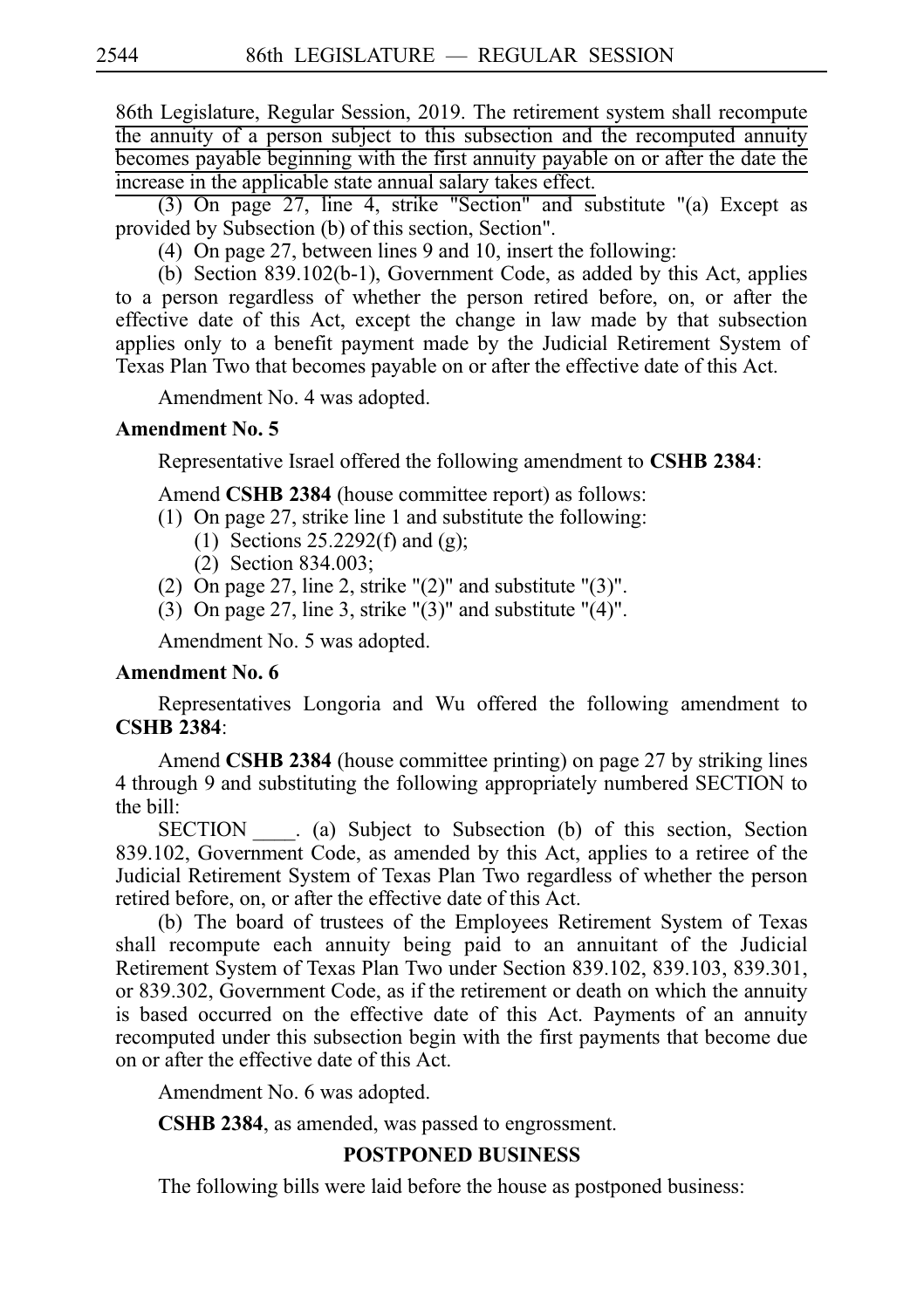## **HB 2748 ON SECOND READING (by Perez)**

**HB 2748**, A bill to be entitled An Act relating to regulation of the retail sale of fireworks.

**HB 2748** was read second time on April 23, postponed until April 25, postponed until 10 a.m. today, postponed until 8 p.m. today, and was again postponed until this time.

Representative Perez moved to postpone consideration of HB 2748 until 8 a.m. tomorrow.

The motion prevailed.

## **GENERAL STATE CALENDAR (consideration continued) CSHB 720 ON SECOND READING (by Larson)**

**CSHB 720**, A bill to be entitled An Act relating to appropriations of water for recharge of aquifers and use in aquifer storage and recovery projects.

(Speaker in the chair)

### **Amendment No. 1**

Representative Larson offered the following amendment to **CSHB** 720:

Amend **CSHB 720** (house committee report) as follows:

In SECTION 3, in added Section 27.207(a), Water Code (page 8, lines 25-26), strike "storage and recovery" and substitute in its place "recharge".

Amendment No. 1 was adopted.

**CSHB 720**, as amended, was passed to engrossment.

## **HB 133 ON SECOND READING (by Canales and Ramos)**

**HB 133**, A bill to be entitled An Act relating to the payment of gratuities to certain employees.

**HB** 133 was passed to engrossment.

### **COMMITTEE MEETING ANNOUNCEMENT**

The following committee meeting was announced:

Calendars, upon adjournment today, 3W.9, for a formal meeting, to consider a calendar.

### **ADJOURNMENT**

Representative Paddie moved that the house adjourn until 10 a.m. tomorrow.

The motion prevailed.

The house accordingly, at 8:54 p.m., adjourned until 10 a.m. tomorrow.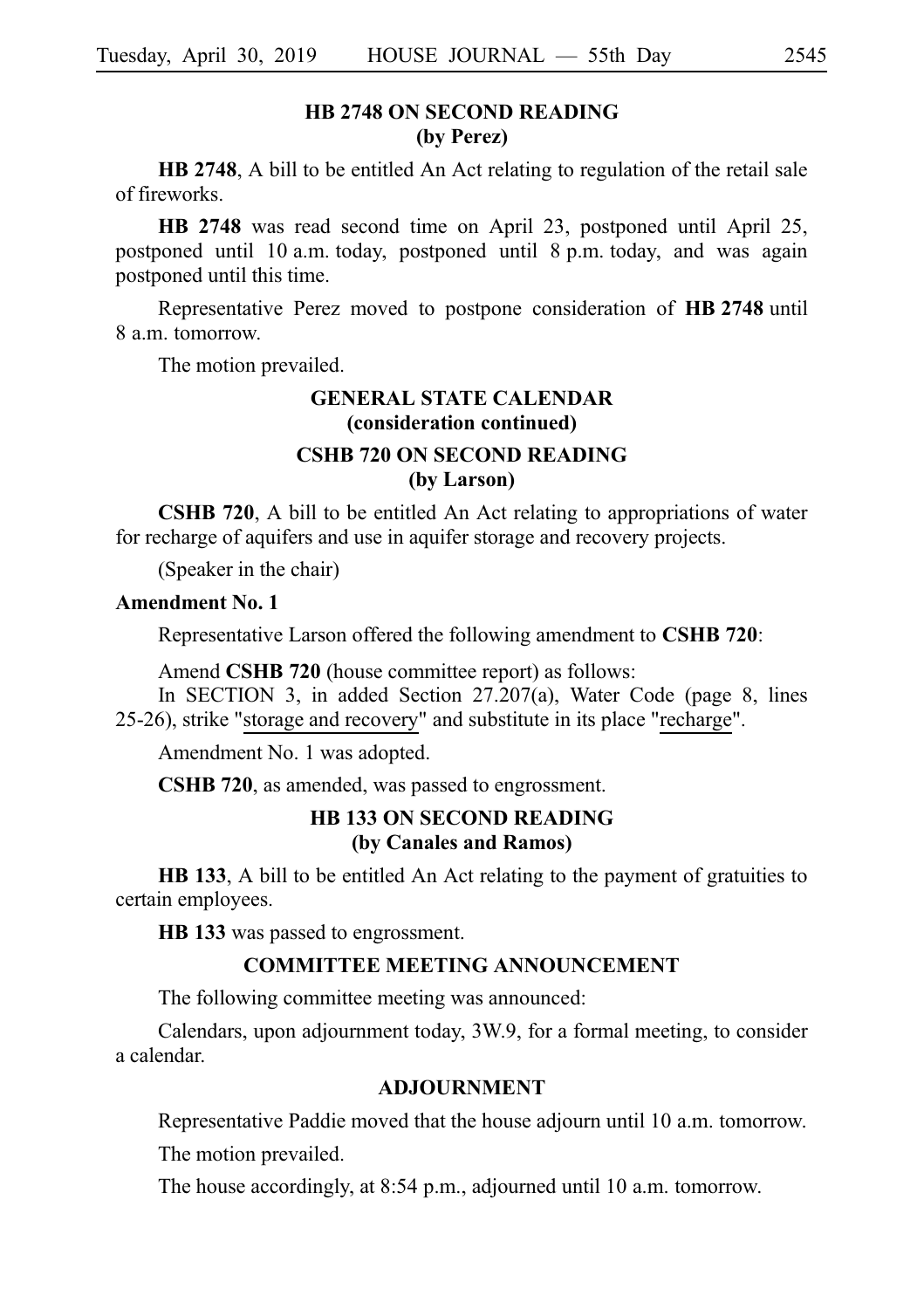## ADDENDUM

## **SIGNED BY THE SPEAKER**

The following bills and resolutions were today signed in the presence of the house by the speaker:

**House List No. 21**

## **HB**i**41**, **HB**i**61**, **HB**i**1264**, **HCR**i**155**

### **Senate List No. 14**

### **SB**i**234**, **SB**i**606**, **SB**i**612**, **SB**i**614**, **SB**i**625**, **SB**i**626**, **SB**i**627**, **SB**i**812**

### **MESSAGES FROM THE SENATE**

The following messages from the senate were today received by the house:

### **Message No. 1**

### MESSAGE FROM THE SENATE SENATE CHAMBER Austin, Texas Tuesday, April 30, 2019

The Honorable Speaker of the House House Chamber Austin, Texas

Mr. Speaker:

I am directed by the senate to inform the house that the senate has taken the following action:

THE SENATE HAS PASSED THE FOLLOWING MEASURES:

**SB 11** Taylor Taylor<br>Relating to policies, procedures, and measures for school safety and mental health promotion in public schools.

**SB 806** Johnson Relating to eligibility to serve as an interpreter in an election.

**SB 1119** Lucio Relating to the establishment of a border public health initiative by the Department of State Health Services.

**SB 1125** Hinojosa<br>
Relating to the use of video teleconferencing for testimony of a forensic analyst in a criminal proceeding.

**SB 1412** Perry<br>
Relating to the creation of accelerated campus excellence turnaround plans for low-performing schools and the authority of the commissioner of education.

**SB 1757** Creighton<br>Relating to student loan repayment assistance under the math and science scholars loan repayment program.

**SB 2026** Perry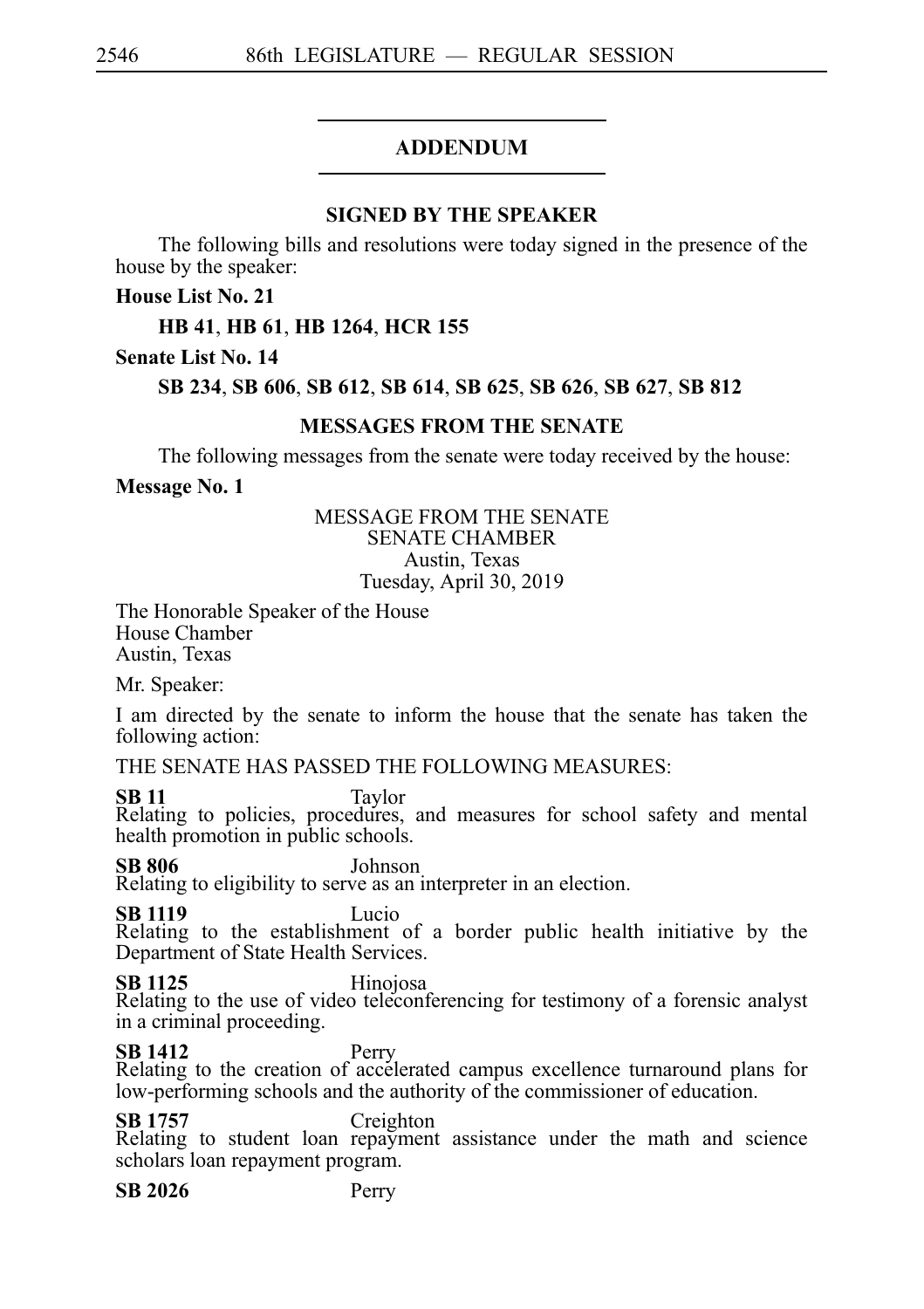Relating to regulation of the production of retail public utility wells by a groundwater conservation district.

**SB 2060** Menéndez

Relating to the contents of a notice of appraised value sent to a property owner by the chief appraiser of an appraisal district.

**SB 2135** Powell

Relating to information a law enforcement agency is required to share with a school district about a person who may be a student.

**SB 2282** West Relating to providing mental health services and mental health education to public school students at school-based health centers.

**SB 2316** Hinojosa<br>
Relating to controlled substance prescriptions under the Texas Controlled Substances Act; creating a criminal offense.

**SCR 1** Creighton Claiming sovereignty under the Tenth Amendment to the U.S. Constitution over all powers not otherwise enumerated and granted to the federal government by the U.S. Constitution, serving notice to the federal government to halt and reverse certain mandates, and providing that certain federal legislation be prohibited or repealed.

Respectfully, Patsy Spaw Secretary of the Senate

### **Message No. 2**

### MESSAGE FROM THE SENATE SENATE CHAMBER Austin, Texas Tuesday, April 30, 2019 - 2

The Honorable Speaker of the House House Chamber Austin, Texas

Mr. Speaker:

I am directed by the senate to inform the house that the senate has taken the following action:

THE SENATE HAS PASSED THE FOLLOWING MEASURES:

**HCR 162** Frullo SPONSOR: Perry Congratulating the Texas Tech University men's basketball team on advancing to the championship game of the 2019 NCAA Division I tournament.

**SB 347** Flores Relating to eligibility for service on the board of directors of an appraisal district.

**SB 560** Kolkhorst Relating to a plan and report on court-ordered representation for certain suits affecting the parent-child relationship.

**SB 608** Watson Relating to the continuation and functions of the School Land Board.

**SB 619** Birdwell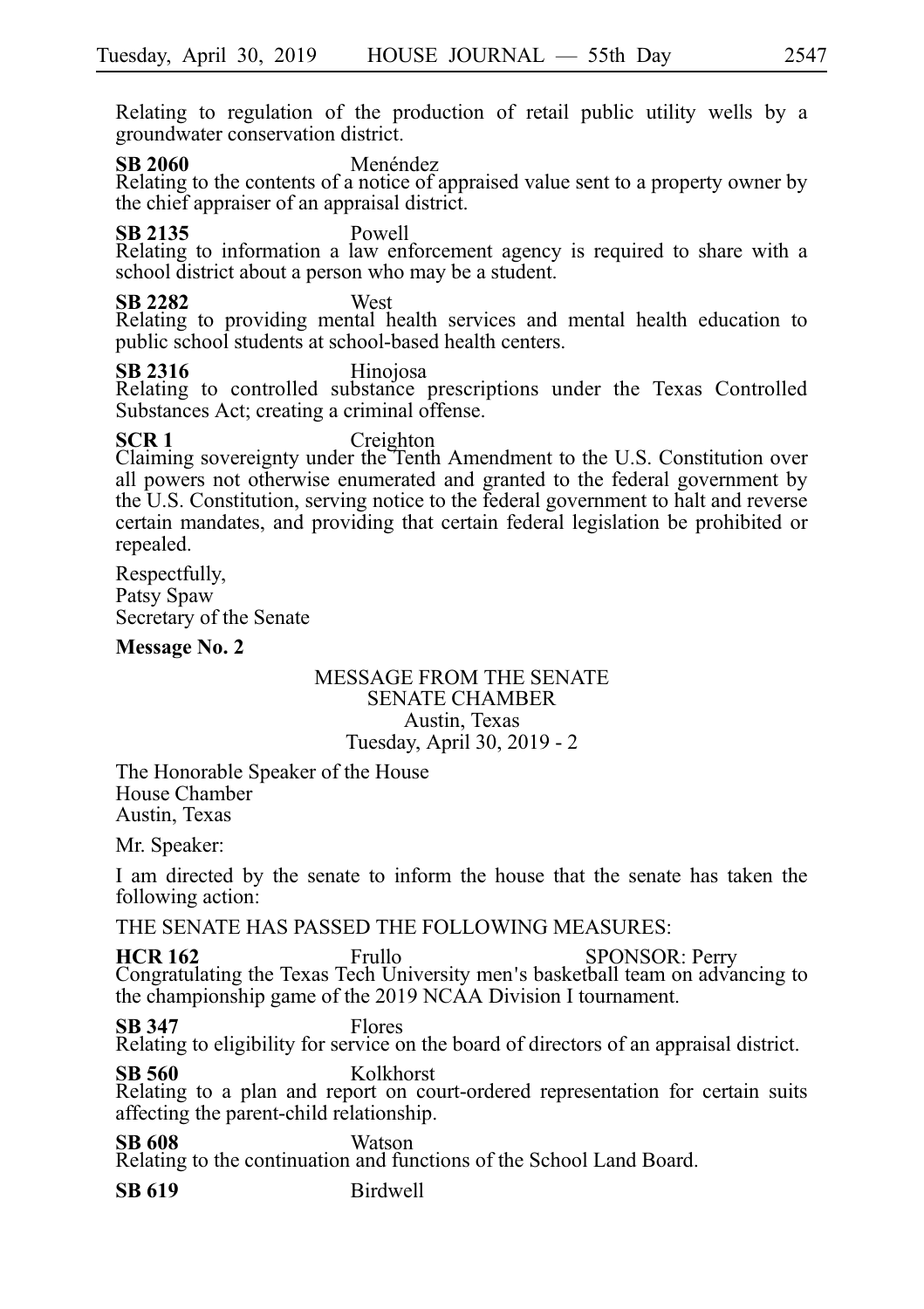Relating to the sunset review process and certain governmental entities subject to that process.

**SB 916** Johnson Relating to supportive palliative care.

**SB 1122** Lucio

Relating to the establishment of a sanitarian recruitment and retention program in border counties for public health purposes.

**SB 1200** Campbell<br>Relating to the authority of certain military spouses to engage in a business or occupation in this state.

**SB 1297** Powell Relating to the adoption of uniform general conditions for building construction contracts entered into by school districts and the composition of the committee that reviews uniform general conditions.

**SB 1390** Menéndez<br>Relating to suicide prevention in public school curriculum and certain educational programs concerning suicide prevention and substance abuse prevention.

**SB 2111** Watson Relating to the Health and Human Services Commission developing a plan to contract with a public institution of higher education to operate a certain state hospital.

**SB 2304** Taylor<br>Relating to eligibility to establish a multiple employer welfare arrangement.

**SB 2322** Creighton Creighton Relating to rates established by municipalities for water and sewer services.

Respectfully, Patsy Spaw Secretary of the Senate

## **Message No. 3**

#### MESSAGE FROM THE SENATE SENATE CHAMBER Austin, Texas Tuesday, April 30, 2019 - 3

The Honorable Speaker of the House House Chamber Austin, Texas

Mr. Speaker:

I am directed by the senate to inform the house that the senate has taken the following action:

THE SENATE HAS PASSED THE FOLLOWING MEASURES:

# **SB 132** Hinojosa<br>
Relating to operation of the Texas leverage fund program administered by the Texas Economic Development Bank.

**SB 803** Rodríguez<br>Relating to a written assessment regarding a defendant suspected of having a mental illness or an intellectual disability.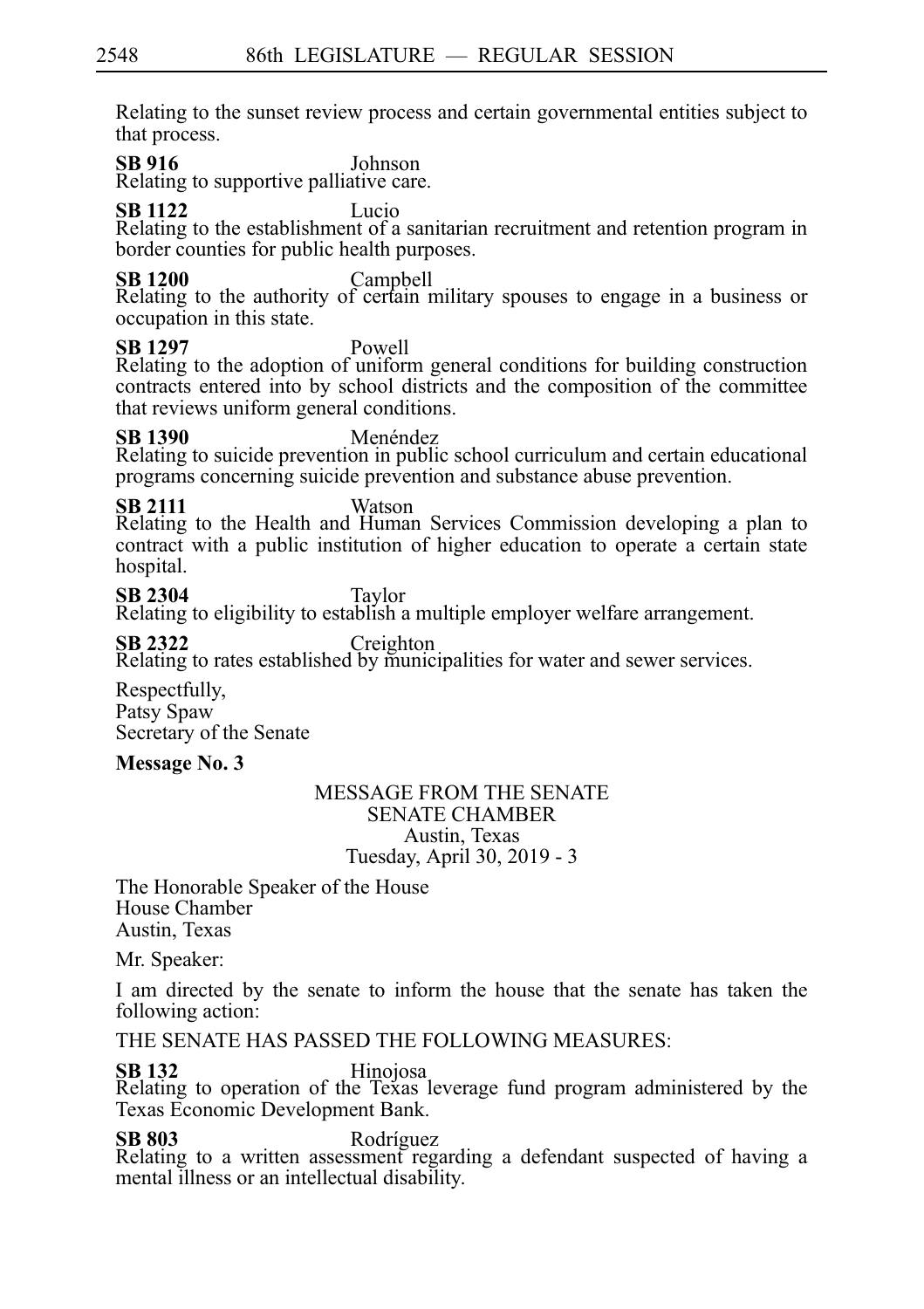## **SB 1504** Zaffirini

Relating to the abolition of the B-On-time student loan account and the allocation of funds remaining in that account.

**SB 1806** Rodríguez<br>
Relating to the issuance of Nuclear Deterrence Operations Service Medal specialty license plates.

## **SB 2202** Fallon

Relating to the administration of the Jobs and Education for Texans (JET) Grant Program.

## **SB 2219** Bettencourt

Relating to ballot propositions authorizing political subdivisions to issue bonds or other debt or to impose or change a tax.

Respectfully, Patsy Spaw Secretary of the Senate

## **APPENDIX**

### **STANDING COMMITTEE REPORTS**

Favorable reports have been filed by committees as follows:

### **April 29**

Appropriations - **HB**i**2154**, **HJR**i**82**, **SB**i**709**

Business and Industry - **HB**i**2143**, **HB**i**3564**, **HB**i**3815**, **HB**i**4307**

Corrections - **HB**i**3831**

County Affairs - **HB**i**1733**, **HB**i**1927**, **HB**i**3759**, **HB**i**4179**, **HB**i**4662**, **HB**i**4748**, **SB**i**286**

Defense and Veterans 'Affairs - **HB**i**3343**, **HB**i**3412**, **HB**i**4413**

Higher Education - **HB**i**271**, **HB**i**2193**, **HB**i**2557**, **HB**i**3240**, **SB**i**38**, **SB**i**1276**

Homeland Security and Public Safety - **HB**i**1791**, **HB**i**2672**, **HB**i**2678**, **HB**i**2931**, **HB**i**4067**

House Administration - **SB**i**281**

Human Services - **HB**i**744**, **HB**i**1682**, **HB**i**3738**

Insurance - **HB**i**698**

International Relations and Economic Development - **HB**i**2784**

Judiciary and Civil Jurisprudence - **HB**i**1126**, **HB**i**1185**, **HB**i**1437**, **HB**i**1975**, **HB**i**2437**, **HB**i**2637**, **HB**i**2889**, **HB**i**2989**, **HB**i**3409**, **HB**i**3575**, **HB**i**3848**, **HB**i**3946**, **HB**i**4015**